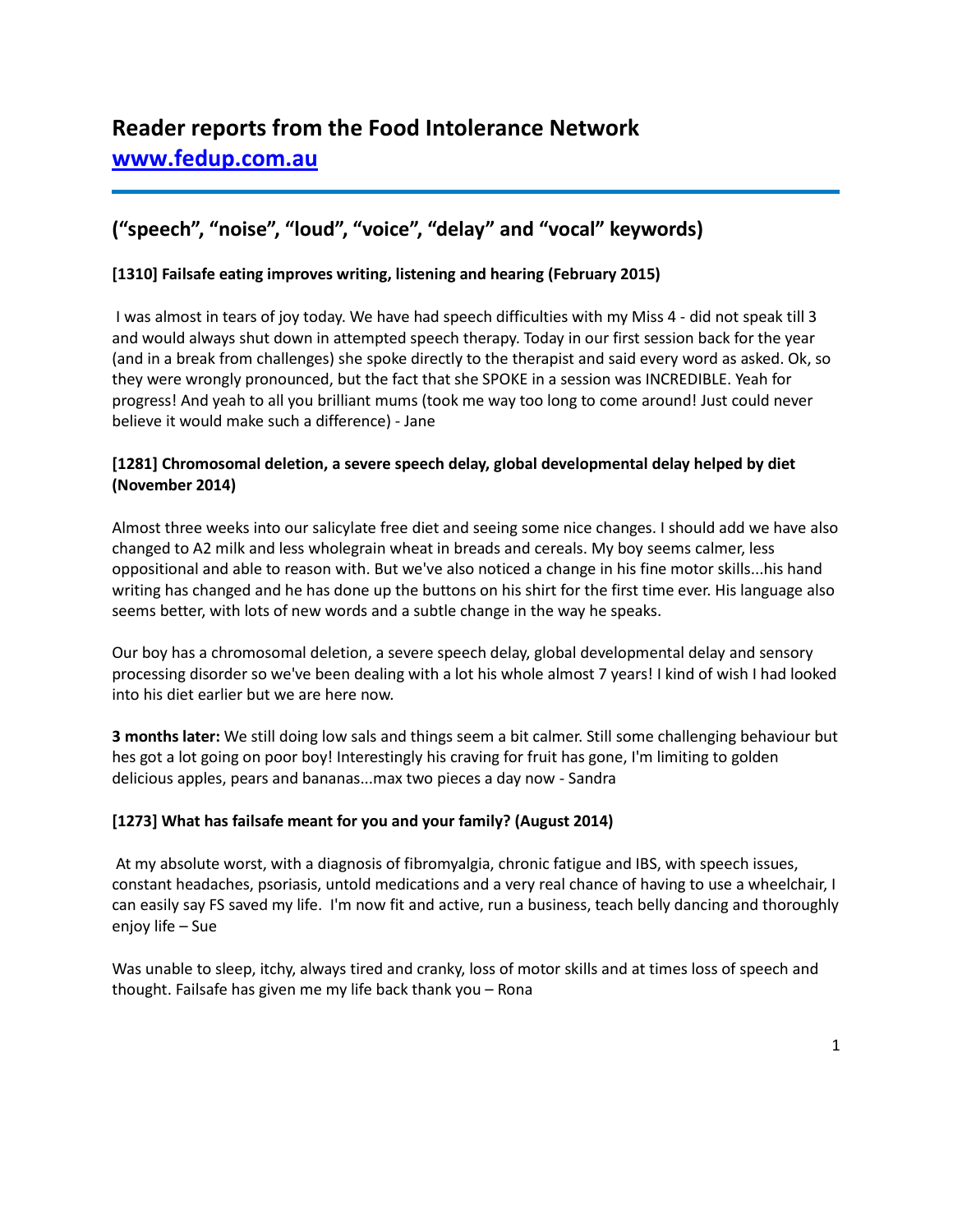Our family was falling apart over our very bright 7 y.o. son's loud, argumentative, nonsensical melodramatic behaviour. Failsafe eating returned him to the calm, loving, intelligent child we thought we'd lost. From struggling with Year 2 Maths he is now a self-sufficient straight A student with an academic scholarship for Yrs 11 & 12, plans to study Law, his driver's licence - and a girlfriend! - Belinda

# **[1235] How long does it take for diet to kick in? (facebook thread, October 2013)**

Mine were the same for the first 4-5 days & then withdrawal symptoms kicked in, especially the sleep issues... We're on day 12, so hoping it is going to get better again soon. Good luck! P.S. speech concerns are getting continuously better! – Di

# **[1234] One-liners (October 2013)**

Sue's book has been really helpful with our 2.5 year old boy. He was developing a stutter and drawn out speech impediment, but since we have changed his diet, it seems to have rectified the situation. It is alarming to learn that this was caused by foods - Ryan by email

# **[1231] Aspergers thread from facebook group (October 2013)**

Not Aspergers/FS as such but I worked with a little boy (5) who has autism and when on a FS diet he was back to all normal development until he had something not on the diet...and then he would literally be in the corner of the room banging his head on a wall and no speech at all – Tallara

Yes my daughter is off completely artificial chemical free, a few natural chemicals she has reacted to I have eliminated. Nearly completely dairy free and now I'm going gluten free. She has recently been diagnosed with Asperger's and although this is not a cure it has made amazing changes in her behaviour for the most part. Gluten apparently affects their speech and such and most cannot tolerate dairy - Haylee

# **[1215] One-liners (July 2013)**

The incredibly positive feedback I am getting from parents is what keeps me handing out your brochures – speech pathologist

# **[1211] To do the diet or not, a facebook thread (July 2013)**

I don't do failsafe but cut out additives ie preservatives, colours and flavours, as a way of managing my daughter asthma. When I did it I noticed a great change in my son's behaviour, he's in kindergarten this year and doing really well, with the occasional down days (usually my fault for slipping with food). So good luck, I noticed results far quicker for my daughter's asthma, but it did work for sons behaviour, tied in with me trying to be more calm and consistent with managing behaviour. He doesn't have ADD or anything, was just really loud and impulsive, I couldn't manage his behaviour all the time which was frustrating and he's even noticed he feels better. Good luck, well worth a try - Kate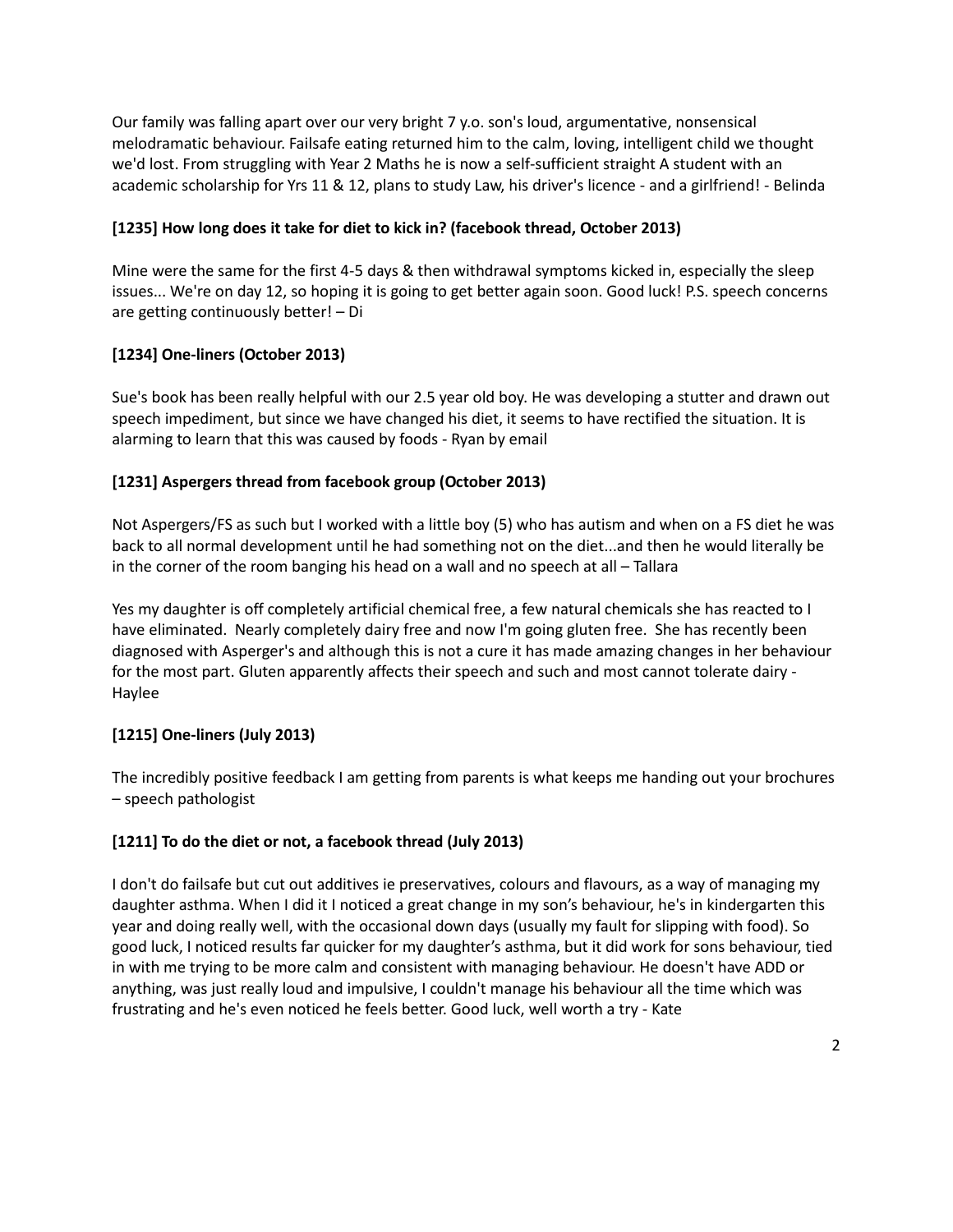#### **[1198] Speech pathologist reports on diet (June 2013)**

Two stories that readily come to mind about food and speech are:

First, a new client, 4 year old boy. When I was assessing his language comprehension, which involved him looking at 4 pictures on a page, and pointing to the picture I was speaking about, this young boy merely pointed to all 4 pictures on each page, counting "1, 2, 3, 4". I honestly thought he had huge cognitive issues.

His mother rang me the following day, asking for help, reporting that he had wandered off the previous night, and been picked up by the police on the highway. At our next appt., this amazing mother had made huge changes to this boy's diet!!! And when I asked her why she was being so proactive, she reported that she was a science teacher...and it all made sense!!!

Well, within 6 months, this young boy's standardized assessment subtest scores went from 1 and 2 to 11- 13...(normal limits for standardized scores being 7-13. And I am not that good a Speechie!!!)

Second, another new 4 year old client's mother handed me the Paediatrician's report, which mentioned that he had severe eczema. He was also very active!! I immediately handed her your network brochure and latest Food Additives to Avoid card.

Again...this incredibly proactive mother set about making huge changes to her son's diet. Several weeks later, as he sat and attended well during our Speech Path session, his mother reported that, as I could see, he was now sitting and listening, and was also doing as he was asked at home.

She then went on to tell me that last winter, her son had been seeing a dermatologist in Melbourne, who had instructed her to not only put a particular cream onto the rashes on his arms and legs, but to then wrap his arms and legs in wet bandages.

She reported that when she refused to use wet bandages because it was winter, she was told she was non-compliant. This young boy's mother smiled with such delight, as she told me that since making your suggested changes to his diet, his eczema had completely gone.

I have to hold back tears when I hear such wonderful success stories...especially after explaining to the parents that I have no training in this area, but am just passing on your information to empower them to make a difference – Jane, Victoria

# **[1177] Asthma under control due to low salicylate diet (February 2013)**

My son is 3 years old and we have his asthma under control due to the low salicylate diet he has been on since 18 months.

He still has a problem if he eats to many salicylates, an example is a few nights ago I let him have a very small amount of a pasta dish which had tomatoes and dried herbs, that was at around 6.30pm at around 4.00am the next morning he came into my bed and his breathing was terrible - fast and through his mouth, I had to give him his ventolin and it took him over an hour to go back to sleep in my bed he would not go back to his own. I had to take him to the GP on that same day at around 3.00pm to have his tonsils checked as the speech therapist thought they were large (the GP said they are a little bit but not enough to be causing him any problems), the GP also listened to his chest and said it was very good. I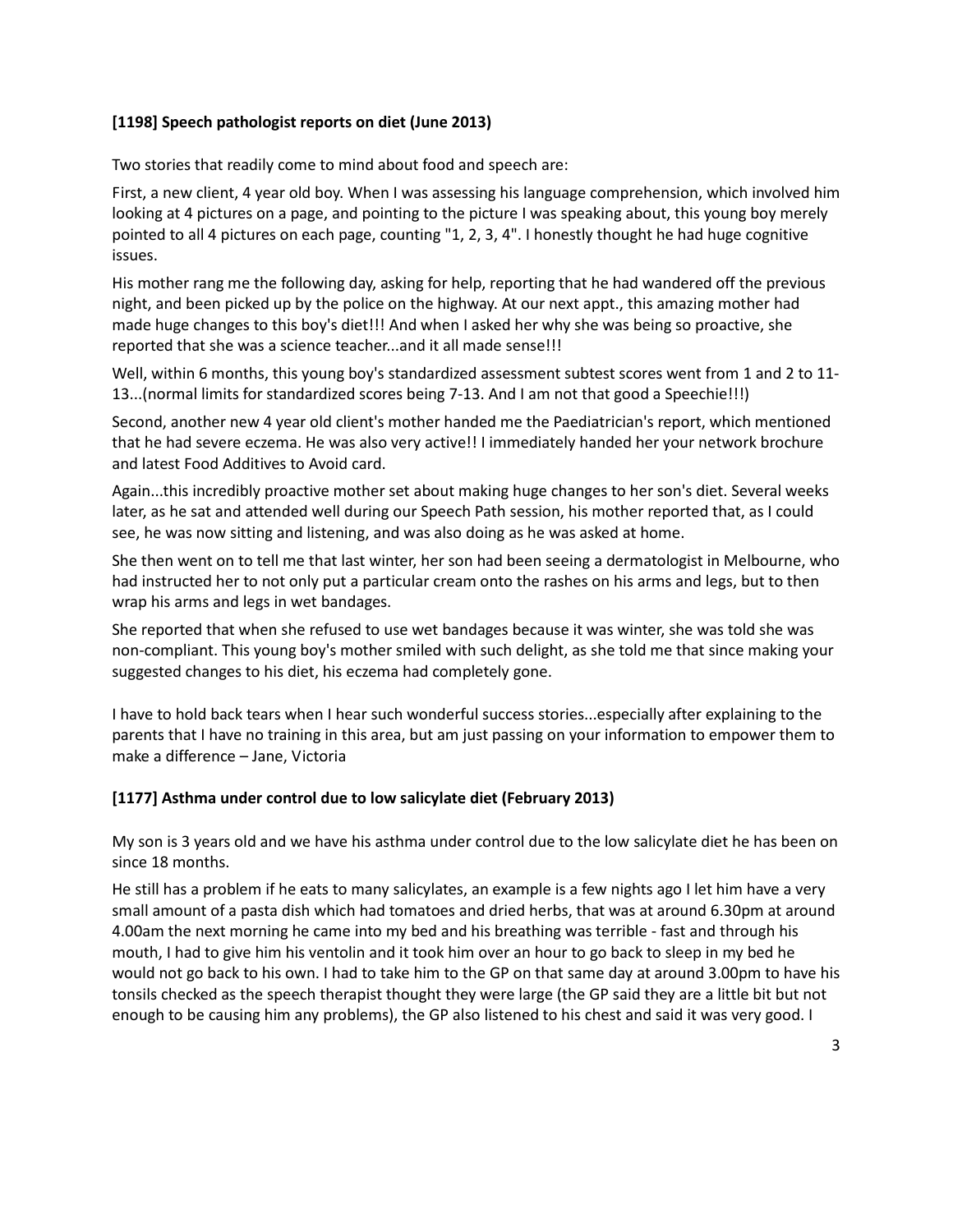should have known better and will not do it again in a hurry. I am convinced the diet works and it has really helped William.

His dietician put him on gluten free as after about 3 months or so of the as he was not putting on weight has he should be. I thought you might like to hear that the A2 milk is helping William's speech, it has improved a lot. Also his appetite is much better and he is no longer constipated as has been since we started failsafe eating. – Louise, by email

# **[1174] Withdrawal symptoms occur in the first 2 weeks of the diet – 12 reports from failsafers (February 2013)**

\* At this stage we think that too many amines make our son nasty and too many salicylates make him hyper. Since we took him off the cows milk as well and got over the withdrawals he no longer needs speech therapy, has a great appetite and is putting on weight, is able to enjoy play dates, is calm, doesn't complain of tummy ache etc and our life is much easier. - from story [716]

# **[1166] 282: Defiant, hyperactive, impossible to reason with, plain silly, very loud, noisy, annoying to others, demanding, pushy and tantrums (December 2012)**

My daughter, who is now 7 years old and who began the failsafe approach at age 3, reacts in the following ways whenever she has 282 in bread. She becomes defiant, hyperactive, impossible to reason with, plain silly, very loud, noisy, annoying to others, demanding, pushy, and if something doesn't go her way...watch out...fully blown tantrum including slamming doors, storming out the house, screaming, yelling, crying that goes on for a long time. Can't and won't follow simple instructions, becomes distracted easily, goes off track and off task, becomes destructive She also finds settling at night really difficult ... can't seem to switch off. The next day she realizes that it was the 282 that made her feel that way ... and she genuinely can't refrain from behaving in this way. We are pleased though that as she grows her reactions seem to be becoming slightly less severe. I think this has to do with more careful diet, increased body weight, and increased maturity on her part.

Prior to going failsafe, life was unbearable. She had night terrors every night for 4 years etc, etc, etc. We made many trips to specialists and psychologists and others, with no explanation as to why we had a totally uncontrollable child. We chose to try Failsafe before we filled the prescription for Ritalin that we had been given, and thankfully it worked!

Thanks to your book, Fed Up, we have seen incredible results and are now on track. - Debbie, Victoria

#### **[1138] Brief reports on "loud voice" (September 2012)**

Thoughts on "loud voice" - took away breads with 282 preservative and huge difference in volume and improvement in speech for my son. Also we avoid 160b, colours and additives generally....he has no idea he is talking loudly. – Jennifer from facebook group

My encopresis/megacolon/chronic constipation/overactive bladder 5 1/2 year old always talks super loud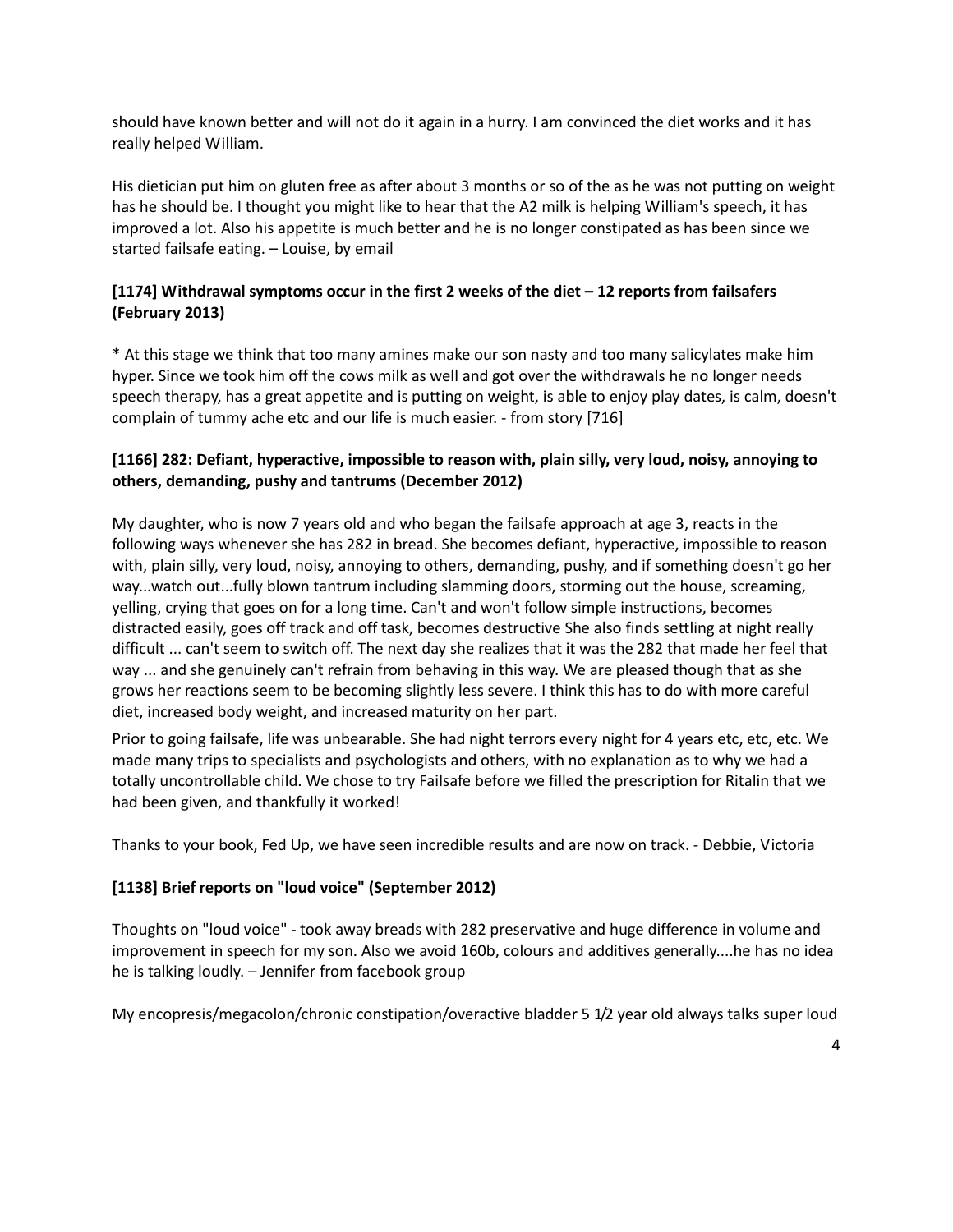too, more and more great reasons to celebrate that we are finally trying a supervised elimination diet!! – Michelle from facebook group

Oh yes, when my son has had the "bad additives", LOUD voice is definitely one of this symptoms. Along with whiny higher pitched voice. That is a sure indicator to us that he has ingested something he should not have. – Sally from facebook group

I have a hearing impaired son, had hearing aids for several years. He has the loud voice thing. Thought it was all part of his disability, until failsafe! He now speaks normally, and the first sign of a reaction is the voice! He also is on soy, the only thing that I can't change, as he seems not to tolerate any other milk substitute... tried every one, and gets awful diarrhoea and leaking .. not fun when you are 8 and at school! I think the loud voice is very related, and I DO have a hearing impaired child ... also i am frustrated as all my soy kids have been long term bedwetters! and the non soy kids not so... we are currently RPAH elimination diet, and the compulsive speech also disappeared in this child, he hardly talks and is calm and listens better, and the youngest who is 2 has had a really odd reaction to removing all the additives...we were able to understand him finally!- (he was previously diagnosed with a speech delay) yet when he accidently had a flavoured drink from a guest... his speech reverted to gibberish again. It happened after a banana, given by a babysitter, and again when an additive was shared by a relative! three times in three weeks, we 'lost' his speech for about 5 hours.... ! (and got all the other behaviours).. so there is definitely issues with the speech centre of the brain, not just hearing issues why they speak louder... at least in my family! – Ries from facebook group

Sals and amines do it for us, as well as the additives. When we are very strict with only a few foods his voice is normal. – Susan from facebook group

My son has always had a very noticeably loud voice which has annoyed many of his teachers and i have had his hearing tested and had him tested for auditory processing all of which he has passed. Its not until we went failsafe that we noticed his voice is now always normal, the big improvement came from removing all artificial colours, preservatives and flavours but now if he has too many sals he gets quite loud again and then we know to cut him back, his concentration and energy levels seem to go hand in hand with it too.- Lee from facebook group

That is our son to a tee. If we stay low everything his voice is pretty normal. If we let a bit of mod sals creep in the voice is one of the first things we notice. If he has more then we notice the reaction and silly behavior as well as testy/ over emotional. Also energy and concentration.- Susan from facebook group

#### **[1073] Some feedback from the Fedup Roadshow 2011 (September 2011)**

'My daughter reacted to annatto in fish fingers with head banging, rocking and making whoop whoop silly noises - this lasted for about three days, every time she tried to concentrate, the headbanging, rocking and noises would start up again' said the mother of a 6 year old

#### **[1063] Another soy intolerance story: "Wow, wow, wow – a different boy" (July 2011)**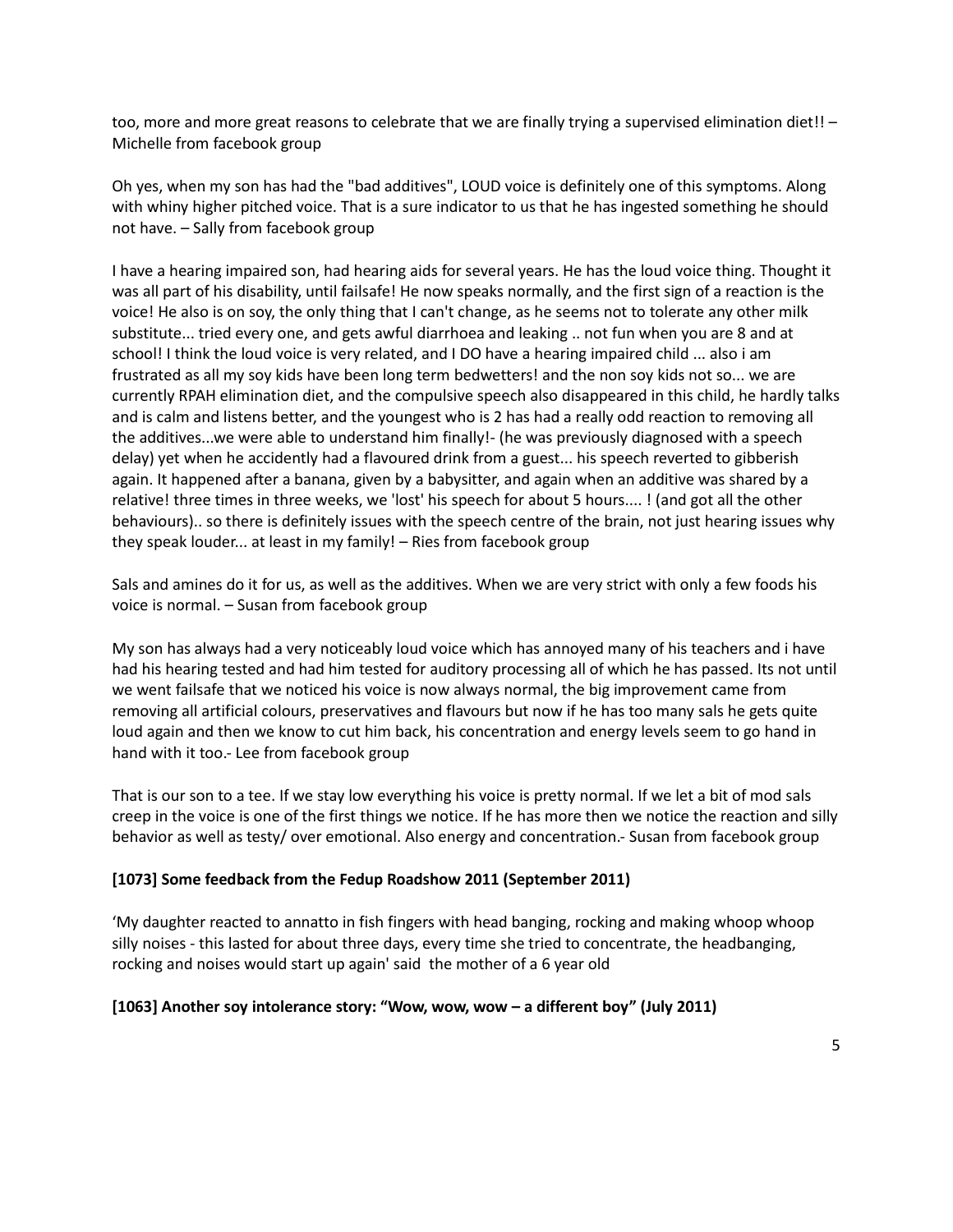My son is eight and daughter six years old respectively. We have been failsafe for approximately 7 years of that time. I thought I had it pretty much down what they could and couldn't have.

Last week however I stopped buying soy milk as my son was using so much of it, it wasn't funny. I have always tried to steer them to rice milk, which my daughter loves! thank goodness. The soy milk was for others in the home but our son loves it and stopped having the rice milk when soy was around.

I cut this out last week. I seem to have a different boy. We have always just thought that removing what we did know was causing problems was as good as it got. That he would always be a LOUD ACTIVE HYPER BOY. It was much worse if he ate things he shouldn't. He reacts quite badly to amines, salicylates, colours are atrocious for him etc.

Can it really be the soy? Can it really be this simple? My son is now receptive, loving, easy to talk to, to explain things to, has stopped whinging, being aggressive, doing annoying things to his sister and to us. Even stopped all the repetitive things as well.

As I write this he is sitting watching some tv, his room is clean, he is dressed for school, his jobs are done ie take the dog for a walk, feed the chickens etc. He is not 'in my face', he is not running around annoying his sister (she doesn't know what to do with this as she is so used to it, she is even trying to get his attention to be how he always is with her).

Wow, wow, wow. If it is not the soy milk then I am at a loss as to what it could have been. I now have a son that is sooooo easy to love and cuddle AND it has been a quiet house too, not just from him, but I don't feel the urge to yell to get my point across for the 15th time. The lesson here is - never give up trying to find what may be happening with your child. It probably is not normal, and you may be missing something. - Cathryn (see more about soy intolerance in [702], [605] and [314])

#### **[1020] Effects of dairy foods (May 2011)**

There is no doubt at all in my mind about the great effect that foods have on my children although it has taken me about 3 years to accept it. But I still cannot get my head around why dairy foods cause such a behavioural response with my daughter. When eating dairy foods, she gets dark rings around her eyes, and is not just bad, she is impossible to live with. I just can not understand how a food can affect her in this way. Her oppositional defiance is incredible. It is also as if she is completely deaf. Her voice becomes so loud it makes me cringe and it also becomes a lot higher in pitch. She is not affectionate at all and is very serious as well. It is as if she has complete focus, driven, locked in, intense, not able to snap out of her bad behaviour. It is only now (she is 5 1/2 years of age) that I am starting to bond with my daughter in a calm and loving way, before this it has been a desperate, lost love.

Since she has been dairy-free she listens, talks more quietly and without intensity, she lets me cuddle her, she does not get locked into bad behaviour and we can negotiate together. She has always been strong willed and very smart but now I can enjoy it. I am so happy now. I guess if there was a logical explanation for this huge behavioural response I would stop questioning my judgement so much. Because it is just behavioural, you can tell our peer group think it is our parenting and they also question the failsafe food idea as a bit odd. I guess what I am trying to ask is how can food affect the voice, make you deaf, fearless, and completely oppositional? - reader, Qld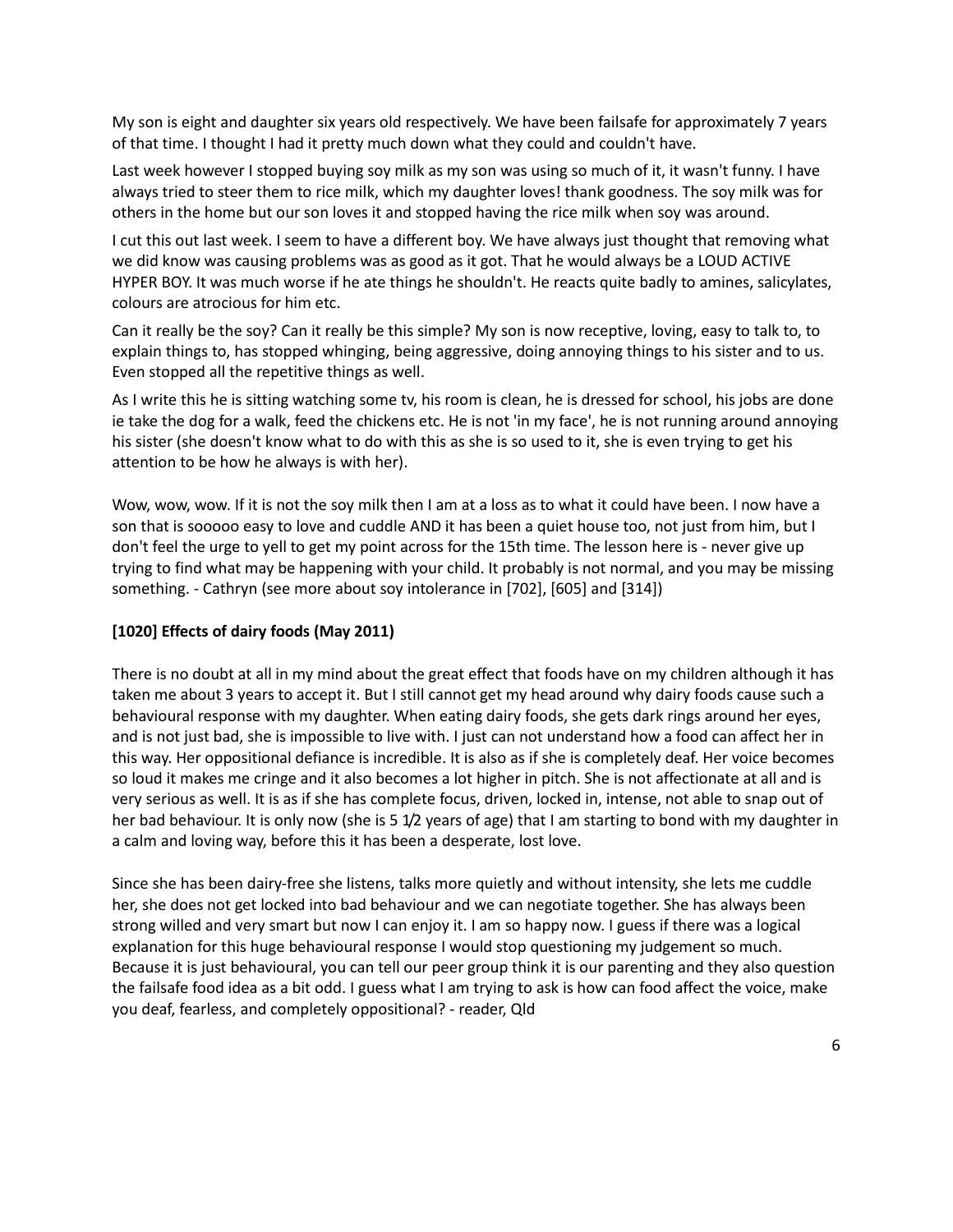#### **[1004] Challenges: 3 week reaction to amines (March 2011)**

My son's reaction to amine foods is always the same: depression, crying for nothing, being angry, seeking conflicts, ODD like behaviour and many attacks of night terrors (like 5 times in a 2-week-period). He had very strong reactions to pork meat and to chocolate, and the effects to those foods lasted for almost 3 weeks even after stopping the challenge. His reaction to salicylates is the usual hyperactive, silly behaviour, talking too much/too loud and having more little accidents.- by email, Europe

### **[991] Speech: Diet got rid of disfluency and stutter (March 2011)**

My 5 year old son has suffered from disfluency in his speech since he started to speak! He was an early speaker, and was putting sentences together very early, but would always talk in a very monotone evenly paced voice, a trait we are now told is quite common with kids who have auditory processing issues. We have recently had him diagnosed with a 'severe' figure ground problem. [the louder the background noise, the more trouble he has in processing what he hears - his actual hearing is perfect] I put 'severe' in italics, because he was tested at a time where he was not baseline; at a time where other factors were in play. Both the audiologist and the speech pathologist had other explanations for the stutter, which was most common at the beginning of sentences. Once he got started, the speech was more fluent, but still monotone.

The speech pathologist said his brain was moving faster than his tongue. He had an amazing grasp of language at an early age and his tongue would catch up with time. We discussed techniques in 'smooth talking' and 'bumpy talking', but aside from that the advice was that he would grow out of it.

The audiologist said that the processing difficulty could be linked to the stuttering as a delaying tactic while the rest of the information becomes accessible.

I don't disagree with these experts, but as time has gone on, I am convinced that other factors are more responsible for these symptoms than either of the explanations above.

We noticed, over time, that sometimes his stutter was worse than other times. A noisy environment always made things worse, supporting the figure ground hearing assessment, but at other times there seemed to be no obvious contributor. Tiredness, we thought? Perhaps new developmental stages?

We had already suspected that colours and preservatives made him 'high' and had eliminated all of those anyway. I made most things from scratch and bought very little processed food.

In about April of this year, we happened upon the 'Fed Up' information. We had just had about 3-4 weeks of hell at home. I was tearing my hair out and the tension in our house with the behavioural problems was unbelievable. His stutter was so bad, that it would take him 3-4 minutes to get through a simple sentence. I was trying to be patient and not draw attention to it as the speech pathologist had told us, but it was not only driving me mad, but for the first time, it was really bothering him. " Mu..Mu...Mu...Mu...Mum..... I....I ....I....I...I.... wa....wa. wa...wa..... Uh, what was I saying mum? " If I'd put in every stutter, it would take up more than a page! Upon reading various fact sheets on the website, I had an epiphany! I had put dried apricots in his lunchboxes for the 2 kinder days and 1 day care day a week for about the last 3-4 weeks. Just 3-4 each time, but I cut them out immediately while I kept researching.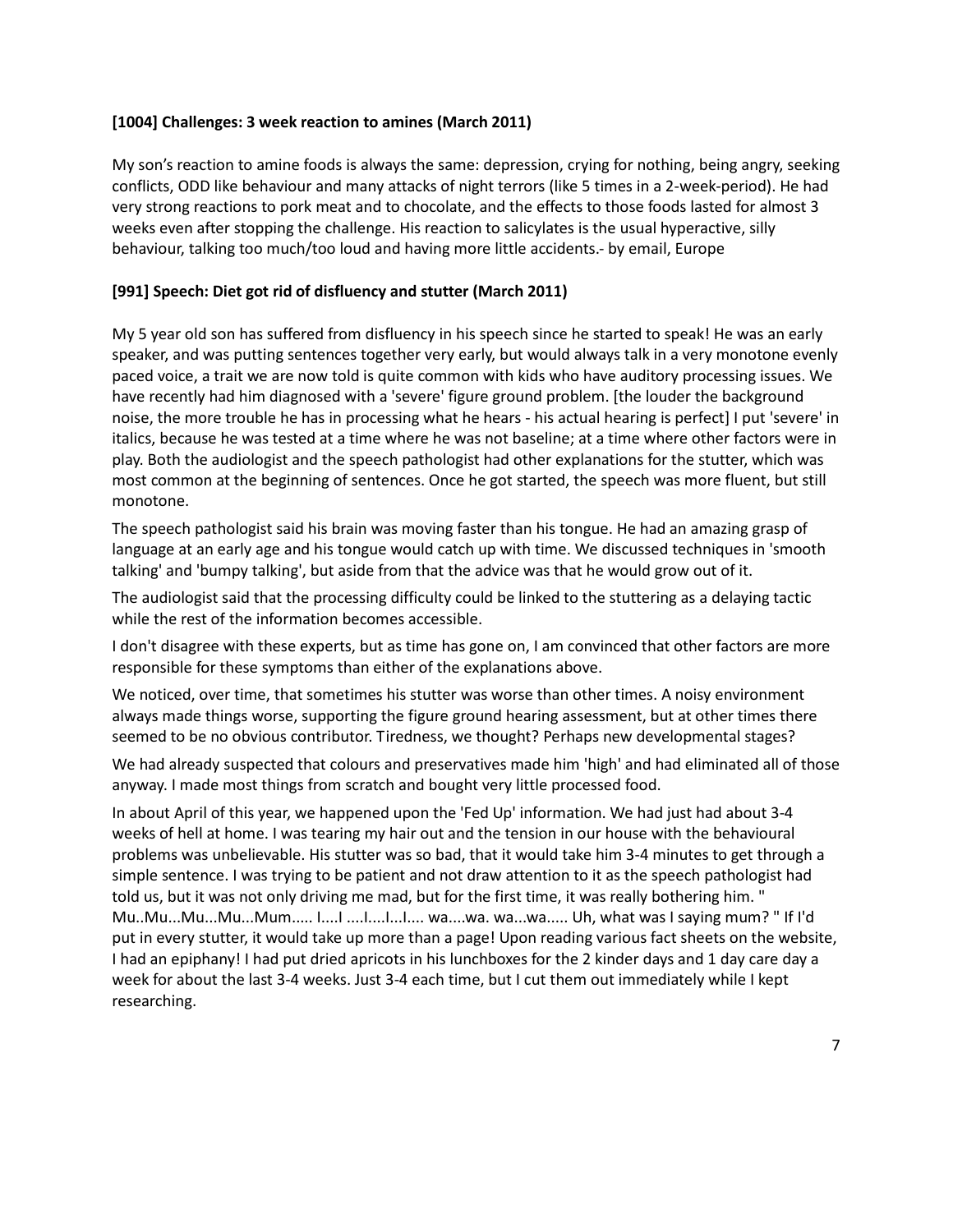Within 4-5 days of removing apricots [and no other changes], the stutter had improved, but was still apparent. After another week, other people started noticing the improvement.

That was the beginning. While the stutter had not vanished at this point, it was enough to make me convinced that there was something to all this 'intolerance stuff'. We got more serious, and finally started to see the gorgeous little boy that we knew was in there somewhere. The aggression all but disappeared, the frustration and the stutter were much improved but there were still times where things would go downhill again.

After hearing Sue talk, I decided to get much more serious, and undertook the complete elimination diet, including the elimination of dairy and wheat. Prior to starting, I spent about 2 weeks trying recipes, building up my pantry items, stocking the freezer etc. I believe that if I had not done that, I might have given up, fallen in a heap and put it all in the too hard basket. The changes in the household were amazing. I was spending a couple of hours extra in the kitchen every day, but with the elimination of wheat [I am convinced] I had the extra energy to do it. A week in, and his stutter had all but disappeared. It was as if he had suddenly grown up an extra year or two. He took adversity in his stride, he shrugged his shoulders instead of clenching his fists, and any remaining disfluency in speech I felt was because of habit rather than anything else. His voice became more interesting, his pitch patters varied and I am sure that he coped with noisy situations better. All of the 'autistic' tendencies which we had seen for years were improved. He read social cues better, spent much less time with his fingers in his mouth, coped with loud noises better; generally it was an amazing difference. His kinder teacher, who has watched this process with interest, remarked that it almost looked as if we had sedated him!

We are lucky in a way, to have a son who reacts so quickly and obviously to things. It makes identifying problems a lot easier. During our salicylate challenge, he went off the chart for silliness, and the stutter got worse. During a course of antibiotics for a bad bacterial skin infection, he got aggressive, angry ... and the stutter got worse. Every time we have slipped up with food, the stutter gets worse. It is our main indicator that something is amiss.

I have no absolute proof. I am not a scientist. I am not a speech pathologist. I am a mum - plain and simple. But I know my boy. I know who he is and who he isn't and these past 7 months I have watched him like a hawk. I know when he is up and I know when he is down. And I am absolutely convinced that his disfluency is directly connected with his diet. I am not saying that the diet is fully responsible, but added to other issues that he has, the diet is what has made the difference for him. A year ago, I was so worried that when he starts school next year, he would be teased because of his stutter. Now, I know that while we will always face issues with diet and behaviour, at least at baseline, he won't be that different from any other child.

And of course, I will be eternally grateful to Sue, and all who contribute to the Fed Up website. Without it, life would be a great deal more difficult. The one thing I am thankful for, is that I never let things go. If I had just listened to the experts and not used my brain and my intuition, then who knows....- Kylie, by email

#### **[958] 282: Mumbles and nosebleeds (October 2010)**

About 4 weeks ago i removed 282 from my sons diet and he improved greatly, he would only speak in a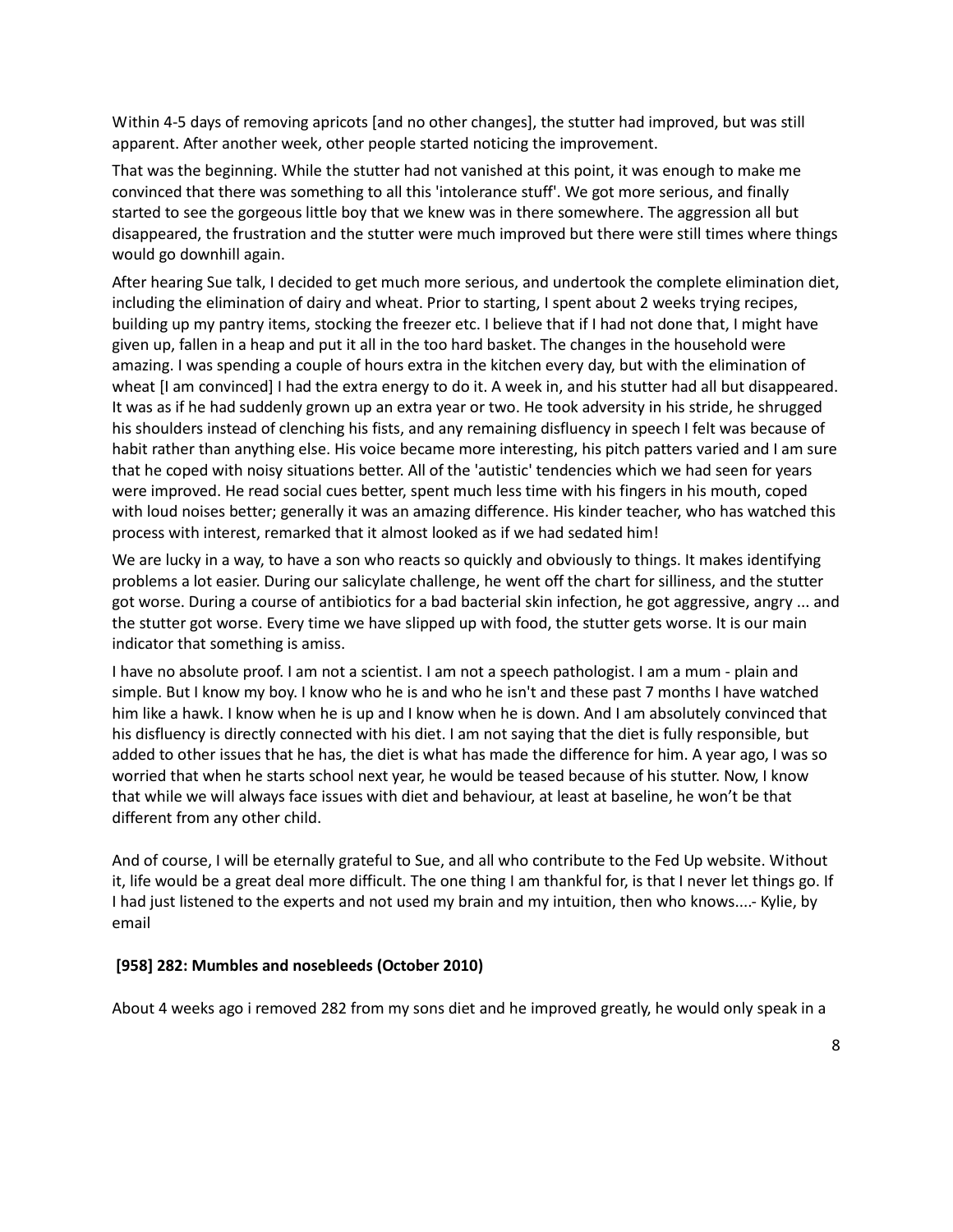mumble, he suffered from many nose bleeds in the week, was very negative about everything, not affectionate, didn't interact at preschool, would not co-operate at speech therapy. The change has been great he is talking so much more, he has not had a nose bleed since stopping 282, he is loving to everyone, he was great at speech did everything he was asked and sat still, interacts with others and notices things around him so much more - Reader by email.

### **[952] Australia has more preservatives than Britain (October 2010)**

I cannot tell you how grateful I am for your guidance on food additives. I noticed a while back, when we were living in Scotland that my daughter (aged 3) reacted to salicylates. I found some information about Dr Feingold's work and kept fruit etc to a minimum. It was only after we moved to Australia that I noticed a big change in her (anxiety, defiance, restlessness, night waking, loud silly noises, aggression towards her brother). We blamed it on the move, a new baby brother etc. But we had no real idea as to what was causing it until we found your website and realised both cream cheese and bread in Australia have preservatives! We never had this problem in the UK so I didn't realise dishing up cream cheese sandwiches (my daughter's favourite) would cause us all such bother! I do hope some changes can be made here in Australia. We are only two weeks into our changed diet and the difference is astounding! - Emma, WA (Australian regulators say we have a higher permitted level of preservatives because of our hot climate - S)

# **[951] Artificial colour challenge with Black & Gold ice cream cone (October 2010)**

I did a colour challenge today with a Black & Gold Icecream cone (102, 110, 133, 155) on my 4 yr old son and within 20 minutes he was jumping around, making silly noises, laughing in a very silly fashion and unable to concentrate on a board game we usually play that he would normally focus on very well. My husband was there this time to witness it (I did it on purpose because the hubs is "cheating" a little with my son a bit too often now when it comes to "other foods"). I saw the look on my husband's face when the realisation hit. I got my point across without nagging. I even asked my son why he thought he was behaving the way he was because he does not usually act like that. I saw my son "try" to calm himself down and to his credit he was able to tone the behaviour down a little but it took over an hour and a half before he was able to settle back to what I would call normal behaviour. There was no anger or stern sounding instructions from me for his behaviour as I knew we had induced it. He was very clingy again too. He just wants a cuddle and tells me he loves me and once he is reassured he is off again bouncing around. Absolutely astonishing stuff. I only wish there had been more family and friends around to see it! – by email, WA

# **[946] 160b, 635: Poisoning my family with 635 and annatto (October 2010)**

When I started to really read food labels, I was horrified by the fact that I was poisoning our whole family - especially with 635 and annatto. You asked me how we are affected by these additives.

635 - Myself (main symptom is migraines): dried, red lips. It looks like I have lipstick on. I feel dehydrated and get migraine style headaches. Photosensitivity in my sight. Lethargy. Unfulfilled feeling of thirst. Frequent urination that seems very diluted. Mmy 4 yo son (main symptom is defiance): dried, red lips also. Dehydration and thirst. Frequent urination. Sooky or whingy type of demeanor. My 2 yo daughter (main symptom is urticaria): After having a piece of bacon the size of a 10 cent piece, it sent her into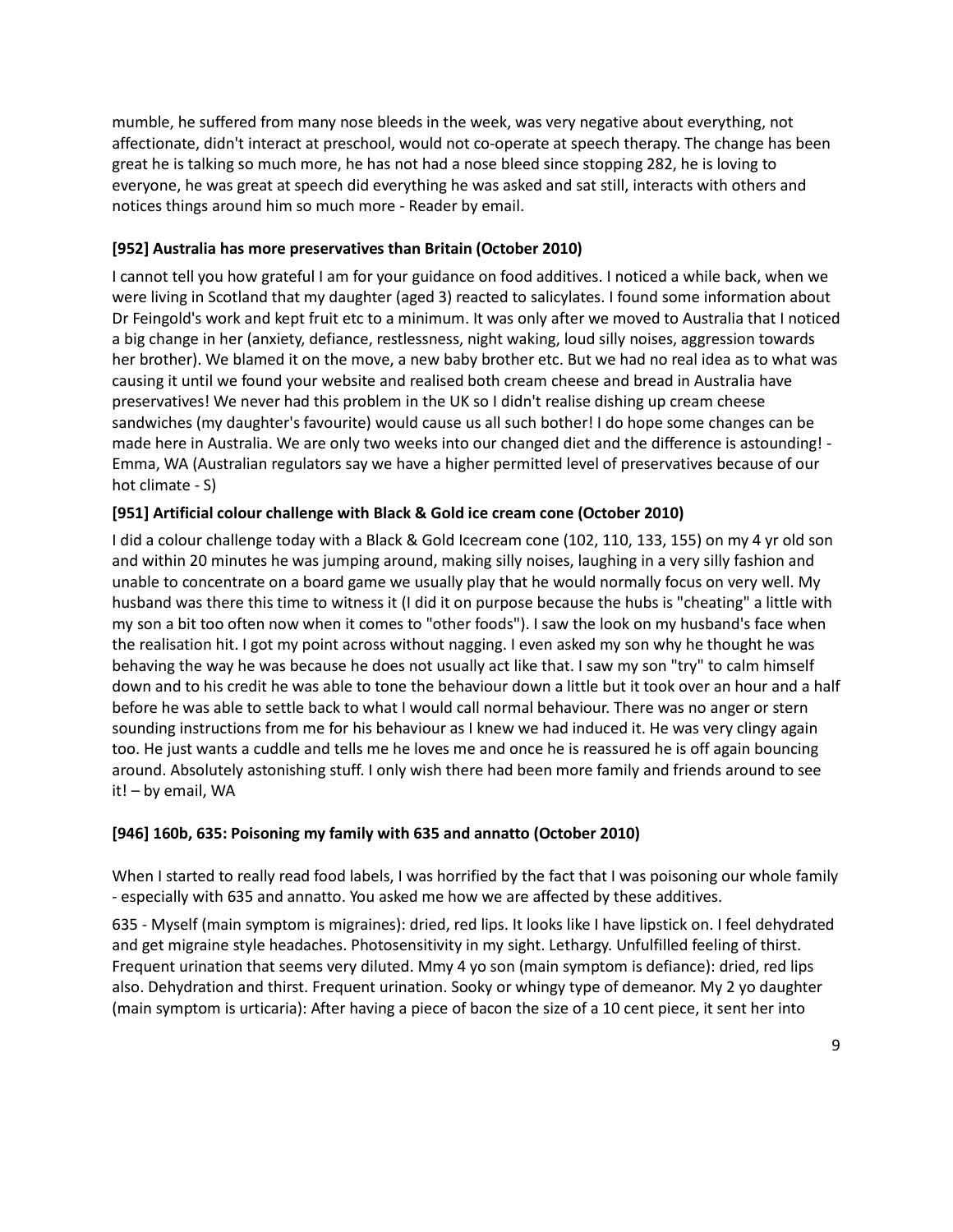massive hives. It seemed like she had a headache or faceache and she screamed at a high pitch and then cried for about 20 mins. I nearly called an ambulance. Very out of character for her and she barely cries for more than a minute normally. Our 635 foods were French Onion Soup Powder – I would use in casseroles, potato bake, soups - Smiths brand Crisps, sausages from the butcher, tinned soup such as Spring Lamb with Vegetables, and takeaway BBQ Chicken and chips.

Annatto (160b) - Myself: insomnia, anxiousness, a shaky type of sensation sometimes - a bit hard to articulate it but its sort of like I have a vibration or fluttering going on in my body. I "snap" easily and it does not take much to make me get angry. My son: Difficulty falling asleep. Disturbed night sleeps. Silly behaviour and noises like a monkey (jumps around, clumsy, unable to sit still and focus for longer than 5 mins). Sometimes aggressive with no apparent trigger. Unpredictable around other children. My daughter: disturbed sleep. She was a good sleeper but started to go away from her past pattern of falling asleep by herself and changed into shorter sleeps and waking often at night. Once we took it out of her diet she started to sleep through the night and sleeps for a solid 2 hour stint during her day nap. Our annatto foods were Kraft singles, yoghurts (with Bob the Builder) and ice cream. – Rose, by email

### **[903] 160b: Attraction to the colour yellow (June 2010)**

My 6 and a half year old daughter has been diagnosed with PDD-NOS. Since about 6 months of age, we have given her those kids yoghurts that you buy in 6 packs with the kids themes like Nemo and Bob the builder. We thought that because she wouldn't drink milk we needed to give her a dairy substitute, and that they would suffice.

While being a generally placid child since birth, she displayed difficulty concentrating on tasks, a great attraction to the colour yellow, meltdowns at times such as leaving a friend's house or upon being denied a request, sneaky poos, bedwetting, and poor fine motor skills. She was assessed as having a severe speech delay when 3 and a half. Her drawing was at best scribbling in a general area, and she had great problems following dotted outlines of alphabet letters. She displayed very poor short term memory, and repetitive behaviours. She was also wanting food all the time, although she is not overweight. She only drinks water, has never eaten confectionery, has ice cream on the odd occasion, but otherwise generally eats rice bubbles, weetbix, watermelon, grapes, apples, pears, occasionally custard, and plain biscuits. Dinner is usually either rice, pasta or mashed potato with steamed veggies and fish, chicken or beef with no added sauces.

Recently we were made aware of your book and in particular, the adverse effects of the 160b colouring additive. Upon reading up about it in the book, we also looked at the fed up website where we noticed the link to PDD-NOS. After reading some of the testimonials and realising that many of the other parent's experiences were sounding familiar, we decided to eliminate 160b from her diet.

We initially stopped the kids' yoghurts, which she had been having up to 5 a day, on 22 February 2009. Within about 4 or 5 days her drawing had improved remarkably, she could follow dotted lines correctly, her concentration to tasks jumped, not one meltdown occurred, her sneaky poos stopped, bedwetting reduced, and her speech started to improve noticeably. After noticing these improvements, we then looked at the rest of her diet and switched to Brumbys bread, eliminated anything else that we thought had 160b such as custard, switched to A2 or Jersey mik, and stopped using fabric conditioner. We have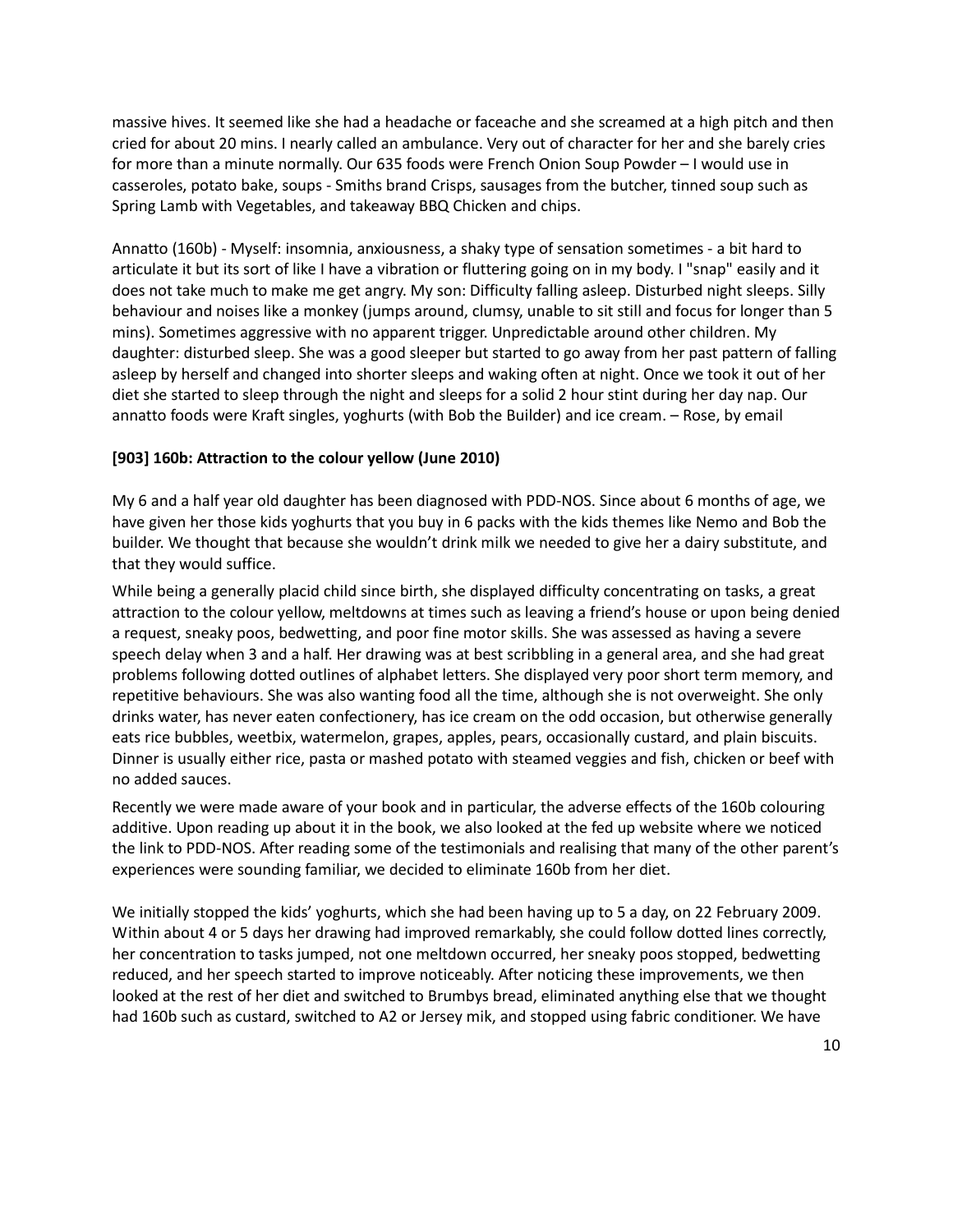noticed over the last month that she seems to have matured noticeably, is more compliant, and is more focussed on cognitive tasks. Her teachers and tutors have all noticed a dramatic improvement in her learning ability. She no longer seeks food constantly, has lost her attraction to the colour yellow, has mostly stopped her repetitive behaviour, and her short term memory is markedly better. In fairness, we also started a reward scheme to help stop the sneaky poos at about the same time. However, she is a bit unique in that except for the 160b element, she was virtually following a failsafe style diet already. So we have been quite surprised that it seems that removing 160b has had a dramatic effect for her. -Sharon, Qld

#### **[893] Middle ear hearing loss and food intolerance (February 2010)**

I'm wondering about the link between food intolerance and middle ear hearing loss in children. Our children have been on the diet for about 6 weeks (Friendly Food with modifications under allergist's advice), and there have been many positive improvements in their health. We were already largely artificial additives free.

My five year old had tested with mild hearing loss (middle ear) in both ears prior to starting the diet. We went to the ENT for the first time after 4 weeks on the diet, he cleaned her ears and re-tested her, and she showed up as having perfect hearing. There had been no other health issue at her previous two tests (eg. no cold or infection).

The ENT said all the improvement was due to the removal of wax. The audiometrist had previously said the wax was not a problem.

I'm willing to admit the cleaning of her ears had something to do with it, but the improvement in her behaviour and speech prior to this happening tells me there could be a diet effect as well. Whatever, we are thrilled that our little girl can hear properly now, although she did say that sounds are "too loud" now.

We are now fully convinced that the diet is the best way for us to eat, and our children love the changes to their health. But it does tend to become a major part of life!! Thanks for your great work and the site. – Melody, by email

### **[862] 129: Bedwetting and behaviour problems due to Ibilex (Keflex) with artificial colour Allura Red and flavour (November 2009)**

Just writing to tell you about my son's reaction to an antibiotic called Ibilex (keflex) suspension, for a recent chest infection.

On the elimination diet we have discovered a new child. Finally able to sit still in class and concentrate, no shouting out or disruptive behaviour and dry at night!

While he was on the antibiotic, the teacher informed me that our son's behaviour had deteriorated. He was oppositional, loud, unable to sit still and disruptive. At home the bedwetting started again and his behaviour had also deteriorated but I had not made the connection, I put it down to him being unwell.

As I was giving him his dose one morning I was staring at the pink mixture and it finally dawned. I rang the GP immediately and sure enough it contained Allura Red. It took about a week to get him dry again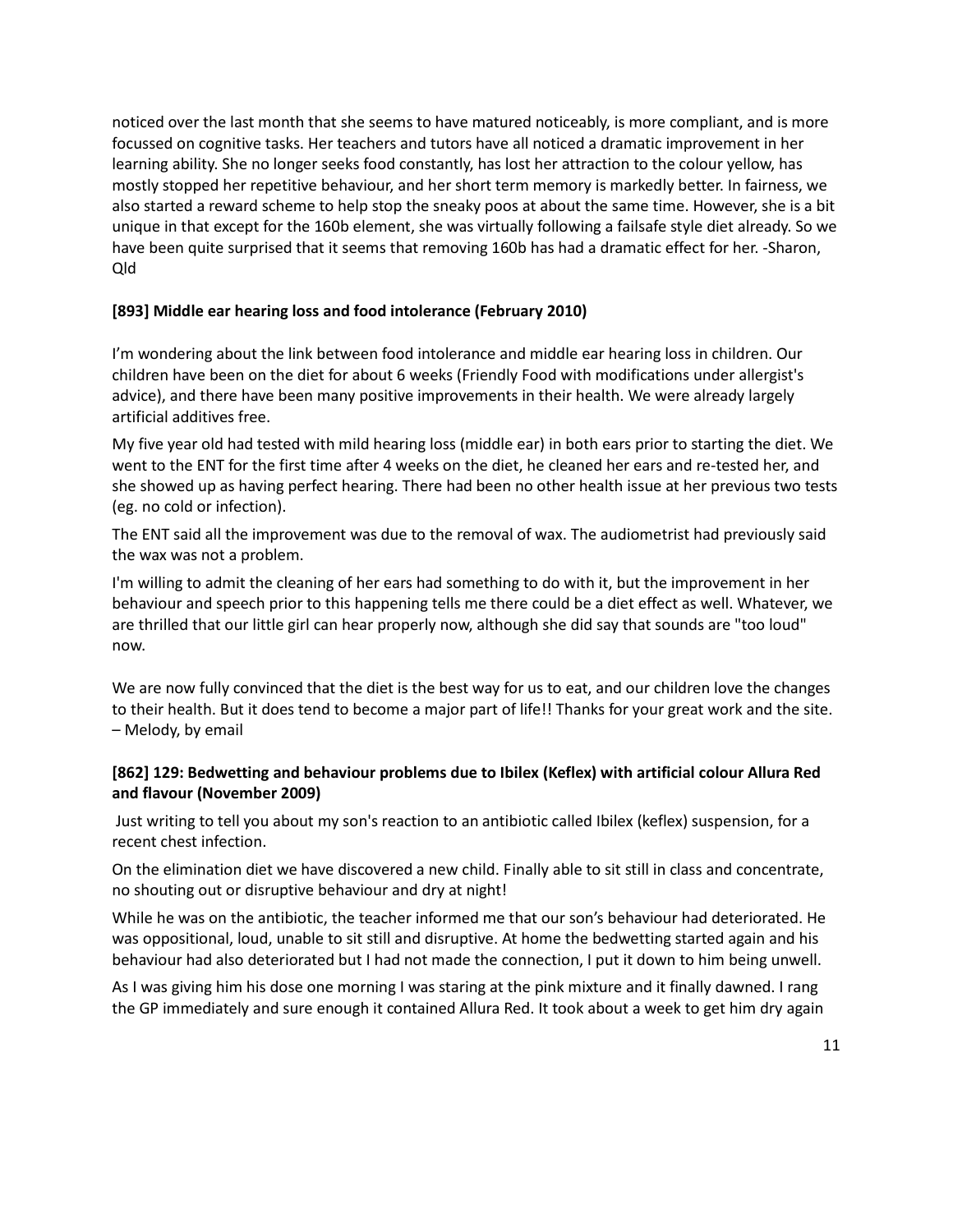and his behaviour to settle. – Helen, by email (Allura red is artifical colour 129; also contains bubblegum flavour. A compounding pharmacist can provide medication without nasties, see our Medication factsheet - S)

### **[850] Reaction to McDonalds soft serve (no cone) (August 2009)**

We avoid McDonalds soft serve since our 5 yo son had a reaction in the evening after eating a soft serve with cone in the afternoon. It had been the only thing he had eaten that day that we could think had caused it. After reading Failsafe Newsletter #60, we tried the Maccas soft serve again without the cone (in a plastic cup - upside down sundae lid). The reaction was less severe but still there. He was affected about 4 hours after eating the ice-cream both times (with and without the cone). This, for him, is typical for colours. Our normally quiet son bounces, jumps, shouts, makes silly loud noises, blows raspberries, uses nonsense words, and generally just can't sit still. The acute reaction generally lasts about an hour. The icecream without cone caused a shorter period of the acute reaction, with less volume and intensity. Probably lasted about 35 minutes and was more bearable but still consistent with the typical reaction he gets from colours. Peters Original and other failsafe varieties (eg Sara Lee and the organic ones) have never caused the same reaction. – Susan, Qld

(Can you help: we would like to hear from any failsafer who has observed a reaction to McDonalds soft serve (no cone) – same day or next day? [suedengate@ozemail.com.au\)](mailto:suedengate@ozemail.com.au)

# **[722]: "By god she is a ratty child!" (February 2009) [COURAGE AWARD]**

My step-sister is 3 years old, and by god she is a ratty child! Her language skills are very under-developed for someone her age, and she very rarely does what she is told. She is extremely loud and boisterous, cannot sit still or quietly, is very destructive, swears, yells, screams, and cannot play nicely with other children as she is very rough. A clean room can quite easily become a disaster zone within minutes. We have given up cleaning her room, as she pulls clothes and toys out as soon as we have finished. She is also up to 10-11 o'clock at night.

She often dances and sings and often makes references to people's private parts as well as other embarrassing things, and we have cause to believe that these actions are done for attention (even though it is the wrong kind of attention).

I have cause to believe that food additives have a strong part to play in this due to her lax diet. She is spoilt and gets what she wants, from chips, lollies, chocolates, ice creams, and soft drinks. She has quite a lot of milos everyday, I once counted 4 in one morning! If she is not drinking milo, she is having soft drink, cordial or juice. She very rarely eats any un-processed foods or drinks any water.

Our dinner times are healthy, generally consisting of vegetables, a salad and some source of meat, or sometimes spaghetti bolognaise. She refuses to eat any of it, and shortly after dinner demands some kind of snack-type food.

My mother is finding her daughter's behaviour extremely unbearable, even becoming embarrassed to take her out in public. My mum's struggle to keep her sanity has increased since recently giving birth, making it extremely difficult to look after the baby and put up with my sister.

I need your advice to convince my parents that my sister's diet is not ok, and drastic changes are needed.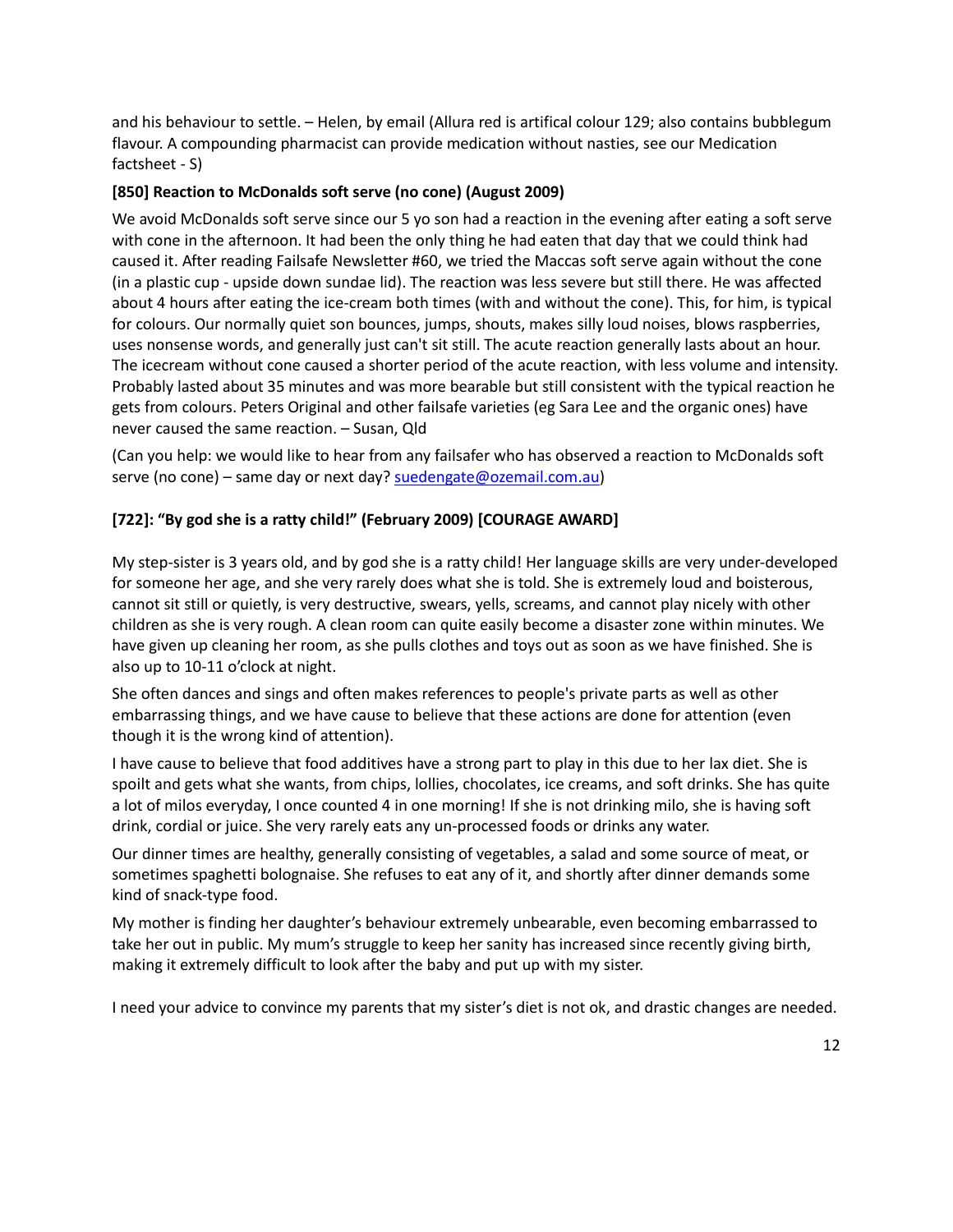– by email from a teenager who wins a copy of our DVD Fed Up with Children's Behaviour. Here's hoping it will help with the family situation.

# **[699] Developmental delay and dyspraxia: 'a big change in speech and development' due to diet (November 2008)**

My daughter Bronte is 6½ years old and now in her first year at school. Aside from reflux until the age of 12 months, she was an absolutely delightful baby who was happy and content. She slept 12 hours through the night by 10 weeks old, hit all her milestones and was fairly average in our mothers group.

When Bronte was approximately 14 months old this deteriorated and we had a child who was frustrated, defiant, irritable and downright difficult. She was naughty on purpose and was impossible to discipline. She also developed eczema at this time but grew out of it after a couple of years. We felt that we were failing as parents. Our first son was born when Bronte was 17 months and he has been a delight. As our sons have grown up we realised that they were 'normal' kids and Bronte wasn't.

When Bronte was three and her younger brother was speaking so much better than her, we had her hearing tested. She had the worst glue ear the ENT specialist had seen in years. She had grommets put in the next week and we were reassured that her behaviour and speech would return to normal reasonably quickly. We started speech therapy to help her catch up but things didn't improve. She didn't respond to the speech therapy as firstly she didn't have the concentration and secondly she simply seemed unable to attempt what was asked of her.

At three and a half she was assessed and we were told she had a global developmental delay of 19 months. That was almost half her life. At this point toilet training had become a huge issue. She was the first in mothers group to use the toilet but was always dribbling urine in her pants ven after recently going to the toilet. She resisted every trip to the toilet and it became a battle. She used to hide and poo in her undies every day and didn't seem to care if we were out.

She was also very tactile and was into anything she could get her hands on that she could smear and finger paint in. This included dog poo. Many times she would emerge with her body covered on hers or the dogs poo. I hate to admit to how many times she ate dog poo and survived.

By the time she got to four she was still attending speech therapy and was about to commence early intervention. We were desperate patents and lucky to still be married at times due to the stress. We were ready to try anything. After many hours searching the internet, my next attempt to normalise our daughter was an elimination diet. A very daunting venture. With the support of my mother who stayed with us and a fairly skeptical husband we made it through the first three weeks. My husband then changed his tune quickly as a different child emerged into our lives. She virtually toilet trained overnight. The painting of poo ceased. Her language improved exceptionally. Everyone in her life commented about what a different kid she was. I will never forget bursting into tears at around the three week mark (in the diet) when she said 'thank you mummy' one day I was driving her to speech therapy. It was the first time she showed any emotion or acknowledgement of our feelings.

We continued the diet and commenced challenges. Two hours after eating chocolate and banana she went berserk. She stood on the carpet and wet her pants in front of us. She pooed her pants. She was defiant and oppositional again. And biggest of all, we couldn't understand a word she said. We now know she is intolerant to amines in a huge way.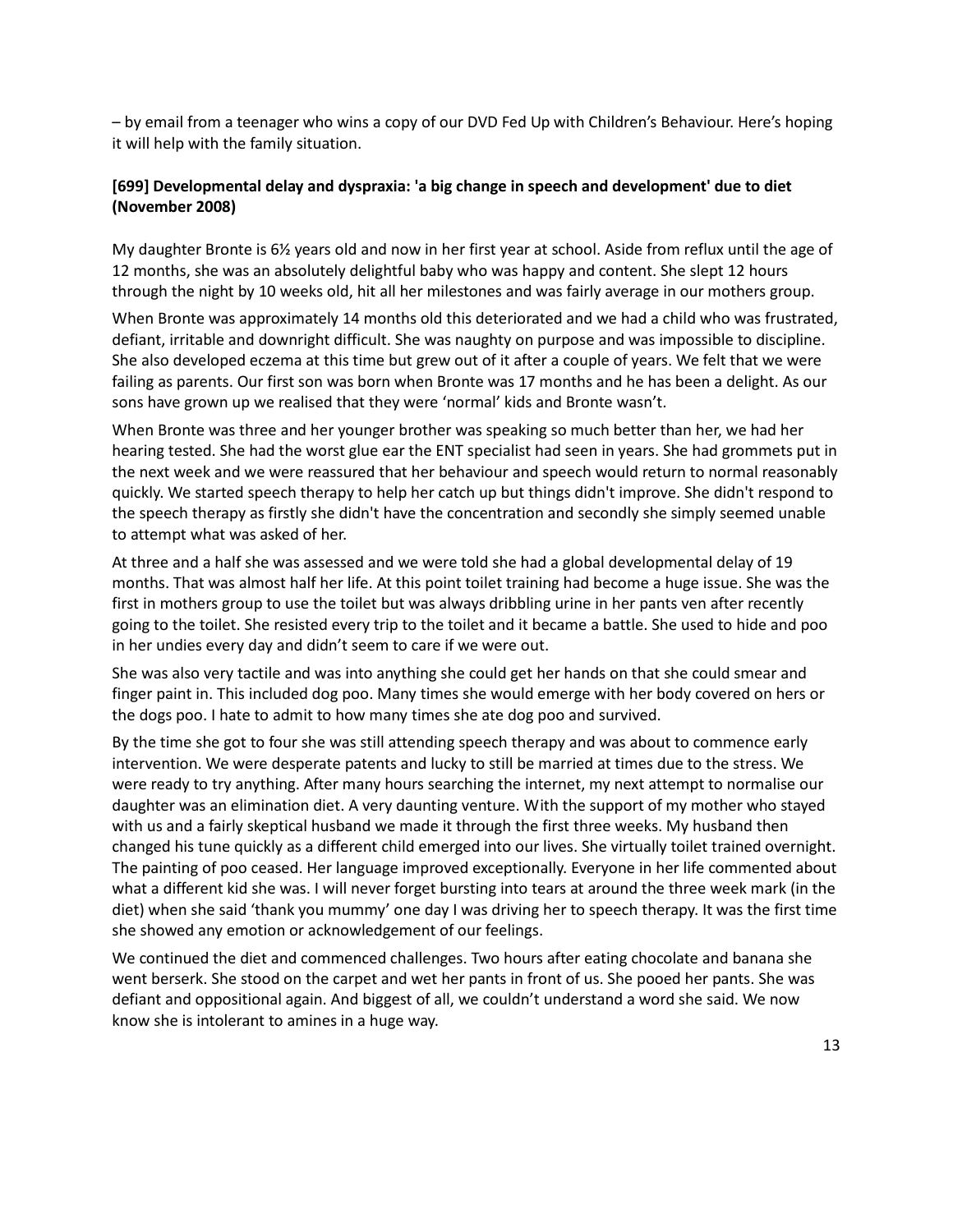Bronte has since been diagnosed with dyspraxia, a language and motor disorder. She still requires speech therapy. Her private speech therapist has since done the diet with her child and encourages other parents to look into it also as she saw such a big change in Bronte's speech and development.

We took Bronte to a paediatrician six weeks into the elimination diet to discuss her developmental delay. He bluntly told us that some kids were unlucky enough to be developmentally delayed and we shouldn't expect too much from her. He said we would be lucky if she was able to catch a bus when she grew up. She would be able to do that now. When I told him that were currently on an elimination diet and had seen huge results he said he would never expect a parent to go to that much trouble and would therefore never suggest it. His last words were 'When you are ready to put her on Ritalin come back and see me'. I walked out of there disgusted and feeling very sorry for the parents who are told this when they are searching for help. I have to say that that elimination diet we did with our daughter Bronte, with help from you and our allergist, has absolutely changed my daughter's (and the rest of our family's) life. - Wendy, NSW

### **[620] Impaired speech and drool due to food intolerance (February 2008)**

We are currently doing the elimination diet and challenges with our son. Interestingly enough, I have discovered that every time he has a food reaction I find it very hard to understand his talking and he also seems to drool more. Just thought these were interesting side effects... – by email

### **[576] Vocal tics related to non-failsafe 'treats' (September 2007)**

My husband said he was supportive of our boys' [RPAH elimination] diet though I suspected secretly skeptical. Last weekend he indulged the boys in various 'treats' including non-failsafe lemonades, popcorn, etc. This morning I had the first meltdown in a couple of months from our son who has Asperger's. He was back to headbanging, crying, not wanting to eat, refusing to go to school, hand flapping, vocal tics, etc. It was full on. I talked to him about it (after he'd had a calcium tablet and calmed a little) and he said he would give up all those foods he loves if it meant he was able to be calm again. by email, Sydney

#### **[575] Vocal tics, word and phrase repetition due to salicylates and additives (September 2007)**

When Chris was born he was a big, boofy boy. For the first six month of his life he was a placid, calm, happy child. At six months, he changed to being very, very active, fidgety and demanding. Looking back at that time, three things changed – he started long daycare, solids and formula. I also remember very clearly that his face changed as big dark circles and creases formed under his eyes. He was labelled 'naughty, disruptive, hyperactive and violent' by daycare when he was

only 10 months old. He was walking at that stage and continued to escape from the childproof room, or to snatch toys from non-mobile babies.

Since that time he has been variously diagnosed by health professionals as having Tourette's Syndrome, the hyperactive type of ADHD, Oppositional Defiant Disorder and others. Whatever the term, the symptoms are the same, including unmanageable behaviour, poor impulse control, loud voice, vocal tics,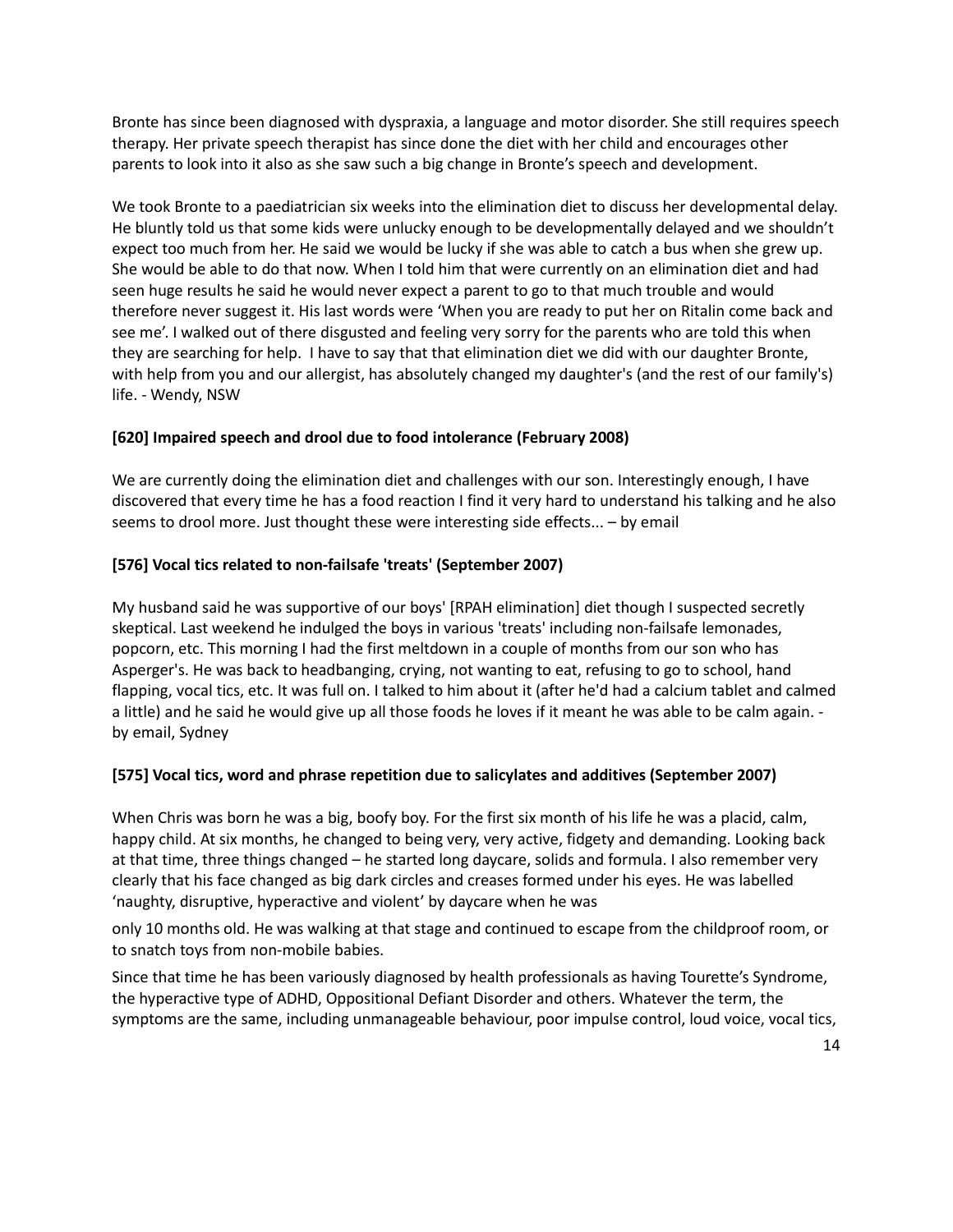word and phrase repetition and lack of empathy.

Coupled with the behaviour has also been a range of other medical problems including croup, asthma, headaches and stomach aches, unexplained temperatures and eczema. Chris also suffers from glue ear and for the last four years has had grommets inserted every winter to enable him to hear clearly. (As I know now, these are all indicative of food intolerance.)

Last year I took Chris to a paediatrician, looking for a solution to his constant illness rather than his behaviour. The doctor took one look at him – he was making duck noises and running in circles around the waiting room – and diagnosed food intolerances.

We went home with a complex list of foods to avoid. Although his health improved, his behaviour seemed to become worse, as it always has in summer. Just before Christmas, I found the Royal Prince Alfred Hospital's elimination diet for food intolerance. This diet was stricter but far more logical than the one we were using. It worked by identifying the chemicals that people react to, then the foods that contain them. Interestingly, the research showed that most people with food

intolerance react to the salicylates in fruit. I had been loading Chris up with cherries and nectarines in term 4. No wonder his teacher was ready to send him to Alcatraz late last year.

I switched the family to the RPAH elimination diet during the holidays. Gradually, as we removed foods from the diet and found acceptable replacements, Chris' behaviour improved. Living with him became easier, there were less sibling fights, and when he did misbehave it was easy to use normal parenting techniques to modify behaviour – something that had never worked before.

By the end of the summer holidays, I finally had a calm, reasonable, sensitive child, who was able to play at other children's places without causing mayhem, would look at people when talking, and would allow other people to talk without interrupting. Amazingly, Chris was keen to stick to the diet, having realised how good he felt.

First day back at school and I had lots of positive comments about how calm or grown-up Christopher seemed. A good start to the year. However, as I write this, I am back to having a child who runs around making chicken noises, uses a loud voice, is prone to crying and is violent and aggressive. What happened? He got to school and started to cheat. He ate chocolate cake, m&m's, muesli bars and lollies. For him, even the smallest amount results in a reaction. It is like being on a trip – he can't control his behaviour, and trying to discipline him has no effect.

So what do I need, or more importantly, what does Chris need? He needs the support of the school community to assist him to stay on his diet – he needs recognition for the fact that he does suffer from food intolerances – he desperately wants to feel in control of his life, and he likes feeling calm and relaxed, so please, please, please don't feed my child, or encourage him to cheat. - by email, Sydney

#### **[570] PDD-NOS and failsafe (August 2007)**

Our daughter Beth is five and a half. At four she was diagnosed with Pervasive Development Disorder - Not Otherwise Specified, a bit of a mouthful but it sounds like Asperger's shadowing. She is not ASD but has a lot of symptoms in common: developmental delay in speech, fine motor and gross motor, attention deficit, poor eye contact, argumentative, very poor social skills, being in her own world.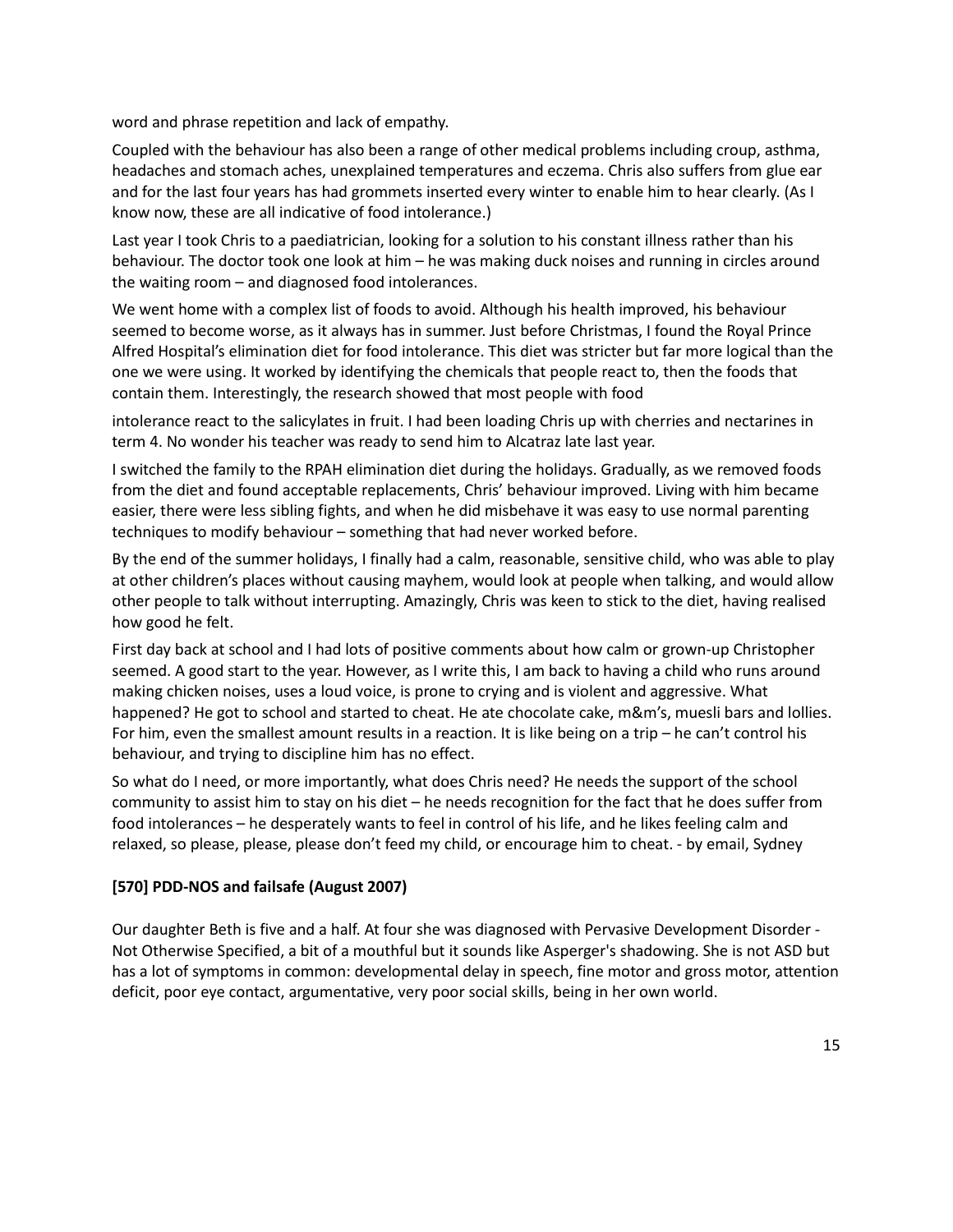… THEN we went failsafe and what a blessing it has been!!!! … Ten days after starting failsafe, Beth suddenly began running around with all the other kids talking and interacting with them!! Every week, I hear new things that she is doing at preschool. At home she is constantly surprising us with new things that she says and does. It's great!! It is as if a block has been removed in Beth's brain and suddenly she has the possibility of being a normal little girl. Going failsafe is not easy but I had to give her the chance. Even though it may not fix all of Beth's difficulties, it seems to have removed a lot of them, see the full story i[n PDD-NOS Factsheet.](http://fedup.com.au/factsheets/symptom-factsheets/pervasive-development-disorder-pdd-nos-symptom-discussion)

# **[540] Heading towards a diagnosis of autism before - the difference in him is so dramatic the paediatrician was in shock (January 2007)**

When I originally wrote to you, my three-year-old son had a severe speech delay, many behavioural problems, refused toilet training, was having upwards of 6 dirty nappies a day and the paediatrician was heading towards a diagnosis of autism.

The first two weeks on the elimination diet were "HELL". My son's behaviour was so bad I was in tears when the day was over and he was in bed asleep. My husband and I were determined to give this a go and we stayed strong together to get him through the rough patch. Four weeks after starting, his behaviour improved each day, the tantrums decreased dramatically, he became calmer, his attention span increased, he was happy to try sitting on the toilet for me, the autistic traits stopped, he would sit and do activities with me and the most impressive of all in one week he said - "Dad", "Mum" and his own name "Sam". He has never called me mum & it brought tears to my eyes - he has since then said love you mum and tries hard to string words together.

The difference in him is so dramatic the paediatrician was in shock, he is a non-believer of diet having an effect on children, however, after seeing the difference in Sam he was blown away. He said he was pretty sure after the last visit he would end up making a diagnosis of autism for him, now after seeing him six months later he is thinking it is just speech delay and is not so worried about the minor autistic traits. We are focused on sticking to the diet especially with the progress Sam is now making. He does on occasions slip on behaviour - but he is only three. We feel we have our beautiful little man back. – by email, Qld

# **[399] Excerpt from Reflux medication causes ADHD symptoms and the Parkinsons shake (March 2006)**

Having four children who have all been milk and soy intolerant from birth, intolerant to artificial additives and sensitive to levels of salicylates and amines I've seen possibly every symptom food intolerance can produce raise its ugly head at some time or another. …

I've also seen dairy cause speech problems (this happened to Zac when he was on the follow on formula), tantrums, dyslexia (they can't get their tongue around words, mirror write letters and misspell words), very pale skin complexion, behavioural problems, ADHD symptoms, along with the gutty symptoms, reflux, eczema, and postnasal drip and that's just in my children. If you're at your wits end, if your child displays any of these symptoms or has a learning difficulty especially if there's something happening with each of your kids, even if their symptoms are different, food intolerance is worth looking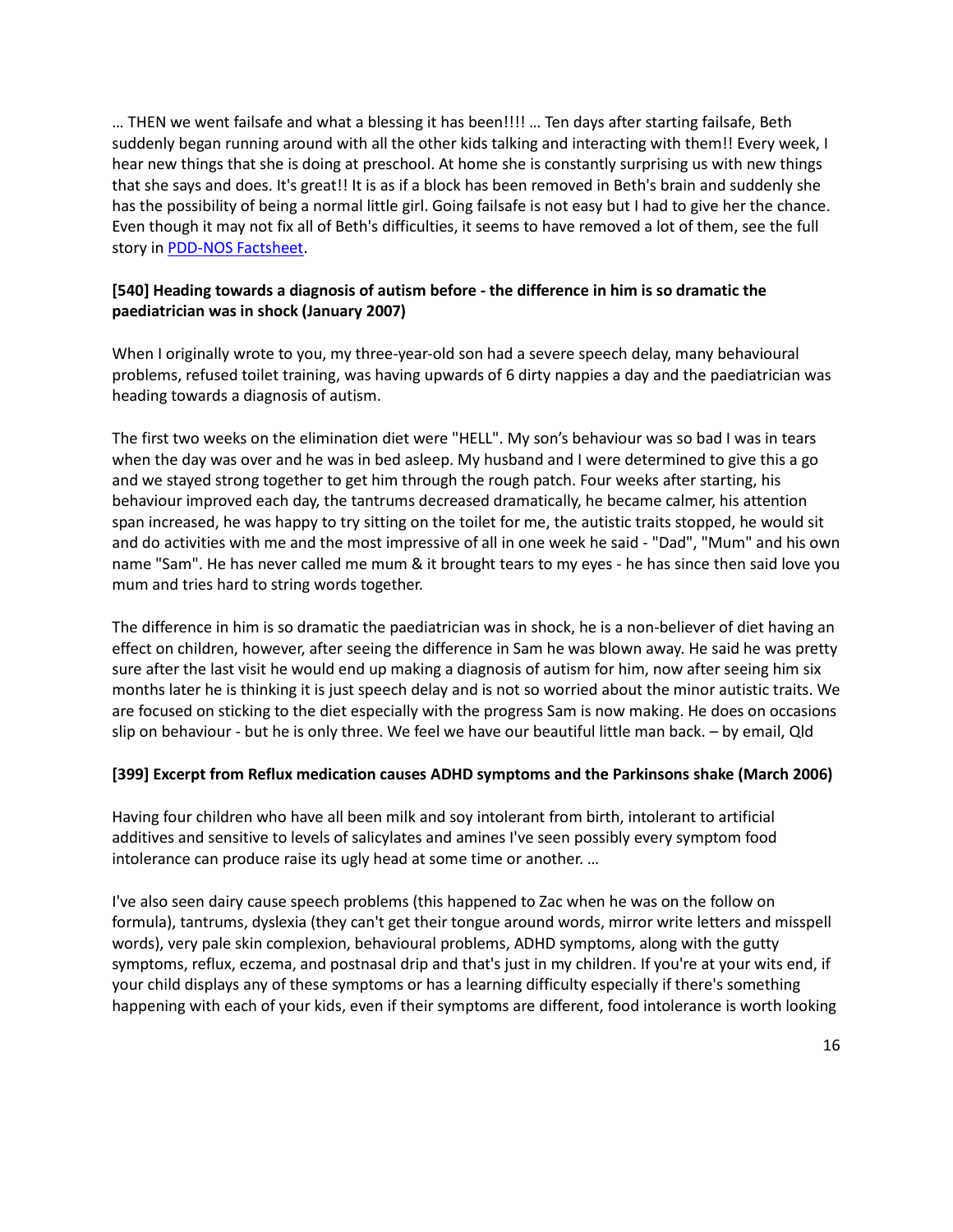into. It runs in families. Dietary modification may be the answer you're looking for. My children are now medication free. If your GP doesn't want to go there, find a doctor that will. You need to be strong and assertive because you're going to encounter a lot of doctors and specialists who think it's all a crock, but you have to ask yourself why are there so many kids with ADHD, behavioural problems, learning difficulties .... unfortunately a lot of the food you buy from the supermarket has artificial additives, for the sals and amine intolerant remember that a lot of the fruits and veg that years ago were seasonal are now available all year round not to mention what they do to them to ripen them and keep them fresh, and for the dairy intolerant look to your genes for the answers, there are several races that are known can't tolerate dairy. It may just change your life. - Sandra, Heathcote NSW (Sandra now coaches children with dyslexia and learning difficulties and is happy to hear from others) See the full story on the Reader Stories pdf

### **[391] 282: Speech delay due to the bread preservative (calcium propionate 282) (March 2006) excerpt**

My son had been assessed by a speech therapist at the preschool. She diagnosed, as best she could - we couldn't really keep Jack in the room much less anything like on-task - a severe expressive language delay and a moderate receptive language delay. Six weeks, later when off wheat products, he was reassessed by the same speech pathologist, using the part of the test that Jack had not done due to being noncooperative. This time he seemed to have no significant receptive language delay and was only mildly delayed in his expressive language. She said she had never seen a child change so dramatically within such a short period of time. … It took this family another year to discover that their child's problem was not the wheat in bread, but the preservative calcium propionate.

# **[357] 282: A typical email about the effects of 282 (December 2004)**

I have taken my 3yo son off all commercial bread products (it's become quite a crusade for me!) with marvelous results. He was going to be assessed for autistic disorders in a few weeks, but since taking him off 282 he has changed (he talks now! and his behaviour is so much better) and I know that his paediatrician will be amazed at his progress. At 18 months my son was only just babbling, and was considered to have the language skills of a 9 month old. After 6 months of speech therapy he was starting to mimic animal noises with prompting. By 27 months he had he had just two words - mummy and no. At 30 months I took him off commercial bread and at 34 months, he just started talking one day. At 36 months (last week) he now has the normal vocabulary of a 3 - 3.5 year old, and the understanding of language of a 4 year old. He is still having problems with actual speech, he only uses 2 word phrases most of the time and stutters occasionally, but the change in him in 4 months was amazing. He also has less tantrums, sleeps better and is generally easier to get along with. - by email

# **[356] One-liners (Nov 2004) excerpt**

- 1) Thank you for coming to our town and pointing us in the right direction we now have a dairyfree happy child who has not seen a doctor in about month except the paediatrician - it was the best he had ever seen her, even her speech has improved. – NSW
- 2) Our three and a half year old son is a lovely child with a few difficulties when on failsafe food but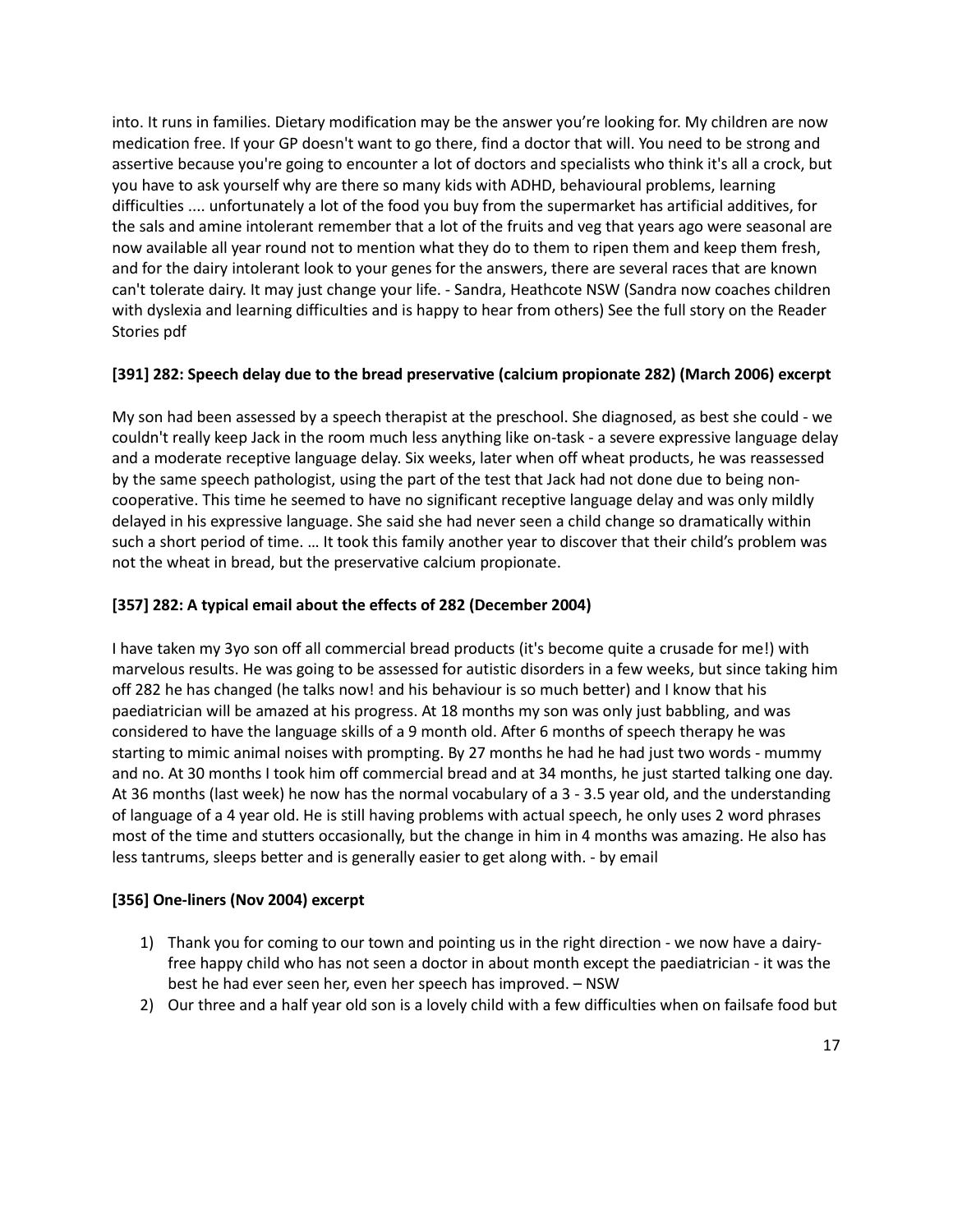before diet, he had enough symptoms to class him as autistic: little or no eye contact, spent hours alone fixated with various objects ie string, sand, wouldn't accept hugs or show affection, constant tantrums, his development regressed a lot from about 18 months or 2 years with regard to loss of speech, and for quite a while he said only one word repetitively, as well as severe reflux, diarrhoea, eczema and sleep disturbance. - Qld

#### **[352] 'So much calmer' (Nov 2004)**

First of all let me tell you how wonderful it was to find your website and help our 4 1/2 year old son (and the rest of us) lead a much more 'normal' life. He's had horrible symptoms of terrible mood swings, off and on stuttering, biting, spitting, banging his head against the wall, excessive bedwetting, an extremely loud voice that he couldn't control, big 'saucer' eyes with clenched teeth while running at me to kick and bite me, would go into hysterics when I would ask him to do the simplest of tasks such as dressing himself, pulling his hair hard enough to yank it out of head (and his 14 month old sister's), screaming every name at me he knew, running behind me from across the room gaining momentum to head butt me as hard as he could in the back and spine and as we give him a much needed nap during the day he can't fall asleep until 11:00 pm or midnight!

I've ordered your book but until it arrives I've been making some really wonderful meals and snacks for my son just from the info on your website… Since introducing the new diet, he's been basically a new, happier little boy and the mood around the house is SO MUCH CALMER. - USA

### **[325] excerpt Autism - on or off-diet during assessment? (April 2004)**

My autistic son has been on the diet strictly now for nearly 2 years. He looks terrific and is very healthy with only a very mild sniffle since going failsafe.

He starts pre-primary school this year. It is the school where he went to kindy last year so they are very aware of his requirements such as: no hairspray, aerosol deodorants, perfume etc and are using enjo gloves in the classroom to avoid any chemical being used during the day. Big relief.

We have a five-month wait for the formal disability services assessment to obtain aids for school. I don't know whether to take him off the diet for the period of the assessment. On the diet, although excellent, autistic signs are still evident, for example: no eye contact, no imaginary play, everything is black or white, no flexibility etc. If we take him off the diet we get a severe reduction in speech, tantrums, aggression, argumentative, rashes, red ears, hypersensitivity to noise, dislike of being touched and the list continues.

I am an avid failsafer and can't now imagine life without failsafe (my son has failed all challenges on a number of occasions and is also intolerant to airborne salicylates) - reader, WA.

#### **[300] Dramatic improvement in speech delay (December 2003)**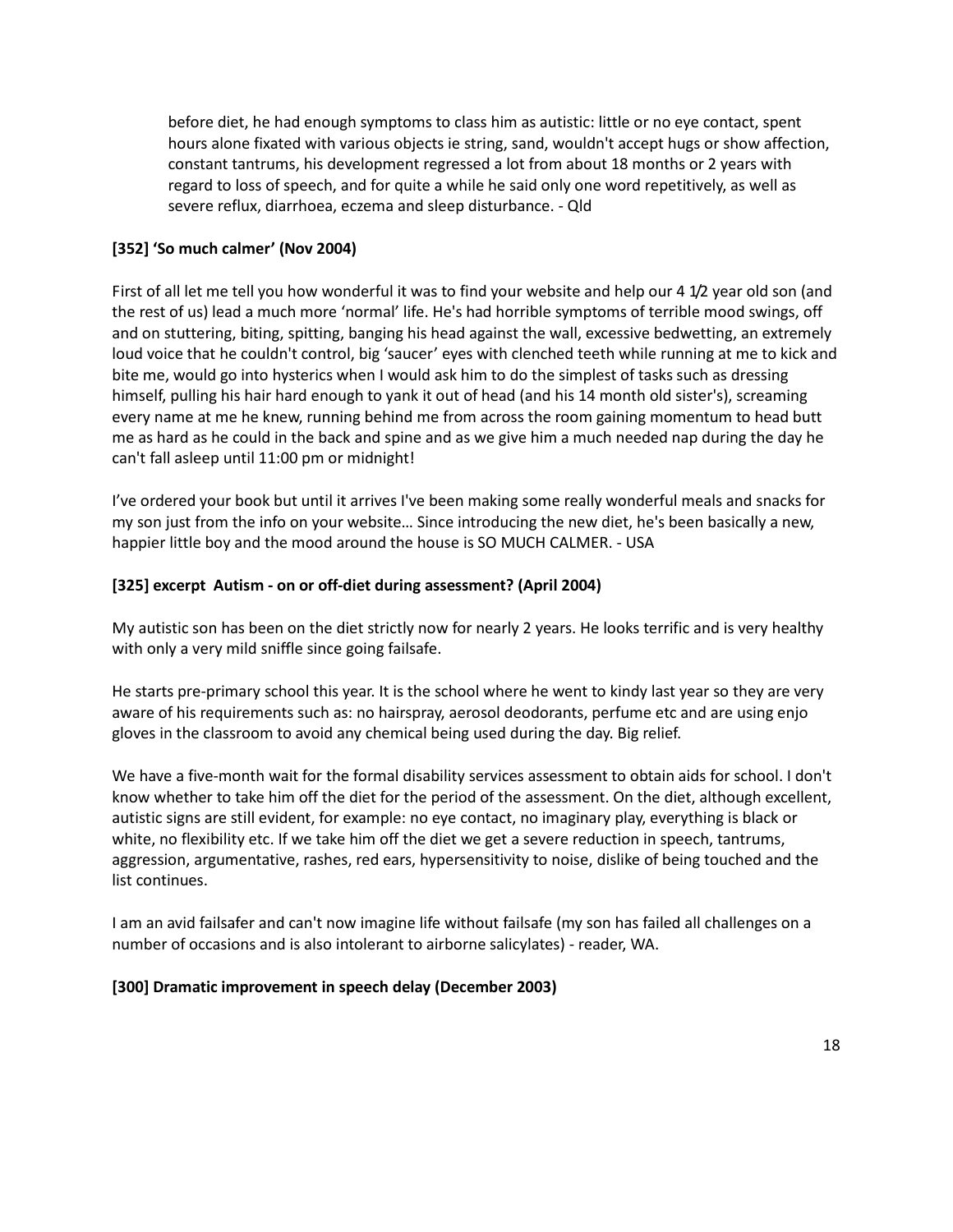Our nearly two year old twin girls are awaiting a psychology assessment to determine whether they have autism. They both have a few symptoms especially lack of language - only use the words Mum, Dad, Nan, Bub, no and hello. Their understanding is slow although we feel this is improving. Although both show a few signs they also have signs that keep us hopeful that the girls do not have autism. They have fairly good eye contact and are very affectionate little girls. After researching for hours on the internet, I started the girls on a gluten free and dairy free diet last week. By the end of the day, one of the twins (who would normally use maybe one word a month) had not stopped using her basic words and was making new sounds. Within days they had both improved very noticeably. At first I thought it couldn't work that fast but whilst reading your books I have a different view and realise it might be lack of the bread preservative. - Reader, Tas

### **[289] The Clayton's diet … the speech therapist was so amazed (September 2003)**

A friend of a friend with two young children visited a dietitian who put them on what I can only describe as a Clayton's failsafe diet ... not quite fully failsafe. For example, the dietitian told her that it was perfectly ok for her children to eat McDonalds/Red Rooster chips...

She was introduced to my wife and got into a conversation about real failsafe diets. After 4 days on the real diet, she rang my wife crying with happiness. Her son had settled down to what she considered a 'normal child' to be. His aggression was gone, his tendencies to distraction had disappeared and his sleep had increased by two hours a night. In his first speech therapy session since starting on the real diet, he suddenly managed to recognise 40 words (from picture cards) as well as all primary and secondary colours, where his previous best attempt at word recognition was 8 words. The speech therapist was so amazed that she has already started researching failsafe dieting. The dietitian who put her on the Clayton's diet has now started looking seriously at the failsafe diet instead. It's been two weeks now and our friend is seeing the pediatrician who put her son on Ritalin this week to see about getting him off it completely. She's 100% sure that he doesn't need it at all any more. And remember the sister? She was a chronic asthmatic, but she hasn't needed a puffer since a few days after starting the diet. - from an email discussion group, with permission

# **[211] No reason for ADD test (October 2002) excerpt**

One thing that struck me from one of your books was where you mentioned families travelling to Europe often experience an improvement in their child. Last year (pre diet) we spent 5 weeks in France and Italy travelling in a camping car and couldn't believe the difference in our son. His speech improved considerably, he was much happier and had a lot more energy. At the time we put it down to the fun we were having as a family exploring a new country but now realise it was probably the lack of preservatives in the food. Even pre diet we noticed some of the food you have mentioned - Fanta being a paler colour, ice-creams tasting like they used to and in Italy the pizzas and real home-made chips. The food was much tastier and we noticed that the Europeans eat foods that are in season. . - by email

# **[178] Ratty behaviour (September 2002)**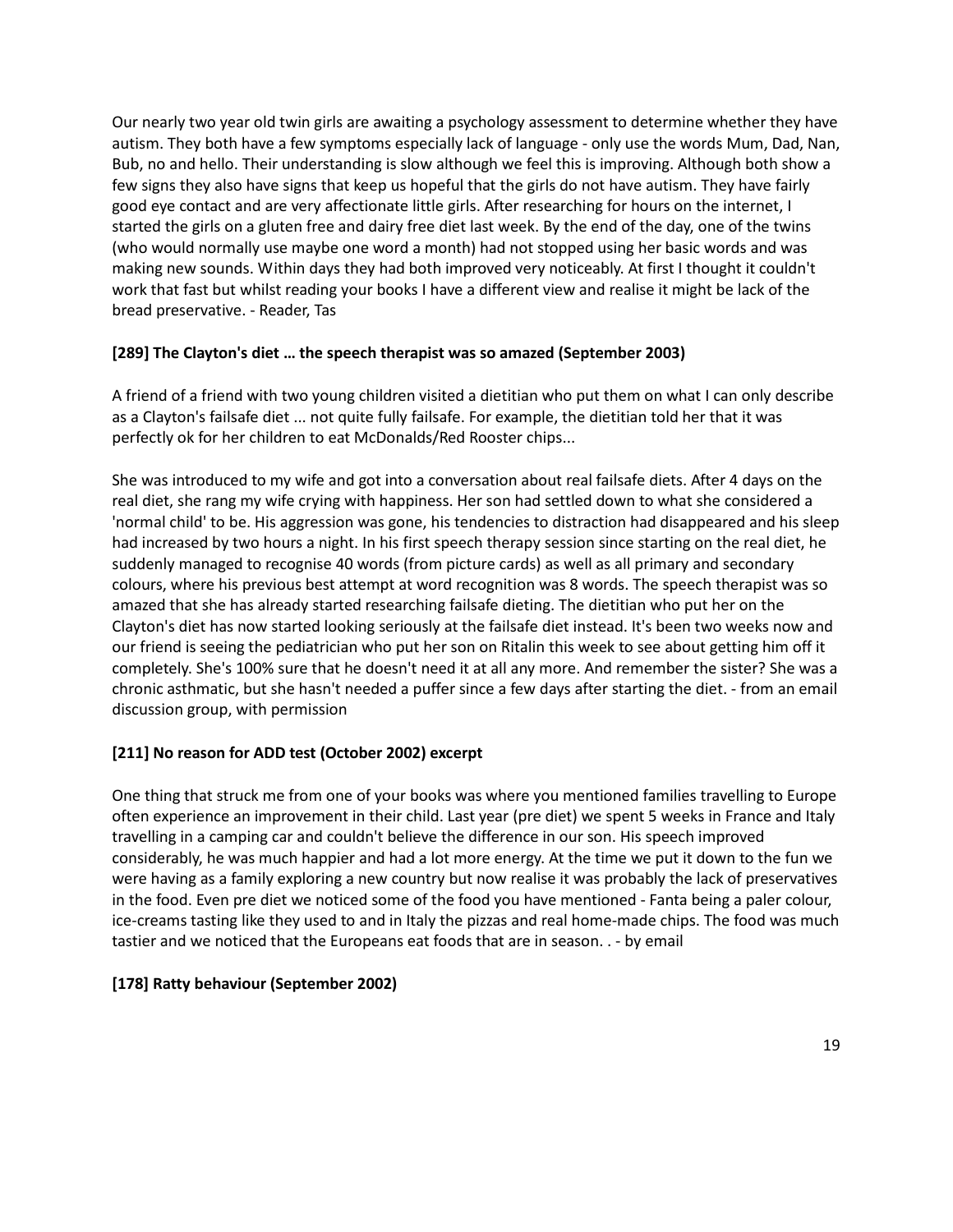My son aged 10 is autistic. Our speech pathologist suggested that a big part of the ratty behaviour he often exhibits could be from additives in our everyday food and said what you are saying about our daily bread containing more additives. I have eliminated soft drinks from his daily intake and what a remarkable difference I can see already. - email, Melbourne

# **[086] "ear working now" (October 2000)**

I was at my wits end and about to put my almost 6 year old developmentally delayed son on Ritalin. Fortunately I could not get an appointment until the end of October, so whilst looking up ADHD on the 'net, came across your book, bought it and read it the same day! We started the diet 2 days ago, he said "yes" for the first time in his life today (everything is usually "no"). I haven't seen any tantrums, he has lost his obsession with running water from my kitchen taps (he would spend all day at the sink before, if I let him) and he actually sits down and watches TV and plays with his brothers and sister now. More speech is coming out, his toilet training is going well as he is not urinating so frequently and for the first time in years I can say he's a delightful little boy … As for my other children, I'm half way through the first week of the school holidays, and my household is actually very calm. I'm just so impressed, I can't help telling everyone about the diet. My four year old son, who has had frequent ear infections, grommets, and a severe language delay, actually came up to me this morning and said that his "ear was working now". And we were just on the verge of having to put him through more traumatic surgery plus spend another \$1300 to replace his grommets. My other sons were constantly at each other's throats previously, but now act like best buddies! …- reader, email

# **[043] son improved dramatically despite "known mistakes" (May 2000)**

We have only been on the elimination diet for just over 1 week and already my son is very cooperative, less aggressive, trying very hard, more coordinated, happy on waking all the time, listening and responding, throwing fewer tantrums and his speech has improved dramatically. All this with known mistakes! One of his Kindy Gym instructors (who only sees him for 1 hr/week) asked me last week 'what I had done to him'. He was cooperative, obedient and trying to do things he had refused to try previously.- Reader, by email

# **[1067] 160b: Annatto tantrums due to soy yoghurt (July 2011)**

We are currently doing the elimination diet and are about to reintroduce foods. My son is 2 and has been a handful being constantly irritable, huge tantrums that are inconsolable lasting 30 mins or more 4- 5 times a day, speech delay, no concentration, runny poos. He has been an angel since starting the elimination diet however took a backwards step at about 2.5 weeks. We discovered we had been giving him soy yoghurt with 160b in it. We took him off it and his symptoms cleared again. It was mostly behavioural issues such as tantrums. His poos weren't noticeably worse. – by email

# **[958] 282: Mumbles and nosebleeds (October 2010)**

About 4 weeks ago i removed 282 from my sons diet and he improved greatly, he would only speak in a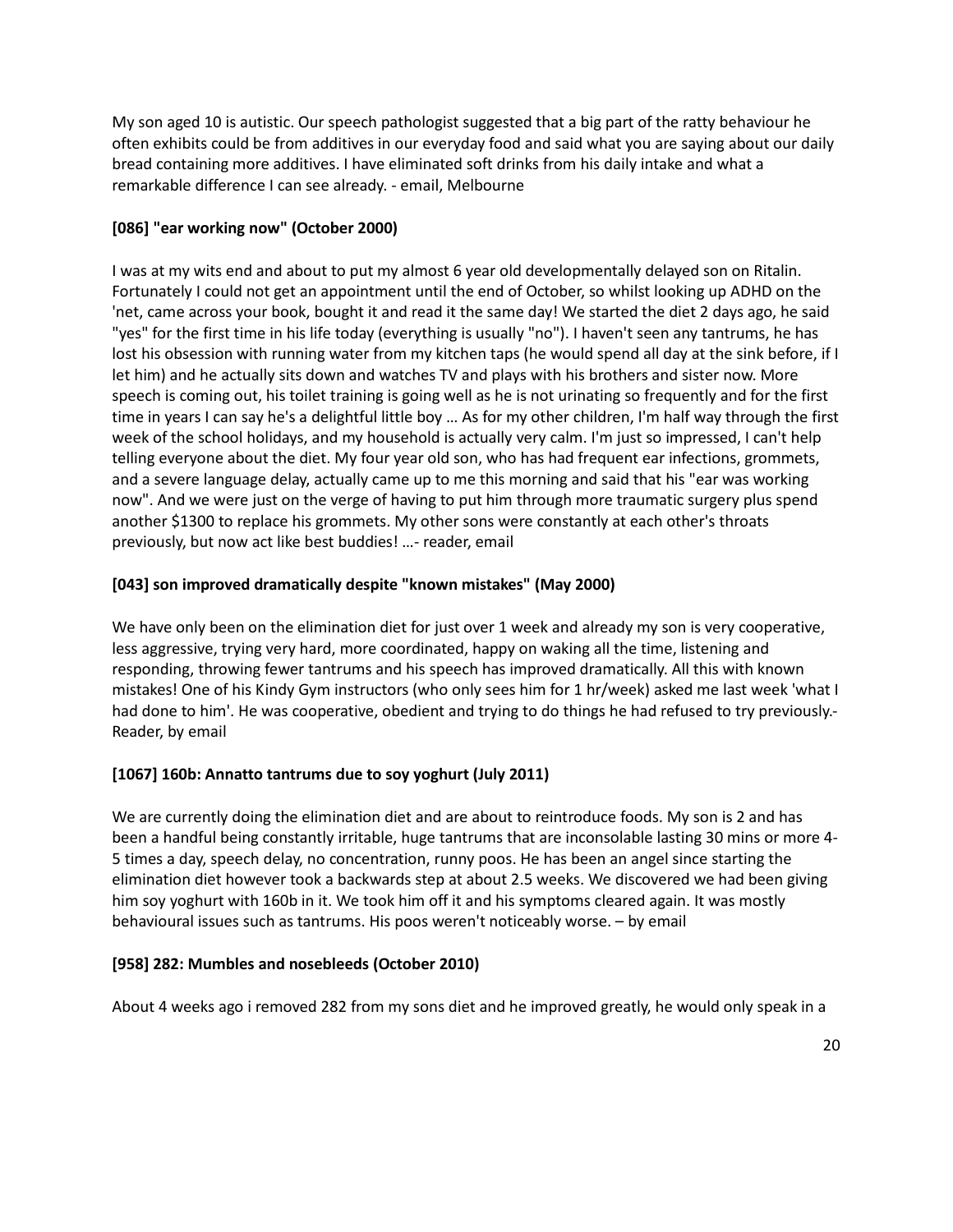mumble, he suffered from many nose bleeds in the week, was very negative about everything, not affectionate, didn't interact at preschool, would not co-operate at speech therapy. The change has been great he is talking so much more, he has not had a nose bleed since stopping 282, he is loving to everyone, he was great at speech did everything he was asked and sat still, interacts with others and notices things around him so much more - Reader by email.

### **[908] 160b: irritability, defiance, head and body banging (June 2010)**

We adopted our son from Russia two years ago (he is now three). He is sensory seeking and delayed in speech. We have only recently uncovered a link between his food and behavior, particularly with Annatto. It makes him hyper, sleepless, defiant, irritable, and a body banger against furniture (not limited to head banging), starting within 1-2 hours and lasting up to 24 hours.

Our son had been seeing an occupational therapist 2x's per month for sensory seeking behaviors. The OT recommended looking into a link between nutrition and behavior. We met with an allergist first. Her tests proved negative for protein allergies. She suggested that we start saving food labels any time we suspected reactions and compare them for common ingredients. The first food we noticed was Pepperidge Farm Cheddar Goldfish Crackers. Our son was very stimulated and not able to nap. I saw Annatto listed and wondered what it was. I did an internet search and found your website and others. The next time I saw a reaction, Annatto was in the peach yogurt I had fed him. On this particular day at naptime, he sat backwards in his rocking chair and banged it continually into the wall.

We started the Feingold program here in the U.S. and, as you probably know, it does not address Annatto so we eliminated Annatto as well. Our son's issues decreased within the first week. He was less hyper, more compliant, and able to sleep better, except for one noticeable withdrawal episode - his first on-thefloor kicking temper tantrum. My favorite result to cite is when I asked him to put books away. He answered "Okay, Mama" and did it right away. This is the sweet little boy who was there all along. I hate the idea that the foods I thought were good for him were causing him to misbehave and causing me frustration. We are happy to be Annatto-free now.

We are finding it hard to identify products with Annatto since it is not always stated by name or number in the ingredients list. We are learning to stay away from products with "natural flavors & colors" even if Feingold approved. There are many products that we have since cut out of his diet after discovering the Annatto link.

Changing our son's food and skin care products was easier than I ever imagined. He hardly notices, except for the times I have to say no to certain foods that do not have good things in them for him. It does take extra effort but it is well worth it. Still, I look forward to the day when the food-behavior link is widely accepted, forcing companies to eliminate these harmful additives from our supermarket shelves. – by email, USA

#### **[903] 160b: Attraction to the colour yellow (June 2010)**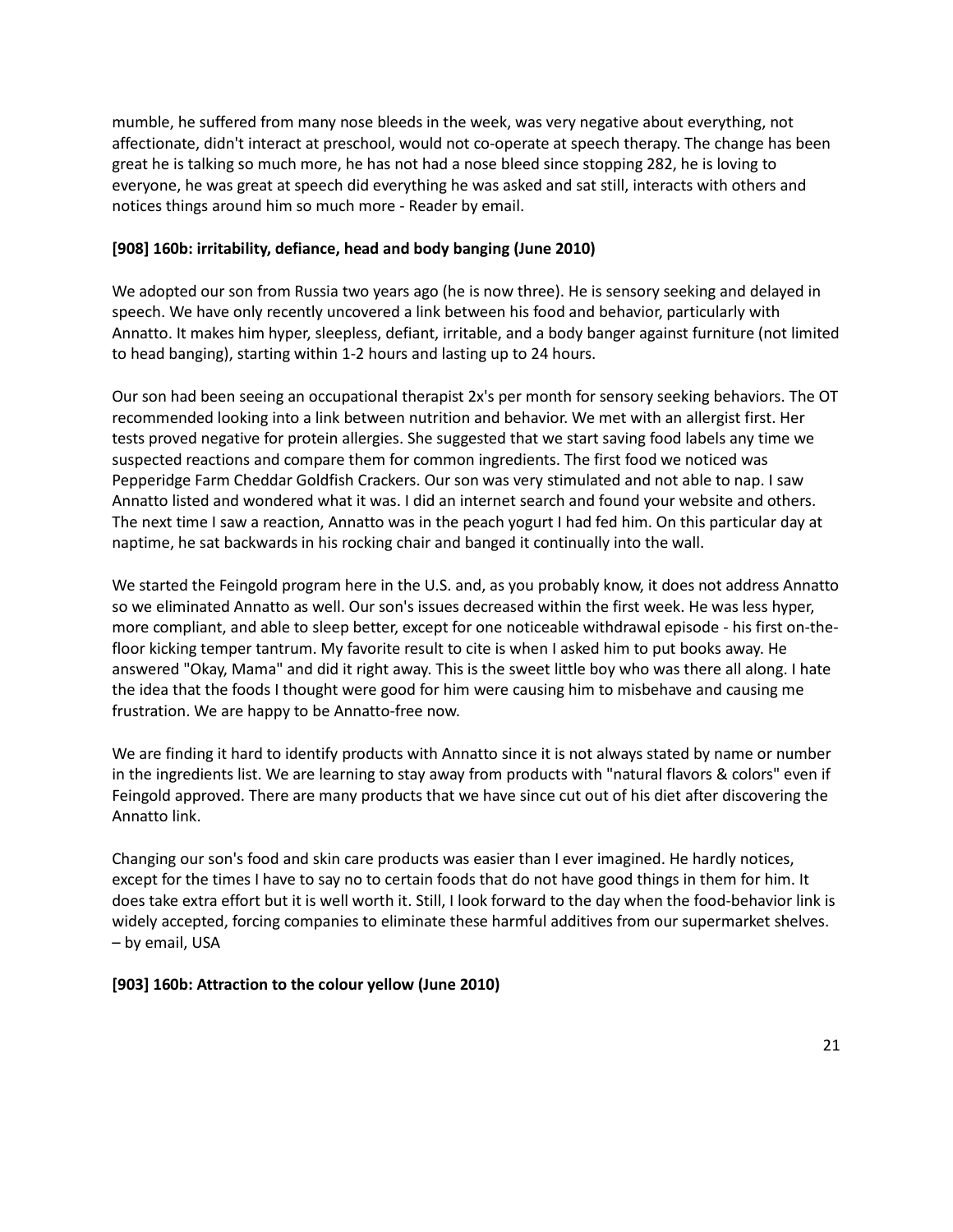My 6 and a half year old daughter has been diagnosed with PDD-NOS. Since about 6 months of age, we have given her those kids yoghurts that you buy in 6 packs with the kids themes like Nemo and Bob the builder. We thought that because she wouldn't drink milk we needed to give her a dairy substitute, and that they would suffice.

While being a generally placid child since birth, she displayed difficulty concentrating on tasks, a great attraction to the colour yellow, meltdowns at times such as leaving a friend's house or upon being denied a request, sneaky poos, bedwetting, and poor fine motor skills. She was assessed as having a severe speech delay when 3 and a half. Her drawing was at best scribbling in a general area, and she had great problems following dotted outlines of alphabet letters. She displayed very poor short term memory, and repetitive behaviours. She was also wanting food all the time, although she is not overweight. She only drinks water, has never eaten confectionery, has ice cream on the odd occasion, but otherwise generally eats rice bubbles, weetbix, watermelon, grapes, apples, pears, occasionally custard, and plain biscuits. Dinner is usually either rice, pasta or mashed potato with steamed veggies and fish, chicken or beef with no added sauces.

Recently we were made aware of your book and in particular, the adverse effects of the 160b colouring additive. Upon reading up about it in the book, we also looked at the fed up website where we noticed the link to PDD-NOS. After reading some of the testimonials and realising that many of the other parent's experiences were sounding familiar, we decided to eliminate 160b from her diet.

We initially stopped the kids' yoghurts, which she had been having up to 5 a day, on 22 February 2009. Within about 4 or 5 days her drawing had improved remarkably, she could follow dotted lines correctly, her concentration to tasks jumped, not one meltdown occurred, her sneaky poos stopped, bedwetting reduced, and her speech started to improve noticeably. After noticing these improvements, we then looked at the rest of her diet and switched to Brumbys bread, eliminated anything else that we thought had 160b such as custard, switched to A2 or Jersey mik, and stopped using fabric conditioner. We have noticed over the last month that she seems to have matured noticeably, is more compliant, and is more focussed on cognitive tasks. Her teachers and tutors have all noticed a dramatic improvement in her learning ability. She no longer seeks food constantly, has lost her attraction to the colour yellow, has mostly stopped her repetitive behaviour, and her short term memory is markedly better. In fairness, we also started a reward scheme to help stop the sneaky poos at about the same time. However, she is a bit unique in that except for the 160b element, she was virtually following a failsafe style diet already. So we have been quite surprised that it seems that removing 160b has had a dramatic effect for her. -Sharon, Qld

#### **[893] Middle hear hearing loss and food intolerance (February 2010)**

I'm wondering about the link between food intolerance and middle ear hearing loss in children. Our children have been on the diet for about 6 weeks (Friendly Food with modifications under allergist's advice), and there have been many positive improvements in their health. We were already largely artificial additives free.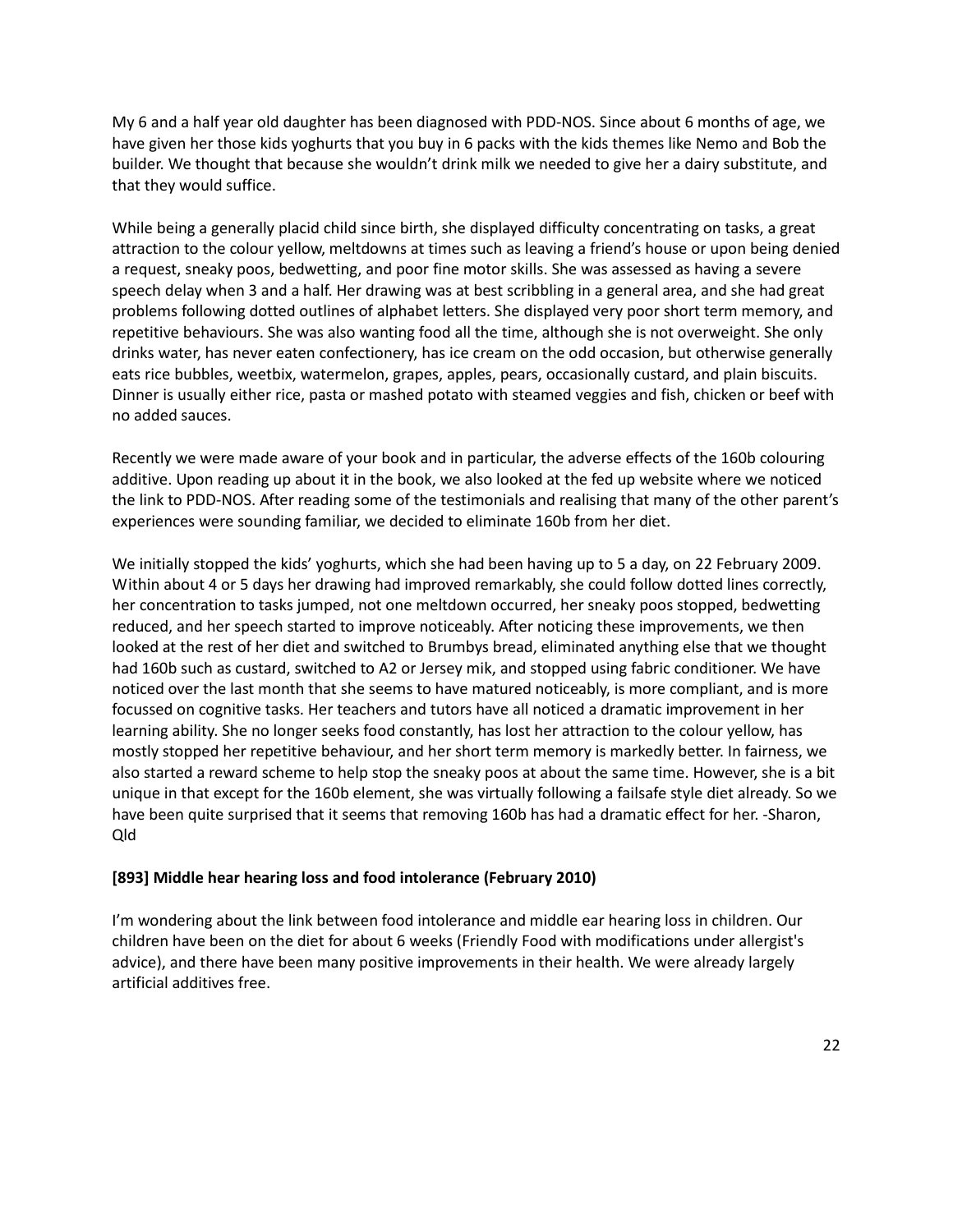My five year old had tested with mild hearing loss (middle ear) in both ears prior to starting the diet. We went to the ENT for the first time after 4 weeks on the diet, he cleaned her ears and re-tested her, and she showed up as having perfect hearing. There had been no other health issue at her previous two tests (eg. no cold or infection).

The ENT said all the improvement was due to the removal of wax. The audiometrist had previously said the wax was not a problem.

I'm willing to admit the cleaning of her ears had something to do with it, but the improvement in her behaviour and speech prior to this happening tells me there could be a diet effect as well. Whatever, we are thrilled that our little girl can hear properly now, although she did say that sounds are "too loud" now.

We are now fully convinced that the diet is the best way for us to eat, and our children love the changes to their health. But it does tend to become a major part of life!! Thanks for your great work and the site. – Melody, by email

#### **[880] 160b: Autistic symptoms due to yellow and annatto colorings in the US (November 2009)**

We were told by pediatricians and individuals in the child development field that my son was autistic when he was 2 1/2 years old. He was extremely sensitive to certain fabrics and clothing against his skin. He could not speak so that we could understand him (he had his own language) and would display fits of anger when we could not understand him. He would close himself into his own little world at times and not want to socialize with our family or other children. He could not jump, he could not run or do simple movements that most children his age had already mastered.

We enrolled him in a special program for children who were developmentally delayed - he was in speech therapy, occupational therapy, and physical therapy 4 days a week.

He progressed well in the program but continued to have additional setbacks. He developed asthma and eczema and the fits continued. He started kindergarten with an IEP (Individual Education Plan) that continued to include the different therapy sessions and also added intervention for him with regard to the regular classroom activities.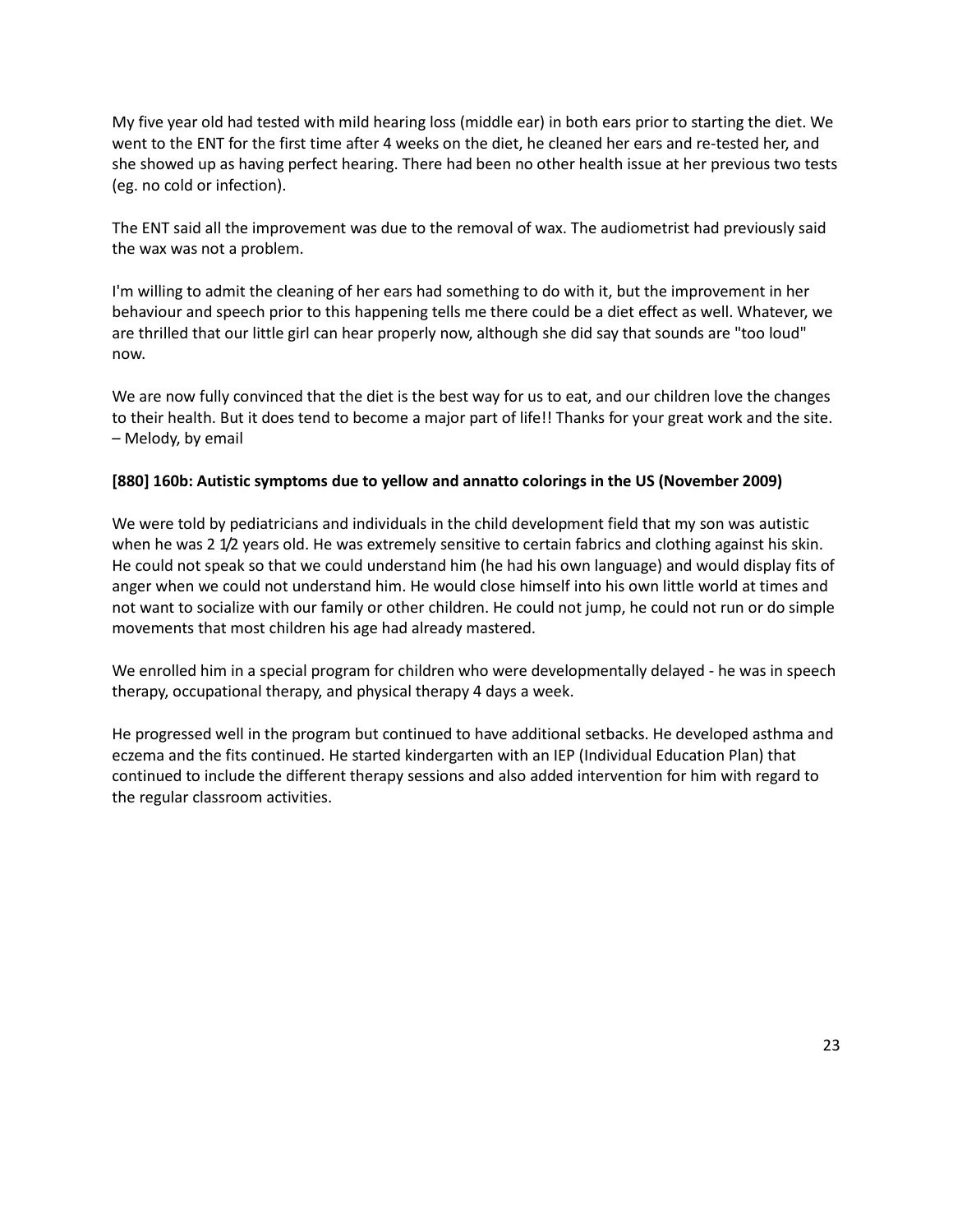I would find cheese wrappers behind our recliner, his favorite food was ANYTHING with cheese. We continued to work with different therapists and the school system up until he was in second grade.

By the grace of God, I was in my chiropractor's office waiting to be seen and I picked up a book in his waiting room that was about ADD, ADHD, ODD and Autism in children. I randomly opened it to a chapter that described my son in every sentence. Until I read that chapter I had never even paid attention to Annatto or Yellow food colorings. It was worth a shot.

It took me almost 6 weeks to clear my son from any artificial yellow food coloring. It was like living with a child drug addict. He craved anything yellow and would cry uncontrollably, throw temper tantrums, and sleep and sleep. A short while after we cleared his diet (I even packed his school lunches) his teacher asked me in for a conference. His reading score had gone from a kindergarten level to a second grade level in almost 9 weeks!!!!!

My son is now 12 years old and will be going into the seventh grade. He no longer has an IEP or any therapeutic intervention. He is an Honor Roll student, plays football and is active in the Boy Scouts. He no longer needs any medication for asthma and his eczema is gone. He knows that he has an addiction/allergy to annatto and yellow food coloring so he also is very aware to read every label and "just say no" when offered something that he can not have.

The yellow food colorings cause him to be hyperactive and then he crashes. The Annatto however, seems to be the additive that causes him to have the addictive symptoms. I read once that the annatto seed was once made into a paste and used as war paint in a particular tribe. Well, after watching my son once he has had the annatto I can see why warriors would be successful in battle under its influence.

In addition to affecting him through his food colors also affect him through medications and hygiene products. We noticed that once when he used shampoo with artificial yellow the skin on his neck broke out every time he showered. Also, chapstick or other products that go on skin make him itch.

This school year my son begged me to let him eat some things that our school cafeteria provides. I reluctantly agreed, after all he is going to have to make his own decisions about what he puts in his body as he gets older and is out without me more. It isn't that he was eating things that contained yellow or annatto but he was eating foods that are processed. He has had the stomach flu twice and has had headaches more frequently, plus his muscles have begun to cramp more and more. Last week we made the decision for me to resume packing his lunch and I think that we both already notice a difference.

There is no doubt in my mind that the rise in autism, ADHD, ADD, etc. is a direct consequence of our trend toward processed "quick" food. I feel so blessed to have read that chapter and found my son. Thank you for making a difference. – Rhonda, USA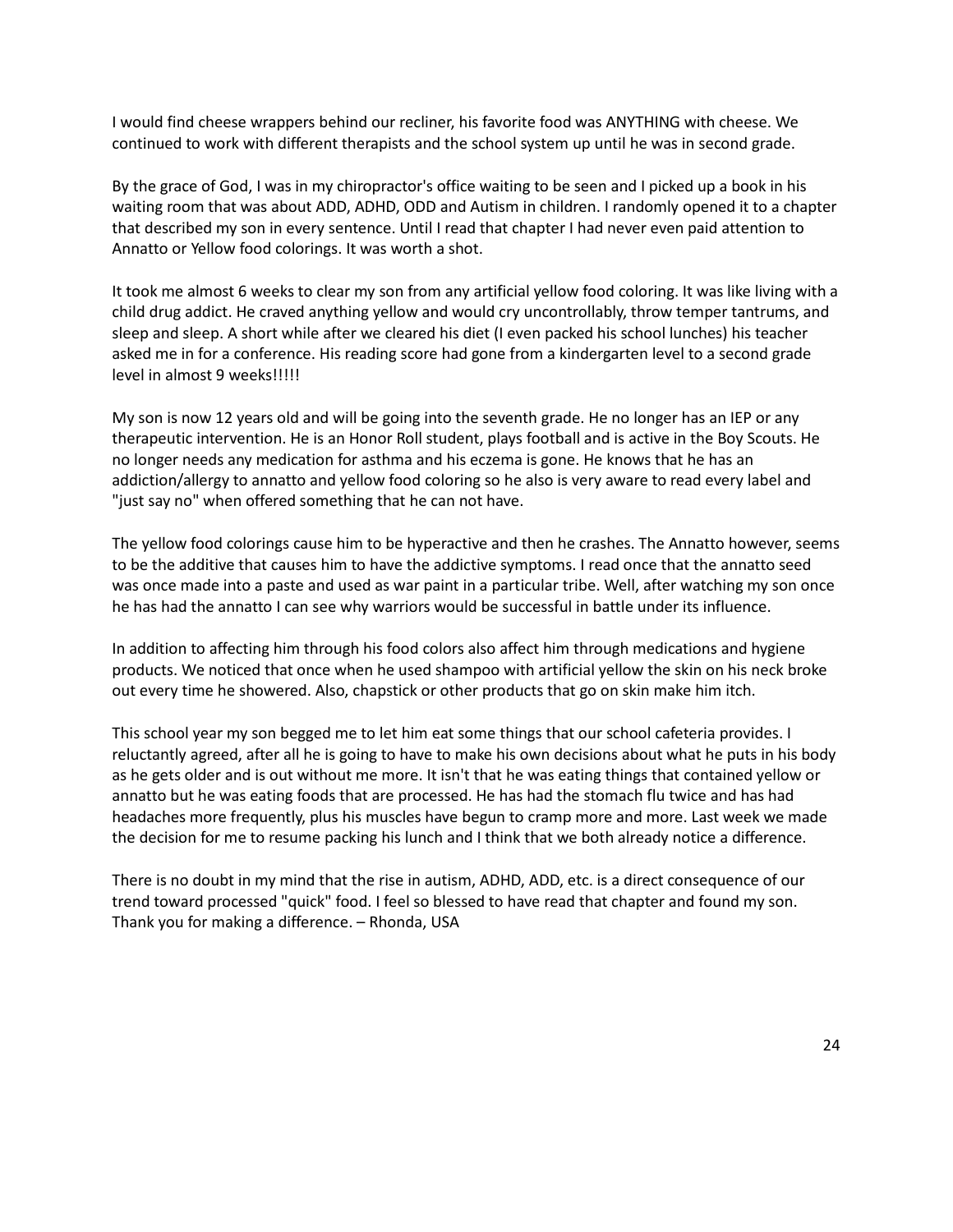#### **[699] Developmental delay and dyspraxia: 'a big change in speech and development' due to diet (November 2008)**

My daughter Bronte is 6½ years old and now in her first year at school. Aside from reflux until the age of 12 months, she was an absolutely delightful baby who was happy and content. She slept 12 hours through the night by 10 weeks old, hit all her milestones and was fairly average in our mothers group.

When Bronte was approximately 14 months old this deteriorated and we had a child who was frustrated, defiant, irritable and downright difficult. She was naughty on purpose and was impossible to discipline. She also developed eczema at this time but grew out of it after a couple of years. We felt that we were failing as parents. Our first son was born when Bronte was 17 months and he has been a delight. As our sons have grown up we realised that they were 'normal' kids and Bronte wasn't.

When Bronte was three and her younger brother was speaking so much better than her, we had her hearing tested. She had the worst glue ear the ENT specialist had seen in years. She had grommets put in the next week and we were reassured that her behaviour and speech would return to normal reasonably quickly. We started speech therapy to help her catch up but things didn't improve. She didn't respond to the speech therapy as firstly she didn't have the concentration and secondly she simply seemed unable to attempt what was asked of her.

At three and a half she was assessed and we were told she had a global developmental delay of 19 months. That was almost half her life. At this point toilet training had become a huge issue. She was the first in mothers group to use the toilet but was always dribbling urine in her pants ven after recently going to the toilet. She resisted every trip to the toilet and it became a battle. She used to hide and poo in her undies every day and didn't seem to care if we were out.

She was also very tactile and was into anything she could get her hands on that she could smear and finger paint in. This included dog poo. Many times she would emerge with her body covered on hers or the dogs poo. I hate to admit to how many times she ate dog poo and survived.

By the time she got to four she was still attending speech therapy and was about to commence early intervention. We were desperate patents and lucky to still be married at times due to the stress. We were ready to try anything. After many hours searching the internet, my next attempt to normalise our daughter was an elimination diet. A very daunting venture. With the support of my mother who stayed with us and a fairly skeptical husband we made it through the first three weeks. My husband then changed his tune quickly as a different child emerged into our lives. She virtually toilet trained overnight. The painting of poo ceased. Her language improved exceptionally. Everyone in her life commented about what a different kid she was. I will never forget bursting into tears at around the three week mark (in the diet) when she said 'thank you mummy' one day I was driving her to speech therapy. It was the first time she showed any emotion or acknowledgement of our feelings.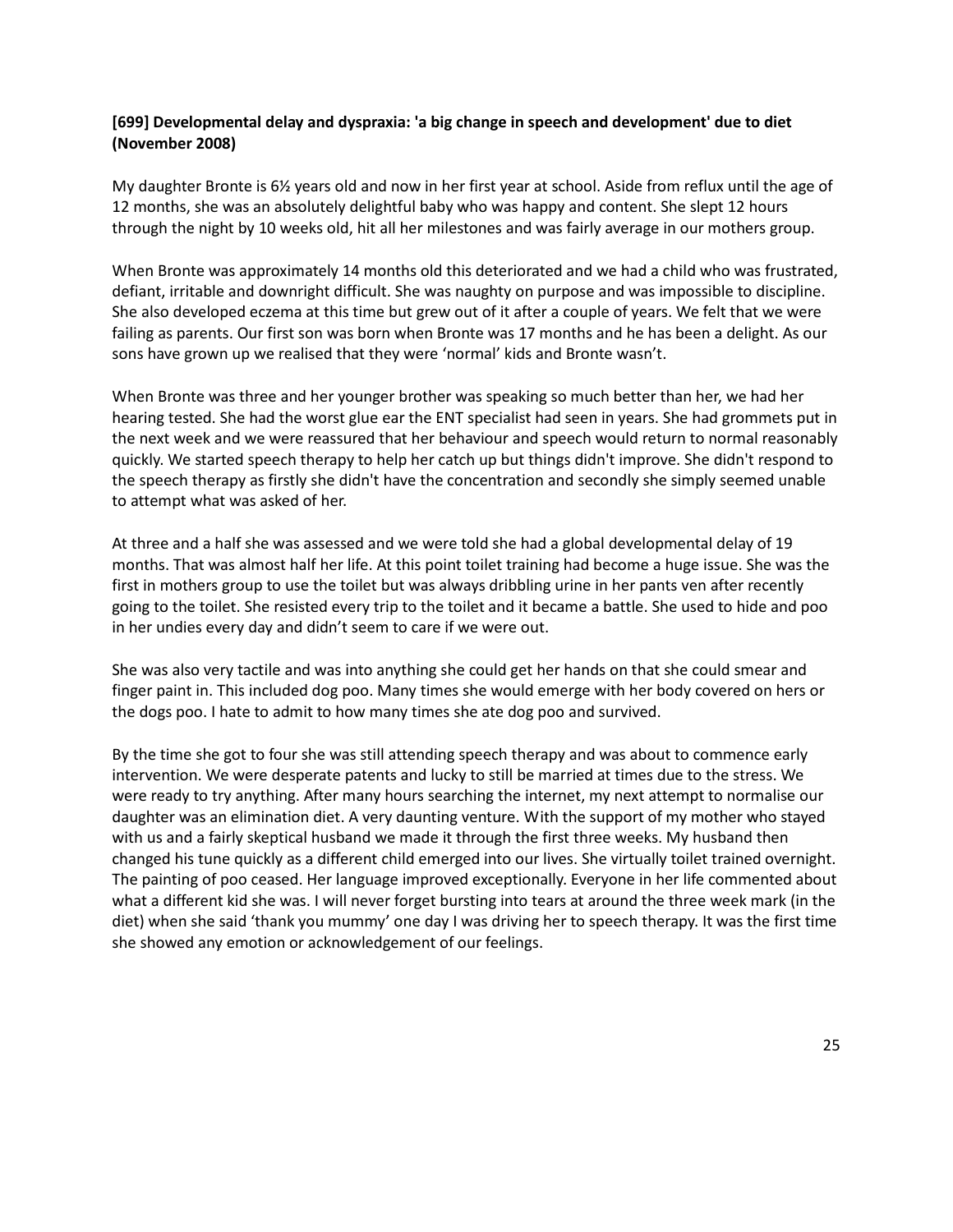We continued the diet and commenced challenges. Two hours after eating chocolate and banana she went berserk. She stood on the carpet and wet her pants in front of us. She pooed her pants. She was defiant and oppositional again. And biggest of all, we couldn't understand a word she said. We now know she is intolerant to amines in a huge way.

Bronte has since been diagnosed with dyspraxia, a language and motor disorder. She still requires speech therapy. Her private speech therapist has since done the diet with her child and encourages other parents to look into it also as she saw such a big change in Bronte's speech and development.

We took Bronte to a paediatrician six weeks into the elimination diet to discuss her developmental delay. He bluntly told us that some kids were unlucky enough to be developmentally delayed and we shouldn't expect too much from her. He said we would be lucky if she was able to catch a bus when she grew up. She would be able to do that now. When I told him that were currently on an elimination diet and had seen huge results he said he would never expect a parent to go to that much trouble and would therefore never suggest it. His last words were 'When you are ready to put her on Ritalin come back and see me'. I walked out of there disgusted and feeling very sorry for the parents who are told this when they are searching for help. I have to say that that elimination diet we did with our daughter Bronte, with help from you and our allergist, has absolutely changed my daughter's (and the rest of our family's) life. - *Wendy, NSW*

### **[153] Nicholas: Our Six Year Journey (June 2002)**

Our family is what is commonly referred to as a "blended family". When we were arried in January 1992, Steve inherited a "package deal" which included my two children, auren and Mark, from my first marriage. Nicholas was born in October 1993.

Our six-year journey with Nicholas began early in 1996 when he was almost three. We were living in Wagga Wagga. Steve and I were in our late thirties, and Lauren and Mark were 13 and 10 respectively.

We are a Defence Force family, which means we are required move around a fair bit. This also means that we endure complications and added stresses that most non-transient families can only begin to imagine.

When Nicholas was born he came into this world in the usual way, a normal pregnancy, and no problems during labour or childbirth. He was a completely normal child in every way until around the age of three. He started to become difficult to manage from a behavioural point of view.

I was 30 weeks pregnant at that time, with Elise, and due to complications I was confined to bed for the last 10 weeks of my pregnancy. Steve was not allowed to take leave so we had to fly my mum down from Brisbane to help out for the first five weeks, and then for the last five weeks we had Steve's parents, also from Brisbane, stay with us to help out until I was back on my feet. We put Nicholas' bad behaviour down to having to cope with different people, different sets of rules, different ways of doing things etc. and told ourselves that everything would return to normal in time.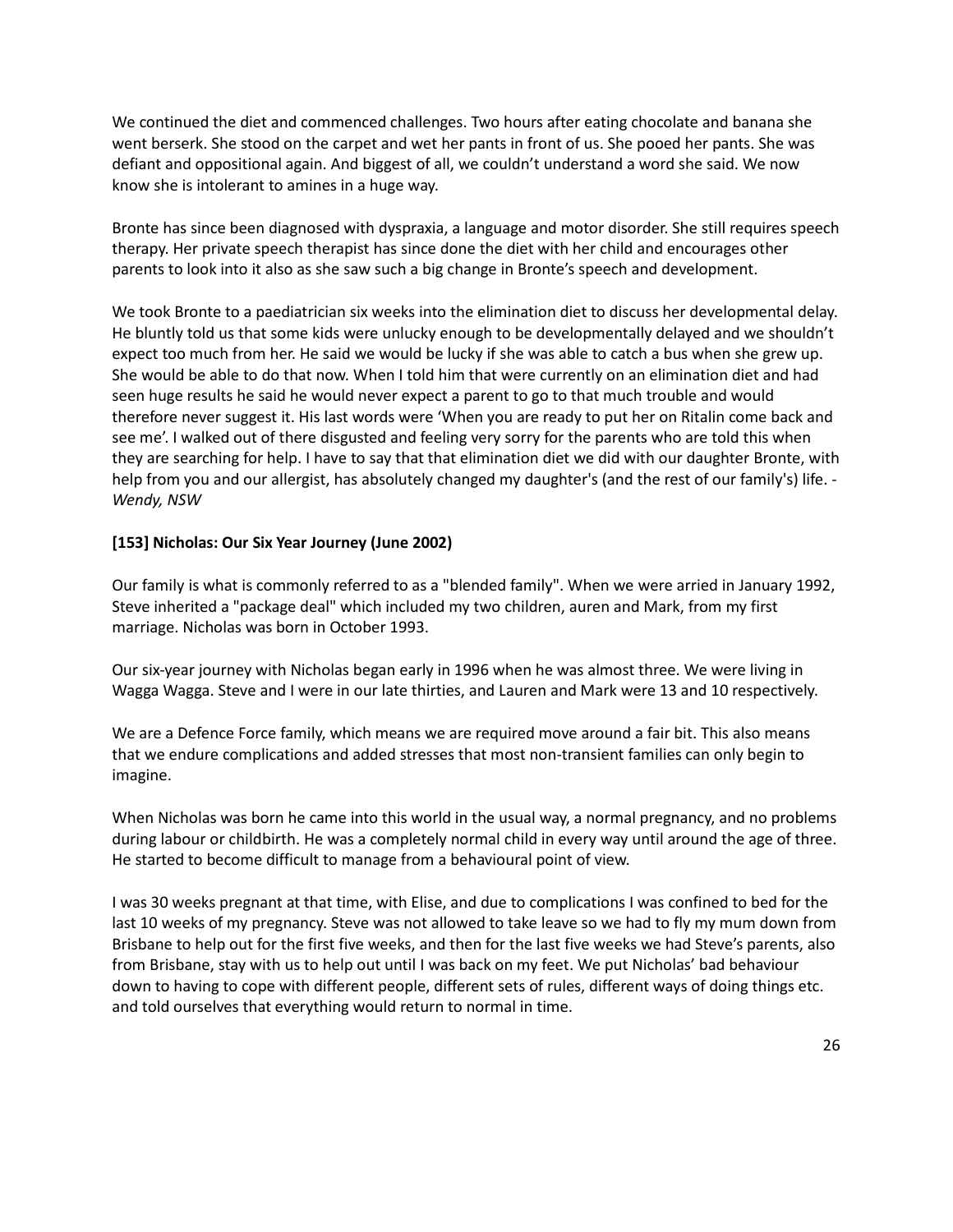Elise was born in August and things did not improve. I mentioned Nicholas' behaviour to the clinic sister when I took Elise to be weighed and measured, and she felt that perhaps he was feeling neglected because his new baby sister was taking a lot of the attention way from him. We enrolled him into preschool. We felt that perhaps if he were to ecome involved in something special just for him, something to improve his self-esteem, his behaviour would improve.

He settled into preschool really well and thoroughly enjoyed it. He was always very well behaved at preschool but the behaviour at home did not improve. This became the pattern of our lives for the next six years. He became obsessive about little things such as his bath. It was either too hot or too cold. It didn't really matter what temperature it was, it was just never the way he wanted it no matter what we did.

We survived fairly well for the rest of that year and remained in Wagga Wagga until the end of 1997. Nicholas' behaviour did not get any worse, nor did it improve. We told ourselves that since we seemed to skip the terrible two's that perhaps this was just a bad case of the terrible three's instead. I hasten to add that I did not experience any of these behaviours with Lauren or Mark, nor did I go through much in the way of the terrible two's with them. Lauren and Mark were always very well behaved both in the home, and out and about, so this was a whole new experience for me.

At the end of 1997 Steve was posted to Darwin, and we spent an enjoyable Christmas with our families in Brisbane en route. We arrived in Darwin in mid January of 1998 and this is where our journey really started to get rough.

Nicholas started preschool five mornings a week and he became very tired with no energy. We put the tiredness and low energy levels down to the humidity and extreme heat of the tropics and the fact that up until our move to Darwin, he had lived all of his life in a cold climate. Nicholas was born in Canberra, and had spent the past two years living in Wagga Wagga before moving to Darwin. He started to lose weight, which we put down to the fact that Steve is very tall and that Nicholas had inherited the "tall" gene and was starting to grow. We decided he was going to be a tall, skinny child and didn't think too much more about it. The behaviour was getting steadily worse but still only at home and never at preschool.

In March of 1998, I decided it was time to take Nicholas to the doctor because he was now 3½, still a bed wetter at night, and still no improvement in his behaviour. We were referred to one of Darwin's best paediatricians. Nicholas had an ultra sound done on his bladder to rule out any nasties. This indicated that he had a large bladder capacity, which meant that he should be able to store the urine and make it through the night without any problems. Our paediatrician only ever used medication as a last resort after exploring all other options, and we were in total agreement of this. It was decided to put Nicholas back into night nappies, which we did, and given a bit more time and maturity, hopefully things would fall into place.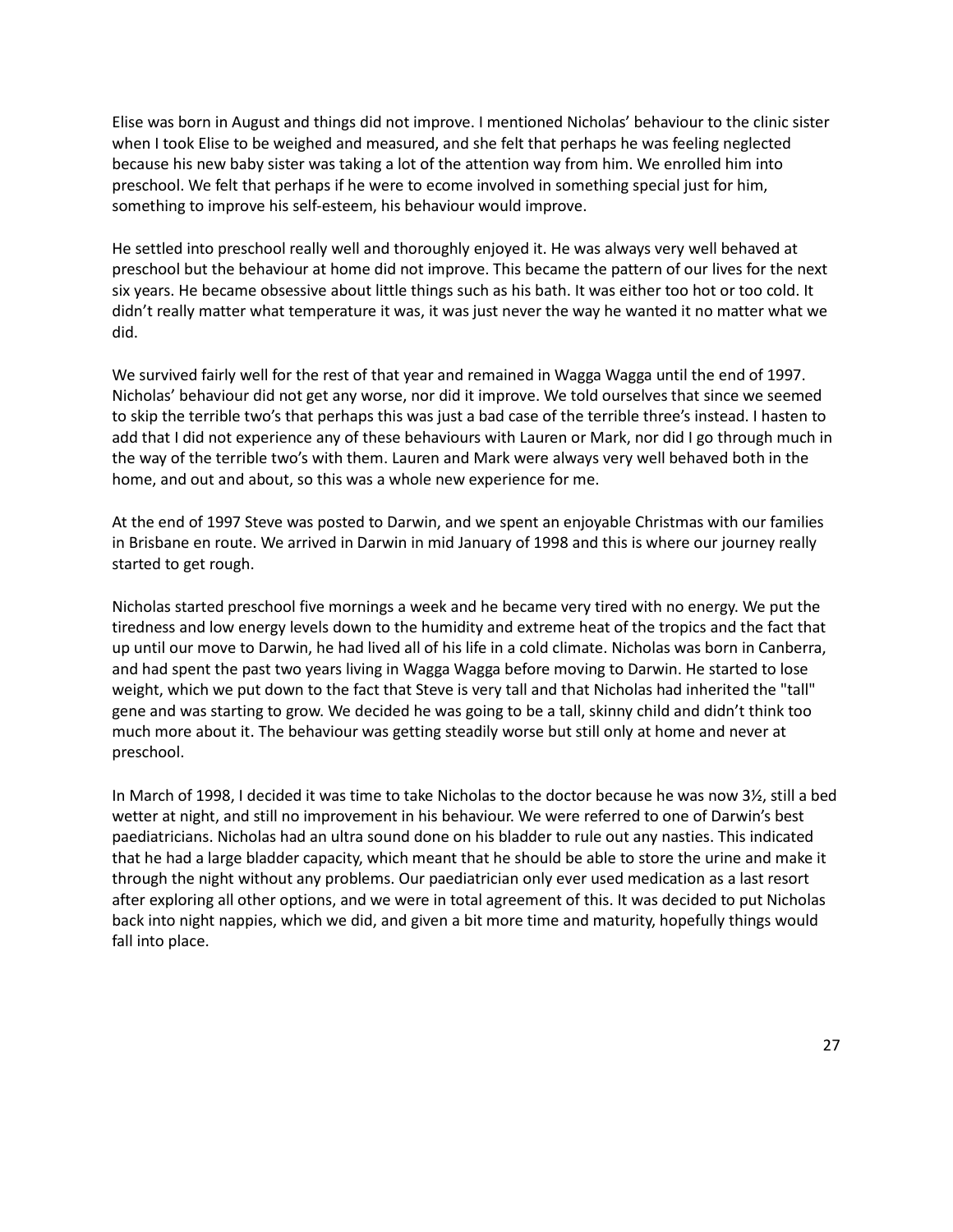Initially, the bed-wetting was the bigger concern and the behaviour was secondary. Gradually, the priorities were reversed. Nicholas' energy levels deteriorated and his weight loss continued. The dreadful behaviours worsened. As time went on all these things became serious issues. The volume of urine each night was no longer contained in the night nappy, and the behaviour went from bad to worse, to down right disgusting, with many violent outbursts. He became more obsessive. He had to have the yellow bowls and plates in our multi coloured dinner set, and he had to have his shoelaces the exact same length. If he didn't get his own way, a huge tantrum would ensue.

Nicholas' weight loss continued and he was now looking so thin and unhealthy that he looked like a prisoner of war. His energy levels were so low that he would be playing on the floor of our living room and tell me he was tired. I would tell him to go and have a rest but he didn't want to. By the time I turned around to do something, and looked back at him, he would be asleep on the floor mid play.

Our paediatrician decided to try a medication called Periactin, which was supposed to kick start Nicholas' appetite. Unfortunately it didn't seem to work. Our paediatrician then decided the behaviour might improve with a change in diet. He started to tell us about the chemicals in food, both natural, and added. He had a basic knowledge of this but decided to refer us to a dietician.

The dietician that we saw also only had a basic knowledge of food chemicals. She did her best but really couldn't answer any of my questions and was of no real help except for one very important piece of information. She wrote down the name of a local lady by the name of Sue Dengate, whom she said had a support group for people like us, and knew a lot about diet. She did not have a contact phone number or any other details. She also recommended that I buy the book Friendly Food that was recommended by RPAH. The book was about avoiding allergies, additives and problem food chemicals.

I went straight from the dietician's rooms to our local bookshop where I purchased the Friendly Food Cook Book. The woman who ran the bookshop asked me if I'd read the book Fed Up by Sue Dengate. I hadn't, and the store was out of stock. This prompted me to try to find Sue's phone number in the local phone book. Prior to contacting Sue, I phoned my mum in Brisbane to ask her to try to get hold of the book and send it to me.

I eventually got my copy of Fed Up and was shocked at what I read by both the natural and the added food chemicals. Nicholas was much worse in Darwin than he was in Wagga Wagga and our paediatrician said that it could be as simple as changing our bread. He said that in Darwin, because of the humidity, the breads had a lot more preservative in them than the breads down south. In the tropics the bread goes mouldy much quicker. I began reading food labels for the first time in my life and discovered that our bread which we all ate at least once a day, had preservative in it. This was only the beginning. After making contact with Sue I began to realise how fortunate I was to have her, especially living in our local area, because she has saved our lives on numerous occasions over the years.

The biggest hurdle for me in coming to terms with the failsafe diet was that I had to completely change my way of thinking when it came to foods. I had been raised on a diet of fresh fruit and vegetables and this was how we were raising our children. The obvious additives and preservatives were things that I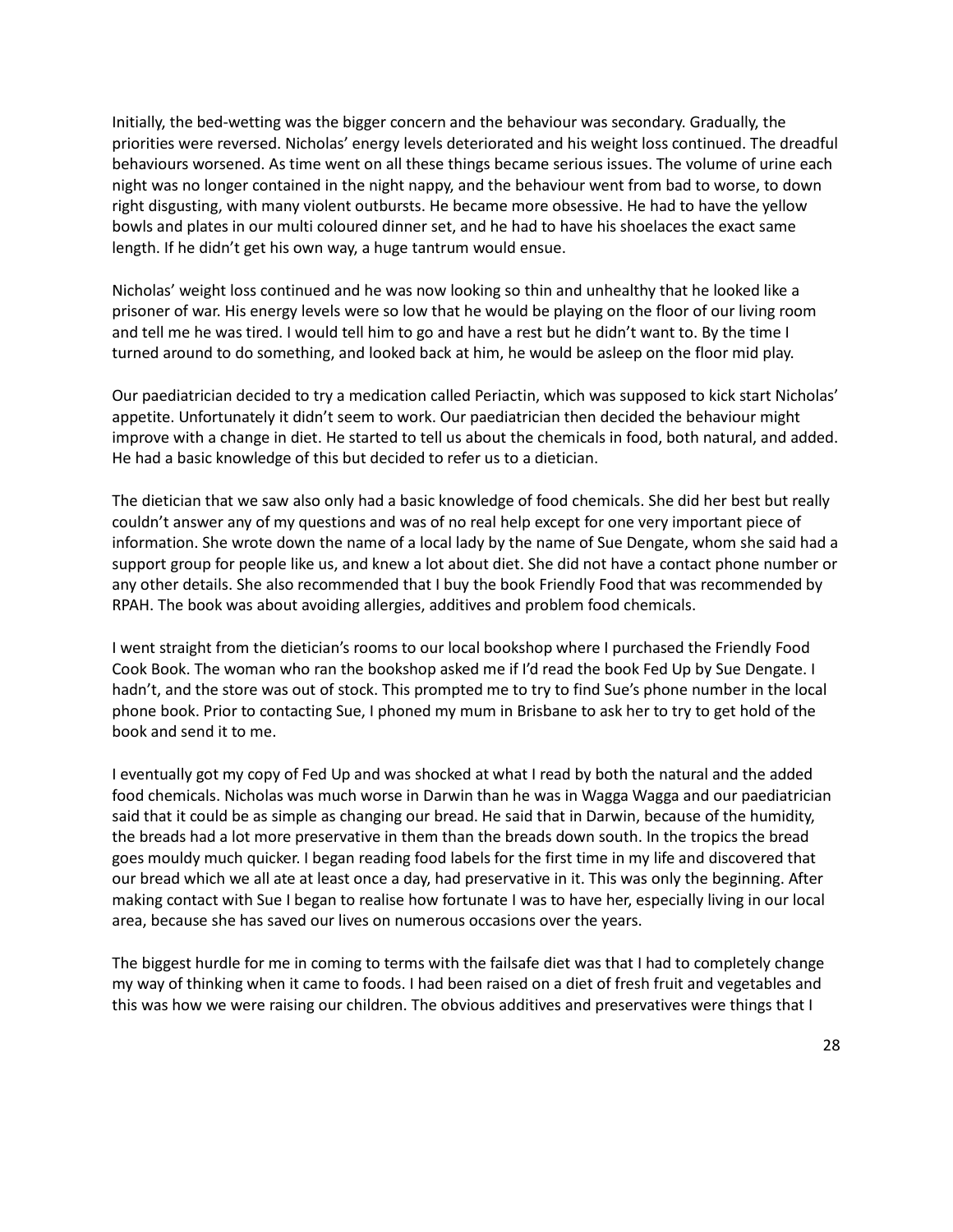could comprehend very easily as being "nasty" and I was more than happy to eliminate things like red cordial and "junk" food, although we really didn't eat a great deal of junk food.

The most difficult thing for me then, and even now, was coming to terms with the natural food chemicals that seemed to be in just about every fresh fruit and vegetable imaginable. In our early days of the failsafe diet, I went through a very real period of mourning. I mourned the fact that my son could no longer eat many of the fresh fruits and vegetables that most people ate and took for granted in their daily lives. I also mourned the fact that I had to take away many of the things which he truly loved, such as bananas, cheese, burritos, and much more. I was concerned about his nutrition because this new way of eating did not leave him with very much, and his weight from the age of three had always been a concern to us.

I quickly discovered the importance of reading the labels on everything I bought at the supermarket. It is something that you have to be totally diligent about because what is considered "safe" one week could be considered "unsafe" the very next week. A simple thing like a change in the ingredients can make a huge difference between a "safe" product and an "unsafe" product. One mistake could be the difference between whether the diet was successful or not.

In the beginning we made many mistakes but with trial and error, and the guidance of Sue, we managed to make our way through this dietary minefield and come to some semblance of what could be called our new normality. A diet with very limited fresh fruit and vegetables in comparison with our past life of a diet, which consisted of no limits at all, when it came to "healthy" foods and fresh fruits and vegetables.

We implemented the failsafe diet (the elimination diet recommended by RPAH), and with Sue's guidance we managed to avoid a lot of the common mistakes and pitfalls. It is not an easy diet to do as a beginner and so to have her help in this was invaluable. Initially, the whole family went failsafe in order to support Nicholas. We remained failsafe for quite a long time but eventually we all went back to our normal diet, except of course for Nicholas.

We still don't eat chocolate or any of the stuff he really loves in front of him. We try to "escape" if we feel the urge to be a bit naughty as we are very aware of his feelings. Nicholas did show considerable improvement once we got past the dreadful withdrawal symptoms, however, the improvement although noticeable was not enough and so we continued in our search to get our lovely little boy back. The calm, gentle beautiful little boy that we once had and were not prepared to give up without a fight.

We noticed that Nicholas used to get particularly irritable just before meal times, so when Steve mentioned this to our paediatrician he told us to try an over the counter complex sugar called Poly-Joule. We left the surgery shaking our heads in exasperation and thinking "yeah right" that will work. We were extremely surprised to discover that it did in fact work and he was the best he'd been in a long time.

Nicholas had already been tested for diabetes because his paternal grandfather is an insulin dependant diabetic, and so are two of his cousins. The success of Poly-Joule prompted our paediatrician to put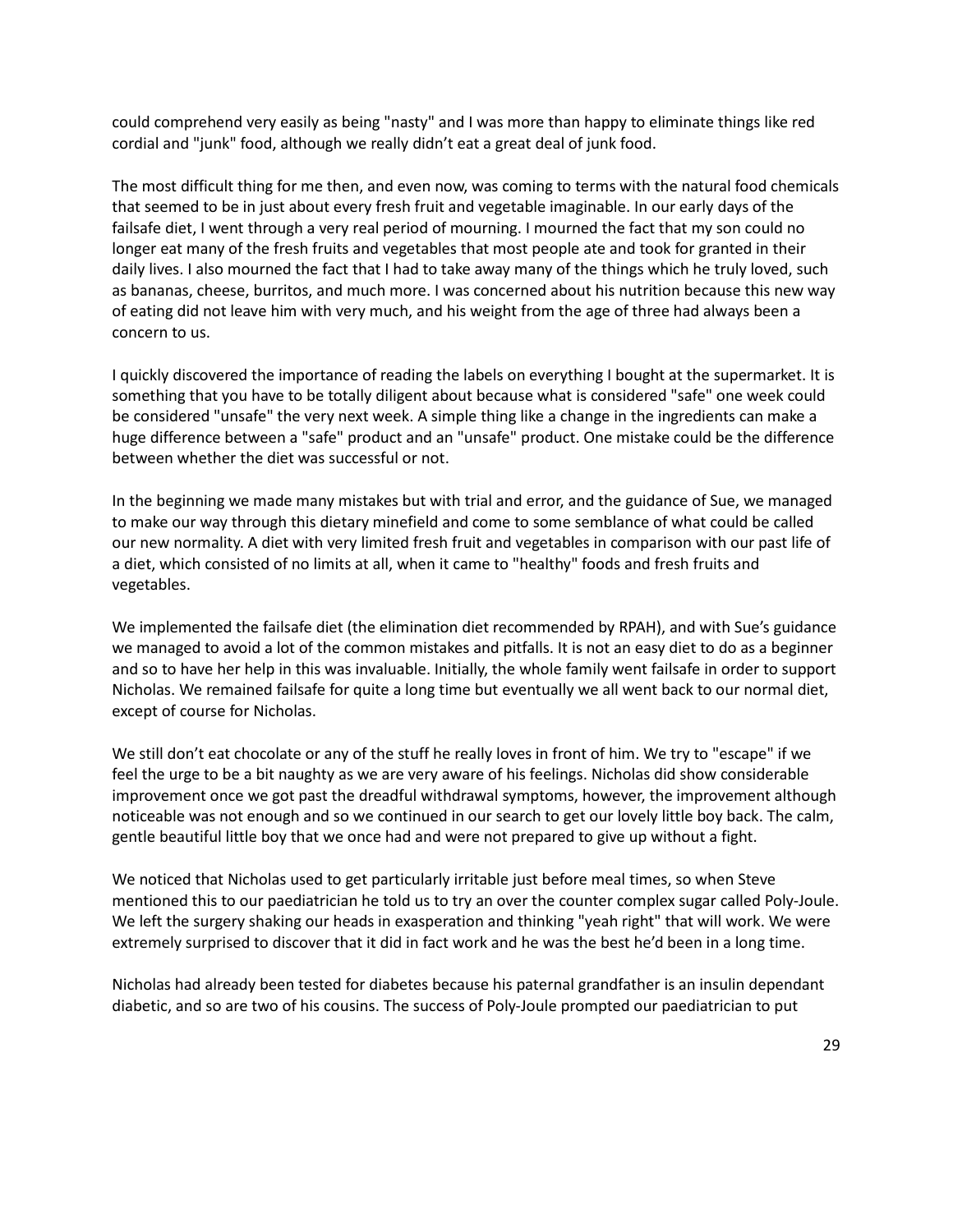Nicholas in hospital for two days and a night for some specialised fasting tests. Bloods and urine were taken at specific intervals over a 24hr period of total fasting except for water. At about ¾ of the way through the testing Nicholas started to have a "hypo" which resulted in an immediate halt to the tests.

The official results of these tests were that Nicholas had a very rare form of Hypoglycaemia called Ketotic Hypoglycaemia. We were then advised by our paediatrician to give Nicholas regular doses of Poly-Joule so that his sugar levels remained stable instead of up and down like a roller coaster. We then decided that the Ketotic Hypoglycaemia was the main cause of these dramatic mood swings and behaviours.

We continued with the failsafe diet as well as the Poly-Joule and again we saw some improvement, but once again it was not enough. The disgusting behaviours continued and I again contacted Sue in desperation. She suggested we implement 1,2,3 magic and very generously loaned us the video. We were very impressed with this simple technique so we decided to try it. The implementation of this behavioural technique saved our lives, and to this day, continues to play an important role in our lives. Once again, over time, we saw some improvement, and once again it still wasn't enough.

We again went back to our paediatrician who decided to put Nicholas on a one- week trial of Ritalin. By this stage we were desperate people and willing to try just about anything. At the end of the week we again contacted our Paediatrician and told him that it really didn't seem to have any effect on the behaviours. We now know that medication, like diet, requires fine-tuning, and adjustment to be effective. It was unfortunate that the paediatrician did not mention this to us at the time. We were, at this stage of our journey, very much in a period of trial and error.

He referred us to a visiting psychologist who said he'd like to hypnotise Nicholas and put Steve and I on medication. I decided this was somewhat extreme to say the least and informed our paediatrician that I would not be going back.

We resigned ourselves to the fact that this was pretty much as good as we could get, although things were still not good, and that is putting it mildly. The bed-wetting continued and so we were referred to a visiting neurologist who asked us to measure the capacity of Nicholas' urine output. We did this and were told that he definitely should have the capacity to be able to store his urine overnight. He also recommended the bell, pad and alarm system to try and rectify the problem.

Our paediatrician decided that Nicholas was too young for the bell, pad and alarm system, so he prescribed Minirin, a nasal spray medication that is designed to stop bedwetting. We were told to give him half the minimal dose for his age and weight and after only three doses Nicholas was rushed from school to hospital in an ambulance because he was having a seizure. Blood tests taken at the time showed low sodium but nothing more. Seizures were one of the known side effects of this drug but it was extremely rare. Nicholas was one of the rare ones.

During these years Nicholas' behaviour remained disgusting and it continued to be that way, but only at home. He never showed any of the violence at school, and never at the paediatrician, or our local GP. I would tell the doctors and teachers about his behaviour at home, and they would look at me as if I was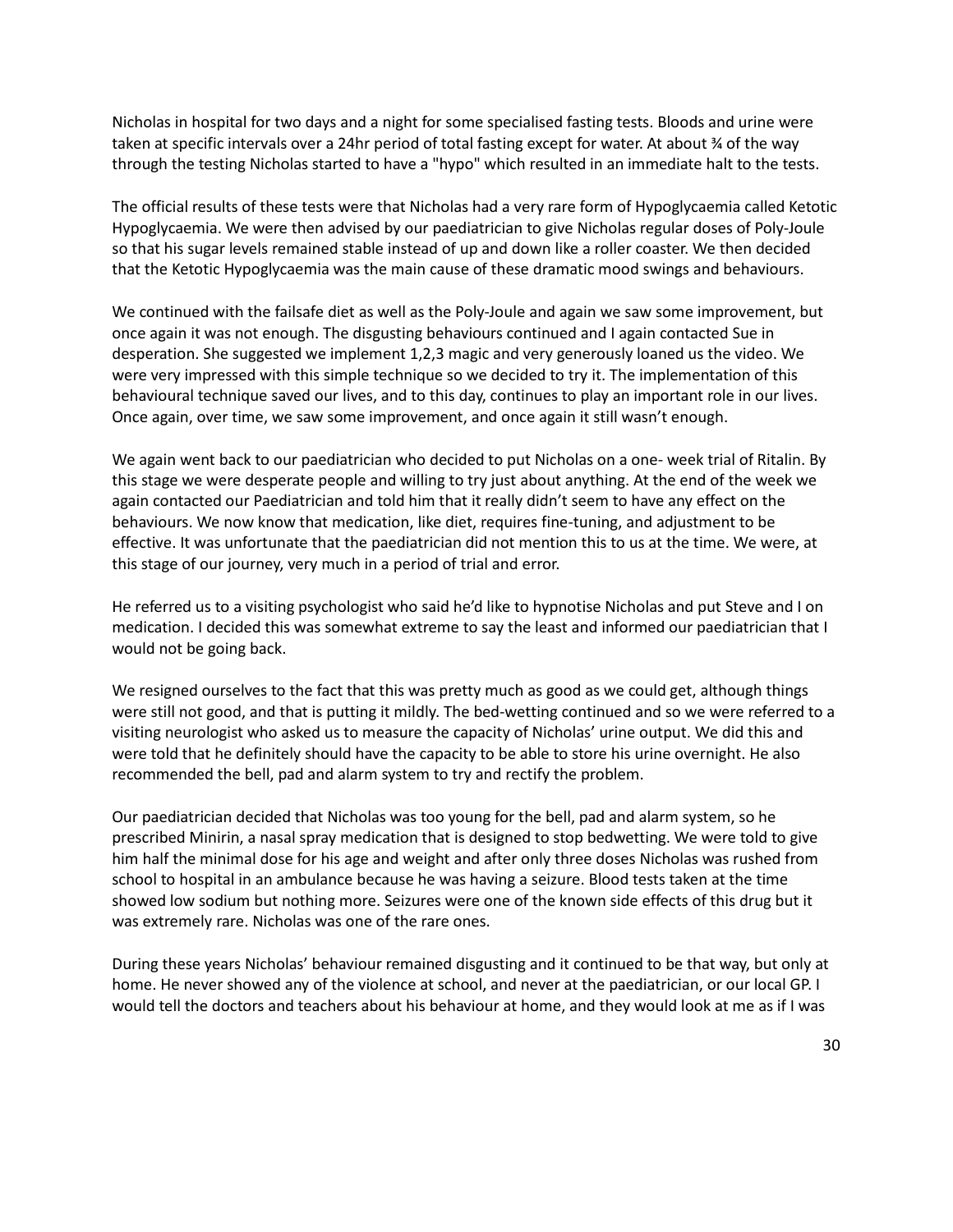some kind of neurotic woman. I began to feel as though I was from another planet. I also began to doubt my skills as a parent.

Relationships in our house were strained to say the least. There were times when Steve felt like leaving, and there were times when I felt the same way. Fortunately, we never both felt this way at the same time. I had many desperate teary phone calls to Sue during this time and several similar desperate calls to our paediatrician. I enquired about respite care because I felt I desperately needed a break. As a Defence Force family we were completely on our own with no extended family for support.

Relationships between Nicholas and our two teenagers were also strained. My eldest daughter wanted to leave home because things were so bad and so desperate, and she'd had about as much as she could handle. My eldest son just couldn't stand Nicholas and every time he was near him he would pinch, prod, poke, or annoy him in some way. I would never catch him doing it but I would always catch Nicholas retaliating and that would result in immediate time out for Nicholas.

In those days Nicholas had such dreadful behaviour that I made the mistake of blaming him whether it was his fault or not. It took me a number of years to catch on to what big brother was doing. I remember one occasion where things got so desperate that I went back to our GP and asked him what we should do. We had been going to our aediatrician for over two years and still did not have the result we desperately needed.

Our GP gave me this piece of very important advice. He said, "love this child, he is not doing this on purpose, no child ever wants to be like this". I have remembered this piece of advice and over the years it has helped to keep me going. I kept telling myself when things got rough that it was not deliberate, but that these behaviours were uncontrollable.

Time out and behaviour management strategies were effective up to a point, but Nicholas would never go to his room voluntarily. He always had to be carried there, kicking and screaming. I lost count of how many times he broke my watchband in the ensuing struggle to get him up two flights of stairs to his room. The older he got, the bigger and stronger he became, which made him much more difficult for me to deal with. He was super strong when he was in full tantrum mode and I started to have real concerns about how I would manage him, as he got older.

The years of difficulty and stress really took a toll on us as a family. My enquiries into respite care led to a dead end because there was none available to us in Darwin at that time. I had reached desperation and was seriously considering fostering Nicholas out because I was reaching the point where I was afraid that I might lose control one day and hurt him. At that stage the only thing that stopped me was my love for my son, and the determination I had to keep going, and to keep trying, and my unwillingness to give up. I felt that if his own mother couldn't deal with him, then who could?

I used to suffer badly from hormonal, monthly mood swings with every menstrual cycle so I made the decision to have a hysterectomy. I felt that if I was in one of my "moods" at the same time Nicholas was having one of his violent tantrums, that this was a combination, which was destined to end in disaster.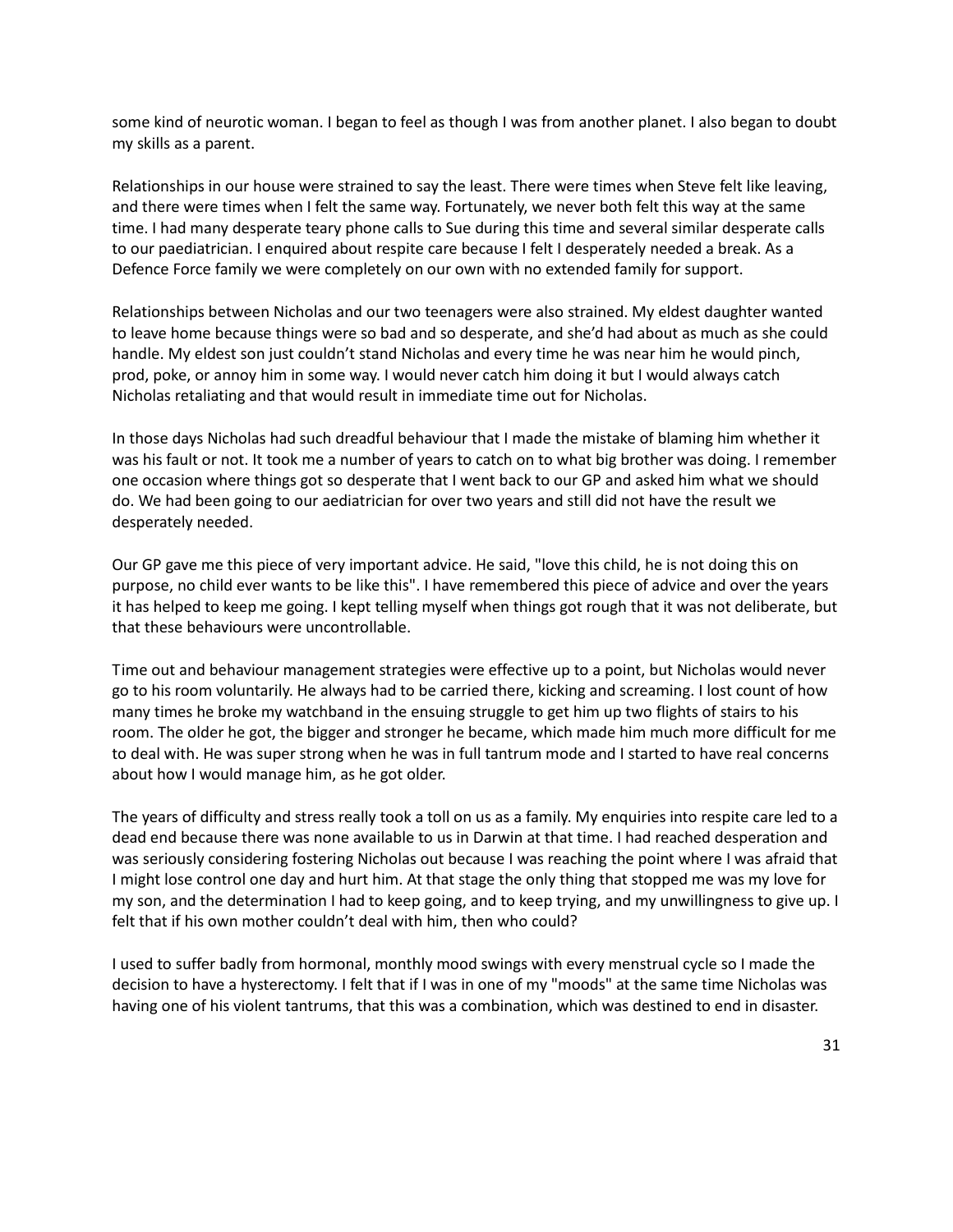My GP was supportive of my decision because I'd had four children, two girls and two boys, I had just turned forty, and I definitely did not want any more children. My hysterectomy was never considered to be a drastic measure on my part; it was simply necessary for me to survive. It was, for me, the best thing I could have done, and I have no regrets about that what so ever.

Nicholas in the preschool year was never disruptive or badly behaved in that environment. He did not join in very much with the other children, particularly in singing or dancing, or anything where he had to really let himself go and have fun. He was always very stiff and controlled. I remember seeing his teacher once grab both his hands and physically move his arms to do the actions for a song they were singing up on stage. He hated it. He showed very little in the way of emotions, he very rarely smiled, and was very rarely spontaneous with anything, both in conversation, and in the form of gestures. He had a marked delay in his speech and I was forever explaining to people that if he did not answer a question straight away, he was not being rude; it simply took a while for him to process his thoughts.

In his first year at school he was fortunate to have a teacher who was very supportive and who also had a son with ADD. She asked me if Nicholas had ADD and I said no, our paediatrician had never even mentioned this as a possibility. Nicholas has always been an excellent reader, and very good at maths. His writing however, was very poor. It was very difficult to read and I was worried at one stage that he might have been dyslexic. He wrote a lot of his letters and numerals backwards or like the mirror image. He never completed any of his written work. In the first year of school this was not too much of a concern, and on his report it was written that he is a good, well-behaved little boy who daydreams. His teacher suspected processing problems of some sort and so it was recommended that we take him for hearing and eye tests, both of which came back saying that everything was fine.

In his second year of school his teacher had trouble getting him to stay on task. She tried keeping him in at lunchtime; but he didn't seem to care, and still did not complete his work. I mentioned his inability to stay on task and complete his work to our paediatrician. He was not overly concerned because Nicholas was so good at reading and maths. Nicholas became very clever at covering up his weaknesses.

At the end of his second year of school, our third year in Darwin, we were offered a posting to Sydney. We thought long and hard about accepting this posting because our eldest daughter had just completed year eleven, which would make this move a particularly difficult one for her. In the end we decided to accept the posting because we felt that in Sydney we would have access to a greater number of experienced professionals. We pretty much thought that if we had no luck in Sydney with Nicholas then this was perhaps as good as it was ever going to be.

We were referred to a very experienced paediatrician in Sydney who listened to what we had to say and gave us two questionnaires to be filled out and returned. One was a parent questionnaire, and the other was a teacher questionnaire. The result of these questionnaires was that Nicholas had, in her opinion, ADHD. Our paediatrician felt that Nicholas was not bad enough to require medication even although the disgusting behaviours continued.

Once again, I had to explain to yet another paediatrician that these behaviours were only ever exclusive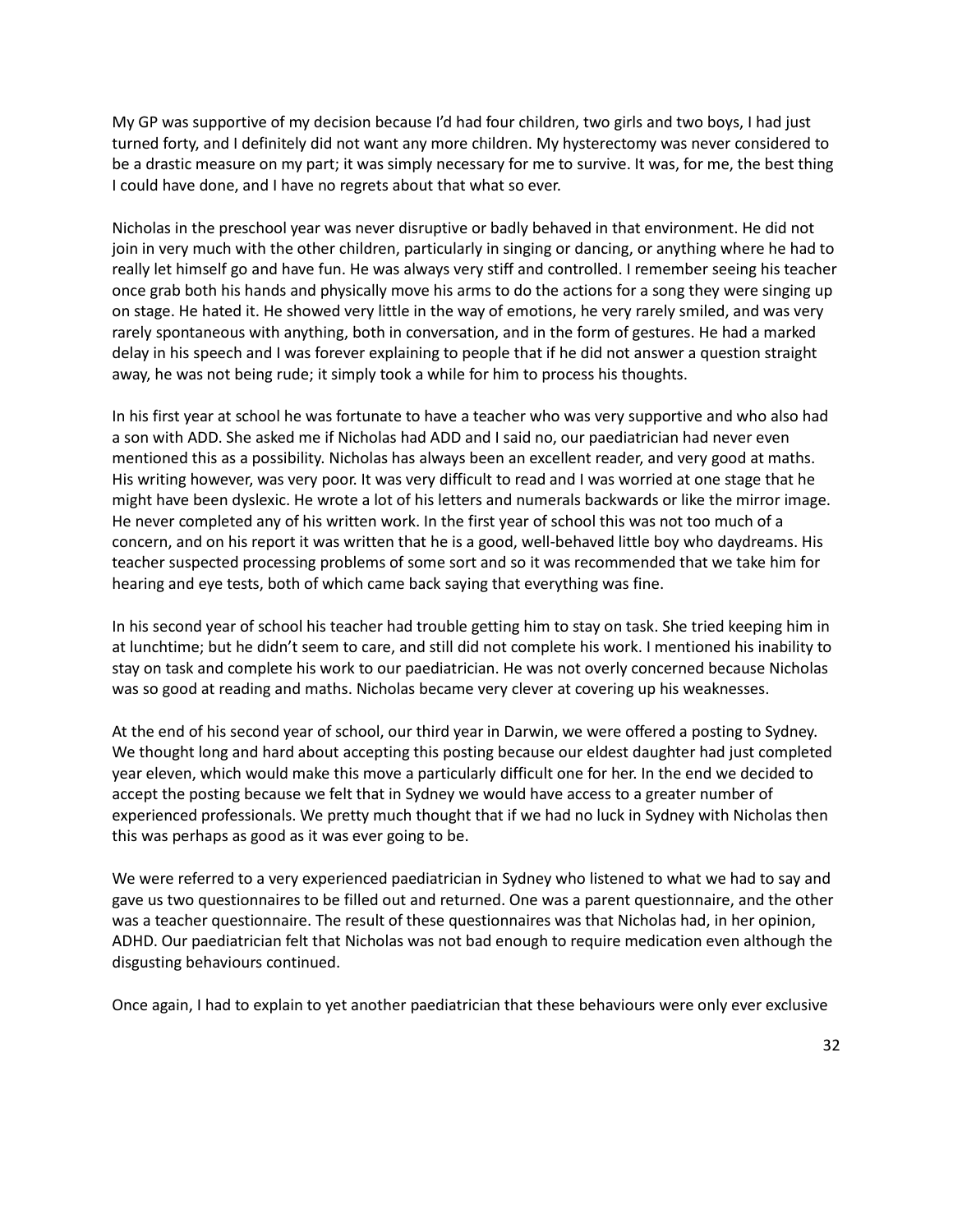to us at home. I began to get the feeling that we were being perceived as having some sort of bad home life that was causing these behaviours. My gut feeling was and still is, that two things caused these behaviours. One was diet related, and the other was frustration from learning difficulties at school. I learned very early that if I allowed Nicholas to digress from the failsafe diet that we were in for a very rough ride, always with violent behaviour. School was something that I was unsure about until we started to have huge battles over homework.

A month after arriving in Sydney, Nicholas' behaviour became worse. We put this down to the fact that we had just moved, he was missing his friends from Darwin, and all the stresses and strains associated with changing schools etc. We felt sure that with the passage of time things would improve. They did not. He started punching, head butting, kicking and screaming. When he was sent to time out he kicked a hole in the wall. This became a common occurrence.

After one such session I phoned our paediatrician in tears and said that I couldn't do this for much longer. I tried increasing the Poly-Joule and this seemed to have no effect. Our paediatrician decided to admit Nicholas to hospital and re do the testing for hypoglycaemia. The result of this was that Nicholas had now outgrown the hypoglycaemia, which we were originally told he would outgrow at around the age of nine. The decision was made to stop giving him the Poly-Joule.

We were then referred to the enuresis clinic at Westmead Children's Hospital to try and address the bedwetting. Nicholas was 7½ by this stage. The specialist that we saw recommended the bell, pad and alarm system. We had great success with this method and within three nights Nicholas was dry for the first time in his life. He has never wet the bed since.

Prior to leaving Darwin, Nicholas' eyes became very sensitive to all kinds of light from different sources including, sunlight, and computer screens. He had a CT scan to rule out any nasties. In Sydney he was referred to the eye clinic at Westmead Children's Hospital where we were prescribed two different types of eye drops for viral conjunctivitis. The eye specialist was very good and when I explained Nicholas' sensitivity to foods he prescribed preservative free eye drops. The viral conjunctivitis was cured, however the light sensitivity remains.

Our paediatrician told me that she believed only 4% of children were affected by food intolerances and so I began to educate her on this matter. At every visit I would tell her "we had pizza the other night, I let Nicholas off his diet and he went totally off the planet". Another time we had Chinese take away as a treat for Elise's birthday, (something we hadn't had for years), I let Nicholas off his diet and within minutes of eating it he had thrown a major tantrum and broke one of our kitchen chairs. After two weeks of swimming at school, on a Saturday at home, he was told "no" to something and he broke a solid wooden door on our entertainment unit.

Our paediatrician always listened to me but I always felt that I was still being perceived as some kind of neurotic woman who was speaking a strange language that no one else could understand. I phoned her one day in tears after one of these episodes and said that I was afraid that I might hurt him if things didn't improve. She told me she could arrange for respite care if I needed it. After that phone call, at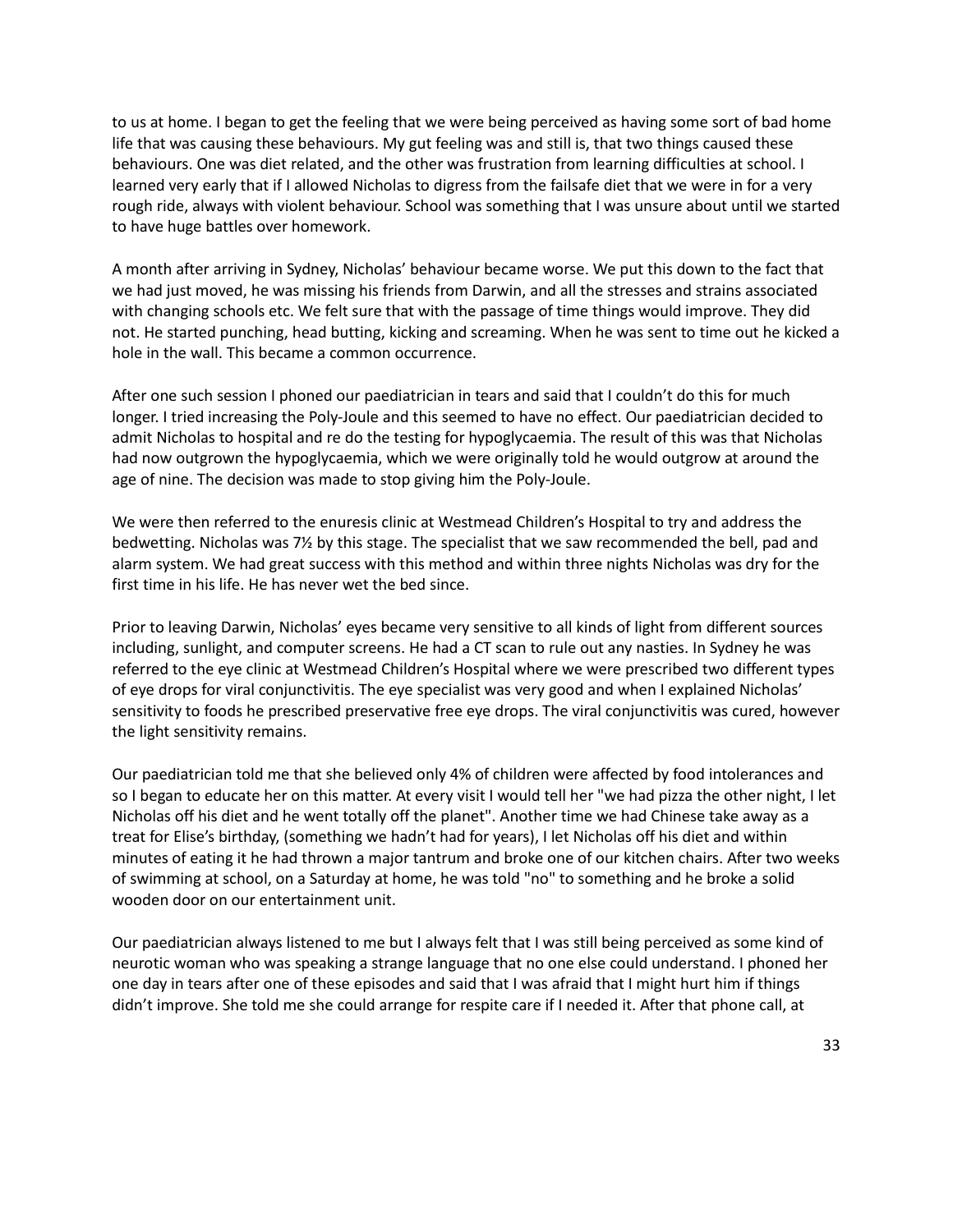every visit, Nicholas was asked to take off all his clothes with the exception of his underpants. He was checked thoroughly from top to toe. I know that these children are considered "at risk of abuse" and I realise how close I have come to hurting this child on a number of occasions, but I have to say that this was one of the most humiliating experiences I've ever had to deal with.

At this point, I started asking questions like "who protects the parents?" It seemed that it was okay for Nicholas to kick, punch and head butt me, but it was not okay if I lost my temper one day and hurt him.

I remember sending him to time out on one occasion and I was bending down holding one leg to remove his shoes. He swung around with the other leg and kicked my nose. On another occasion he threatened to break my glasses. Another time, he told me he was going to break my arm and he kicked me so hard in the forearm that I actually thought he did. I went to our local GP who said that it wasn't broken but that the deep muscle tissue was badly bruised.

There are other instances where he has kicked and bruised my legs, and these have been recorded on my medical documents. These dramatic violent outbursts were always followed by periods of remorse where Nicholas would come to me crying and feeling bad about whatever it was that he had done. I always took full advantage of these times and we would sit down on the couch and have a cuddle and talk about it. These times actually reinforced to him, that we did still love him very much, and they reinforced to us that he truly didn't want to be the way he was. Nicholas behaviour continued its decline. Who would have thought that this was possible? He spent a lot of time in his room in time out. He would throw a tantrum for no apparent reason. He would kick, punch, and head butt. All it would take was for us to look at him in the wrong way, whatever the wrong way was, or to tell him "no". It got to the point where every time he was sent to time out, he had to be physically restrained otherwise there would be another hole kicked in the wall.

Often it would take 20 to 30 minutes for him to calm down. At times I would have to lie on top of him on the floor to restrain his arms and legs. He was always very strong during these episodes and he could easily lift me off the floor with his legs. If I let go to steady myself then he would be free to kick, punch and head butt.

Our paediatrician referred us to the Department of Nutrition and Dietetics at Westmead Children's Hospital. We were concerned whether Nicholas' very limited diet was adequate on a long-term basis given that he had now been failsafe for four years.

We had to measure, weigh and record everything he ate and drank over a three-day period. This included his medication and brand names of the food that he was fed. This information was entered into a computer and analysed, the end result being that with a few minor modifications his diet was not ideal, but adequate.

Moving to Sydney brought with it some complications that we weren't expecting. Brumby's bread, which we took for granted in Darwin was no longer easily accessible. Our failsafe sausages were hard to come by. I bought a bread maker but Nicholas did not like the bread we made. I found commercially available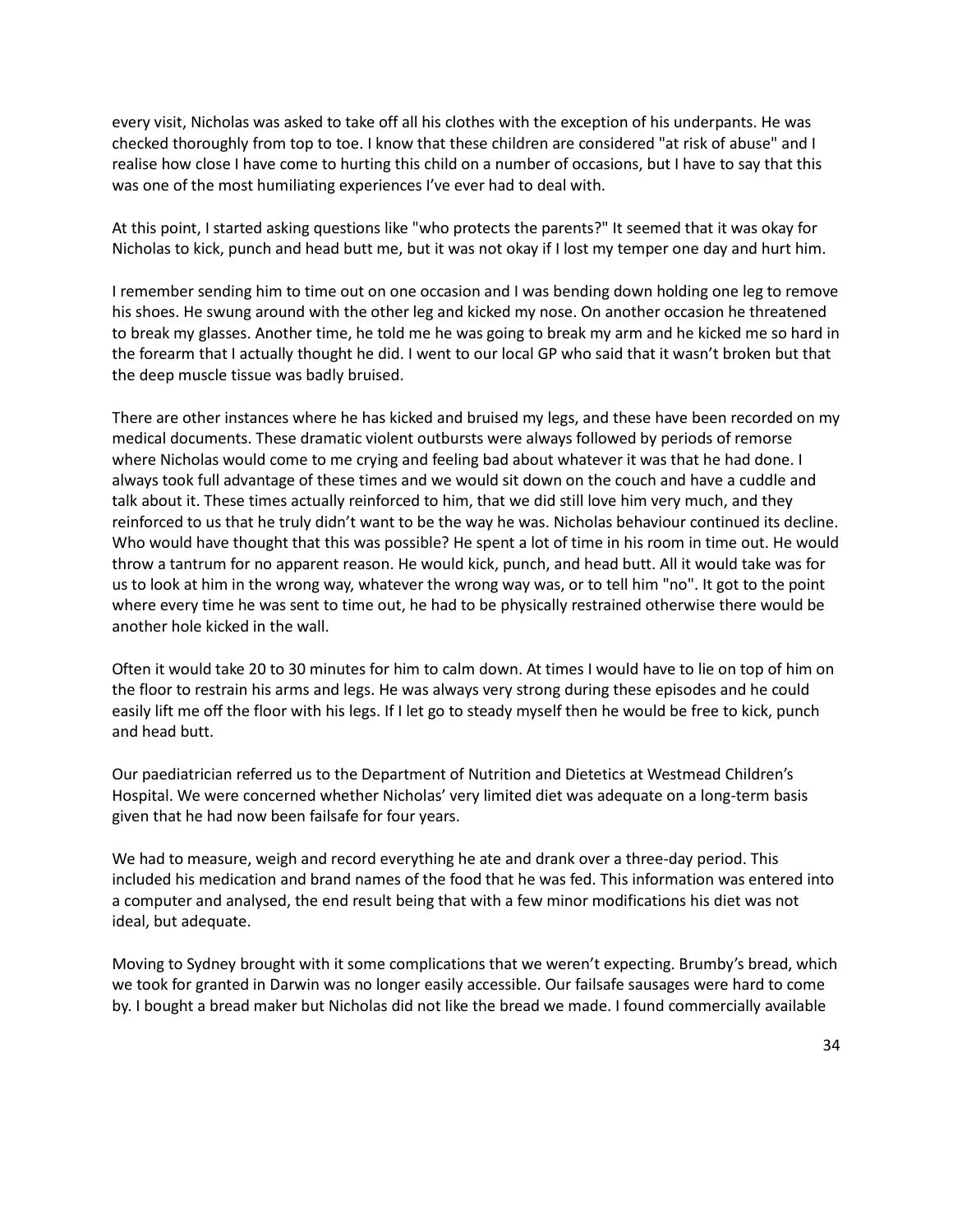failsafe bread but Nicholas did not like that either.

I decided to let him try Helga's bread because he liked it, and remembering that our paediatrician believed only 4% of children were food intolerant, I thought I'd give it a go. Nicholas' behaviour got worse over a period of time so we made the decision to get the bread that we knew was safe and that we knew he liked. We decided to make the effort and do the one hour drive to the closest Brumby's bread shop.

He started to eat his school lunch again. Prior to this he was throwing it in the bin. We knew this because we happened to be at school one day and actually caught him doing it. Sausages were another problem. I had asked my local butcher to make up a special batch to a recipe out of Fed Up. He assured me there were no preservatives or additives in them. I was not totally convinced about this, so we again made the decision to travel to a butcher that we know we can trust. Unfortunately this was in the opposite direction to Brumby's.

Our paediatrician decided to refer us to a psychologist for a behavioural assessment with a view to using medication. The referral stated that in her opinion the mother was maternally depressed. I was pretty annoyed about that to begin with but after some thought I decided she was right. Who wouldn't be? Given the number of years and the many stresses we endured during this journey. At this stage she still felt that Nicholas wasn't bad enough to need medication.

We had the assessment and the psychologist initially thought that he had Aspergers Syndrome. She did a questionnaire with us and decided that he did not meet the criteria. However she did recommend medication, even if only as a temporary basis, to help restore very fragile family relationships. An anti depressant was also recommended and because of Nicholas' delayed speech she asked that we see a speech pathologist. Our paediatrician decided against an anti depressant for Nicholas but agreed to try him on Dexamphetamine. Nicholas started taking Dexamphetamine in July 2001.

Nicholas did not do well on Dexamphetamine. He became very teary and emotional, more so than usual. He lost weight more rapidly, which was not good as he was under weight to begin with. He also had a lot of trouble getting to sleep at night; often he would get out of bed and play with toys late at night, in the dark, before falling asleep out of sheer exhaustion.

We persevered with Dexamphetamine for a while because we wanted to give it a fair go and also because we noticed that Nicholas' written work had improved dramatically with his homework. Prior to medication homework was like a battleground. He would sit for hours and write three words, some days he would write nothing at all. He would now complete all of his homework and sometimes even illustrate his stories.

In the end, the weight loss, lack of sleep and the emotional ups and downs just weren't worth it so we asked our paediatrician if we could try him on Ritalin. I had heard of some excellent results with Ritalin and I wanted to give it a try. Our paediatrician was somewhat reluctant to make the change because we were finally booked in, at my request, to the Immunology Department at Westmead Children's Hospital,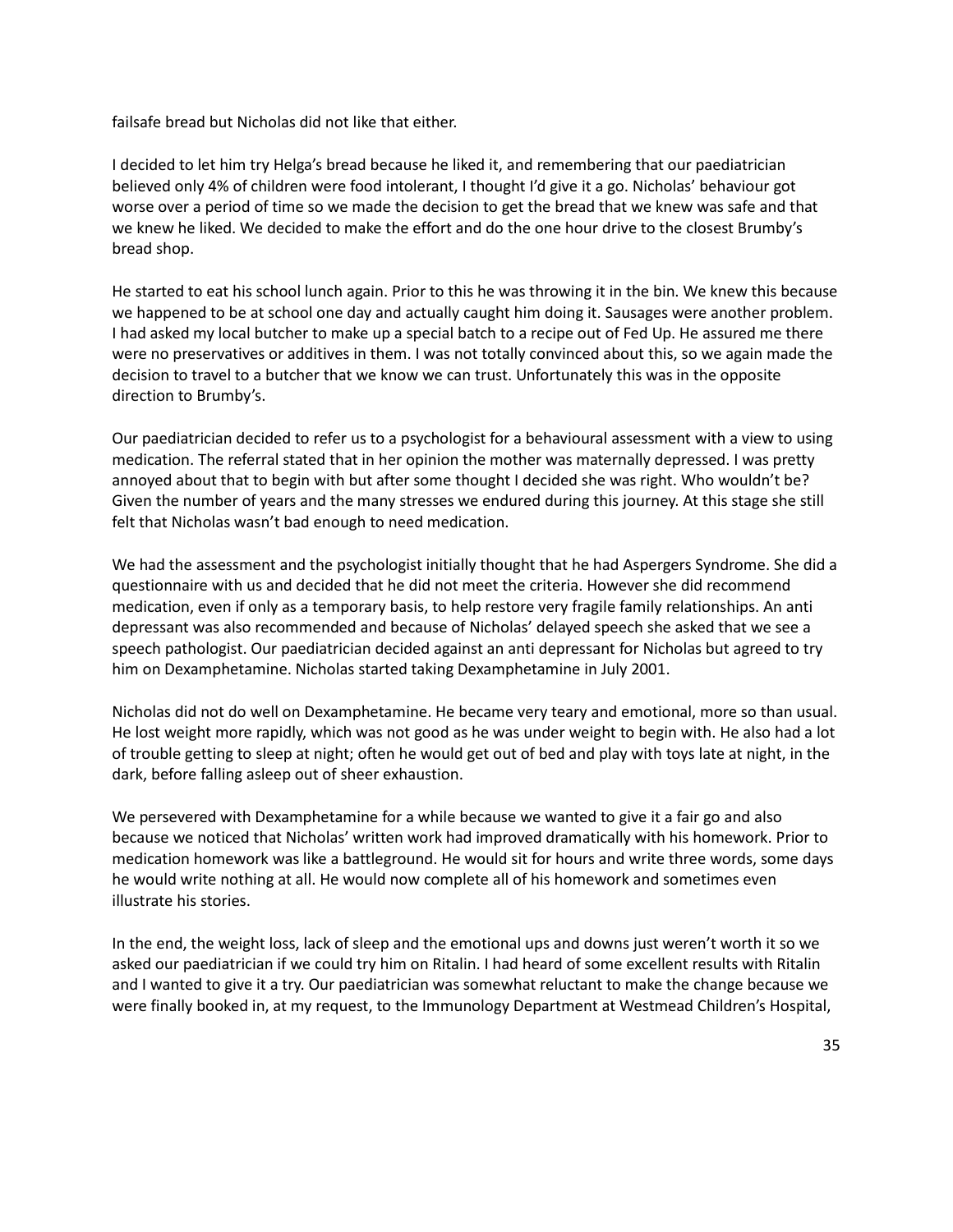to do the double blind capsule challenges. She did not want to make any unnecessary changes at this stage.

I had seen such an improvement in Nicholas' written work with the Dexamphetamine, and also glimpses of a lovely little boy, in between the nasty tantrums, that I decided to stand my ground on this issue. We started the Ritalin in November 2001 and after a couple of "settling in" weeks Nicholas started to improve out of sight. A month later at our next visit to our paediatrician, Nicholas' weight had remained the same. This was a good sign because it meant he had not lost any more weight. He had started to sleep much better at night and the emotional ups and downs that he experienced with the Dexamphetamine seemed much less once he started taking the Ritalin.

Our paediatrician recommended that Nicholas should only take Ritalin during the school week, never on weekends or during school holidays. This has proven to be very effective.

At the same time we were referred to a speech pathologist that also thought that Nicholas had Aspergers Syndrome. In September 2001 she did a language assessment that showed that Nicholas has high-level receptive and expressive language problems in the areas of semantics, pragmatics, auditory processing and verbal reasoning. He relies on visual information when listening to instructions, and finds listening alone, without pictures, more challenging. He has poor semantic organisation, including weak word finding skills. Verbal reasoning and critical thinking in the form of problem solving is also a major area of weakness.

The speech pathologist still felt that Aspergers Syndrome was a consideration and recommended that we see another psychologist, one who is very well known, and who specialises in the Autism Spectrum Disorders.

We saw this psychologist who also thought that Aspergers played a part in all of this. He did the Aspergers questionnaire with us and decided that Nicholas did not meet the Aspergers criteria. However, he phoned me a couple of hours later and said he'd had a rethink after reviewing the results. He now felt that Nicholas did have features of Aspergers Disorder. Nicholas has now been diagnosed as having a variety of developmental disorders. These include ADHD, high-level language impairment, and features of Aspergers' Disorder.

We implemented some anger management strategies, and learned other ways of saying "no". We retrained ourselves to say, "not right now, maybe later" instead of using "no" as an answer; this strategy is simple but very effective. Other strategies included the use of social stories. These are stories that Nicholas wrote with the help of the psychologist about what he can do when he feels angry. We also used many types of small rewards to reinforce good behaviour.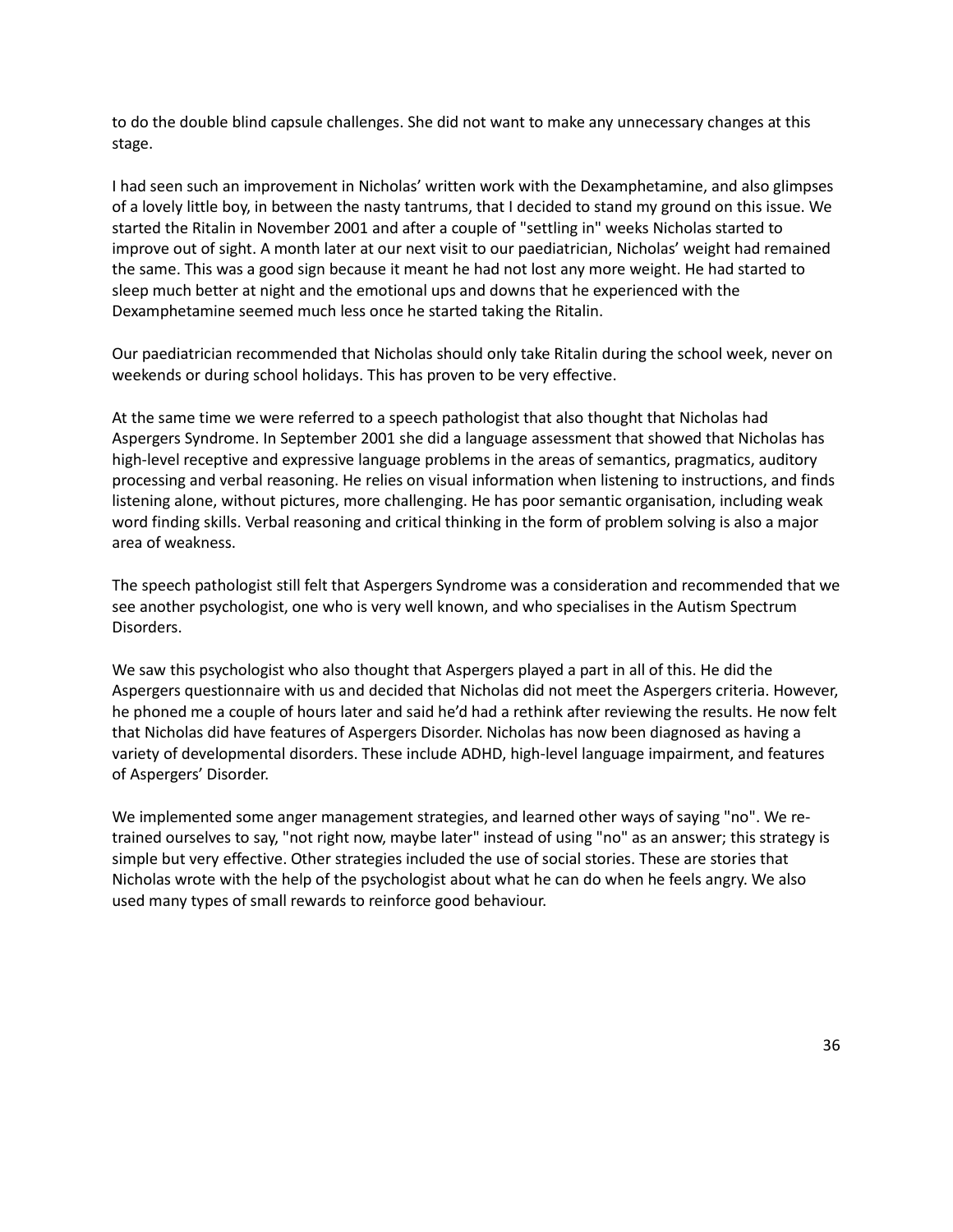Our psychologist report stated that Nicholas required Integration Support in the classroom to assist attention, on task behaviour, to adapt tasks, and to specifically implement social, communication, and empathy programs. This report assisted the school in obtaining Government funding to provide some extra assistance for Nicholas in the classroom.

We have been very fortunate to have a school that is supportive of special needs children. They have placed Nicholas in a class with a girl in a wheelchair who has an aide on a full time basis. When the aide is not required to assist the girl, she is free to give Nicholas whatever assistance he needs. He has an integration teacher who assists him for one hour each week, one on one, and he also has access to other integration teachers on an as needs basis. He has visits at least once a term at school, from both his psychologist and speech pathologist, who will jointly monitor his progress over the coming years.

The double blind dietary capsule challenges were only ever done on weekends and during the Christmas school holidays. Remembering that Nicholas only takes Ritalin on school days to enable him to stay on task and complete his schoolwork. This enabled us to get a very clear result and record only the food related behaviours. It also enabled us to record the behaviours accurately without any other outside influences.

We began the double blind dietary capsule challenges at the beginning of December and they were completed at the end of February. The results were as I'd suspected. No great surprises. He is highly sensitive to MSG, calcium propionate, sodium benzoate, sodium metabisulphite, salicylates, antioxidants and food colourings tartrazine, sunset yellow, erythrosine and azorubine. It was a huge relief for us to finally have an official, clinical diagnosis from the immunologist. These results confirmed my suspicions in relation to food related behaviours.

Most challenges that he reacted to were with violent reactions such as kicking, punching, head butting, throwing things or ripping posters off the wall in his room. There were a couple of challenges where he reacted with babbling and increased hyperactivity.

It took me five years to find the courage to do these challenges and when we were almost finished them, Nicholas came to me, and said that he didn't want to do any more because he didn't want to be naughty. He realises that some foods exacerbate his oppositional behaviour. He also realises that some foods make him unwell.

We occasionally have burritos for dinner, which is one of his favourite foods. On these rare occasions I let him off the diet. He always has at least three or four, plain, with no filling, exceptfor maybe a small amount of grated cheese. At bedtime when we are tucking him in and saying "goodnight" he often tells us that he "doesn't feel well". In addition to this, and because of the additives and preservatives in the burritos, he becomes noticeably hyperactive.

Since Christmas 2001, Nicholas has undergone a complete transformation. Time outs are no longer a big part of his life. The delay in his speech is all but gone. He smiles, laughs and does things spontaneously, something he seldom did before. He comes home from school, takes his afternoon medication and sits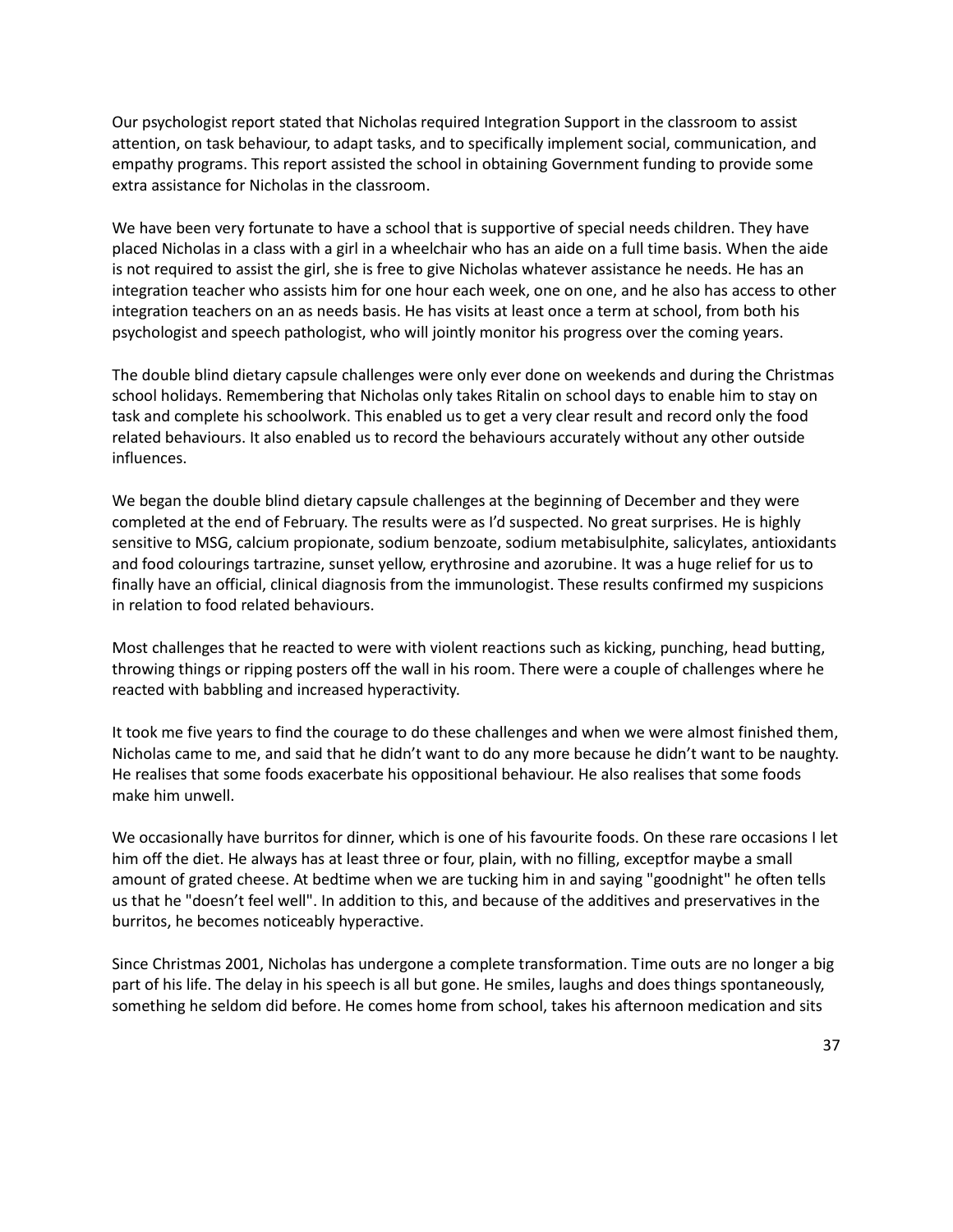straight down to do his homework with no prompting from me and no arguing from him. Homework is no longer the battleground that it once was. He completes all his written homework and pretty much all of his written work in class.

He is developing a wonderful sense of humour and is an absolute delight to be with. So far this year, he has earned three merit certificates at school. He was voted as a school representative council member for his class. He received a special smiley pencil award for sitting up straight and behaving beautifully during assembly. He was also Super Kid for the month of April, which earned him a Super Kid badge that entitles him to politely go to the front of the queue at the canteen. Unfortunately this was not very useful for him because he couldn't really buy much that is failsafe, however, it was great for his selfesteem and he was very proud of this achievement. He also got to have morning tea with the Principal. He was let off his diet for that special occasion and when he got home, I asked him what he ate. He said, "I can't remember, but it was fun".

I cannot put my finger on any one thing that we have done differently, for these wonderful changes that have taken place. After five years of the failsafe diet, almost five years of behaviour management in the form of 1,2,3 Magic, the final piece to our puzzle has been medication, in the form of Ritalin. It is my firm belief that no parent ever wants to medicate their child, especially one so young. We had spent the past five years exploring and implementing diet and behaviour management. During these years we saw some improvement but not enough for us to survive. Medication was our last option. In our case, we needed the multi-modal approach, and no one thing would work without the other. The combination of diet, behaviour management and medication was, and still is, the key to our success. Diet for us was not enough, however, I believe that without implementing the failsafe diet all those years ago, Nicholas would have needed a much higher dose of medication. I also believe that his developmental disorders, ADHD, high-level language impairment and features of Asperges Disorder would have been much greater. His behaviour was often so violent that I was convinced he would one day be in a juvenile prison, or worse.

In conclusion, all of Nicholas' violent behaviours and reactions were in my opinion, caused by two things, food intolerances and the frustrations associated with learning difficulties. The food intolerances are controlled with diet. Without diet, the violent behaviours return. Medication helps Nicholas to stay on task, which enables him to complete his schoolwork and homework. This helps to overcome the frustration associated with learning difficulties.

Regardless of whether or not Nicholas is taking medication, we know that if we allow him to break his diet, and we sometimes do on special occasions, we can expect a return of the violent behaviours. On these occasions behaviour management is still required.

We still have a long way to go in terms of monitoring Nicholas' education and assisting him with overcoming these learning difficulties. We are fully aware that there will be some rough patches as our son navigates his own path in life, but for now, the most important thing for us as a family, is to finally have our loving, gentle, caring, beautiful little boy back with us again. He is a pleasure to be with, and a son to be truly proud of. Relationships during these past four months have started to heal and we have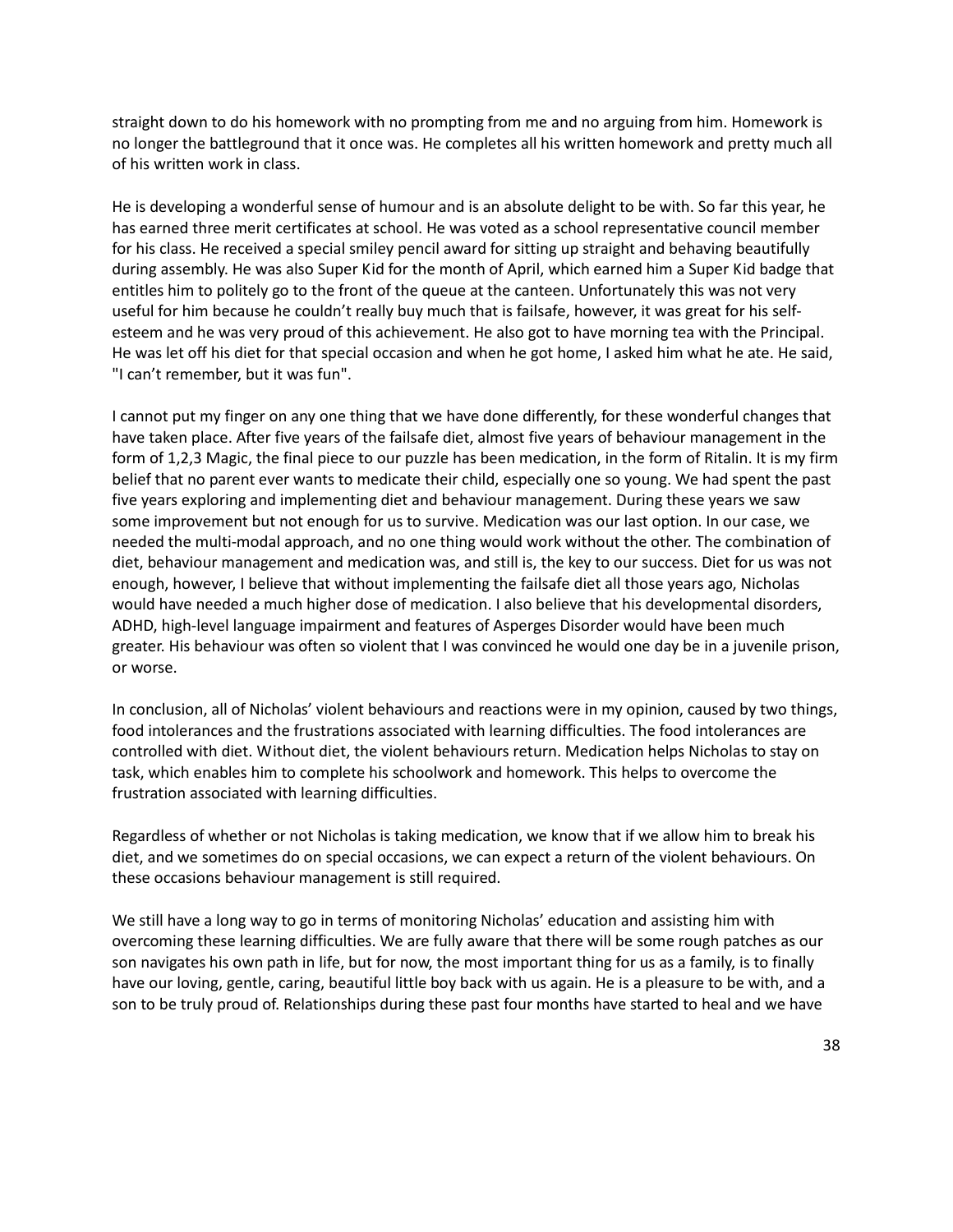finally found the light at the end of a very long tunnel, something that for many years we thought we were never going to find.

I would like to thank the following people for their support and the individual roles they played in helping us to achieve our happy ending.

**Paediatrician:** Dr Ross Diplock – for his advice in trying diet before medication.

**Author:** Sue Dengate – for her continued support with helping us to navigate the dietary minefields, and for keeping us on track with her unfailing belief of foods and the way in which they affect behaviour.

**Paediatrician:** Dr Patricia McVeagh – for assisting us in the final stages of our journey, and the implementation of controlled medication.

**Consultant Psychologist:** Lizette Campbell – for her recommendations for speech therapy and medication.

**Speech Pathologist:** Philippa Greathead – for her continued support, her referral to psychologist Anthony Warren, and for her language assessment, which really brought home to us the many learning difficulties that Nicholas was experiencing.

**Psychologist:** Anthony Warren - for his continued support and for his report that was integral to obtaining Government funding for extra assistance in the classroom.

**The Failsafe Discussion Group:** This group of people primarily discuss the failsafe diet, but also discuss many other challenges faced by special needs families. Their wealth of information and support knows no bounds. I would not have survived these "challenging" years without these people. I have learned so much from this group and we are all still learning. Together, we can all make a difference, and we can all find that light at the end of the tunnel. *Susan, June 2002*

#### **[126] Joe was "broken" from the time he was born (September 2001)**

**Julie is a police prosecutor and a mother of nearly 4 children. When she saw what food did to her three year old son, she became an enthusiastic supporter of failsafe and a co-founder of the new Brisbane food intolerance support group.**

Joseph gets up from his afternoon tea and goes and whispers to his father Steve. He wants to know if it's okay to eat the marshmallows in his bowl. He's four and he probably can't pronounce food intolerance but he knows how had it makes him feel if he eats things he shouldn't. His mother Julie says if they hadn't found out what was wrong with Joseph when they did he would probably be in jail for murder now.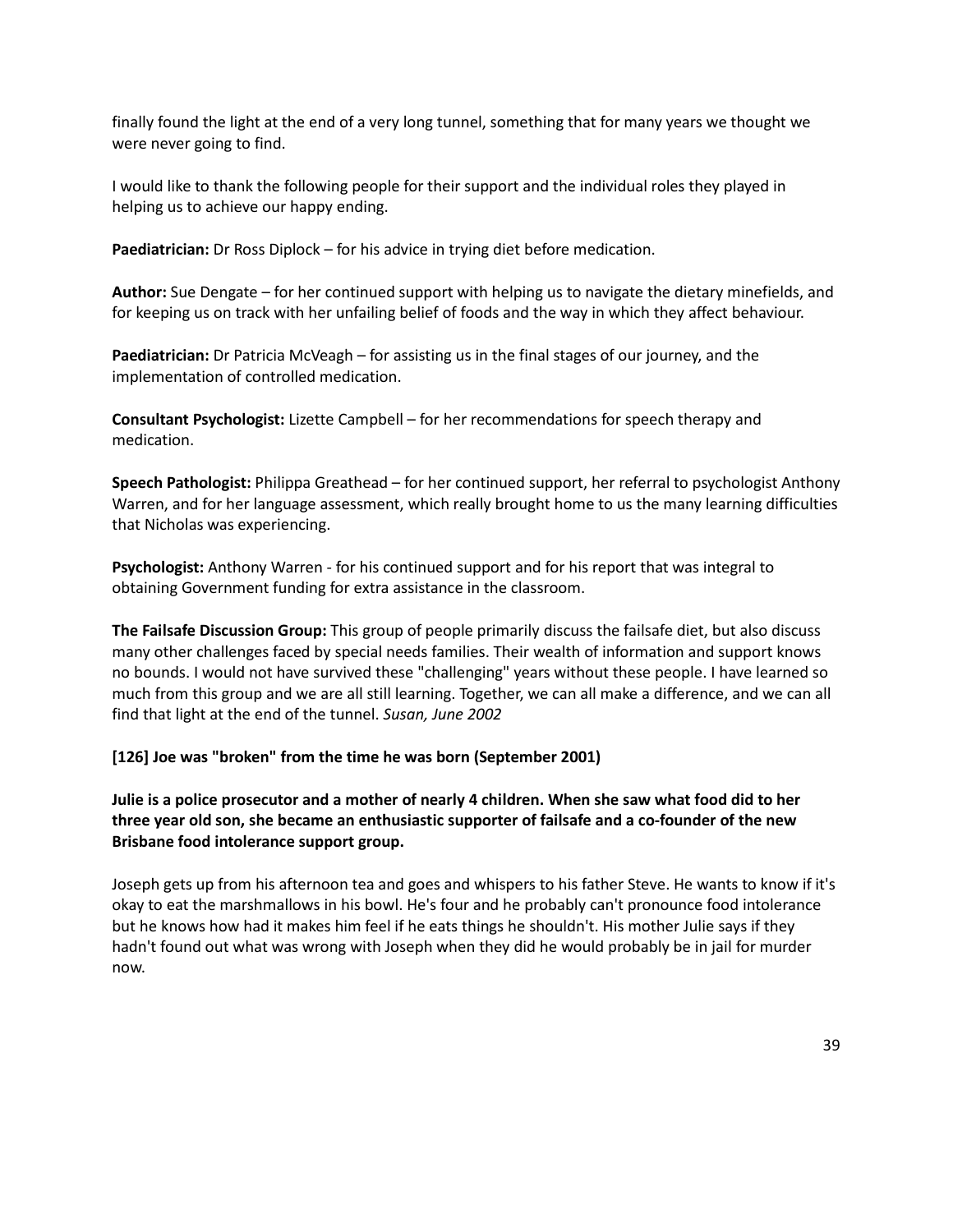She says Joe was "broken" from the time he was born and it wasn't until he was diagnosed with food intolerance at three and a half that a solution seemed possible for the little boy. As well as being a mother of three and pregnant with number four, Julie is also a part-time Police Sergeant working as police prosecutor in Court 1 in Brisbane.

She's so concerned about the link between behaviour and food intolerance that she's undertaking independent study on the food effects on juvenile criminality as part of her Masters Degree in Justice/Law at QUT. Steve isn't sure that food turns kids into criminals but he does know what food can do to his son.

"He was like a bear with a sore head - that's how he was. He was aggressive to other kids and defiant to adults. Now he's responsive, his speech has improved, and his concentration span has improved.

"He can sit down and watch something on TV. He can sit down and do a puzzle or colour in."

Joseph's problem lies primarily with food colours and flavouring and reactions range from aggression to asthma. With careful shopping and label reading Joseph can enjoy and happy and normal life without too much imposition on the rest of the family.

There have been slip-ups on the way. The family dyed eggs for Easter not realising that Joseph's sensitivity would extend to touch. Joseph blames his mum for that asthma attack. The solution for Joseph came when a paediatrician suggested that Julie might like to read a book called "Fed Up" by Sue Dengate. She consulted a dietitian and put Joseph on an elimination diet. His life changed.

Julie is urging people who suspect food might affecting their children's behaviour to attend a presentation by Sue Dengate … - Julie's story (above) appeared on page 3 of the September edition of "Kids in Brisbane", resulting in a capacity crowd of nearly 200 for my presentation at Zillmere PCYC.

#### **[067]"There are days when Ritalin is ineffective" (September 2000)**

I attended your talk in Canberra in June and was considerably impressed. I then purchased "FED UP" and am now proceeding to read through it … I have a 5 year old girl with numerous problems both behavioural and learning without, as yet, having been given a diagnosis by her paediatrician. However, my reading has defined ADHD with learning disabilities. Her paediatrician tends to agree, though is unwilling to diagnose at such a young age. Like you, I've pursued behaviour training, as well as speech therapy, occupational therapy, attended early intervention preschools, obtained 2nd opinions from paediatricians, had blood tests and seen a geneticist. All with little luck. Her extreme hyperactivity saw me retreat from almost all social activities as she was unwelcome and I was always on edge with her unpredictable and extreme behaviour. She is now in kindergarten in a special learning support unit. Her Ritalin medication is reasonably effective, but there are days when it doesn't work. I'd like to explore fully the effect of additives in food and as such, am now intensely interested in what you have to say both in your books and via the internet/email. When I have completed your book I will try the elimination diet. I thank you … you have given me a new area to explore.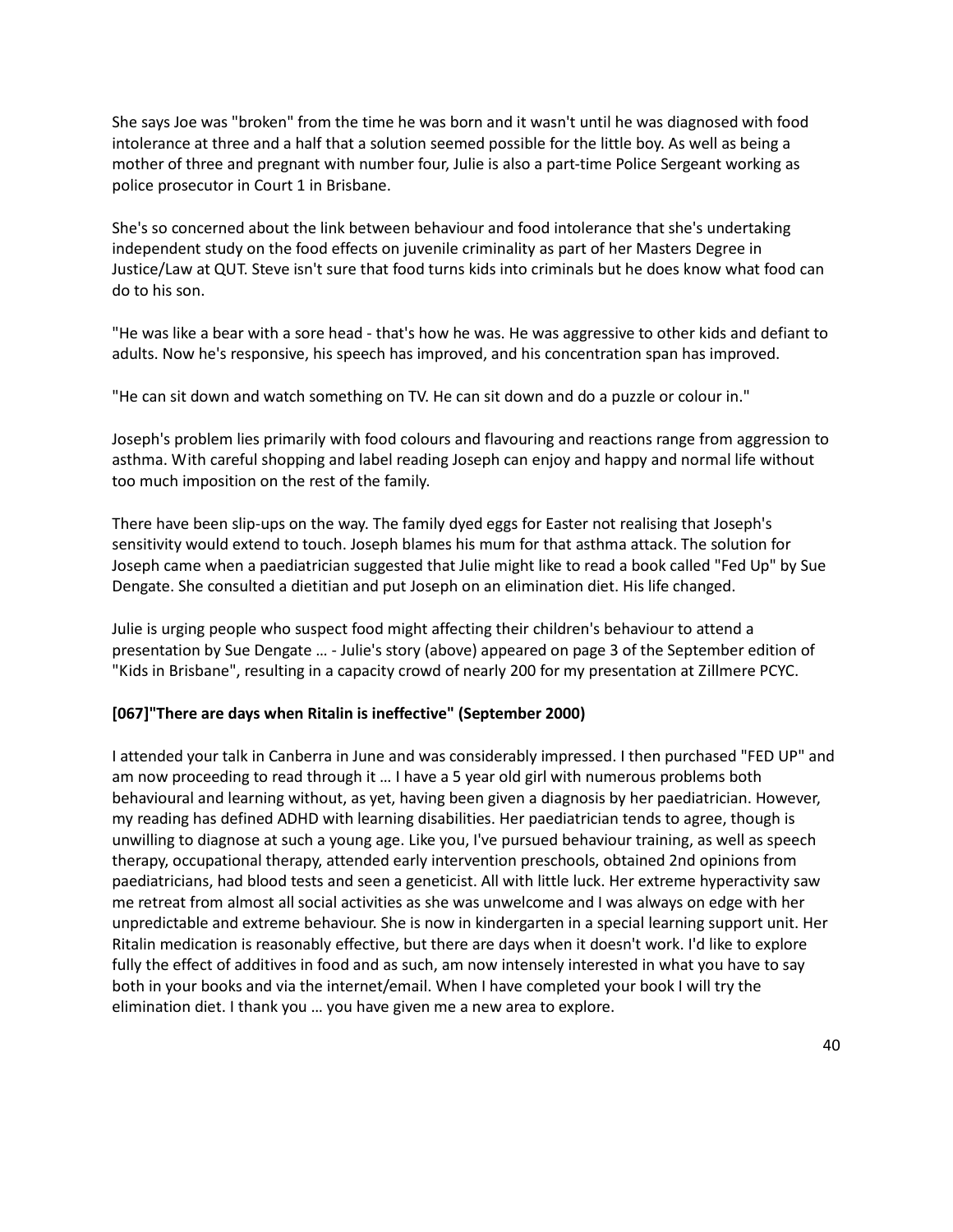#### **[036] 282: Jack's story: severe speech delay associated with bread preservative (April 2000)**

I have been meaning to write to you for years to thank you for your books. We were on the right track with our then four year old son, Jack (now coming up to 10) when I read "Different Kids". I already suspected ADHD and knew very well that he reacted to food as do I. Jack had his first food reaction at 20 weeks gestation! I ate some of those awful red sugar-coated peanut things and he just went berserk, looping the loop and throwing himself all over the place for about an hour or so. So we were prepared.

I breastfed him for nearly three years - breastfeeding was only time I got to lie down and rest. He was a "windy" but fairly normal baby early on and I did avoid any foods in my diet that seemed to cause problems. He never liked to be left alone and would panic if put down while awake. From three months constant movement and novelty was required to keep him happy. When he was happy he was radiant and when he was not he was grizzly and constantly squirming with this giving way to frantic screaming if the boredom lasted for more than a few minutes. Out shopping, strangers loved him as he responded with such joy to any attention and he was a very attractive baby. I had to carry him on my back in a sling, the stroller was too boring, too far away from me and not social enough. I accepted all this as I had been told I was a very, very difficult baby - colic - and my expectations were therefore "realistic".

At four months I began to introduce solids - rice cereal with breast milk to mix. The novelty seemed to appeal to Jack! Then I began to mix a small amount of orange juice in with the cereal to boost iron absorption. From there I introduced apple, ripe banana, pureed vegies (broccoli, pumpkin, etc.). He wasn't so keen on this but I heard about adding cheese to make the vegies more appealing, so I did this, often using parmesan cheese as well as milder cheeses. Jack loved bolognaise sauce mixed in too. Another favourite was avocado. He loved apricot and yogurt. He had a small amount of mashed prune to counteract a tendency to constipation. I was so pleased that he ate well and proud he had such a good appetite and such an ideal diet. When others asked how he slept (pretty awfully) I could at least say, "But he eats really well".

Meanwhile our little boy was getting more and more grumpy and demanding and more and more miserable when he wasn't amused. I looked frantically for the "ideal toy" the thing that would hold his attention. Each new item was met with delight and then discarded within thirty seconds and the grizzling began again.

Jack woke at least twice a night. He was into everything and seemed to always want more - more - more. He wasn't babbling - ba ba ba & da da da at 10 months. (In retrospect, the first sign of his problems with auditory processing that later resulted in speech delay and difficulty in learning to read.) He never sat and played. He never sat! He went straight from crawling to being dissatisfied because he couldn't yet walk.

From the 4 months we put his "difficult" and unhappy behaviour down to "teething". The first tooth didn't appear until eleven months.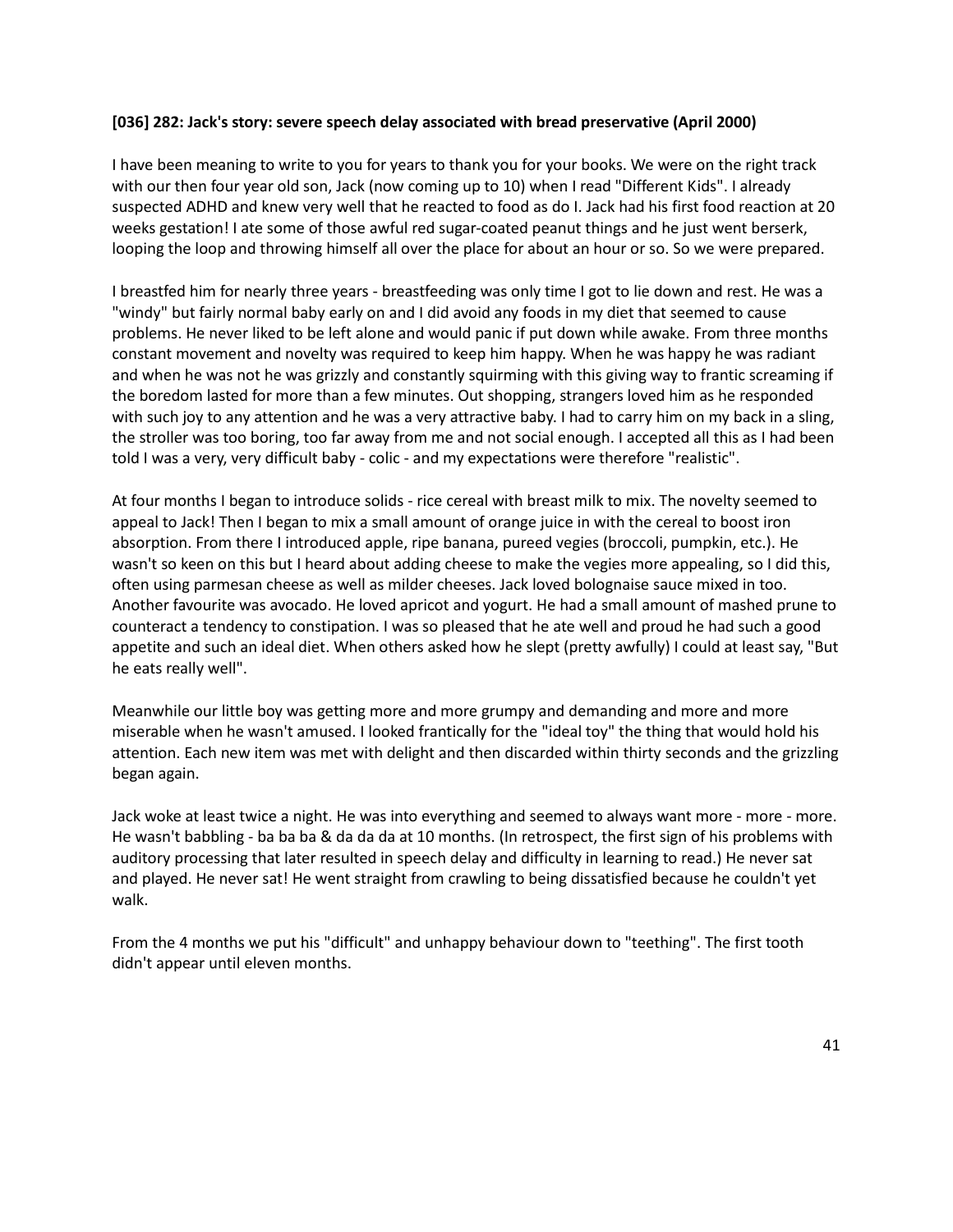When Jack was four months old I ate a small amount of dark chocolate in an ice-cream and about one hour later breastfed Jack. Within half an hour he was screaming inconsolably and instead of being tense as crying babies are he just lay back in my arms in an almost relaxed way as he screamed (low muscle tone no doubt). I identified the chocolate as the most likely culprit - I'm now sure I was right. After Jack went to sleep I sat up and expressed my other breast out into a nappy!

He was still a delightful, smiling, social child as long as he had the undivided attention of someone and a constant stream of novelty.

I've gone into this first year in detail because it really shows most clearly what was going on even if it was not obvious at the time.

My second child, a daughter called Ellen, was born when Jack was nearly 3 and a half. Jack was delighted and adored his little sister. The pregnancy was complicated by my blood pressure going high from 23 weeks. My mother came to look after us all as I was meant to be resting as well as taking antihypertensive medication. My mother just couldn't take Jack's behaviour.

I had been avoiding wheat in Jack's diet as I believed I had a problem with it. (My problem was actually with calcium propionate (282), of course, but cutting out all wheat did solve my problems of fatigue and fuzziness and so for years I thought I needed to avoid wheat). For convenience we changed to normal white bread from the supermarket. Jack loved it after the drier rye bread I had used formerly. I had not a clue about the preservative in the bread. Jack's behaviour went from bad to atrocious.

Jack's behaviour was at its all-time worst between the ages of 3 and 4. It was during this time he was eating the preserved bread. He put his hand through a windowpane during a tantrum. He woke with nightmares and screamed madly about and it was impossible to get through to him.

He went to bed late, reappearing often saying he was hungry and wanting (surprise, surprise) another slice of bread. He would wake at 4.30 in the morning wanting to be entertained. The only toy he persistently liked was his ride-on car. His behaviour and manner were almost autistic but for his insatiable sociability. His speech was very delayed and I don't think he really understood a lot of what was said to him. He was however very imaginative and inventive and liked to play pretend games, but always with someone. He had no liking for being read to but preferred to have me act out stories with both of us taking roles.

Needless to say I was exhausted and miserable. We lived half an hour out of town. My husband, Nick, was at that time managing farms. It was a very similar situation to yours, I think.

Jack was going to preschool in town a few days per week. Although they did not complain about Jack's behaviour (he has never been physically aggressive towards other people, even at his very worst and he's never said "I hate you" either - he is a very gentle character) When pressed they would say he was a bit weird, hiding in the playhouse and refusing to come out when the others were sitting on the mat listening to stories and taking off outside at inside time, etc, but he was only three so a lot of immaturity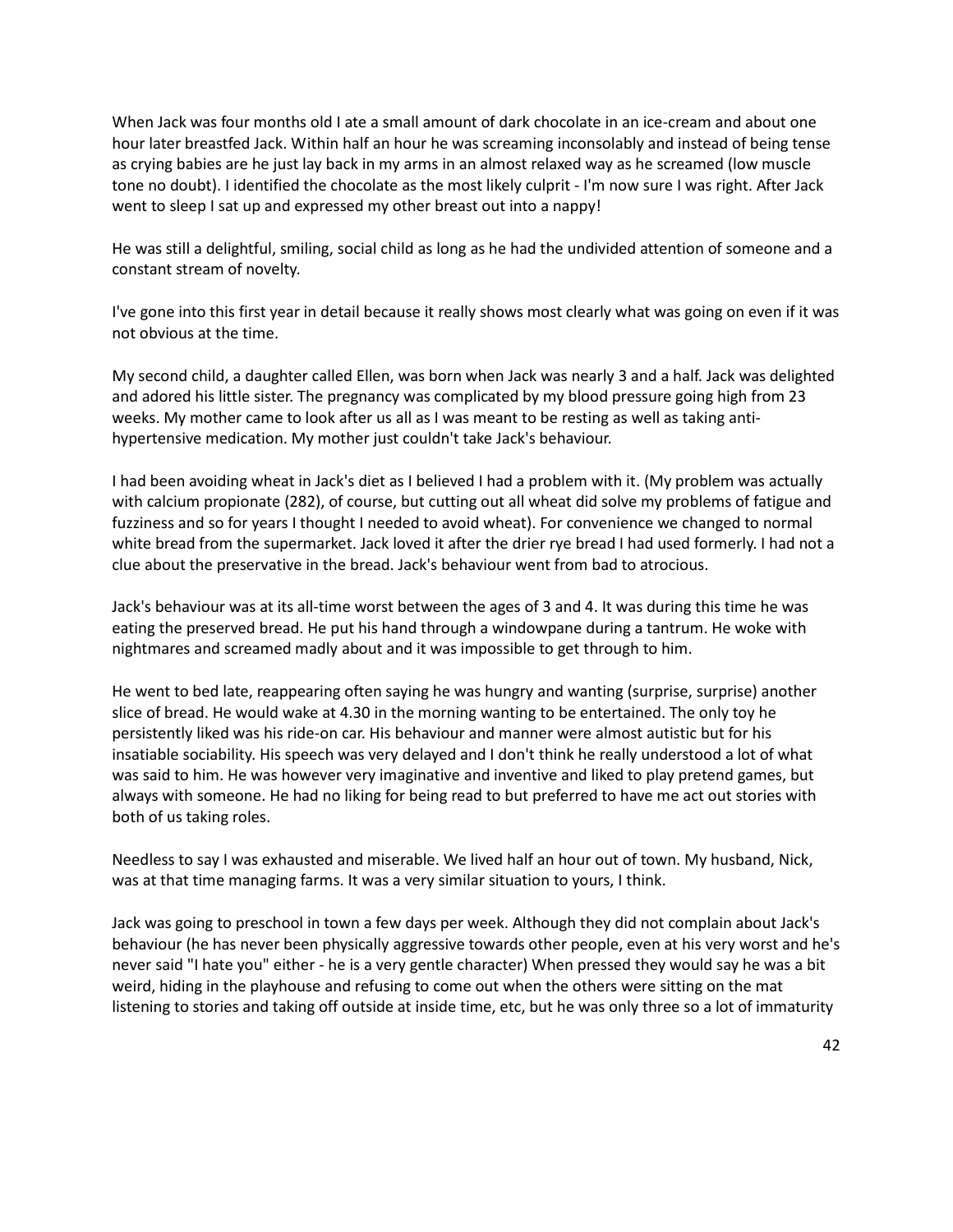#### was allowed for.

My mother and my husband, Nick and I discussed Jack and his behaviour and decided that his things had got much worse around the time of the change in bread type. I took Jack of all wheat. The change was astonishing. He could have his socks put on without going berserk. You could talk to him and he would act on what was said. He didn't scream through everyday tasks such as bathing, dressing etc. When he went to preschool that week I dropped him off and didn't say anything about the changes. When I picked him up the teacher approached me and said "What have you done - he's a different child - he's playing with the others and listening to us."

Just before Jack went off wheat he had been assessed by a speech therapist at the preschool. She diagnosed, as best she could -we couldn't really keep Jack in the room much less anything like on-task - a severe expressive language delay and a moderate receptive language delay. Six weeks, later when off the wheat products, was reassessed by the same speech pathologist, using the part of the test that Jack had not done due to being non-cooperative. This time he seemed to have no significant receptive language delay and was only mildly delayed in his expressive language. She said she had never seen a child change so dramatically within such a short period of time.

Of course avoiding wheat meant avoiding a lot of foods, such as sausages. So Jack's diet also became generally blander and so did Jack. He was still difficult but at least he was "on the planet" now. He was only four but used to ask me "Why am I so happy, Mum?"

After a couple of months I screwed up my courage to do a challenge for wheat. I cooked some pikelets so I knew just what had gone into them. No reaction other than a very happy child - yummy pikelets!

I challenged with bread, planning to do two-week-on -- two-week-off challenges to see if any difference was apparent. That challenge lasted for two slices of bread fed to Jack at 4.30 on a Friday afternoon (timed so as to coincide with the weekend when Nick would be about)!! Within forty-five minutes, Jack was off his brain. Screaming, upset by everything - he finally went to bed and woke at 4.30 and was off again. This reaction lasted as a major thing for three days and Jack was unsettled for at least a week afterwards. Nick strapped Jack into his car seat and spent a lot of time driving around checking the property that weekend! We have never rechallenged this one as Jack himself has no desire to repeat that particular experience and neither have we.!!

The clinic sister I went to for Ellen was very supportive of my efforts to unravel the cause of Jack's problems with diet. When I had identified bread as being a huge problem she pointed out that bread did contain a preservative. She did not know anything particular about this preservative and its effects and she only mentioned it because preservatives were believed to be a cause of behaviour problems in children. Unfortunately I didn't take this too seriously at that time - I still believed that they wouldn't put anything this harmful in our "daily bread" and therefore the preservative couldn't be that harmful.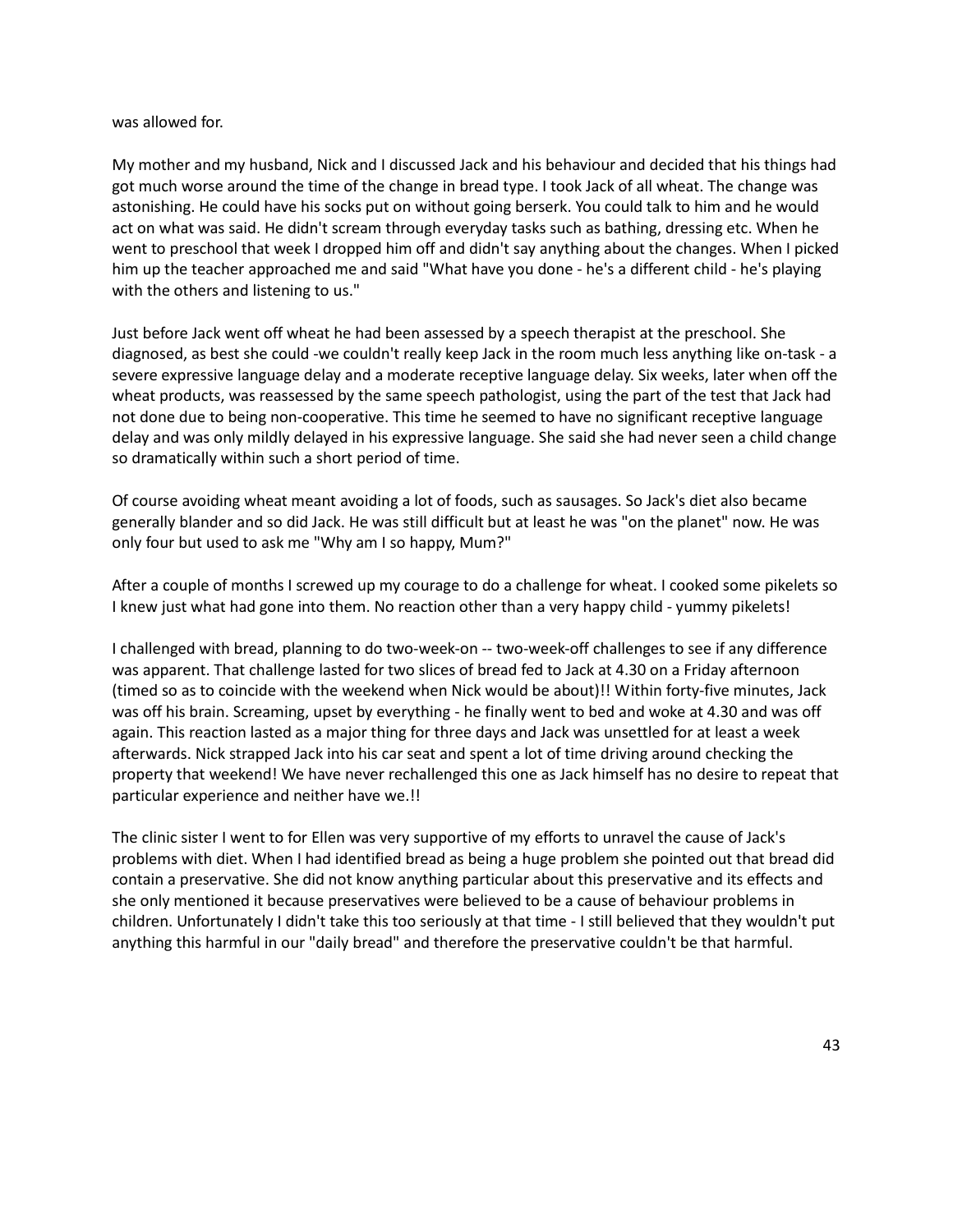I spent the next year or so thinking our problem was yeast. I also noticed that a lot of Italian food caused major problems and made Jack pale and blobby looking as well as affecting his behaviour.

It was around this time I found and read "Different Kids" and it all began to make sense. What I had been doing as a mixture of the observation that the blander the diet the blander the children, my little clinicaltrials-with-one-(or two, three or four) participant(s) and intuition could now be done with structure. I think you saved us another three to four years of misery, money wasting and mucking about.

These days my husband says he feels better and doesn't get headaches any more. I've found I react to many things and I compete with Jack for the most sensitive-in-the-family status. Ellen reacts to salicylates by becoming easily enraged and blaming everyone for everything. She is, by the way, the most un-ADD person I've every met - highly organised, very logical, and a real old head on young shoulders very knowing and mature and reasonable. She is also extremely bright and academically gifted especially with maths.

Jack becomes hyper and idiotic and unable to learn when he has more than moderate salicylates in his diet. His salicylate reaction is a rapid-onset-rapid- resolution-type reaction. Amines used to make him irritable and as close to aggressive as he got but these days the reaction takes the form of a migraine. Jack still has academic problems related to his ADD and particularly to his auditory processing disorder. He is on Ritalin for school. I liken it to wearing glasses and tell him his sister wears glasses at school to help her eyes focus and he needs Ritalin to help his mind focus. He takes a very small dose (1 tab then 1/2 tab three hours later) and he finds it very effective. He does not take it at weekends usually although he would have a dose if we were going to do something that required good behaviour despite being bored or to help with a task requiring concentration and organisation such as making a model etc. He also asks for a dose if he his anxious to be on his best behaviour.

We also need to apply behaviour modification techniques on a daily basis - I did a Triple P course and this has been immensely helpful in managing Jack.

To put it simply, our approach to Jack's behaviour and other problems three-tiered one: First comes diet and general good health including adequate sleep and food - this is essential as if his diet, in particular, is off then nothing else is really effective.

Second comes the behaviour modification. I believe a lot of poor behaviour in children is caused by not being able to understand their environment. It seems to me that all effective behaviour modification systems provide not only rewards and punishments but more importantly they organise and simplify the social environment for all players. This consistency enables children who have trouble reading those around them to understand what is happening and they are therefore able to comply.

And thirdly, medication is the icing on the cake. It does cause Jack persistent appetite suppression and sleep problems. (The appetite suppression can be a good thing for parties though as he will only pick at plain chips and have a bit of lemonade if on medication!) Once again thank you so much for your books and for the great website, and please sign us up for your newsletters, discussion group and kids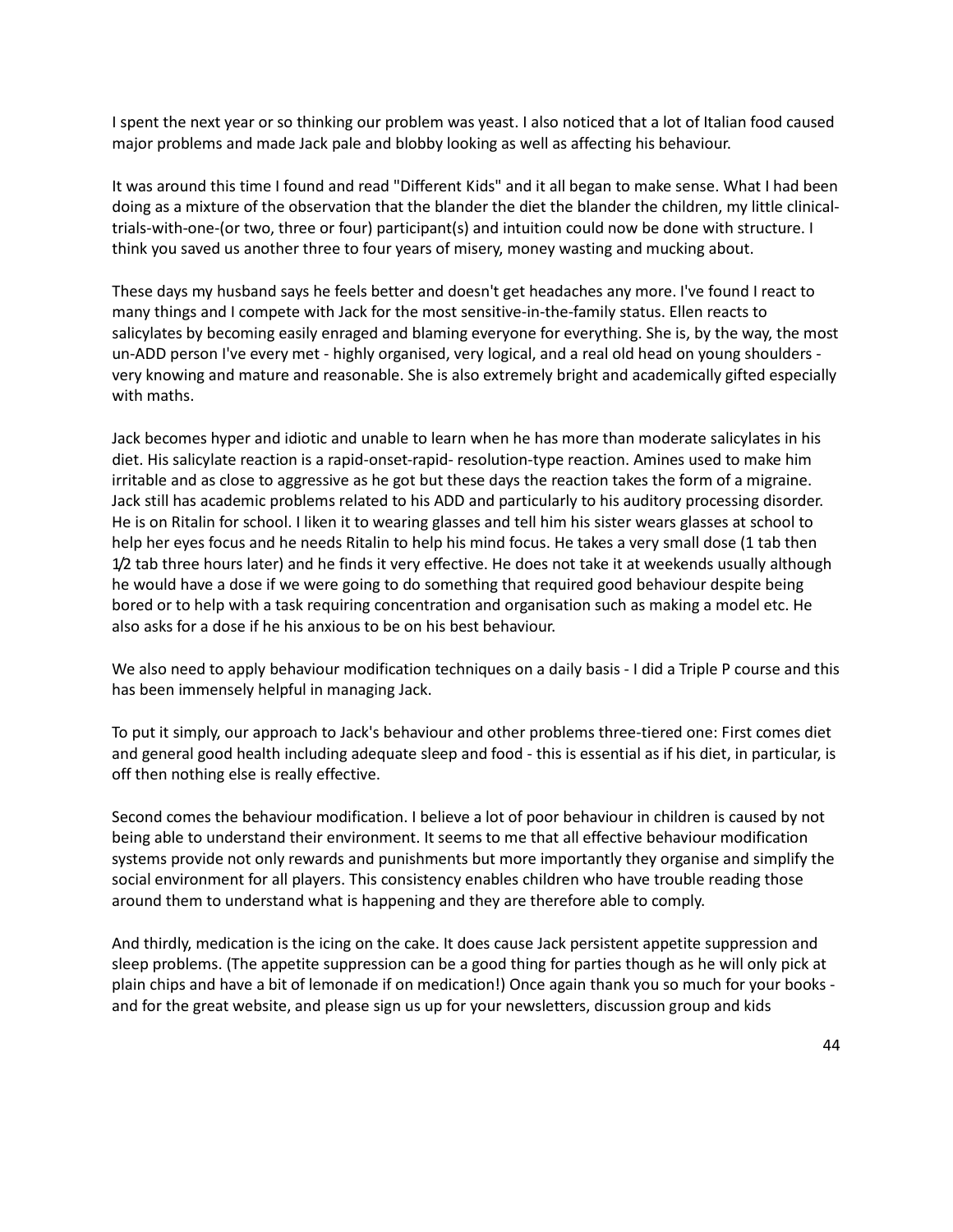discussion group! - Alison, Queensland

# **[1073] Some feedback from the Fedup Roadshow 2011 (September 2011) excerpt**

'My daughter reacted to annatto in fish fingers with head banging, rocking and making whoop whoop silly noises - this lasted for about three days, every time she tried to concentrate, the headbanging, rocking and noises would start up again' said the mother of a 6 year old

# **[952] Australia has more preservatives than Britain (October 2010)**

I cannot tell you how grateful I am for your guidance on food additives. I noticed a while back, when we were living in Scotland that my daughter (aged 3) reacted to salicylates. I found some information about Dr Feingold's work and kept fruit etc to a minimum. It was only after we moved to Australia that I noticed a big change in her (anxiety, defiance, restlessness, night waking, loud silly noises, aggression towards her brother). We blamed it on the move, a new baby brother etc. But we had no real idea as to what was causing it until we found your website and realised both cream cheese and bread in Australia have preservatives! We never had this problem in the UK so I didn't realise dishing up cream cheese sandwiches (my daughter's favourite) would cause us all such bother! I do hope some changes can be made here in Australia. We are only two weeks into our changed diet and the difference is astounding! - Emma, WA (Australian regulators say we have a higher permitted level of preservatives because of our hot climate - S)

# **[951] Artificial colour challenge with Black & Gold ice cream cone (October 2010)**

I did a colour challenge today with a Black & Gold Icecream cone (102, 110, 133, 155) on my 4 yr old son and within 20 minutes he was jumping around, making silly noises, laughing in a very silly fashion and unable to concentrate on a board game we usually play that he would normally focus on very well. My husband was there this time to witness it (I did it on purpose because the hubs is "cheating" a little with my son a bit too often now when it comes to "other foods"). I saw the look on my husband's face when the realisation hit. I got my point across without nagging. I even asked my son why he thought he was behaving the way he was because he does not usually act like that. I saw my son "try" to calm himself down and to his credit he was able to tone the behaviour down a little but it took over an hour and a half before he was able to settle back to what I would call normal behaviour. There was no anger or stern sounding instructions from me for his behaviour as I knew we had induced it. He was very clingy again too. He just wants a cuddle and tells me he loves me and once he is reassured he is off again bouncing around. Absolutely astonishing stuff. I only wish there had been more family and friends around to see it! – by email, WA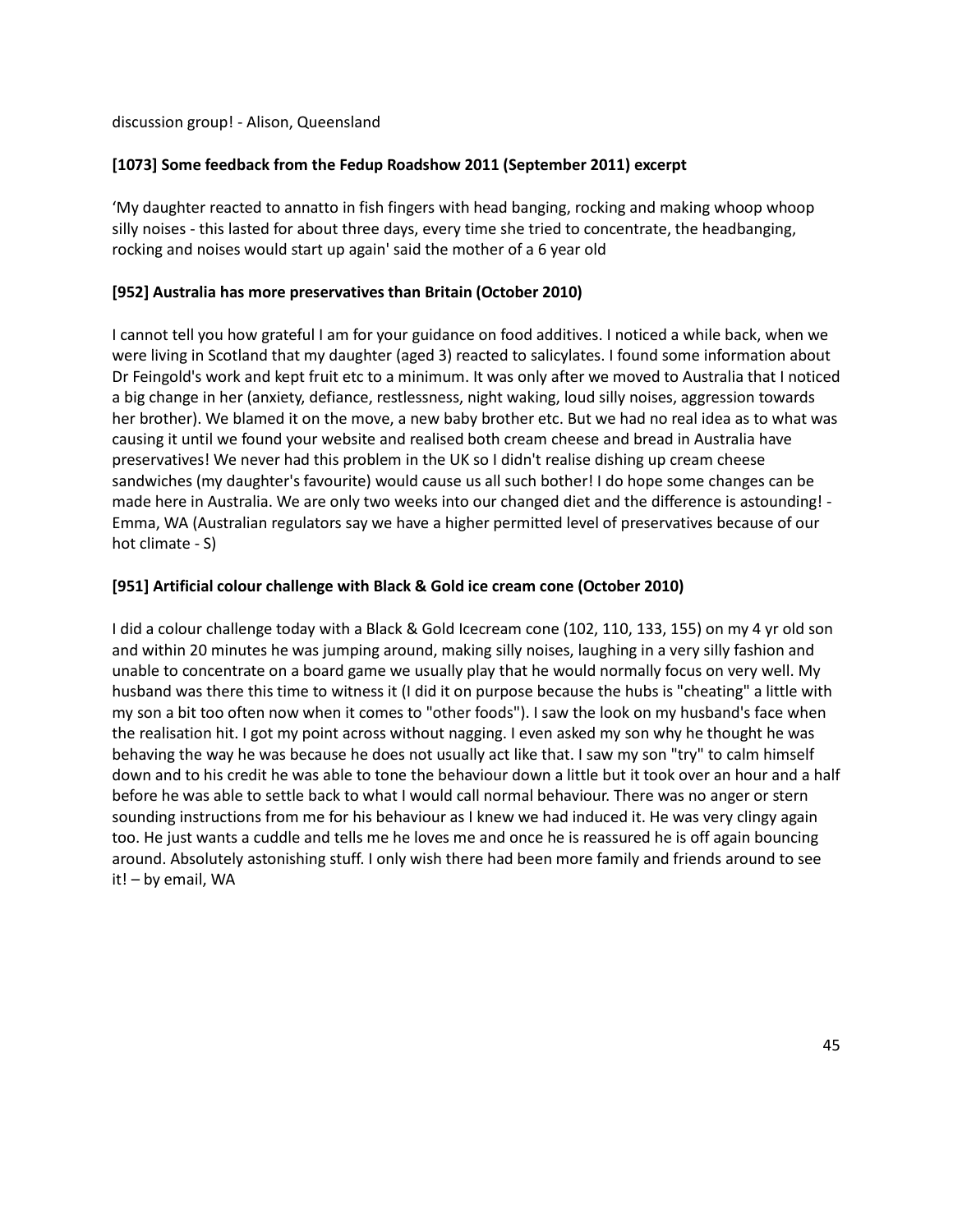### **[946] 160b, 635: Poisoning my family with 635 and annatto (October 2010)**

When I started to really read food labels, I was horrified by the fact that I was poisoning our whole family - especially with 635 and annatto. You asked me how we are affected by these additives.

635 - Myself (main symptom is migraines): dried, red lips. It looks like I have lipstick on. I feel dehydrated and get migraine style headaches. Photosensitivity in my sight. Lethargy. Unfulfilled feeling of thirst. Frequent urination that seems very diluted. Mmy 4 yo son (main symptom is defiance): dried, red lips also. Dehydration and thirst. Frequent urination. Sooky or whingy type of demeanor. My 2 yo daughter (main symptom is urticaria): After having a piece of bacon the size of a 10 cent piece, it sent her into massive hives. It seemed like she had a headache or faceache and she screamed at a high pitch and then cried for about 20 mins. I nearly called an ambulance. Very out of character for her and she barely cries for more than a minute normally. Our 635 foods were French Onion Soup Powder – I would use in casseroles, potato bake, soups - Smiths brand Crisps, sausages from the butcher, tinned soup such as Spring Lamb with Vegetables, and takeaway BBQ Chicken and chips.

Annatto (160b) - Myself: insomnia, anxiousness, a shaky type of sensation sometimes - a bit hard to articulate it but its sort of like I have a vibration or fluttering going on in my body. I "snap" easily and it does not take much to make me get angry. My son: Difficulty falling asleep. Disturbed night sleeps. Silly behaviour and noises like a monkey (jumps around, clumsy, unable to sit still and focus for longer than 5 mins). Sometimes aggressive with no apparent trigger. Unpredictable around other children. My daughter: disturbed sleep. She was a good sleeper but started to go away from her past pattern of falling asleep by herself and changed into shorter sleeps and waking often at night. Once we took it out of her diet she started to sleep through the night and sleeps for a solid 2 hour stint during her day nap. Our annatto foods were Kraft singles, yoghurts (with Bob the Builder) and ice cream. – Rose, by email

# **[936] Teeth grinding and little monster behaviour after artificial colours (September 2010)**

Most of the time my 5 year old daughter is a nice sweet girl but then sometimes this monster will emerge. When she is in one of these moods she will start grinding her teeth and make monkey type noises and get frustrated very quickly especially with her little brother who has to put up with a lot of punching and intimidation. We get an amount of this behaviour usually everyday but sometimes she will be worse than usual and be completely irrational with inconsolable crying and screaming. When we get one of these more severe episodes we can usually trace it back to something with bright colours like doughnuts with sprinkles etc. After reading your website I have realised that a lot of her staple snack foods have the food colours that have recently been banned in the UK in particular Arnotts country cheese crackers and the Quelch 99% fruit juice Super Doopers which I stupidly thought were healthy choices! - Lyndal, by email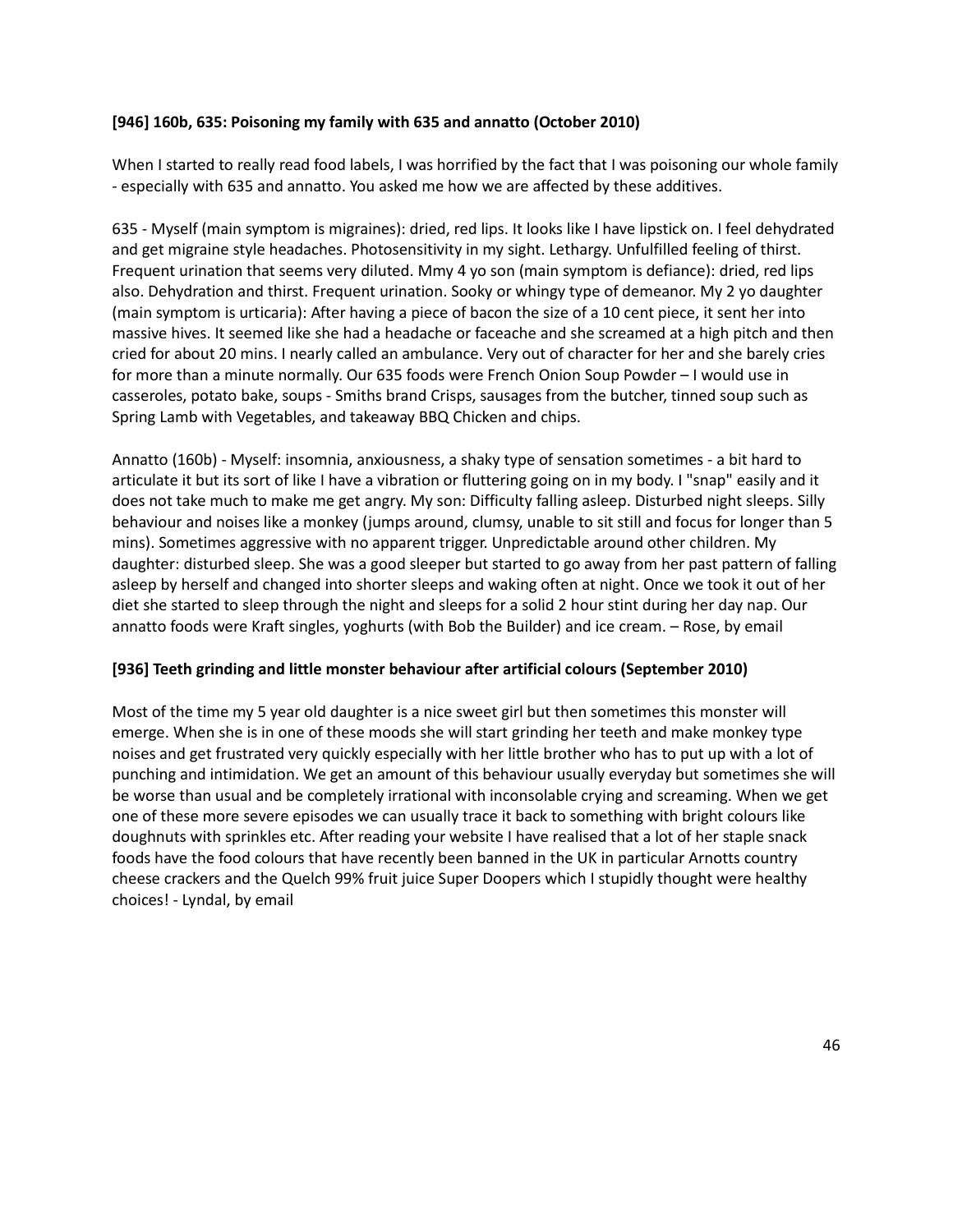#### **[901] Has his sights on the Olympic games (February 2010) COURAGE AWARD**

We began our Failsafe journey 3 years ago. My now 9 year old was 18 months when the doctors first made the suggestion that he should be medicated. I flat out refused to medicate a little baby, and advised the doctors that food was triggering his extreme behaviour. On almost every occasion I was either laughed at or made to feel a fool and told that 'food doesn't alter behaviour' - this was despite the fact that he already been diagnosed with anaphylaxis to eggs and a severe dairy allergy and suffered chronic reflux as a baby, and I myself had suffered food intolerance for many years - this went on for nearly 6 years ...

As I wasn't particularly well versed in the ways of the internet and had no idea where to turn, I took things on myself, taking a common sense approach to removing things from my son's diet - if he went 'crazy', the food was removed and replaced with something else that didn't make him 'crazy'... We discovered that wheat was a major player in triggering offensive, violent and extremely hyperactive behaviour and insomnia ... so that was removed, and my son has been wheat free for nearly 9 years now. Whilst the wheat free diet took the edge off his severe behaviors, he was still an unpleasant, uncontrollable child and we tried many disciplinary techniques, play techniques, putting him in sports, we had his eyes and hearing checked and still had no answers.

His severe reflux started again at 6 years old, and once again doctors wanted to treat the symptoms and not determine the cause ... I went along with what the doctors wanted, but the reflux medication appeared to exacerbate the behavioural symptoms. We dealt with the behaviours as they reared their ugly heads, but in addition to the reflux, my son then continued to get more and more physiological symptoms, such as rashes, vomiting, and severe hayfever - I knew this certainly wasn't normal - and he was beginning to have random and bizarre allergic reactions and I had absolutely no idea what he was reacting to. The culmination of these allergic reactions ended up with an anaphylactic reaction, to what has since been determined as an allergy to red meat.

Unfortunately it took an anaphylactic reaction to have to doctors send me in the right direction. We saw a paed who prescribed adrenalin and promptly sent us on to an immunologist ... who explained to us that allergies and food intolerance often go hand in hand. Following all the usual tests and discussing at length my son's behavioural issues we were sent to an accredited dietitian for help and to be placed on an elimination diet.

We found the most amazing dietitian, who was very supportive and was very eager to help. Once I knew what the problem might be, I began my research as well ... and that is where I discovered the fed up website. On the elimination diet and the subequent food challenges, we have since discovered that my son is completely intolerant to wheat, completely intolerant to amines, completely intolerant to glutamates, colours and preservatives and we have discovered that certain brands of shampoos, toothpaste and hair products trigger negative behaviour, he also has a milder intolerance to salicylates, but we are very strict with what he does have. Luckily, he has grown out of his dairy and egg allergies, which makes the preparation of food that little bit easier.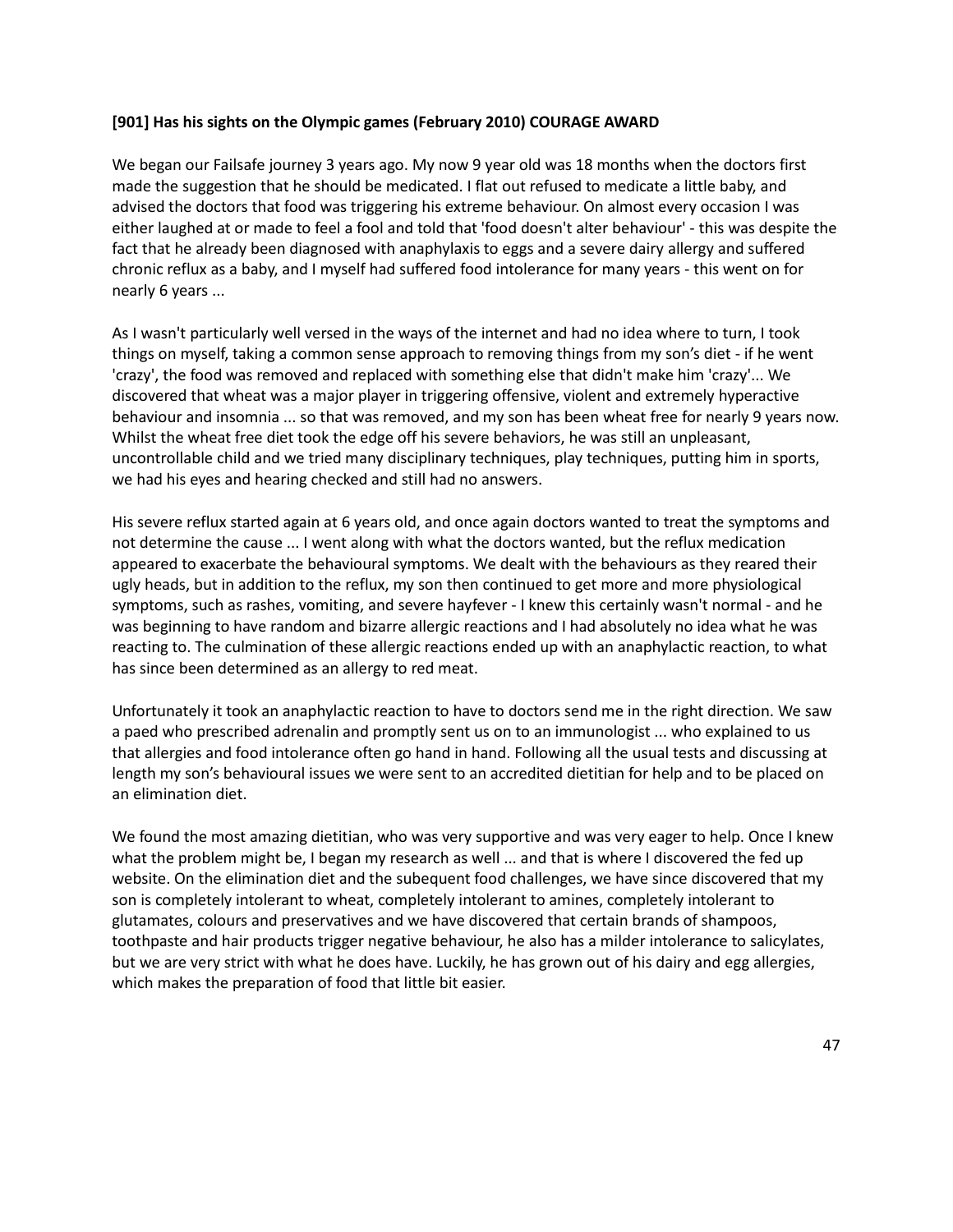My son went from a child who slept no more than 3-4 hours a night, couldn't sit still, was compulsive, aggressive, insolent, destructive, hyperactive, would make constant noises, had severe reflux, had eczema, has issues at school with book work and reading, etc, to a child who is pleasant, well mannered, focused and actually sleeps. And it was with the advent of the new diet/lifestyle that we also discovered that my son has quite a talent for sport.

Before the diet, my son didn't have the attention span to stay between the white lines on a running track or didn't think he had to wait for the starter's gun in a running or swimming race. Within the first 6 months of the lifestyle change he went on to represent his school in swimming and athletics, in the next year he went onto represent at regional level and last year competed at state level in swimming, cross country and athletics, for both the school and at club level. And this year, as a 9 year old, my son has already broken records on the athletics track and is on is way to breaking more records in the pool ... he has his sights firmly on the Olympic games in 2020, he just isn't sure which sport he wants to compete in!!

I find that his discipline in his chosen sport helps to keep him disciplined in his diet, and I am very honest and blunt in explaining to him what is in the foods that he wants to eat and why he can't eat other stuff. We are about to begin meeting with our dietitian again to ensure that he is receiving adequate nutrition to sustain the endurance that he requires for his sports and to ensure that he is receiving adequate protein for proper muscle development.

People are often perplexed as to how a child who 'misses out' on so much food can be quite so athletic ... I explain to them that the food he doesn't eat actually enables his sporting and academic ability, but sadly, most people can't understand that concept. They can't understand why my son simply drinks water and eats an apple and some rice cakes or a chicken sandwich after a race when every other kid at a swim meet is eating a chocolate bar or drinking a powerade or the newest fad - pouring honey all over a banana to 'restore their energy'.

We still have bad days, and find peer pressure a constant issue, but as a family we are positive towards all facets of my son's limited diet and I am constantly inventing new and interesting things to eat! - Belinda, NSW

#### **[867] Another behavioural reaction to McDonald's Soft Serve Cone (November 2009)**

My 6 year old son has had the same reaction to McDonald's Soft Serve Cone as posted on your website. It started about 20 minutes after eating and lasted about an hour. It was not the thing to have before a swimming lesson. He was behaving as the mother noted on your website (Story [850] – "our normally quiet son bounces, jumps, shouts, makes silly loud noises, blows raspberries, uses nonsense words, and generally just can't sit still") and appeared to be on a planet of his own! – Trina, NSW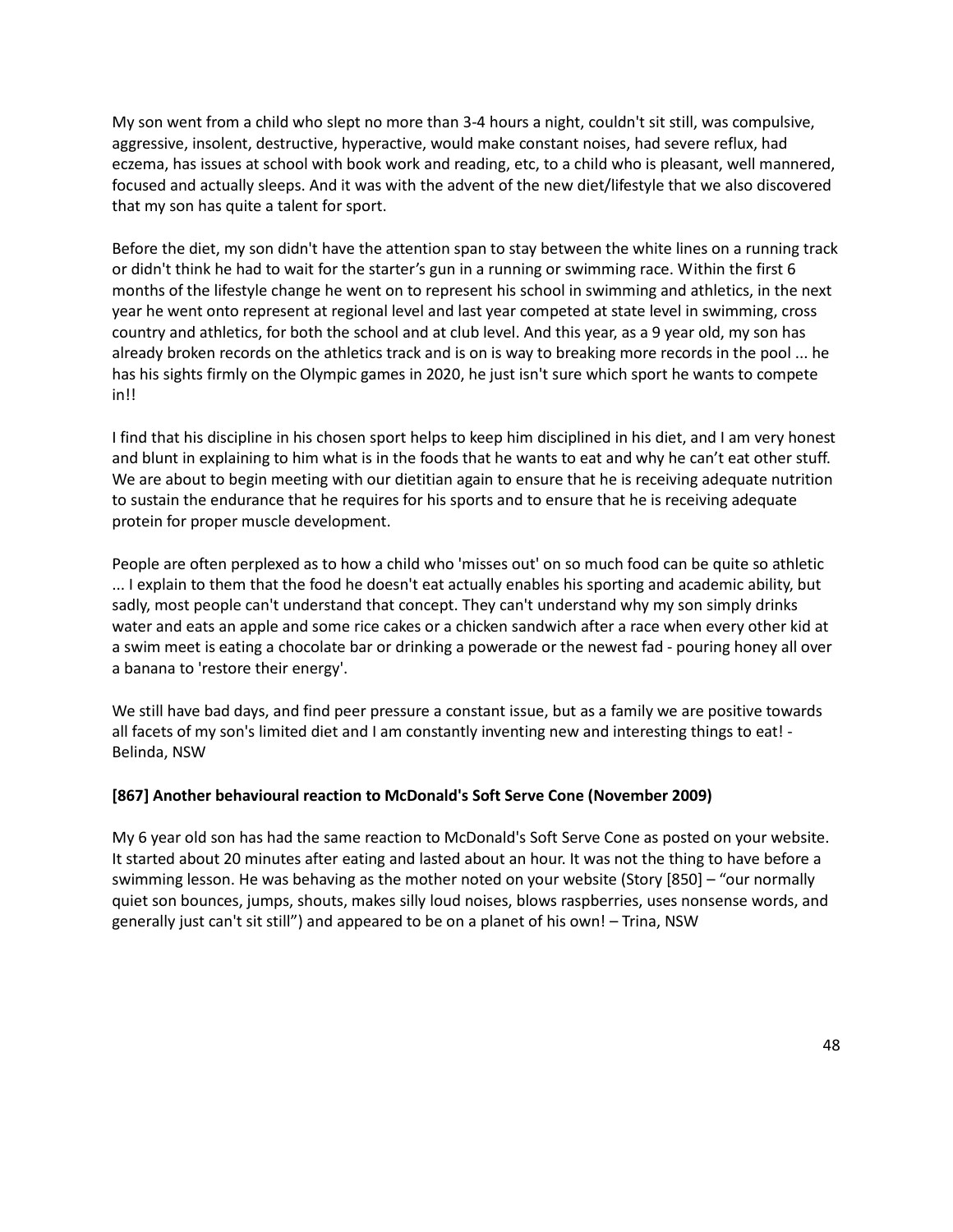### **[850] Reaction to McDonalds soft serve (no cone) (August 2009)**

We avoid McDonalds soft serve since our 5 yo son had a reaction in the evening after eating a soft serve with cone in the afternoon. It had been the only thing he had eaten that day that we could think had caused it. After reading Failsafe Newsletter #60, we tried the Maccas soft serve again without the cone (in a plastic cup - upside down sundae lid). The reaction was less severe but still there. He was affected about 4 hours after eating the ice-cream both times (with and without the cone). This, for him, is typical for colours. Our normally quiet son bounces, jumps, shouts, makes silly loud noises, blows raspberries, uses nonsense words, and generally just can't sit still. The acute reaction generally lasts about an hour. The icecream without cone caused a shorter period of the acute reaction, with less volume and intensity. Probably lasted about 35 minutes and was more bearable but still consistent with the typical reaction he gets from colours. Peters Original and other failsafe varieties (eg Sara Lee and the organic ones) have never caused the same reaction. – Susan, Qld

# **[782] Morning sickness and other symptoms in mother and children due to diet (June 2009)**

We only found out about "Fed Up With Food Additives" when Maternal & Child Health nurse suggested we look at a possible problem with food chemicals for our youngest child's (14 months) eating disorder. However, now that I think about it, I was violently ill during my pregnancies after eating high salicylate foods - particularly broccoli, cucumber and citrus fruits – even the smell of these foods would make me queasy.

My IBS symptoms have cleared up since I have reduced the number of high salicylate foods in my diet (I was doing it for the kids so also have adjusted my husband's diet and my own). I used to think I was doing the right thing by eating a huge fruit salad every day, and wondered why my digestive system was so messed up. I have also suffered from a hives-like rash all over my thighs for the past few years and couldn't work it out - I now have long rash free periods after avoiding dried fruit as much as possible, as well as msg, yeast extract, 627, 635 etc. We avoid additives as much as possible but occasionally I slip up and we really notice the effects now.

My 9 year old daughter seems to become very vague and forgetful with amines - especially cheese - and we have found our 3 year old son to react badly to glutamates - he becomes quite aggressive and uncontrollable. The other thing we have noticed is the effect of colours - my daughter becomes very silly and hyperactive - for example, today she had a 'slushie' at the local shops that a family member bought for her - tonight she is jumping all over the house, falling off chairs, making silly noises and facial expressions etc. But I'm sure you've heard all of this before!

I have found the effects on my kids particularly interesting, as when I was a child, I was unable to have food with MSG (I got severe migraines including vomiting) and red-coloured foods/cordial made me vomit badly. Thank you so much for really making a difference to our lives. – Michelle by email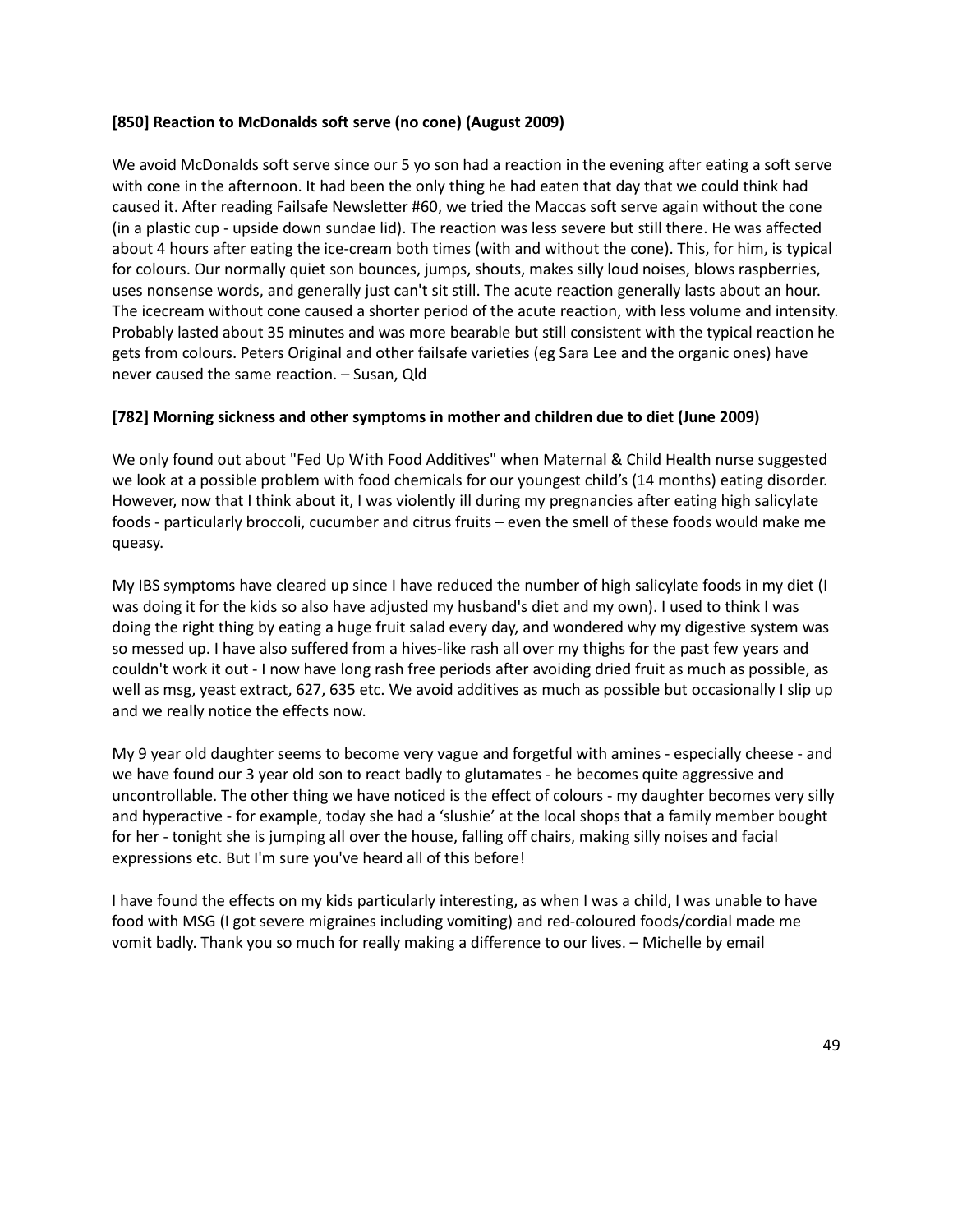#### **[608] The changes to our food in 17 years (February 2008)**

I have four children: two adult children, and two under the age of 5 years. My adult children muddled along in the world, not knowing much about all the bad things in particular foods. However, looking back I can see they too would have benefited from this way of life.

My youngest two though, have multiple intolerances. It is just amazing to watch. Because I had a 17 years gap between my children, I have seen first hand the difference between the years. What I grew up with was home cooked things. My adult children had combination of home and 'very occasional' takeaways. However, my youngest children, both know all the main take out places ie Maccas, KFC, Hungry Jacks etc. It shows the difference in how we live now.

I have started on three separate occasions with the elimination diet with success each time. It has only been through inconvenience that each time I have gradually allowed the bad items to creep back in to their diet. Once it gets crazy around home again I realise I must stick to what I know they can and can't have!

This time around, both children and one granddaughter have been 'detoxing' for fours days, and the improvement is out of sight yet again. I actually had a peaceful drive for 15 minutes yesterday. Usually I am repeatedly telling them to stop the unruly behaviour, the silly noises, the repetitiveness, the fighting, the whining etc and the list goes on. Yesterday I had to look in the mirror to see if they were asleep! How nice.

I just want to thank you so much for showing an interest in not only what was happening in your own family, but to extend that and show all who want to listen that what is happening to our children (and us) is not normal. That we can help what is happening to our bodies. – Cathryn, Tas

#### **[575] Vocal tics, word and phrase repetition due to salicylates and additives (September 2007)**

When Chris was born he was a big, boofy boy. For the first six month of his life he was a placid, calm, happy child. At six months, he changed to being very, very active, fidgety and demanding. Looking back at that time, three things changed – he started long daycare, solids and formula. I also remember very clearly that his face changed as big dark circles and creases formed under his eyes. He was labelled 'naughty, disruptive, hyperactive and violent' by daycare when he was only 10 months old. He was walking at that stage and continued to escape from the childproof room, or to snatch toys from nonmobile babies.

Since that time he has been variously diagnosed by health professionals as having Tourette's Syndrome, the hyperactive type of ADHD, Oppositional Defiant Disorder and others. Whatever the term, the symptoms are the same, including unmanageable behaviour, poor impulse control, loud voice, vocal tics, word and phrase repetition and lack of empathy.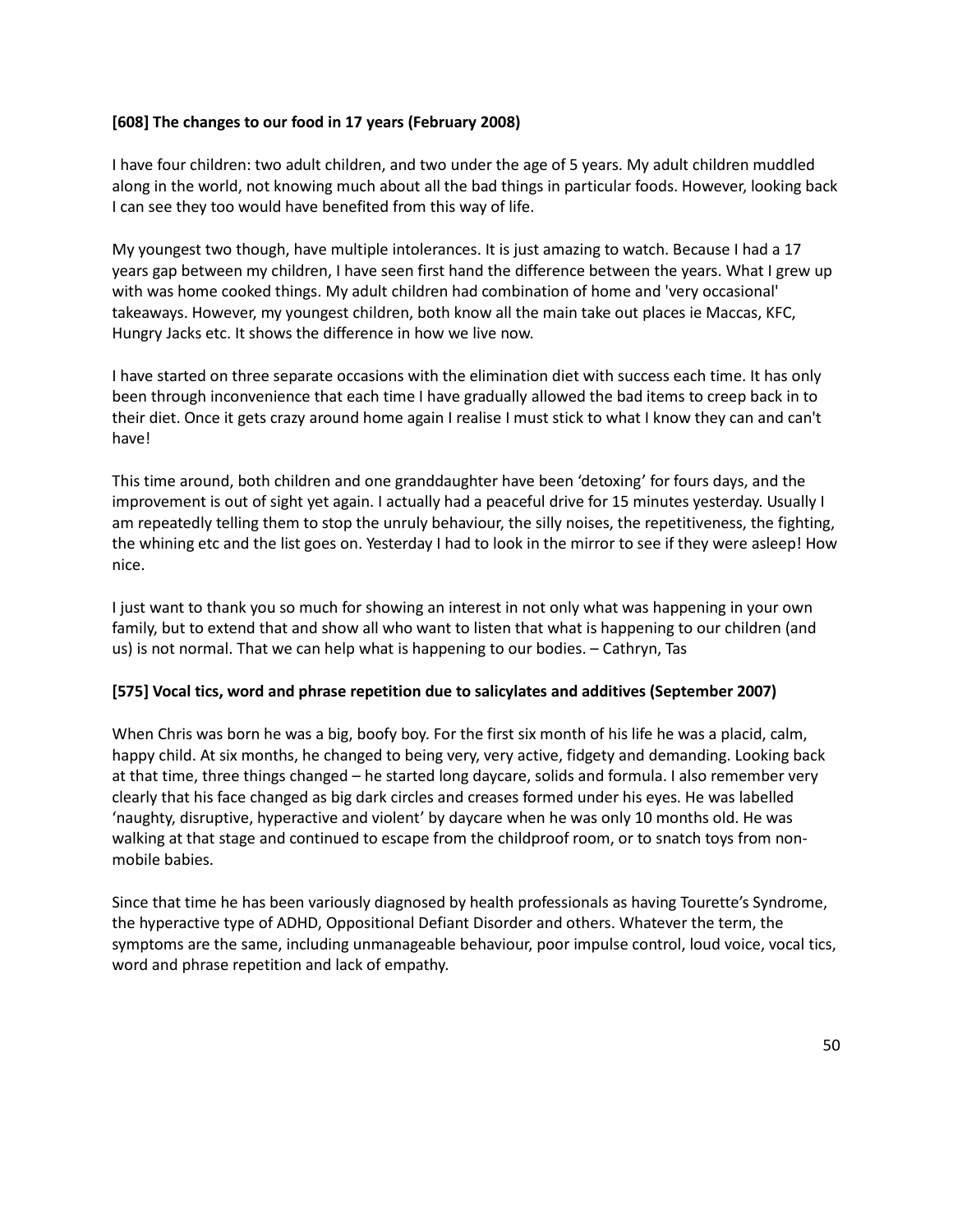Coupled with the behaviour has also been a range of other medical problems including croup, asthma, headaches and stomach aches, unexplained temperatures and eczema. Chris also suffers from glue ear and for the last four years has had grommets inserted every winter to enable him to hear clearly. (As I know now, these are all indicative of food intolerance.)

Last year I took Chris to a paediatrician, looking for a solution to his constant illness rather than his behaviour. The doctor took one look at him – he was making duck noises and running in circles around the waiting room – and diagnosed food intolerances.

We went home with a complex list of foods to avoid. Although his health improved, his behaviour seemed to become worse, as it always has in summer. Just before Christmas, I found the Royal Prince Alfred Hospital's elimination diet for food intolerance. This diet was stricter but far more logical than the one we were using. It worked by identifying the chemicals that people react to, then the foods that contain them. Interestingly, the research showed that most people with food intolerance react to the salicylates in fruit. I had been loading Chris up with cherries and nectarines in term 4. No wonder his teacher was ready to send him to Alcatraz late last year.

I switched the family to the RPAH elimination diet during the holidays. Gradually, as we removed foods from the diet and found acceptable replacements, Chris' behaviour improved. Living with him became easier, there were less sibling fights, and when he did misbehave it was easy to use normal parenting techniques to modify behaviour – something that had never worked before.

By the end of the summer holidays, I finally had a calm, reasonable, sensitive child, who was able to play at other children's places without causing mayhem, would look at people when talking, and would allow other people to talk without interrupting. Amazingly, Chris was keen to stick to the diet, having realised how good he felt.

First day back at school and I had lots of positive comments about how calm or grown-up Christopher seemed. A good start to the year. However, as I write this, I am back to having a child who runs around making chicken noises, uses a loud voice, is prone to crying and is violent and aggressive. What happened? He got to school and started to cheat. He ate chocolate cake, m&m's, muesli bars and lollies. For him, even the smallest amount results in a reaction. It is like being on a trip – he can't control his behaviour, and trying to discipline him has no effect.

So what do I need, or more importantly, what does Chris need? He needs the support of the school community to assist him to stay on his diet – he needs recognition for the fact that he does suffer from food intolerances – he desperately wants to feel in control of his life, and he likes feeling calm and relaxed, so please, please, please don't feed my child, or encourage him to cheat. - by email, Sydney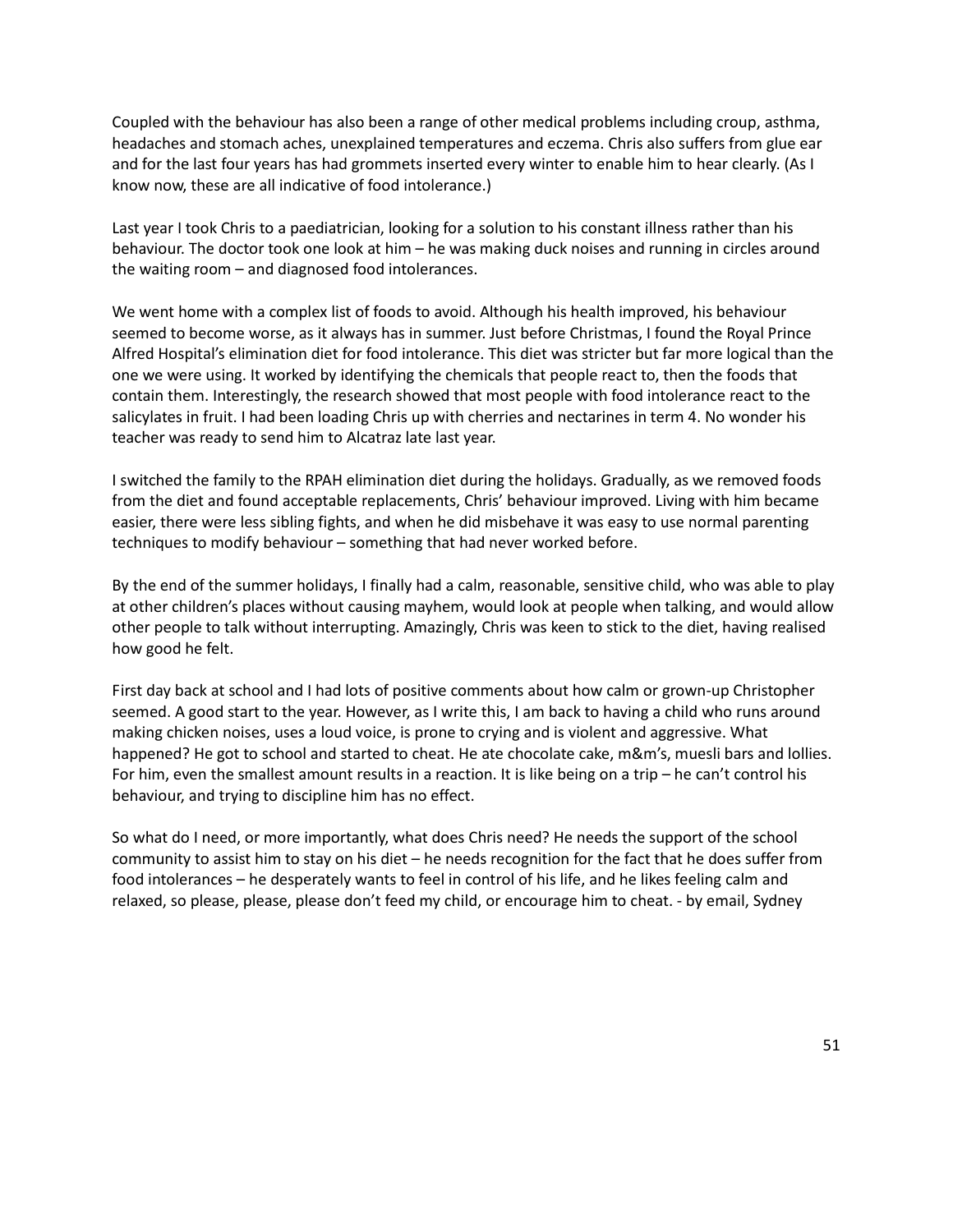#### **[468] Lots of mistakes at first (November 2006)**

My daughter Samantha is now eight and has been failsafe for about two years. To begin with we were making a number of errors with the diet and it wasn't until I started referring to your web pages that I was able to better refine the diet and start to work through some of the possible reasons why the diet didn't always seem to be working.

Samantha was always a fairly demanding baby but as she was our first we didn't really know any different. As a toddler she was not the sort of child that was easy to take out to a café for lunch - sitting still wasn't something that she could do, frustrating but I could cope with that and didn't really worry about it.

The first signs that started us thinking were a little eczema after eating dried fruit and complaining of her skin burning after urinating, which seemed to be much worse after eating oranges and tomatoes. At about the same time that we started taking note of these I met someone whose child was failsafe and I started reading about food intolerances. It all started to make sense. Pity that we didn't find your material straight away however we fiddled around eliminating some of the very high foods from her diet. Some improvement on the skin irritations but her behaviour although not extreme was becoming noticeable at times

When Samantha went to school she was displaying some behaviours that were inappropriate. We could never really put our finger on the type of behaviour that she was displaying it was just silly inappropriate behaviour, silly noises, crawling under the desks etc. As she is a bright child we were perplexed about why she couldn't seem to understand and learn how to behave at school. It was at about this time that we discovered your material although it was not a total success straight away. When Samantha eats food that is not failsafe it seems she displays symptoms of oppositional defiance. It took time to realise just how sensitive Samantha is and to sort out some of the common errors we were making.

We are extremely lucky as Samantha is absolutely wonderful about sticking to the diet. I grew up on a farm where my mother did all the cooking so I guess I have learnt pretty good cooking skills. As I now cook just about everything, it does seem to be a bit of a bonus. – by email, Tasmania

# **[441] Tim's world (shadowings of Asperger's) (August 2006)**

When we had our son Tim assessed for Asperger's, we found that his way of viewing the world was different from ours. The tests highlighted his strengths such as maths, eg he scored 17 out of a possible 19 for this area, comprehension and reading skills. They also highlighted his weaknesses in motor coordination and his differing ability in various social situations.

Tim's world can be black and white. He doesn't cope well to change and is like a sponge soaking up written information. He was described as a little adult trapped inside a child's body. This can vary from day to day, depending whether Tim is in what I call 'child mode', happy to play with trucks and toys and his brother, or 'adult mode', needs specific jobs to do, be busy, needs to know and plan ahead.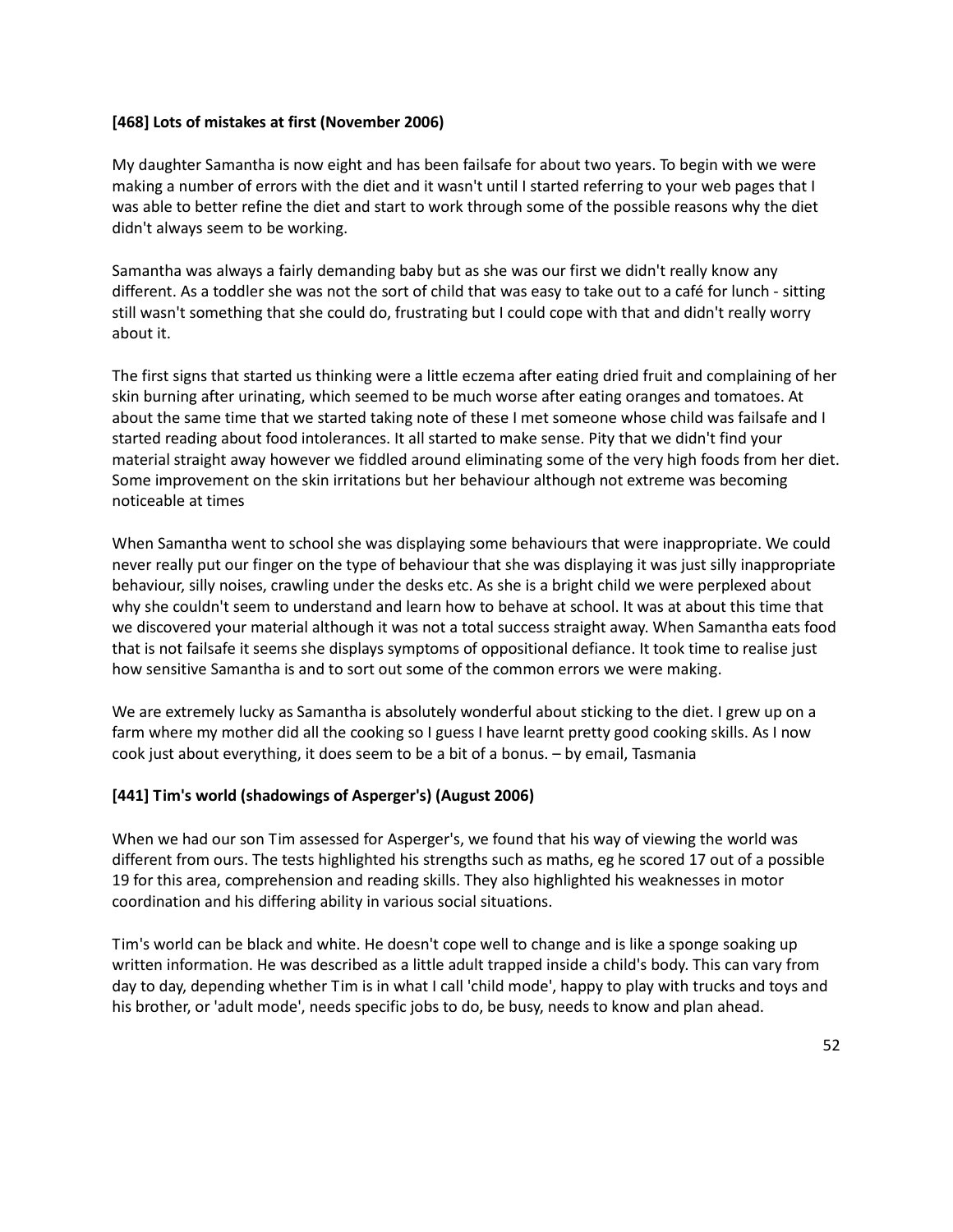Tim's overall score fell just a few points short of the criteria for diagnosis. When this happens, the person is described as having shadowings or ghostings of Asperger's, that is, enough of the traits to be a huge concern. This has helped us to find ideas and strategies to cope with his condition.

An occupational therapist with a special interest in sensory/tactile areas explained such things as why Tim likes to wear specific clothes, bounces up and down, spins (though this only happens every now and then) and why his hearing and sense of smell are so acute. These actions and sometime making noise help Tim balance himself. We were advised not to stop these actions, but find ways of directing them into a more socially acceptable form eg bouncing on a trampoline.

Overall, if we can improve his motor skills, his social skills and behaviour will improve.

Tim struggled socially at school last year, but this year things seem much better. We have had friends around to play, though I'm always on hand to help direct the play and social skills needed for a happy afternoon, and I can honestly say Tim is not the lonely little boy he was eight months ago.

My advice to other parents who feel there is something different about their beautiful child, but no one will seem to listen: don't give up. We were patted on the head by doctors for three and a half years ('he's just highly strung, he will grow into himself ' - what a great help that was!) and it was my own sister who suggested Asperger's due to an article she had read.

Having put a name to and found a reason for Tim's behaviour has empowered us to help our beautiful, bright and unique child to be happy. Tim seems sensitive to any artificial products, either additives or smells. We have seen him react to smells such as air fresheners and roadwork smells such as tar. We were also told to watch if his ears go red as this can often be a warning that something is not agreeing with him chemically and we have found this to be true. He can eat salicylates but is limited on amines. -Elaine

#### **[357] 282: A typical email about the effects of 282 (December 2004)**

I have taken my 3yo son off all commercial bread products (it's become quite a crusade for me!) with marvelous results. He was going to be assessed for autistic disorders in a few weeks, but since taking him off 282 he has changed (he talks now! and his behaviour is so much better) and I know that his paediatrician will be amazed at his progress. At 18 months my son was only just babbling, and was considered to have the language skills of a 9 month old. After 6 months of speech therapy he was starting to mimic animal noises with prompting. By 27 months he had he had just two words - mummy and no. At 30 months I took him off commercial bread and at 34 months, he just started talking one day. At 36 months (last week) he now has the normal vocabulary of a 3 - 3.5 year old, and the understanding of language of a 4 year old. He is still having problems with actual speech, he only uses 2 word phrases most of the time and stutters occasionally, but the change in him in 4 months was amazing. He also has less tantrums, sleeps better and is generally easier to get along with. - by email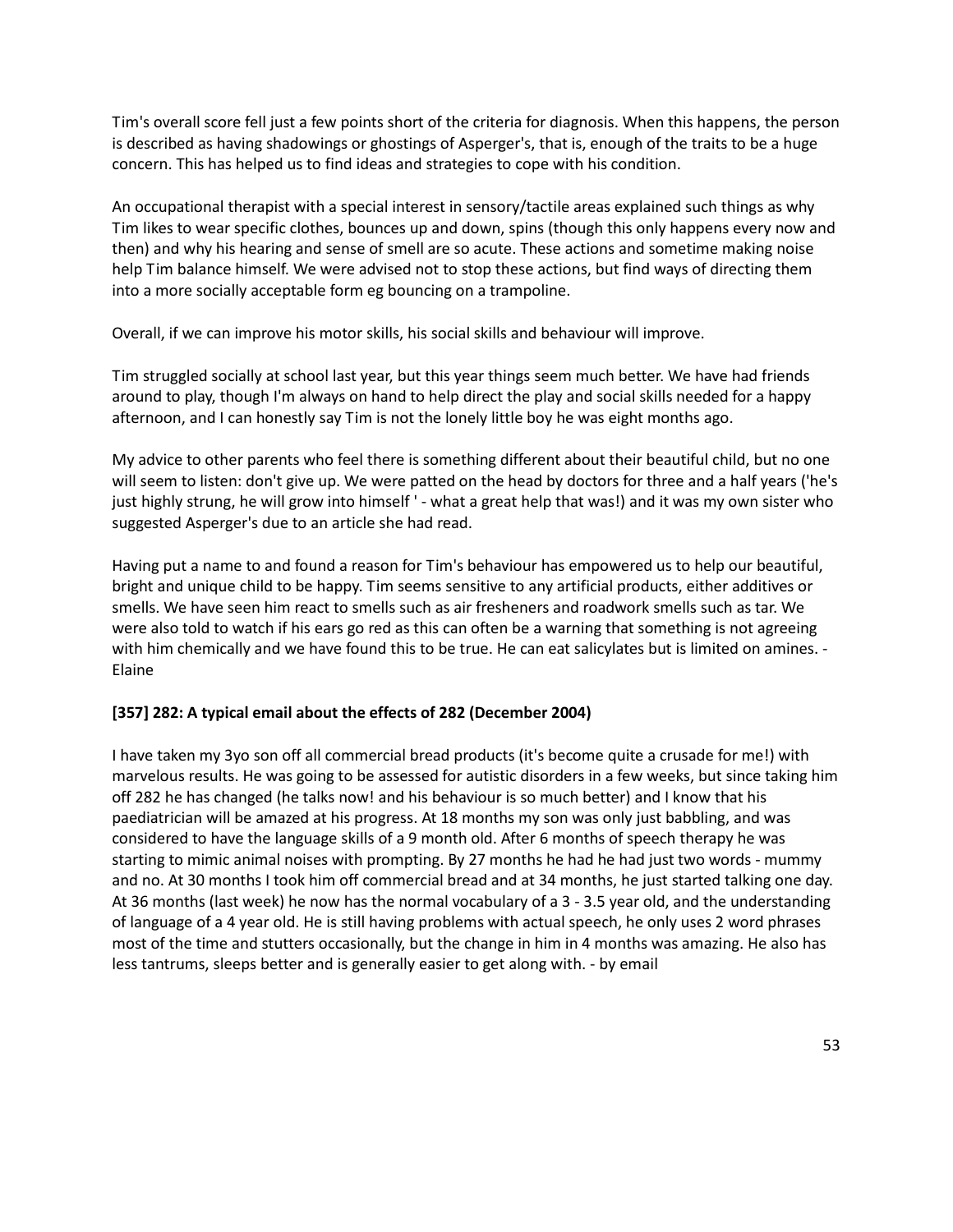# **[278] Gifted but atrocious behaviour (September 2003)**

I read your book because it was recommended by my son's counsellor. Although Mitchell is a bright boy, often selected for gifted programs at school, his behaviour was atrocious (severe temper, disruptive, tearful, moody, silly noises etc).

Since starting failsafe two months ago, he has had a huge turnaround. He is very proud of his new self and is just starting to believe in his own potential - potential we, as his parents, always knew he had.

Last week, Mitchell played his first basketball game as his new self. Usually he would vague off in the middle of the game and would never listen to instructions from his coach. He always wanted to play, but had little attention span. Mitchell was amazed at his ability with his new self (as was Dad). At the end of his training session he came off the court and said 'Wow, Dad, that was FUN!'

Thank you for 'Fed Up' I wish I'd found it sooner! - Michelle, by email

# **[271] Autistic sound sensitivity improves on diet (June 2003)**

We discovered failsafe over a year ago when my son Liam was four. Ironically, because of the failsafe internet support group he was diagnosed with Asperger's Syndrome a while later. He used to hate loud sounds and either shut down, cringing in a corner with his hands over his ears, or more often, he rose above it with the most aggressive behaviour and loudest noise he could muster. One time I had the blender on for one minute and he screamed and threw a chair across the room, quietening down as soon as I turned it off. This has dramatically reduced now. It was not instantaneous with the introduction of diet but somewhere in the course of last year it improved. I have found that this is the improvement which most intrigues other parents of autistic kids. Liam still doesn't like loud noises such as fire alarms but he is content to hold his hands over his ears.

For Liam, the diet has been like unfogging his brain and allowing him to catch up where he is delayed, mainly socially and in his emotions. But the most interesting thing was watching his drawing develop. When he first started Kindy, he drew like a two year, all scribbles. After he started the diet, his drawing just took off and in a matter of months we watched him improve to above his age level. Literally every week there were new dimensions. It was so exciting and a very visible reminder of how the diet now allowed him to develop.

Liam is gluten, dairy and egg free as well as failsafe and he has soy only once every four days. I could not say he is perfect, but he is light years ahead of where we were. - Caroline (finb and Failsafe discussion group)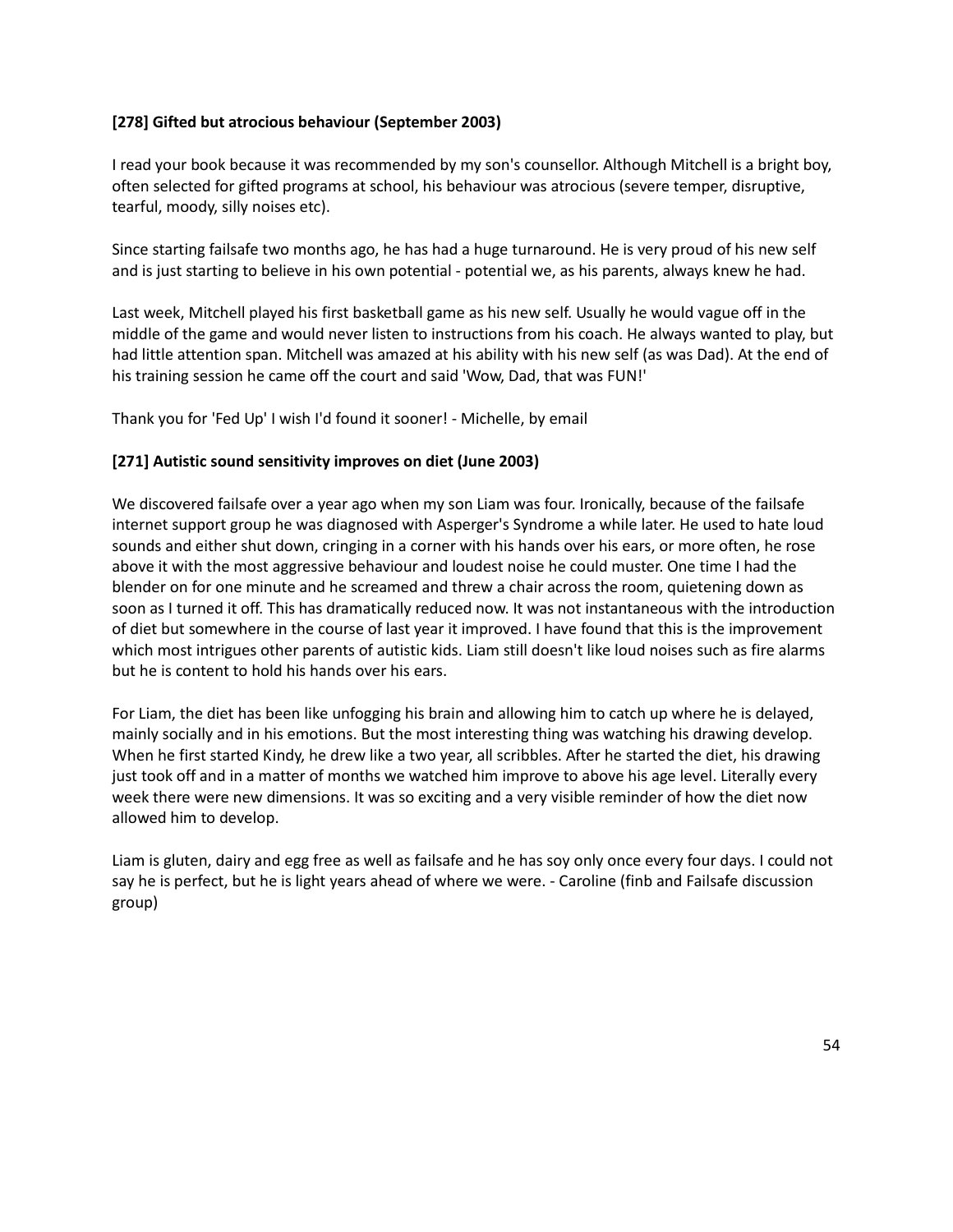#### **[230] I felt I had a potential psychopath on my hands (February 2003)**

I am 42 and live in Sydney with my husband and 2 children. My story centres around my son, Alex who is now 6 years old. Alex is a little toughy, one of those kids who is highspeed, enthusiastic, in your face, adventuresome etc (and that's with a positive spin on his life).

He was born 2 weeks early, but a big boofy boy at 4kg. For the first 6 months he was a wonderfully placid calm child. Feed well, slept well, grew well, didn't seem to cry - dream baby. (Apart from having chicken pox, bronchiolitis and 2 fits in this period he was healthy and strong - though perhaps these illness should have given me a clue).

At six months he suddenly became incredibly restless - people would comment on him being active and a real 'tiger' - Looking back 3 things changed at this time - he started solids, started formula and he started daycare. I also remember noticing his face change. He had had a beautiful round baby face with bright blue eyes, and when he started on solids he got dark circles and creases under the eyes, and his eyes turned green - I remember crying at the loss of my beautiful baby boy.

His first year in day care was diabolical. In a class of 15 babies, with 4 carers they could not cope with Alex. He walked at 9 months and spent his time running around the other babies (that were still immobile) snatching toys, jumping on the babies, shrieking, and escaping - he seemed incredibly bright and had the mobility of a child at least 6 months older. Every evening I was met with the litany of what he had done that day to terrorise the class. The carers always looked frazzled and worn out. Their only solution was to give continuous time out as a unishment - he spent hours every day in a cot that he eventually broke - at the time I lived through it thinking it must get better - in hindsight I see their approach as completely inappropriate - he was too young to be punished - it didn't help to modify his behavior, rather it set it in stone.

He continued through daycare being rough and ready, and some days violent - he found their order and routine hard to take. When he wanted to run in the garden, he had to listen to the story, when he wanted to keep painting, he was told painting time was finished - the structure and lack of freedom drove him mad. And this was a university based childcare with great facilities and high staff to student numbers!!

Our life at home was crazy as well. It was like living with Jekyll and Hyde. Sometimes he would be a delight, other days he would be totally uncontrollable - usually incredibly defiant - he could stick to his point hour in hour out - it was impossible to win an argument - normal parenting didn't seem to work. He also had a habit of making loud repetitive noises.

Going out was a nightmare - he would run away, run into traffic, swear at strangers, try to strangle other children, and on a really bad day would threaten to kill people. There were many times when I felt that I had a potential psychopath or serial killer on my hands. Another characteristic was that he couldn't be told anything - he always wanted to learn first hand.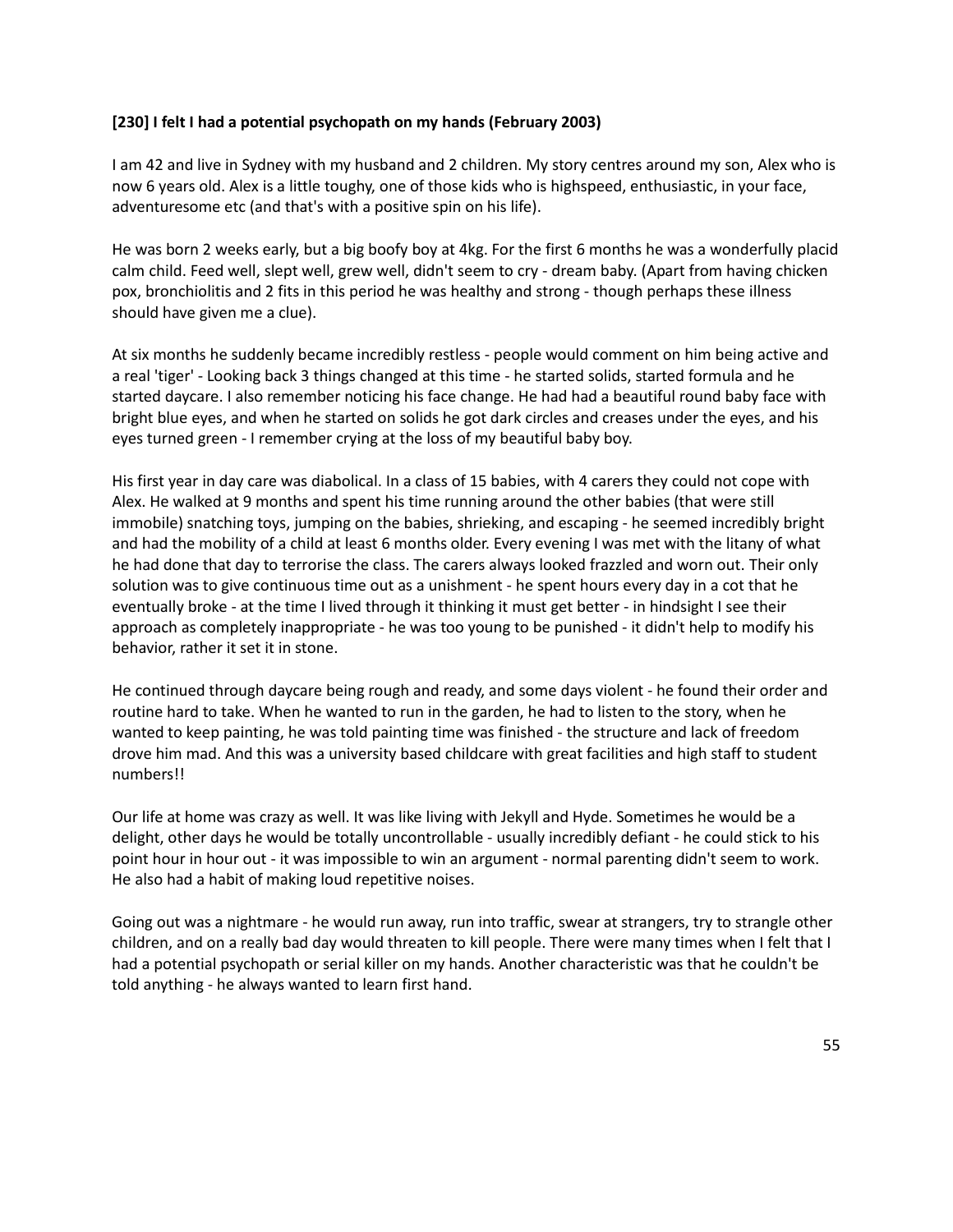Harm minimisation seemed to be the best policy - I taught him to cook, use knives safely, chop wood with an axe, use power tools etc at a very young age - on the basis that he was going to find and use these items anyway, no matter what I did to try and stop him. Although he had a few accidents (mainly burns from cooking) this strategy has meant that he is still alive.

At 3 we discovered he had asthma, and glue ear - he had his first set of grommets inserted and could finally hear. At that stage I thought the hearing was the answer to all his behavioral problems, and I am sure he must have felt better being able to hear (Since then we have had another 3 sets of grommets inserted). He also changed to a community based, child centred pre-school/school which was far better for him. They worked with what he wanted to do and let him learn and explore at his own pace. The other children were attracted to him in an odd way - they were always excited to see what daring deed or brilliant idea he had - he never lacked for incredible ideas or enthusiasm. Despite this, successful social interaction and aggression was still an issue, and friendships were dicey due to his unpredictability.

Another habit he had was ticcing - eye tics, snorting, touching other children, kicking - At 4 he was diagnosed with Tourettes by a paediatrican. (I followed up later with a neurologist who specialised in Tourettes who said that he was just a naughty boy who needed counselling).

I was also seeing the local health centre psychologist -but this seemed to be no more than a chance for me to talk - never really got to address Alex's needs.

Interestingly I found his behavior was always better in winter, and was diabolical by term 4 (I now think this is fruit related!).

By the end of pre-school several parents had started a petition to get him removed from the school luckily I had the support of the teachers and many other parents and this was stopped dead in its tracks.

I noticed that there were several different levels to his behavior - what I think of as 'full on' and then 'psycho'. I noticed that he became psycho after certain drinks - being sceptical about colour related behavior I started to read the labels whenever he went truly demented and psychotic - of course you can guess what I found - 102 At the time I had no idea that other people knew it was bad - I just thought I had the only child in the world who reacted to yellow colour - particularly as the popular wisdom of the day all said that red colour was the problem. So for the last 2 years I have avoided 102 - this helped a bit but not totally.

The local health centre's counsellor visited the school and reported that his behavior was Oppositional Defiant - first time I had ever heard of it. The solution was to maximise his 'good interactions' - so once again no real help, and leaving it up to me to be a better parent.

Alex started school at the same child-centred preschool/school last year - he had a reasonably good year but was chronically sick - temperatures, stomach aches, head aches. However as he is so hyperactive, he often didn't realise he was sick, and I had to fight to get doctors to look at him. For example, I took him to hospital with severe asthma/croup - however as he was running around casualty making chicken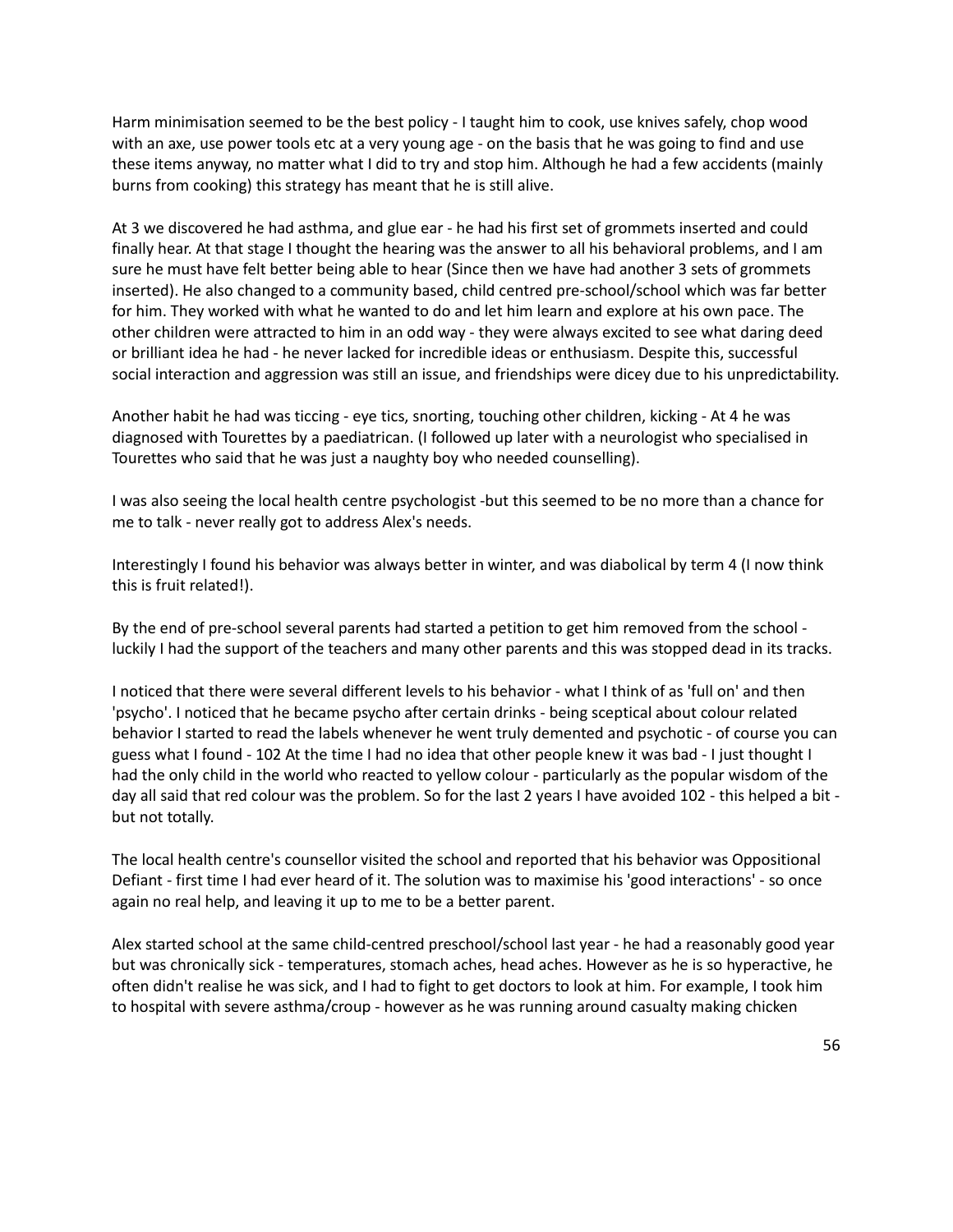noises he was not seen to as a priority case - when they finally looked at him, his oxygen levels were dangerously low and he was gasping for breath.

Another time we sat in a waiting room, left till last as he was jumping on chairs (and apparently well) when he was finally seen the doctor couldn't believe he was racing around - his temperature was 41 and he had acute tonsillitis and a ear infection. He also had a severe salmonella infection last year and was losing considerable quantities of blood, but because of his high energy levels I was told it was just gastro and I was exaggerating his symptoms - it was finally diagnosed as salmonella and he had 2 weeks off recovering - I now know that when Alex is sick I have to force doctors to look for the worst. While I know he is ill, to anyone else he seems too full of beans to be sick - time and time again the doctors have been surprised when some odd illness turns up (ie scarlet fever, pneumonia, bronchiolitis, to name just a few)

At the end of last year I took Alex to yet another pediatrician - this time about his health - after a year of infections and unexplained temperatures I was thinking that there was something seriously wrong - he took his medical history and noted his pallor, and dark circles under his eyes - and pronounced food intolerance!!!

In December I started him on the diet given to me by this doctor - we removed milk, honey, colours and preservatives - and were told he could eat fruit, vegies and only cold pressed oil.

So - no result - if anything he became worse. While I thank this doctor for pointing me in the direction of food intolerance, his diet did nothing to help. A family friend recommended your cookbook to my mum. Since then I have spent the holidays reading Fed Up, and the cookbook and going failsafe.

We have cut out diary, amines, salicylates, and all the artificial additives, colours, preservatives etc. My mum has been a fantastic support. She is making all the 'extras' ie: jams, mayonaise, biscuits etc. Without her I couldn't have achieved so much. She also rings up food companies and asks them to clarify what their ingredients are, and what type of oil they are using! We haven't taken out gluten yet - not sure whether it is necessary.

And Alex? It has taken a while, but by the end of the holiday he was so much better. He was able to play consistently with children without it erupting into a major argument. Parents and friends have noticed the difference. I have also noticed that he is now able to be disciplined. He can hear what I am saying and understands when his behavior is wrong and I can now win an argument.

Last week was the first week back at school - first day was fantastic and I received lots of comment about how he changed. Then he started cheating and eating roll ups, muesli bars, chocolate cake and sweets from his friends - by the weekend he was making repetitive noises, chatting constantly, being selfish, crying and was unable to control himself. He visited a friend on the weekend, who had seen him a week before in his good phase, and she couldn't believe the difference - she is now a convert to the idea of food intolerance. In her words it is like he is on a drug trip, and we all just have to wait for him to come 'down'.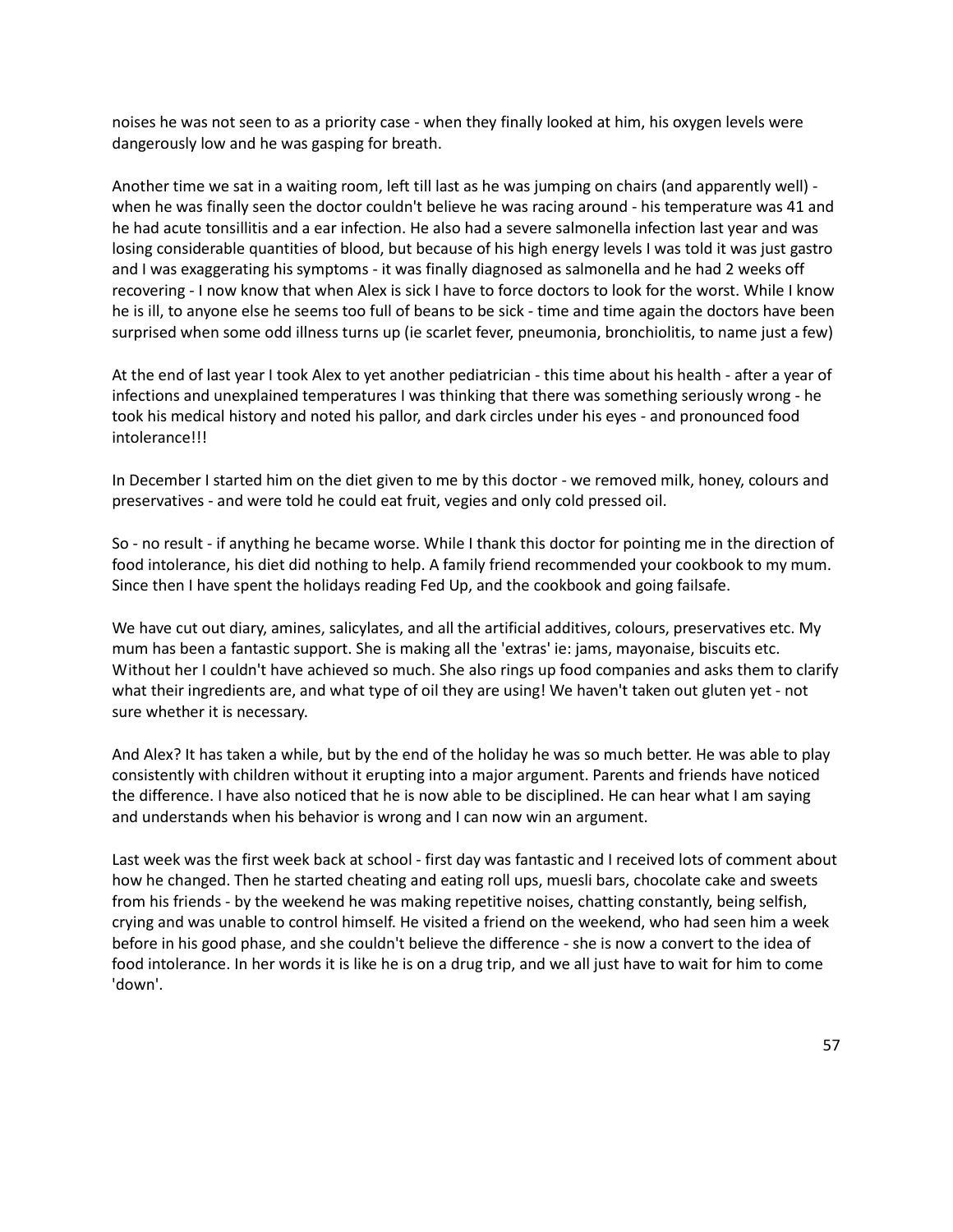So we are back trying to get him adhering to his diet again - he says he wants to - I just have to wait and see. I want to get him back to the point where we can try some controlled challenges!

And the rest of the family? None of us are totally failsafe yet, and are all cheating when we are out, but I believe we all have symptoms that warrant the diet. My 9 yr old daughter is incredibly artistic, but unable to read, and has temper tantrums, I suffer migraines, mood swings, arthritis and occasional depression. Interestingly, my daughter did some market research for a new hyper flavoured snack food a few weeks ago. She came home in an uncontrollable rage to the point that she was throwing herself around the house kicking furniture etc. I have never seen her like that before - and just think, those snacks are about to do that to all our kids - it's criminal. - reader, Sydney

#### **[1081] Our toddler was a little tornado on salicylates (December 2011)**

My husband was one of the first children to go on the Feingold diet in Australia in 1973. His parents still talk about the amazing improvements they saw although on that diet he was allowed pineapple, dates, cauliflower and mushrooms. I think some of the improvement was that they had a local butcher, they made their own bread, and they never ate out because there was no eating out then. They had a wonderful local chemist who made them toothpaste.

Because of that you would have thought we would twig much earlier to our son but we didn't. We avoided tomato and orange a lot because from when he first went on solids he broke out in a rash and did again a few times so we just didn't eat them. But he got worse over time. At 15 months he would run up our very steep street and then do 4 blocks of the neighbourhood, with us trying to keep up. I'm now pretty sure that was the kick he was getting from the salicylates. His absolute favourite was apricot teddies. We used to only let him have 1 or 2 every fortnight but that, along with all the other high foods kept him like a little tornado.

My husband's mum told us about salicylates when we went away on a holiday. His eczema got really bad and we thought it must be from the chlorine when we went swimming. She suggested fish oil tablets so we got some for kids but they also had high salicylates. He just went hyper in no time. He kept asking for more of them and that night he screamed and screamed all night and kept scratching worse than he ever had. He had welts all over him in the morning.

We tried cutting out just salicylates and saw some improvement but it just got bad again. Then I went hunting on the internet, found your book and we talked with our doctor about doing the RPA elimination diet. The change was noticeable, the biggest being less extreme mood swings and going to sleep at night. Bedtime used to be a 2 hour stint every night and then he would collapse in exhaustion.

We have seen head banging on two occasions, well after we started the diet. My sister gave him some yoghurt by mistake with Annatto 160b in it and he was a very loud very angry little boy. He didn't really have tantrums as such but did quite a bit of banging his head, wouldn't let us near him. He didn't want to be touched at all and kept threatening his little brother with all kinds of nasty things. A lot of yelling. He did not sleep at all well that night needless to say. It was the same the second time. – Susan, by email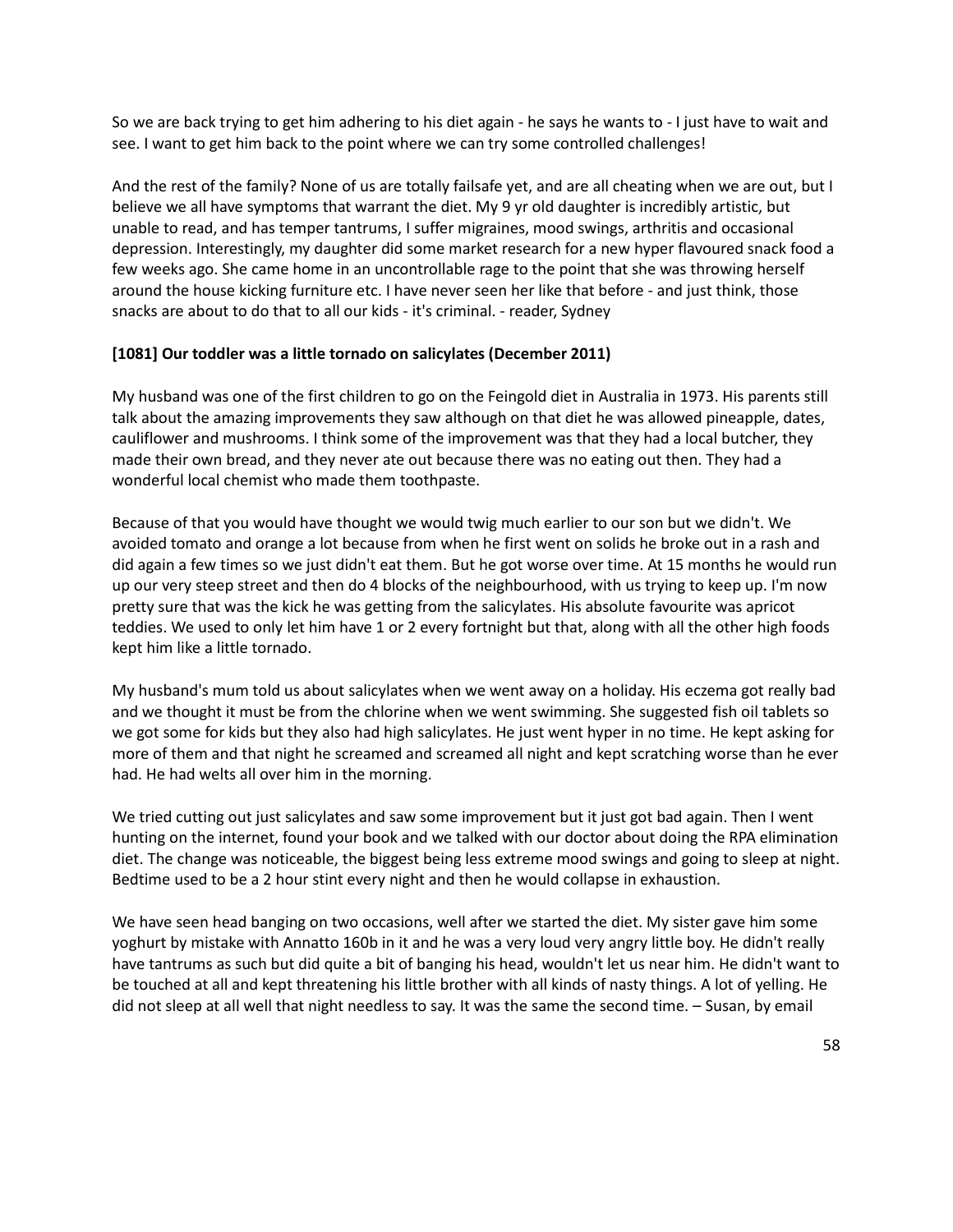### **[1063] Another soy intolerance story: "Wow, wow, wow – a different boy" (July 2011)**

My son is eight and daughter six years old respectively. We have been failsafe for approximately 7 years of that time. I thought I had it pretty much down what they could and couldn't have.

Last week however I stopped buying soy milk as my son was using so much of it, it wasn't funny. I have always tried to steer them to rice milk, which my daughter loves! thank goodness. The soy milk was for others in the home but our son loves it and stopped having the rice milk when soy was around.

I cut this out last week. I seem to have a different boy. We have always just thought that removing what we did know was causing problems was as good as it got. That he would always be a LOUD ACTIVE HYPER BOY. It was much worse if he ate things he shouldn't. He reacts quite badly to amines, salicylates, colours are atrocious for him etc.

Can it really be the soy? Can it really be this simple? My son is now receptive, loving, easy to talk to, to explain things to, has stopped whinging, being aggressive, doing annoying things to his sister and to us. Even stopped all the repetitive things as well.

As I write this he is sitting watching some tv, his room is clean, he is dressed for school, his jobs are done ie take the dog for a walk, feed the chickens etc. He is not 'in my face', he is not running around annoying his sister (she doesn't know what to do with this as she is so used to it, she is even trying to get his attention to be how he always is with her).

Wow, wow, wow. If it is not the soy milk then I am at a loss as to what it could have been. I now have a son that is sooooo easy to love and cuddle AND it has been a quiet house too, not just from him, but I don't feel the urge to yell to get my point across for the 15th time. The lesson here is - never give up trying to find what may be happening with your child. It probably is not normal, and you may be missing something. - Cathryn (see more about soy intolerance in [702], [605] and [314])

#### **[1020] Effects of dairy foods (May 2011)**

There is no doubt at all in my mind about the great effect that foods have on my children although it has taken me about 3 years to accept it. But I still cannot get my head around why dairy foods cause such a behavioural response with my daughter. When eating dairy foods, she gets dark rings around her eyes, and is not just bad, she is impossible to live with. I just can not understand how a food can affect her in this way. Her oppositional defiance is incredible. It is also as if she is completely deaf. Her voice becomes so loud it makes me cringe and it also becomes a lot higher in pitch. She is not affectionate at all and is very serious as well. It is as if she has complete focus, driven, locked in, intense, not able to snap out of her bad behaviour. It is only now (she is 5 1/2 years of age) that I am starting to bond with my daughter in a calm and loving way, before this it has been a desperate, lost love.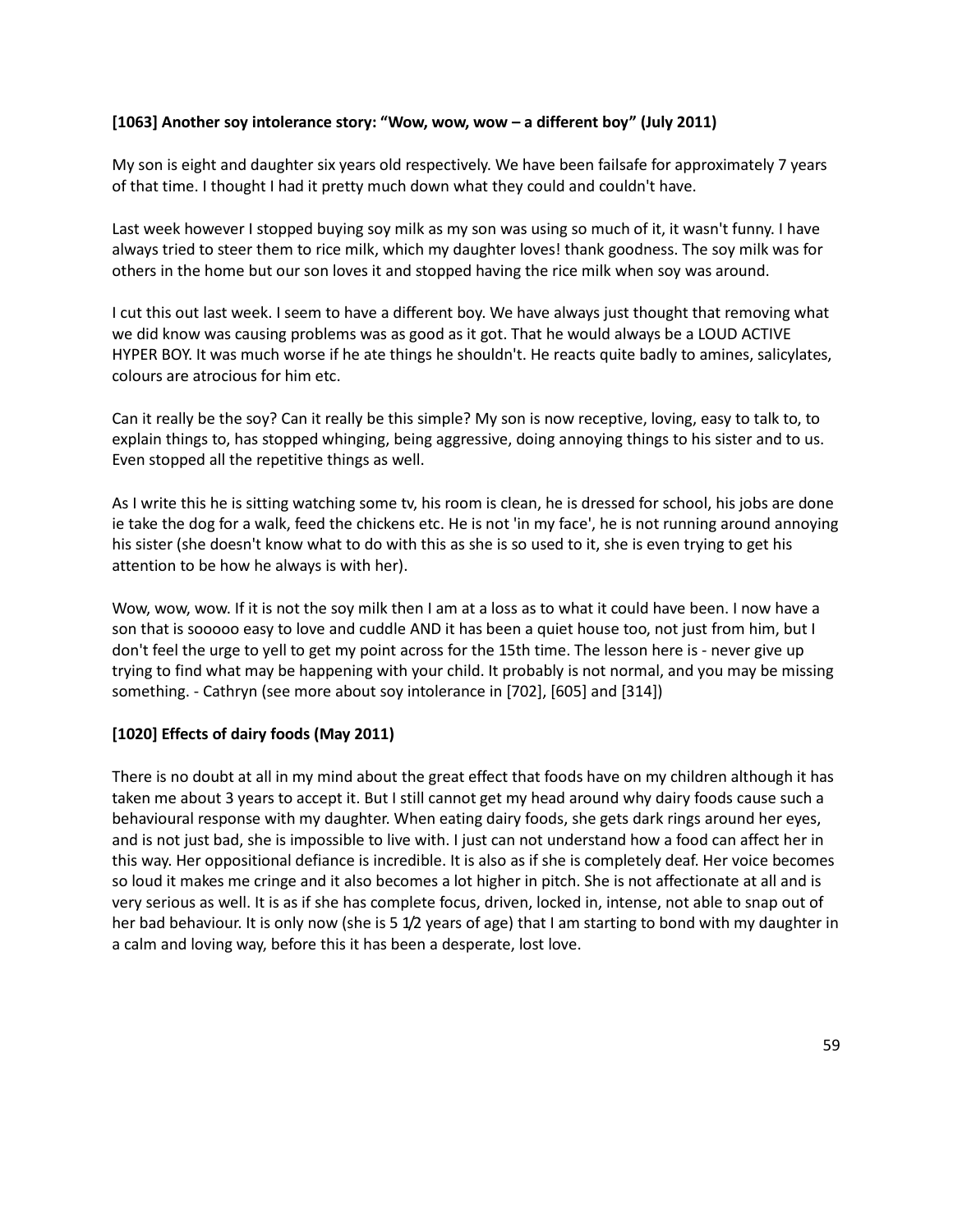Since she has been dairy-free she listens, talks more quietly and without intensity, she lets me cuddle her, she does not get locked into bad behaviour and we can negotiate together. She has always been strong willed and very smart but now I can enjoy it. I am so happy now. I guess if there was a logical explanation for this huge behavioural response I would stop questioning my judgement so much. Because it is just behavioural, you can tell our peer group think it is our parenting and they also question the failsafe food idea as a bit odd. I guess what I am trying to ask is how can food affect the voice, make you deaf, fearless, and completely oppositional? - reader, Qld

### **[1004] Challenges: 3 week reaction to amines (March 2011)**

My son's reaction to amine foods is always the same: depression, crying for nothing, being angry, seeking conflicts, ODD like behaviour and many attacks of night terrors (like 5 times in a 2-week-period). He had very strong reactions to pork meat and to chocolate, and the effects to those foods lasted for almost 3 weeks even after stopping the challenge. His reaction to salicylates is the usual hyperactive, silly behaviour, talking too much/too loud and having more little accidents.- by email, Europe

# **[993] Low salicylate versus low fructose diet (March 2011)**

My 4 year old son's behaviour has always been challenging, but has been particularly bad in recent weeks. After complaining of bloating, diarrhoea etc a breath test revealed that he was fructose intolerant (Note: about 50% of people have a positive breath test, so it is not very useful - Fructose malabsorption [factsheet\)](http://fedup.com.au/factsheets/additive-and-natural-chemical-factsheets/fructose-malabsorption). So we started on the strict fructose elimination diet. My GP asked me a couple of weeks later how the diet was going. I responded that it was going well and that my son had not complained of bloating, stomach pains, etc since. However the thing I had noticed the most was his improved behaviour. I'm sure my GP thought I was a little odd, and commented that it wasn't something he'd heard of before but perhaps my son's behaviour is better because he doesn't have tummy pains. I wasn't convinced.

After a few weeks, we started a challenge by reintroducing the high fructose foods. He seemed to tolerate them well as long as he doesn't eat too much fruit each day. However, his behaviour has been foul! He seems more angry than ever, and last week I was wondering if he may be ODD. The Magic 123 which worked well for so long, now has no impact as he is just so defiant.

So, I started FAILSAFE eating 6 days ago. We haven't done it perfectly as his diet is very restricted due to food allergies and the fructose intolerance. But I've removed the high salicylate items, particularly tomatoes, strawberries and cantelope; and we're really just having the good ol meat and 3 veg for tea every night. I've cut his fruit intake to 1 serve every 2-3 days.

Day 1 perfect behaviour although it was still like walking on egg shells.

Day 2 bad morning, good afternoon.

Day 3 good behaviour a little less eggshells!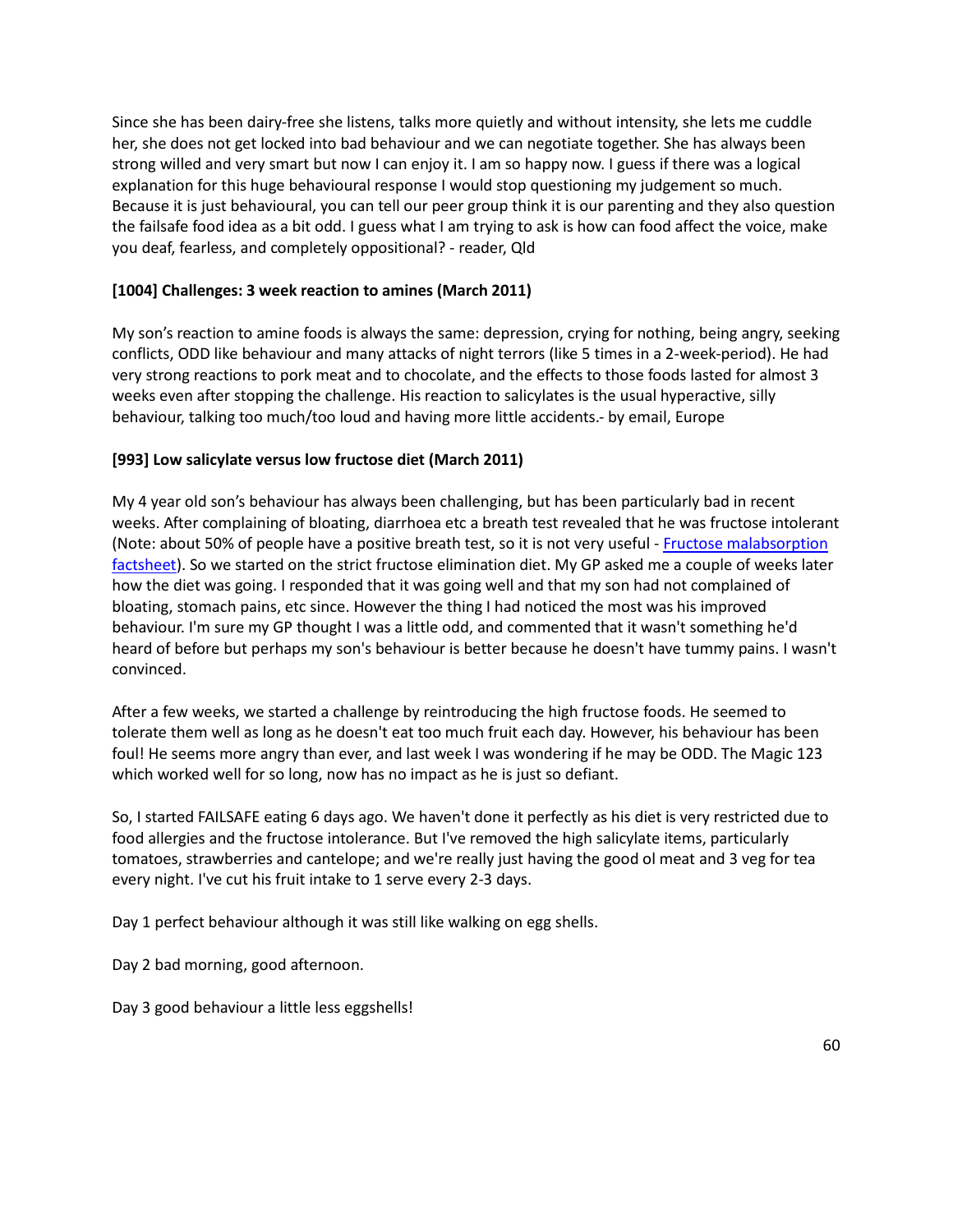#### Day 4, 5, 6 great behaviour.

When things are good he is the perfect gentleman, well-mannered a real angel. But when things aren't going his way he still gets grumpy but most of the time he can now control the anger. A week or more ago, he just couldn't.

**Update 3 months later after doing the elimination diet with a dietitian:** Things went really well for some time. However, my son was desperate for some of the non-failsafe foods, particularly tomato sauce and jam. So I gradually caved in, and allowed him to have some. Initially it was a little bit every few days, then a little each daily. Although I'm still careful with his diet, he mustn't be able to tolerate even these quantities as we've started to notice some of the same old behaviour. The salicylates seem to have a cumulative effect on him. Whilst his behaviour hasn't been as aggressive or defiant, I'm certainly noticing that he is loud and unsettled. He can't concentrate on playing with his toys, but instead races around the house and jumps on the furniture! So this week were back on failsafe - strictly! – Carly, by email.

What the researchers say: (See page 14 of the RPAH Elimination Diet Handbook 2009 available from [www.allergy.net.au\)](http://www.allergy.net.au/): 'Having excessive amounts of fruit especially fruit juice and dried fruit can cause symptoms such as bloating, reflux, abdominal discomfort, wind and diarrhoea. Although incomplete fructose absorption can cause stomach and bowel symptoms, it does not cause other symptoms such as headaches, fatigue or skin rashes … improvement of symptoms after going onto a low fructose diet is most likely to be due to the simultaneous reduction of intake of natural chemicals in fruits and vegetables'.

#### **[990] Behaviour & diet: extraordinary tantrums gone (March 2011)**

First of all thank you for being my saviour!! My 4 year old little boy had been getting increasingly worse in his behaviour and we had pretty much become isolated due to his extraordinary tantrums that lasted anything up to 2 hours 3 or 4 times a week. I never knew when they would happen and it was normally as soon as we met up with friends in a play centre he would become aggressive, loud, uncontrollable and impossible to calm. Many times I have left a shop or playcentre with him folded under my arm, kicking and screaming, biting anyone or anything that came in his way.

We had already been seeing a paediatrician as he was also under weight and under height for his age. They hadn't found anything wrong but his blood tests were not quite right either. I was getting desperate and he is starting school next Thursday and I couldn't imagine what they were going to say!!

Until 'Fed Up'...... We have been following the elimination diet (mostly) for the last 2 weeks with dramatic results. We have not had any tantrums for 10 days. He is a pleasure to be around and he is sleeping much better. We are not there yet, but so much better. I can't quite believe he's the same child!! - Fay, UK.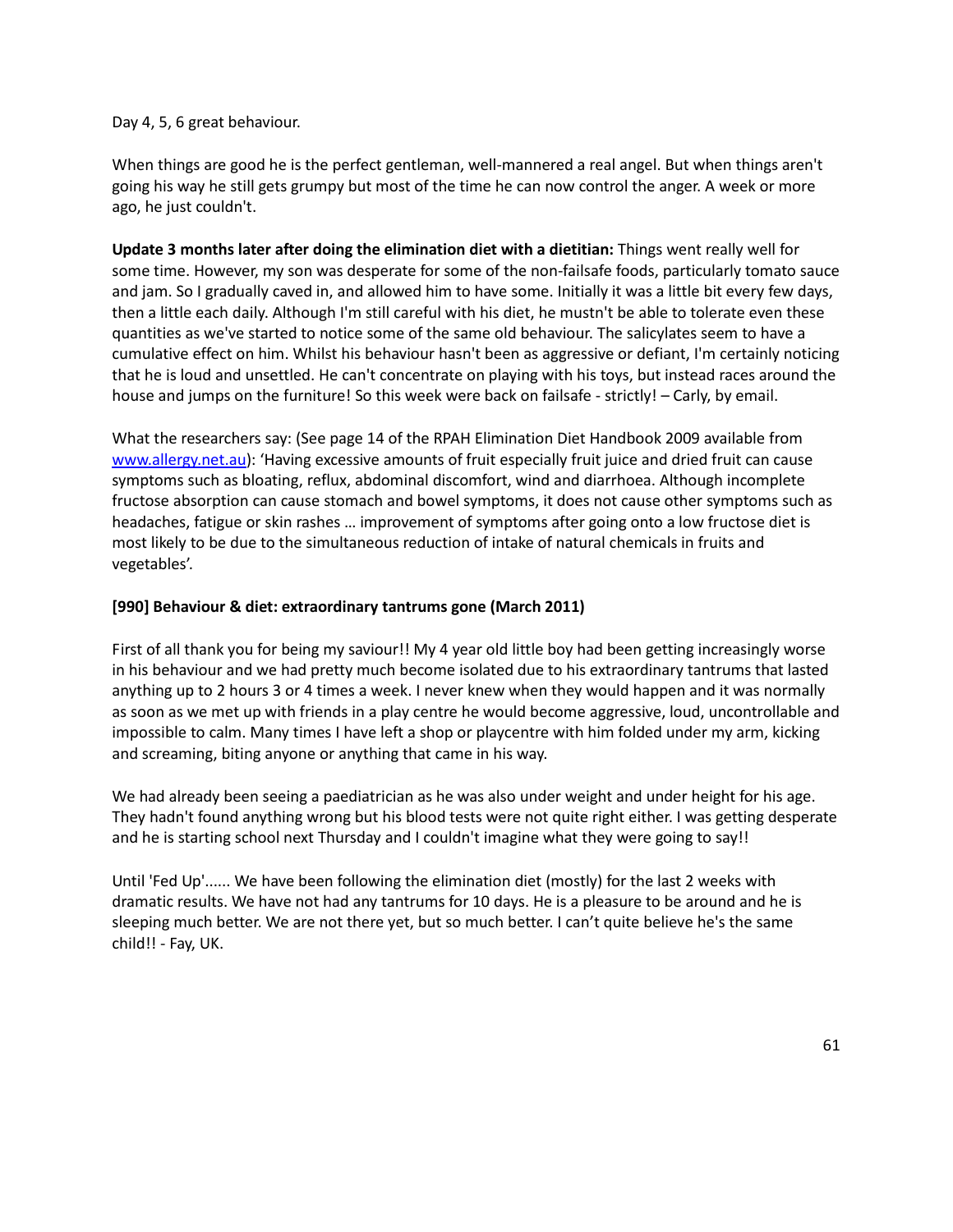#### **[961] Extraordinary tantrums (October 2010)**

First of all thank you for being my saviour!! My 4 year old little boy had been getting increasingly worse in his behaviour and we had pretty much become isolated due to his extraordinary tantrums that lasted anything up to 2 hours 3 or 4 times a week. I never knew when they would happen and it was normally as soon as we met up with friends in a play centre he would become aggressive, loud, uncontrollable and impossible to calm. Many times I have left a shop or playcentre with him folded under my arm, kicking and screaming, biting anyone or anything that came in his way.

We had already been seeing a paediatrician as he was also under weight and under height for his age. They hadn't found anything wrong but his blood tests were not quite right either. I was getting desperate and he is starting school next Thursday and I couldn't imagine what they were going to say!!

Until 'Fed Up' ... We have been following the elimination diet (mostly) for the last 2 weeks with dramatic results. We have not had any tantrums for 10 days. He is a pleasure to be around and he is sleeping much better. We are not there yet, but so much better. I can't quite believe he's the same child!!

(2 months later) He is now a couple of months in and we are so lucky to have such a gorgeous child now. We have had the occasional bad mood or minor tantrum if we have strayed a little or if we have made a mistake but no major full blown ones since we started the elimination diet - Fay, UK.

### **[862] 129: Bedwetting and behaviour problems due to Ibilex (Keflex) with artificial colour Allura Red and flavour (November 2009)**

Just writing to tell you about my son's reaction to an antibiotic called Ibilex (keflex) suspension, for a recent chest infection.

On the elimination diet we have discovered a new child. Finally able to sit still in class and concentrate, no shouting out or disruptive behaviour and dry at night!

While he was on the antibiotic, the teacher informed me that our son's behaviour had deteriorated. He was oppositional, loud, unable to sit still and disruptive. At home the bedwetting started again and his behaviour had also deteriorated but I had not made the connection, I put it down to him being unwell.

As I was giving him his dose one morning I was staring at the pink mixture and it finally dawned. I rang the GP immediately and sure enough it contained Allura Red. It took about a week to get him dry again and his behaviour to settle. – Helen, by email (Allura red is artifical colour 129; also contains bubblegum flavour. A compounding pharmacist can provide medication without nasties, see our Medication [factsheet](http://fedup.com.au/factsheets/support-factsheets/medication) - S)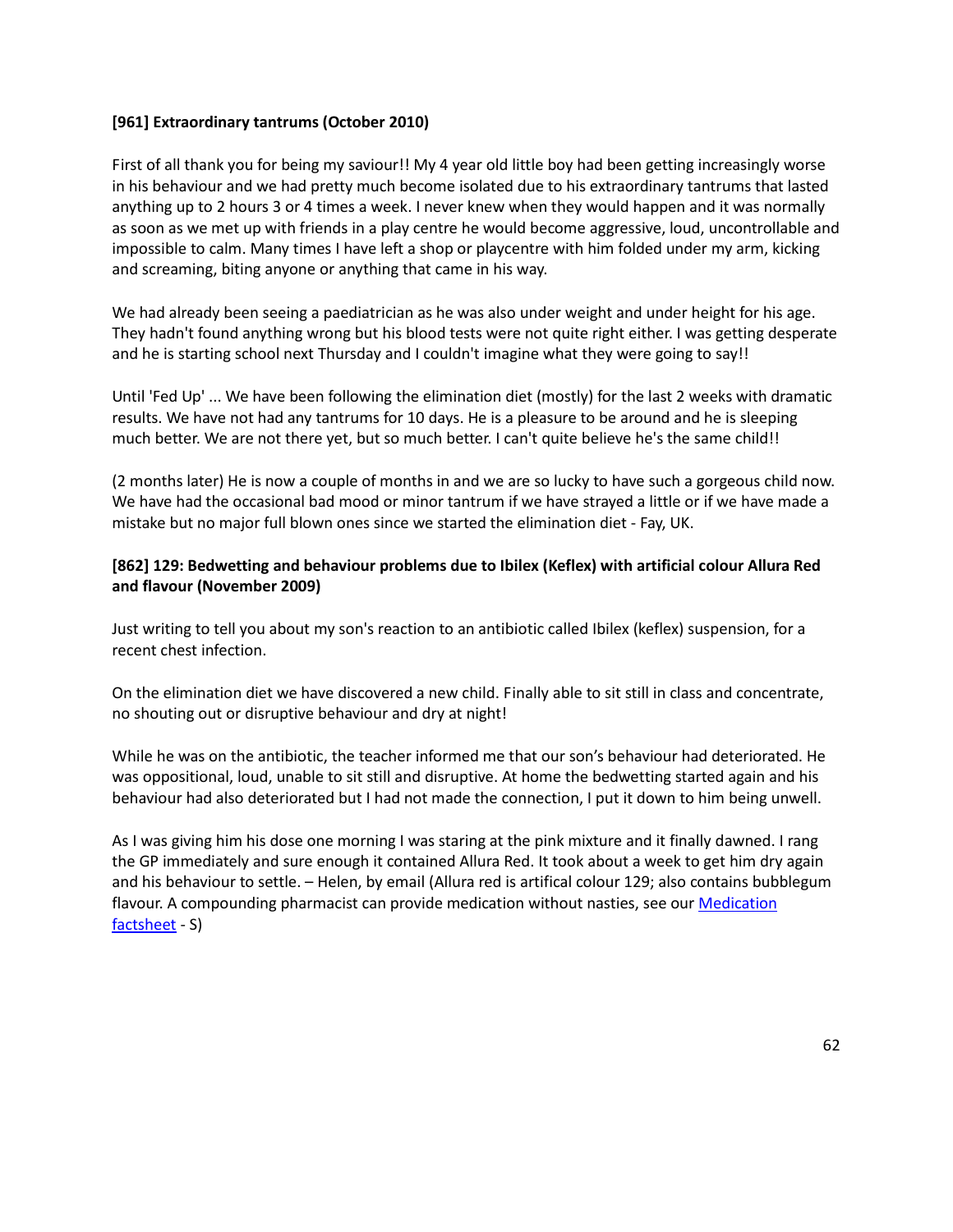# **[722]: "By god she is a ratty child!" (February 2009) [COURAGE AWARD]**

My step-sister is 3 years old, and by god she is a ratty child! Her language skills are very under-developed for someone her age, and she very rarely does what she is told. She is extremely loud and boisterous, cannot sit still or quietly, is very destructive, swears, yells, screams, and cannot play nicely with other children as she is very rough. A clean room can quite easily become a disaster zone within minutes. We have given up cleaning her room, as she pulls clothes and toys out as soon as we have finished. She is also up to 10-11 o'clock at night.

She often dances and sings and often makes references to people's private parts as well as other embarrassing things, and we have cause to believe that these actions are done for attention (even though it is the wrong kind of attention).

I have cause to believe that food additives have a strong part to play in this due to her lax diet. She is spoilt and gets what she wants, from chips, lollies, chocolates, ice creams, and soft drinks. She has quite a lot of milos everyday, I once counted 4 in one morning! If she is not drinking milo, she is having soft drink, cordial or juice. She very rarely eats any un-processed foods or drinks any water.

Our dinner times are healthy, generally consisting of vegetables, a salad and some source of meat, or sometimes spaghetti bolognaise. She refuses to eat any of it, and shortly after dinner demands some kind of snack-type food.

My mother is finding her daughter's behaviour extremely unbearable, even becoming embarrassed to take her out in public. My mum's struggle to keep her sanity has increased since recently giving birth, making it extremely difficult to look after the baby and put up with my sister.

I need your advice to convince my parents that my sister's diet is not ok, and drastic changes are needed. – *by email from a teenager who wins a copy of our DVD Fed Up with Children's Behaviour.* Here's hoping it will help with the family situation.

#### **[613] 'Normal child' with bruises, growing pains, headaches (February 2008)**

Our older daughter was well within the scope of a 'normal' child before the elimination diet. The only reason she did it was because the whole family did it to support her sister. We would never have sorted out why she was always covered in bruises, got such growing pains and frequent headaches, why she was always restless and talked loud and why she was so skinny. All these disappeared on the diet. Thanks to our dietitian we found she is, among others, intolerant to gluten. – by email, Qld

#### **[595] Filling our house with laughter (November 2007)**

My husband and I watched a news program on the children at Nana Glen Primary School. We were so impressed we thought we d try it with our two boys, aged 10 and 6. Both boys suffer with asthma and croup and both are very loud and active. Our oldest has always found it very hard to go to sleep, most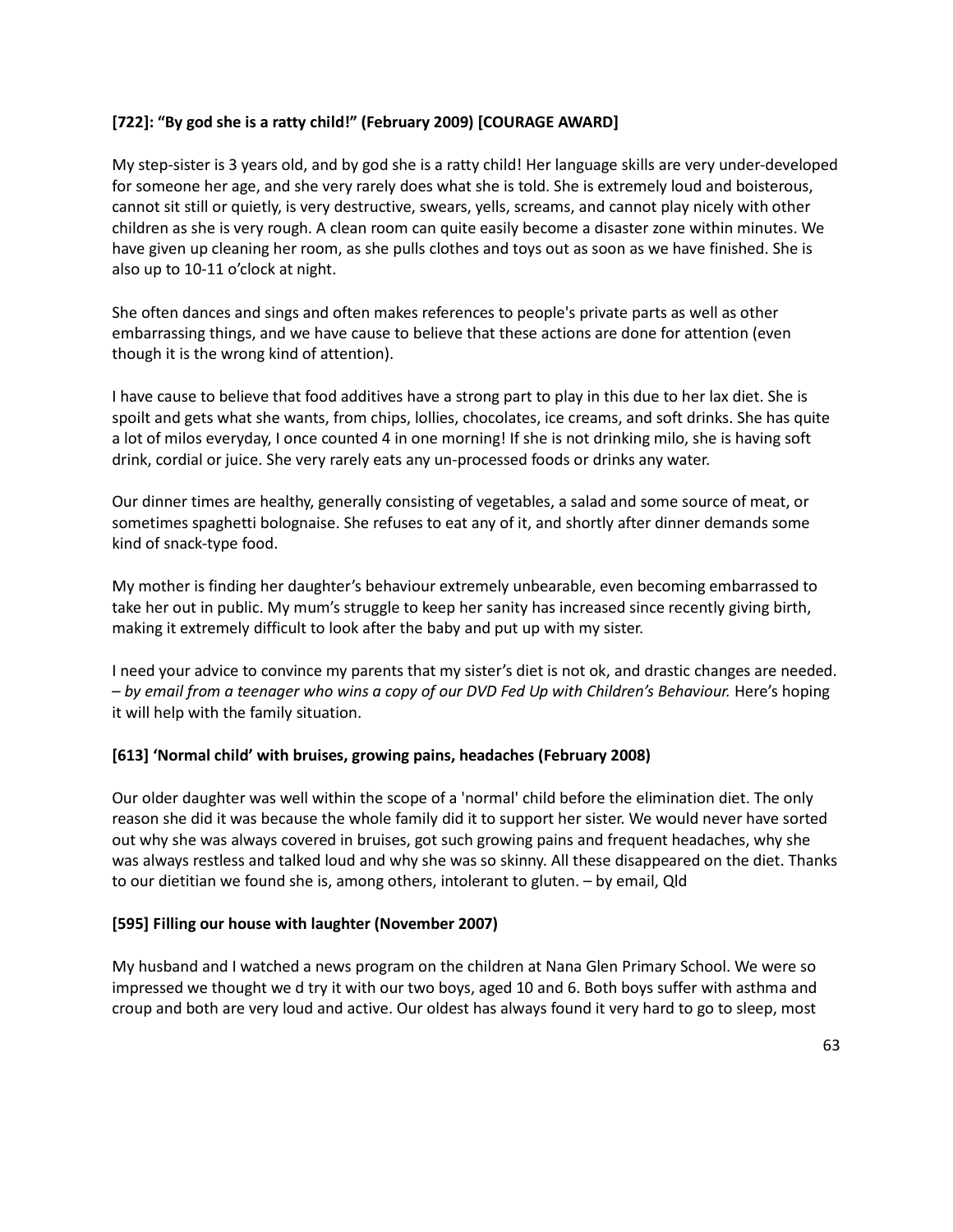nights he was still up at 11.30pm. We've tried various relaxing techniques, CDs, quiet reading and after two weeks on the diet he is asleep in 15 minutes. Fantastic!!!!! He is happy to sit quietly with a book and wants to talk about stuff going on. The standard answer I used to get was 'nothing's wrong'. He was always so sad and serious about everything. The biggest change has been him giggling and throwing his arms around his dad and saying 'I love you guys'.

Our 6-year-old has been a very emotional child. Always close to tears, unable to put into words what is making him frustrated, angry, and teary. Now he is talking about how he feels and reasoning with other children rather than coming to me crying. They are both filling our house with laughter once again.

We bought your failsafe book and the difference in our boys is amazing, to the point of other people are commenting. Thank you for simplifying all the numbers and facts and giving us back our two beautiful boys who for a long while had been lost.

My husband and I now sit on the couch and listen to the sounds of two boys playing well together and enjoying each others company, no more fighting to the death near enough. - by email from WA

# **[578] Tics related to salicylates in summer fruits (September 2007)**

My son very suddenly developed mild facial (rapid blinking eye and lip biting) and vocal tics (sounds like a quiet grunt or throat clearing sound) at a time when I think his hyper/silly behaviour and other food intolerance symptoms escalated, probably in response to his increased consumption of summer fruits, salads and juices. Other symptoms included: loud voice, bed wetting, sinusitis, teeth grinding. All of his favourite foods were high in salicylates: strawberries, apricots, rockmelon, tomato, cucumber, capsicum, broccoli, vegemite, spag bol, apple juice etc. His diet contained few foods with colourings, flavourings and preservatives as I've always tried to encourage "healthy" foods which he has been very willing to eat.

We noticed some improvement (in behaviour, bed wetting, teeth grinding but not tics) over a week just by changing fruits to pears and bananas, stopping vegemite and tomatoes and switching to low sal veges and Bakers Delight bread. We visited a dietitian and Joe (not his real name) started on the elimination diet. He had a very obvious reaction to sals - hyper like I've never seen him within about 4 hours of starting the challenge. I wouldn't have believed it but my parents witnessed the reaction too! When they visited, he was his usual self, undertaking some quiet activities requiring concentration (jigsaw puzzles, colouring etc), chatting and on his (usual) best behaviour. Within about an hour and half of their arrival he changed into this wild, racing, hyper thing heart racing, unable to stand still, almost a "mad" look in his eyes, silly silly silly etc...the worst of it finished within about two hours and he basically collapsed exhausted and couldn't even stay up to wait for dinner guests that he had been looking forward to seeing. Very strange but so similar to the stories I've read on your web site.

We didn't manage any other challenges before Christmas - felt it too unfair to restrict his diet so severely during the holidays, although I did continue to restrict sals and he doesn't eat many processed, flavoured or coloured foods anyway. We continued along on this basis, watching his sals intake over a day and over a week, and the tic went completely. His behaviour was much more predictable and stable and very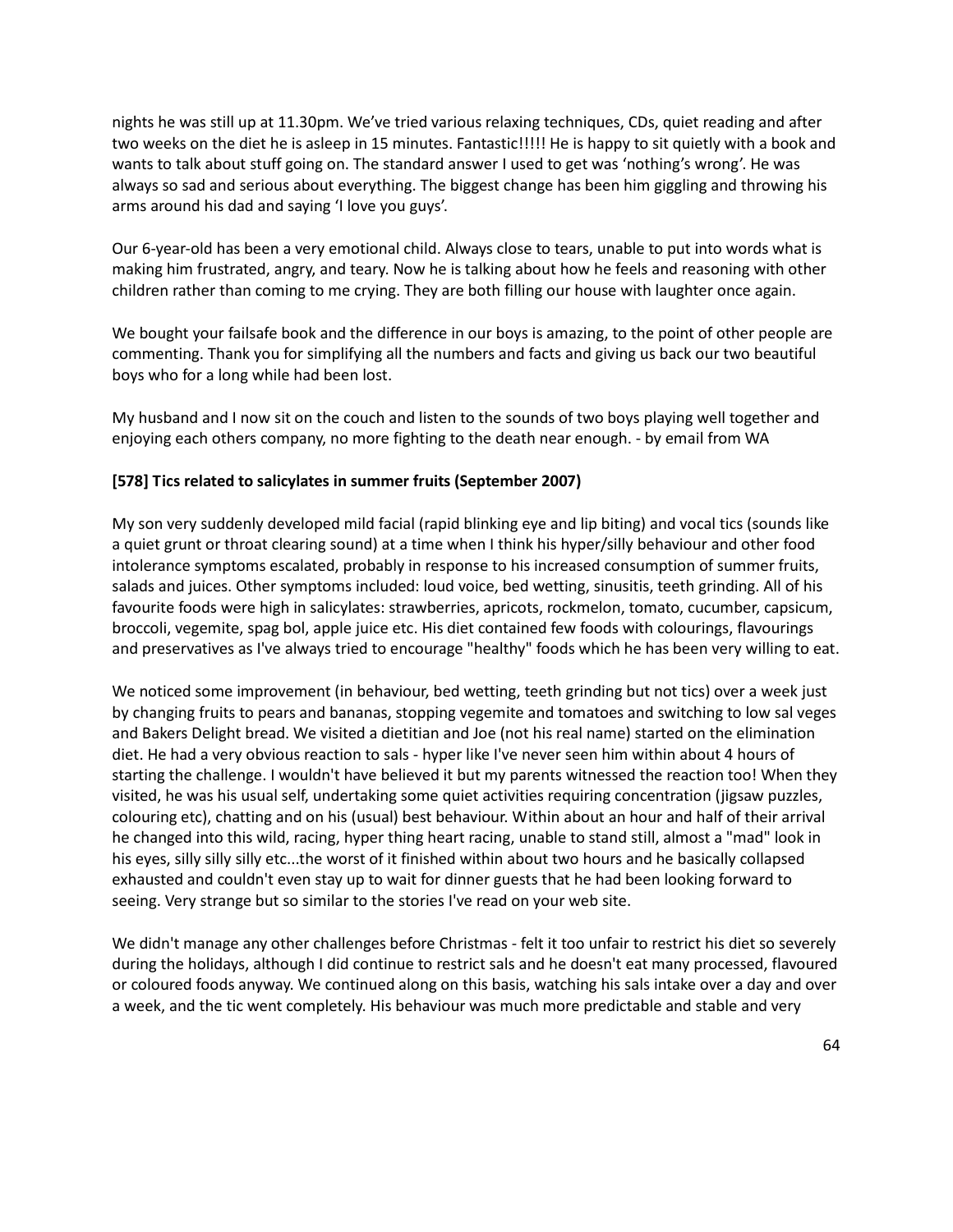much like the boy I know. He is still bed wetting although I am convinced it is worse when he has had sals (e.g. salad) in his dinner and this seems to be improving, particularly since we have been focussing consistently on his sals intake. Teeth grinding and sinusitis very improved. So I am absolutely committed to continuing our new approach to Joe's diet as we really have seen some big improvements. - by emails over a period of 3 months

# **[463] "Tell Sue I'm not a cranky pants anymore" (November 2006)**

I am a primary teacher and thought I had done everything 'right' to prepare my daughter for school. I was surprised and shocked when the teacher was less than enthusiastic about her first day. Despite her apparent high intelligence, Amelia has progressed slowly and her teacher describes her as inattentive and unaware of what is going on in the classroom.

After three terms of this I finally relented and took Amelia to see a paediatrician. She was diagnosed with ADHD (it is also suspected that my husband had ADHD as a child and has leant to channel his energy into work and sport). I was very reluctant to give Amelia the prescribed dose of Ritalin, particularly as her behaviour wasn't unmanageable at home. (After reading your book, perhaps I have been an 'immersion' mother and have fooled myself by thinking 'my child isn't a bad as that'.)

After much discussion my husband and I decided to trial Ritalin. I only lasted two days before maternal guilt, severe anxiety (particularly after looking at [www.Ritalindeath.com\)](http://www.ritalindeath.com/) and Amelia's racing heartbeat helped us to make the decision to stop the medication. It was after my husband talked about our experiences at work, that one of his colleagues suggested we look at your website.

That was a significant day in our household. The next day, with the help of my children we emptied out the cupboards and started failsafe. The changes that your suggestions have made to my family are impressive. After 11 days on the diet, I received my first unsolicited positive comment from Amelia's teacher about her work and she also got two awards in the same week.

My 2 1/2 year old son has demonstrated even more dramatic improvement. Even though we didn't think there was a specific need for him to be on the diet, we are doing it as a family. Behaviours that I put down to being a boy – climbing on everything, running everywhere, talking loudly - have all stopped and he is now a gentle, quiet little boy. His day care teacher is amazed by the changes in him.

As for me, the headaches that I have experienced every few days have stopped and the psoriasis on my arms is starting to heal. I have read three of your books and it is if I have woken from a dream. Your description of your daughter in year 1 and husband could be about my family. When I read p38 "She'll grow out of it" Fed up with ADHD I was astounded - that is Amelia!!!! She is also very good at drawing and is a creative, lateral thinker (not that these qualities have been recognised at school).

Sue, I thank you for the years of trial and error that you have gone through to make this so much easier for all the families who are experiencing problems now. Amelia asked me to say thank you from her in this letter. 'Tell Sue I'm not a cranky pants anymore' she said. – email, NSW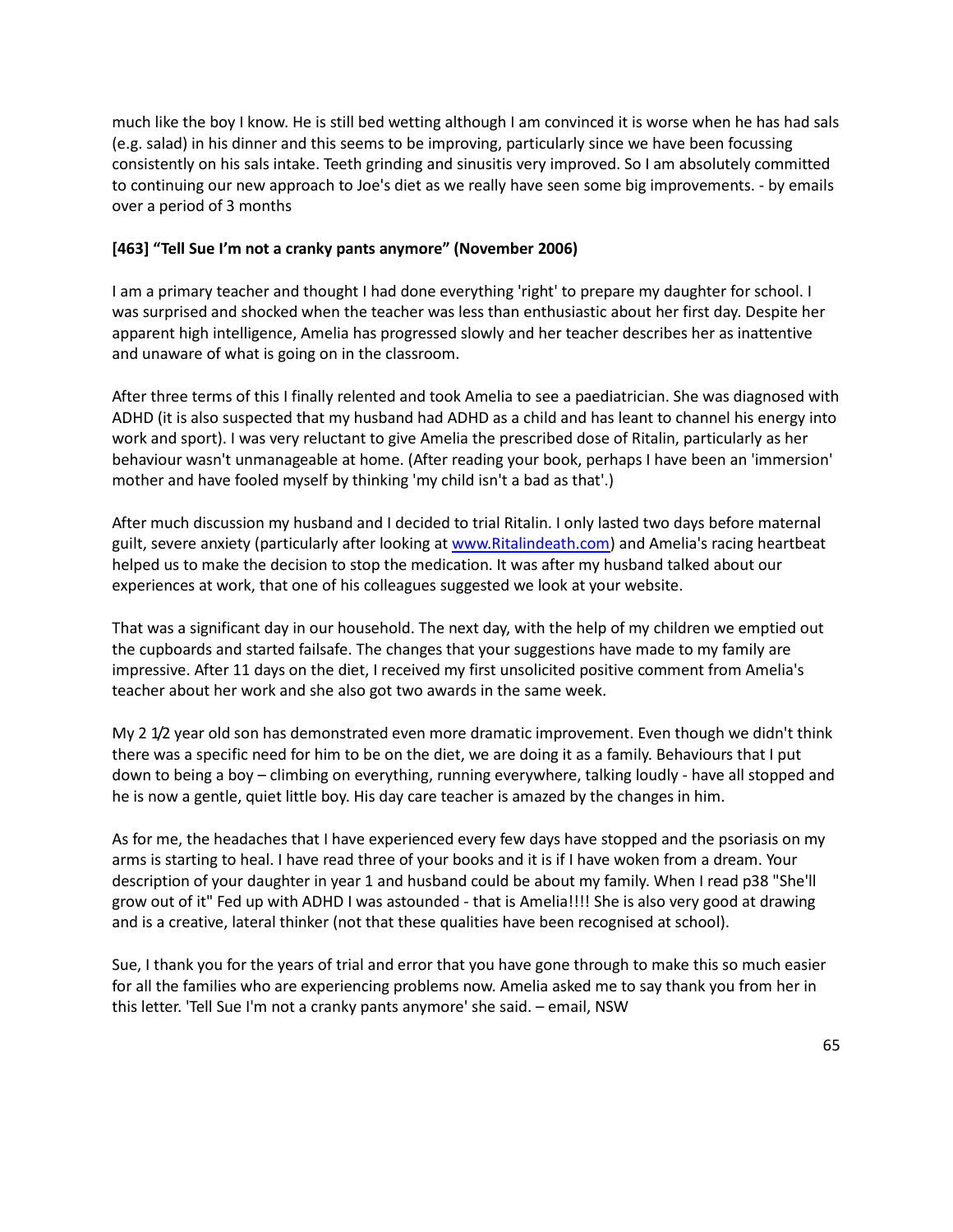### **[379] Behaviour due to hairspray, airfreshener (November 2005)**

I stopped wearing hairspray about 6 months ago when we went totally failsafe and saw great results with our children's behaviour. Two weeks ago I was going out without the kids, so after putting them to bed I sprayed on some Sunsilk hairspray and liked the way it looked. So the next day I did it again and within a couple of hours my 3 year old son's behaviour changed. He was overactive, very fidgety, hitting and kicking, and headbutted his sister hard enough to give her a blood nose. As time went on he was crying a lot with loud silly behaviour and wanting demands met immediately. That night he could not get to sleep. I wore the hairspray for three days not putting two and two together then we realized it must be the hairspray as their diet is so failsafe it couldn't be the food he was eating. I stopped wearing hairspray and his behaviour returned to normal. I have also noticed that when I visit my mum who uses airfreshener - lots of air freshener - my son's behaviour deteriorates after a few hours. - Vic

# **[356] One-liners (Nov 2004) excerpt**

My 18 month old son is generally a quiet little guy, until the last two afternoons when I gave him chicken in a biscuit – both days his behaviour changed after about half an hour, he was running around the house yelling loudly, his breathing was very intense and he was a totally different child - I am amazed that it is legal to use additives that can do this to children.- by email

# **[355] 282: Six slices of bread a day (Nov 2004)**

I removed the bread preservative 282 from my 7 year old son's diet after coming across your website and recognising many of the behavioural problems we were experiencing with him. He was extremely defiant, flatly refusing to do the simplest thing asked of him - homework was torture for all involved. He was loud, argumentative, talked non-stop, very anxious, had frequent bad dreams and was prone to angry outbursts. Much of this we had grown to live with since he was identified as a preschooler as being highly gifted but I was increasingly concerned about our family dynamics as we spent most of our time yelling at him and wondering how much longer we could survive, and how he was going to cope as he grew older - and therefore stronger and possibly dangerously violent.

He has always loved bread and, being a vegetarian, eats a lot of it, averaging six slices a day. The difference once we started making our own bread was astounding. He immediately became so much calmer and quieter that my husband asked if he was still in the house while he was getting ready for school in the mornings. He became much less defiant and argumentative, was able to stay still while I put his school tie on, much more polite and affectionate.

It was a lovely change to have him come home from school and give me a spontaneous hug, which is a very rare event as he is so sensitive to touch. He also seems to be able to think more clearly. I removed 282 a few days before the end of term 3 so was able to monitor changes over the holidays, which were the most pleasant we've ever had. In the first week of the new term he came home with a merit award for "staying cool, calm and collected" when faced with a situation which usually would have had him in tears. That same week he gained a further stamp towards a different award, and the following week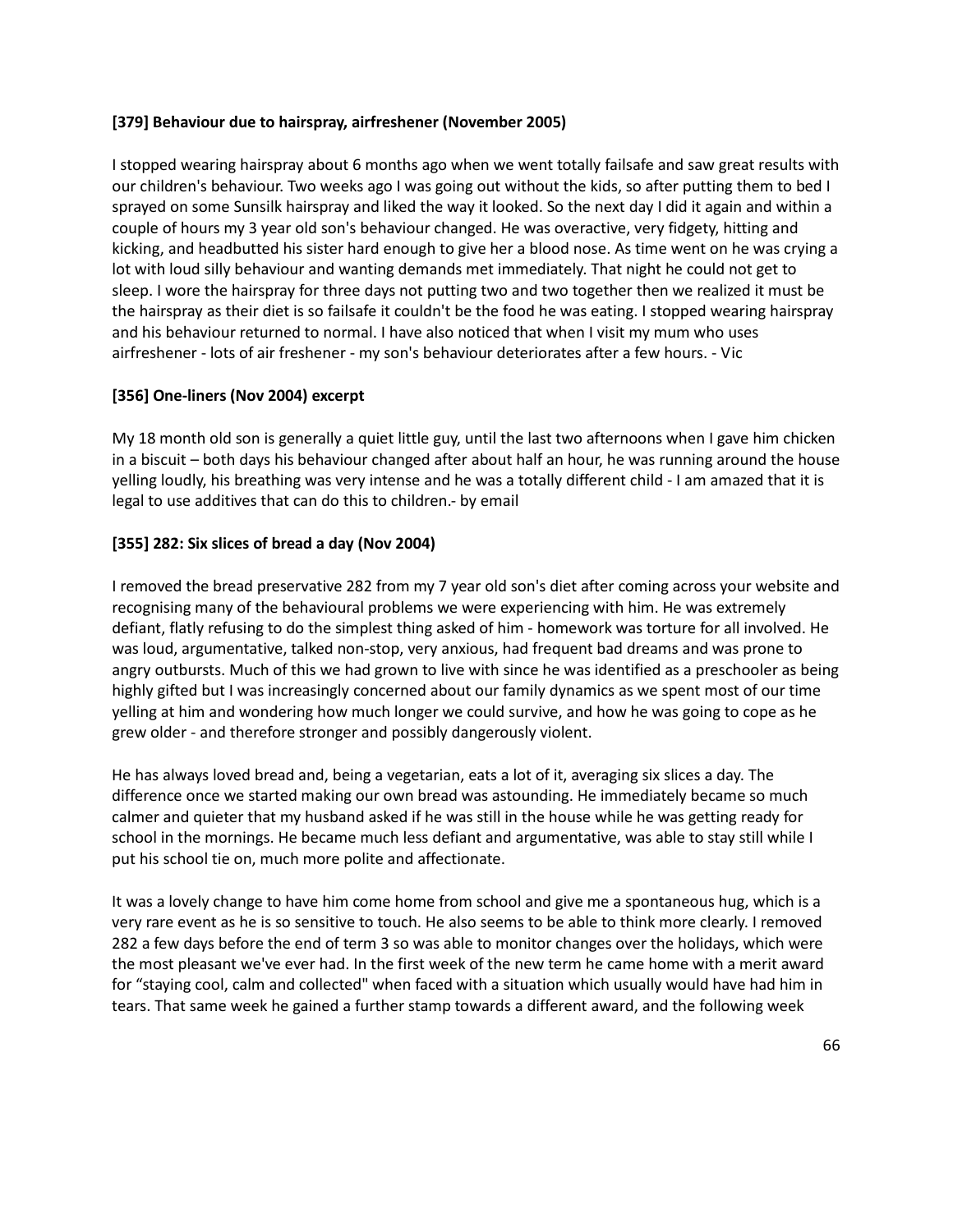another one for his homework!

As a visual-spatial learner with a central auditory processing disorder and an IQ in the top 2% he was probably always going to have trouble fitting into a mainstream school, however the difference the removal of 282 has made is so marked we are all going to attempt the failsafe diet.- reader, NSW

# **[337] Jessie's tantrums (July 2004)**

My daughter Jessie is three and a half now and from the moment she was born we have had nothing but problems.

In the first three months she was always crying, not able to sleep, she was given medicine for reflux and colic and her formula was changed on a weekly basis. At 6 months she threw her first tantrum, I remember it well as it was over a set of car keys. She was chewing on them and then decided to ram them into the back of her mouth, so I took the keys from her. She turned around and grabbed at my face, screaming and trying to bite. That was the start.

As she grew older she stopped her daytime sleeps well before she was one and moved into bed with me. I didn't mind because she slept so much better. She was never able to amuse herself and would rather sit and scream than do something for herself. She often had ear infections and colds. Before she was two her sister was born, much to her annoyance.

My second daughter was and still is breastfed so both girls were in my bed. Jessie's night terrors were getting worse, and even though she loved her sister she didn't like her one little bit. Once again, I believed the nurses and doctors putting it down to terrible two's and a new sister. Her behaviour got worse as she got older and it was nothing for her to headbutt the cement from one end of town to the other end till her head was blue, for no reason but a toy put in a plastic bag so that she could carry it. When she was three she hit the peak period.

A typical day would start off with her wanting the light on in the morning, so I would turn it on. "Get it off", she would say, so I would turn it off, trying so stop the tantrum. "No, turn it back on", so I would turn it on, and then she would start, "Get her away from me, I don't want her any more" (that's her sister), then the screaming would start and the kicking and the biting and this was from the moment she opened her eyes! She would scream and yell until she wet herself and then just lie in it and scream some more.

When she was finished in the bedroom she would go and destroy the next room. She was so loud that in the middle of summer with the aircon on and all the doors and windows shut the neighbours three doors up could still hear her. After an hour of morning tantrums then it was time for the next one usually over something stupid. The tantrums could last up two hours with her hitting, screaming and biting herself and me. When she was so angry there was nothing I could do to help her, timeout didn't work, smacking made it worse and holding her was pointless. She would be screaming out for me "mummy mummy I need you" but if I dared go near her "get away from me, I don't want you" and she would hurt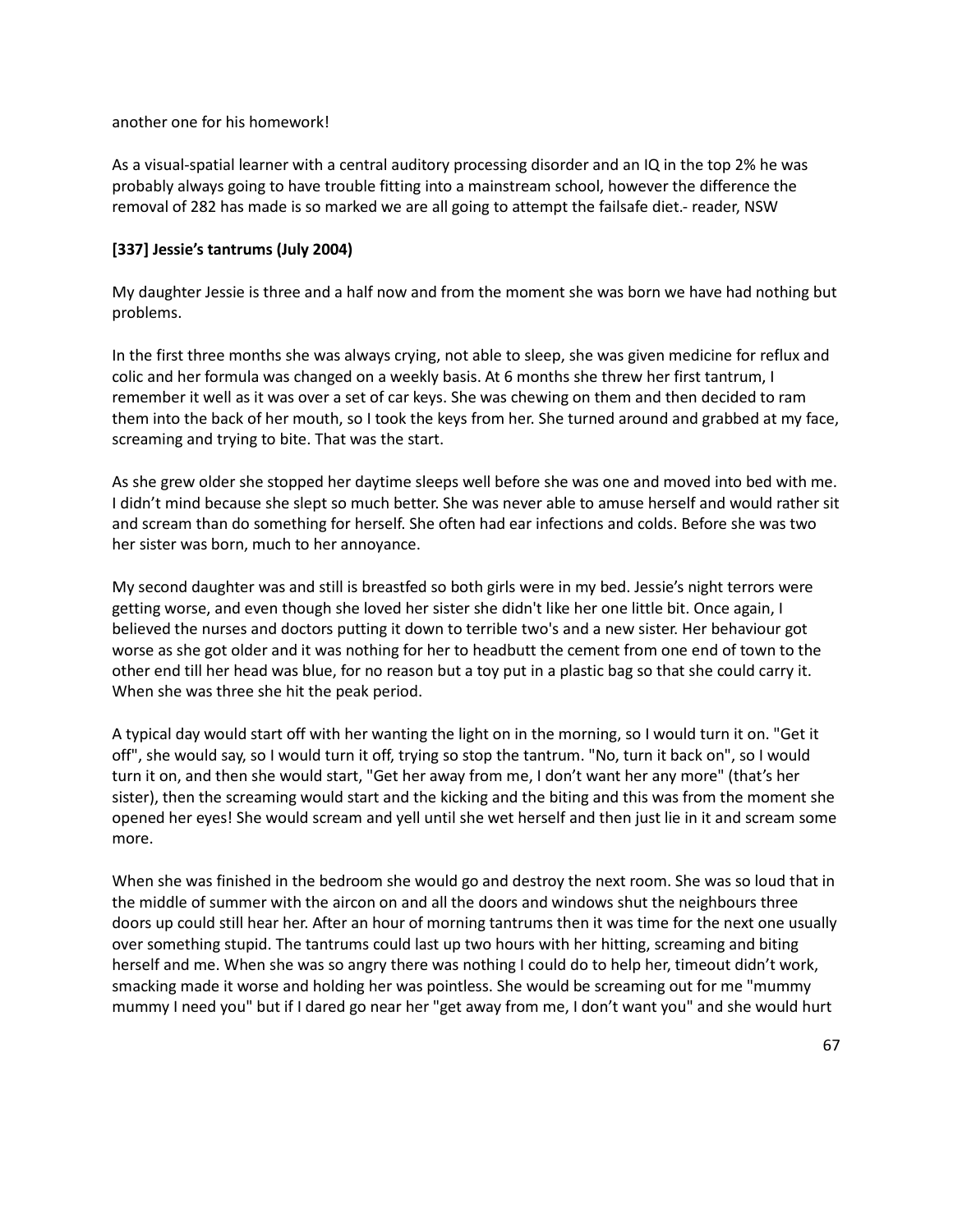me with what ever was closest. Not a day would go by that she was not like that all day, in fact out of a whole 12 hour day I would say that she would be calm for about 3 hours.

I turned to the doctors and nurses for help but all they could say was go to parenting classes. I knew that there was something else wrong. When a friend recommended Fed Up with ADHD, I almost cried.

We started the diet in a month ago and within 3 days her behaviour had changed, no more kicking, hitting and biting and the look of pure hatred that she would give you before she started the tantrum had gone. We removed colourings and preservatives first and then went on the elimination diet. She got better and better. Everyone noticed! When we made a mistake, like kindy giving her chocolate, she would wake the next morning complaining of sore eyes, and then the LOOK would start and I knew we were in trouble!

Suddenly I had my little girl back, the one that I spent three years looking for. She is nice to her sister and even nicer to me! I can not thank you enough. You helped when no one else could. -reader, Qld

#### **[078] stopped the loud and endless chatter (September 2000)**

After a lot of trying to find someone down here in Melbourne to help me through the diet, my son and I went to the RPA Allergy clinic in Sydney who were really wonderful. We have been on the diet now for 7 weeks and already have had great results. Some foods have been forever banned from this house. The change is remarkable both in behaviour but also how my son himself feels. He now sits quietly, will read for himself, and has stopped the loud and endless chatter. Given the choice now he will not eat or drink anything that is not on the lists and asks if it will make him feel "all upset". Indeed as the amount of planning involved is quite detailed. The whole house now eats from the FAILSAFE lists and all of us feel heaps better.

#### **[061] "reported to child protection agency" (July 2000)**

I am the mother of a four-year-old boy who we always suspected of being a little too lively. Lately his behaviour has worsened with very loud and frequent tantrum type behaviours, and despite all the tactics employed such as ignoring these outbursts we were having little success. Last week our local G.P who suggested that we should try a diet ... our son's behaviour has noticeably improved even with the few changes we have been able to implement so far and we are thus eager to continue on this successful road. Our son has not been diagnosed with Attention Deficit Disorder as most of the time he is just wonderful with no problems with attention or concentration etc. Yet these outbursts are very acute and sudden in onset and we are obviously concerned to go out too often as when this occurs as other people disapprove of our management as parents. On one occasion when our son threatened to run out onto a busy road in front of ongoing traffic I yelled out to him to get away from the road as I was not close enough to physically remove him. His tantrum continued and the next day we discovered some person had reported us to the child protection agency as being unfit. As you can imagine this has been the most upsetting part of trying to control his behaviour ... as often people ignore our explanations of his outbursts and refuse to believe a child can act this way. I believe we are excellent parents. My partner is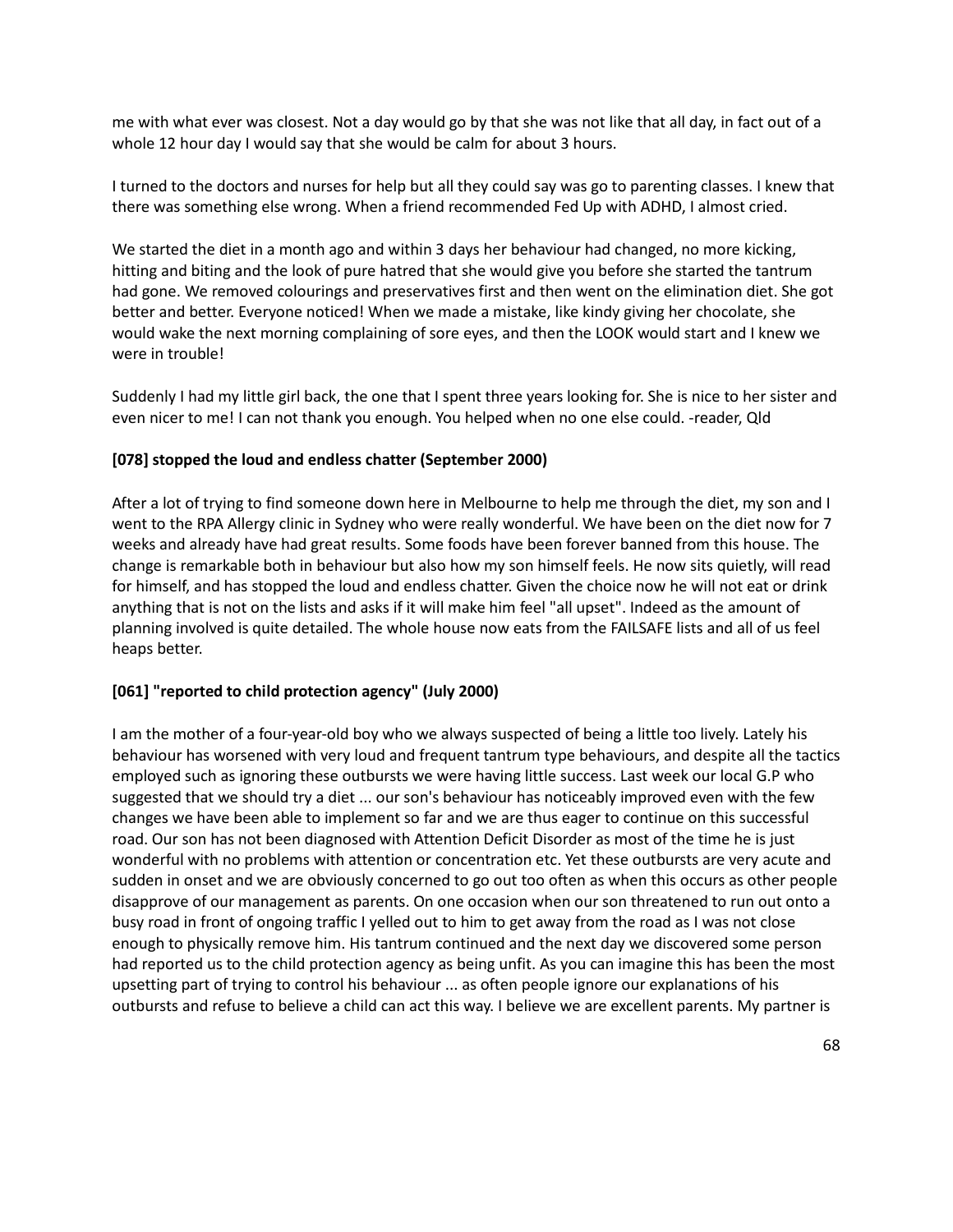a teacher and I am a nurse yet neither of us are feeling very successful in these roles at present in relation to our own child. Educationally he is doing wonderfully ... it's just this aspect of his behaviour we are concerned about. - reader, email

#### **[898] Wow!!!! sums up effects of diet on tics (February 2010)**

(At the start) We have an appointment with your recommended dietitian in 2 weeks, which can't come quick enough. Our 9-year-old son has had (with hindsight) intermittent tics for the last couple of years. Last weekend he was so agitated and had particularly bad tics which seemed to follow him having an ice cone with some terrible colouring/flavouring over it which someone bought him with the best intentions! Traditionally, we have always had plenty of fruit and veg and I think has contributed also. A trip to the GP resulted in being told they were habits which we should ignore and if they hadn't gone in 2 months to go back.

So, we started failsafe last weekend and are now on day 7 having had him off school with a cough, cold and generally irritable. Things improved loads today until a friend of his gave him a starburst earlier this evening at the village movies and within an hour at the most he was incredibly twitchy...is it possible for him to have such an immediate reaction to something?..then improve within a couple of hours?

We have gone through thoughts of Tourette's syndrome, some of the symptoms he seems to have sniffing, twitching, vocal tics, though the GP said this was unlikely ... he was definitely agitated tonight though we don't know if it was due to the noise / busyness of the place or could have been the starburst. His favourite foods are orange juice, olives, mushrooms, salami all of which have been eliminated, and we are thinking salicylates maybe the culprit ...

**(12 days later)** Just a quick update on things, it's been an interesting week! Our son's tics had been improving, but he had a terrible cough and kept spiking temps so he is now on antibiotics for a chest infection, and is improving cough/temp wise but his tics seem to have really worsened again. Looking at the ingredients on his meds, it's reassuring to think we are on the right track. We have managed to stick to the elimination diet and he has been really good at chomping his sprouts etc ... not enthusiastically ... but eating them!

**(After 5 weeks)** Thought it time I put an email together to update you on our son's progress !... wow!!!! sums it up nicely! We have been to see the dietitian twice now and are fine tuning our failsafe eating. I would say he is 80% improved, hardly any physical tics, occasional vocals and bed wetting is still a problem but we are hoping with the fine tuning we may be able to help that. He is more focused on homework, even doing extra to catch up!! It has been a revelation and continues to be so, my husband has lost weight (it needed to go!)and his BP has dropped to normal limits so everyone is better all round.

**(After 6 months)** Another update! Things all went a bit off track a few months ago and I think the pressure of everything all got a bit too much, especially for our son. However, with the relapse in diet the tics returned and so we have gone failsafe again but without the pressure and fuss this time. Meals out and parties are relaxed and he can have whatever is on offer! Most of the time we are failsafe at home without anyone really realising it ... it has become a way of life! Plus the tics have disappeared which is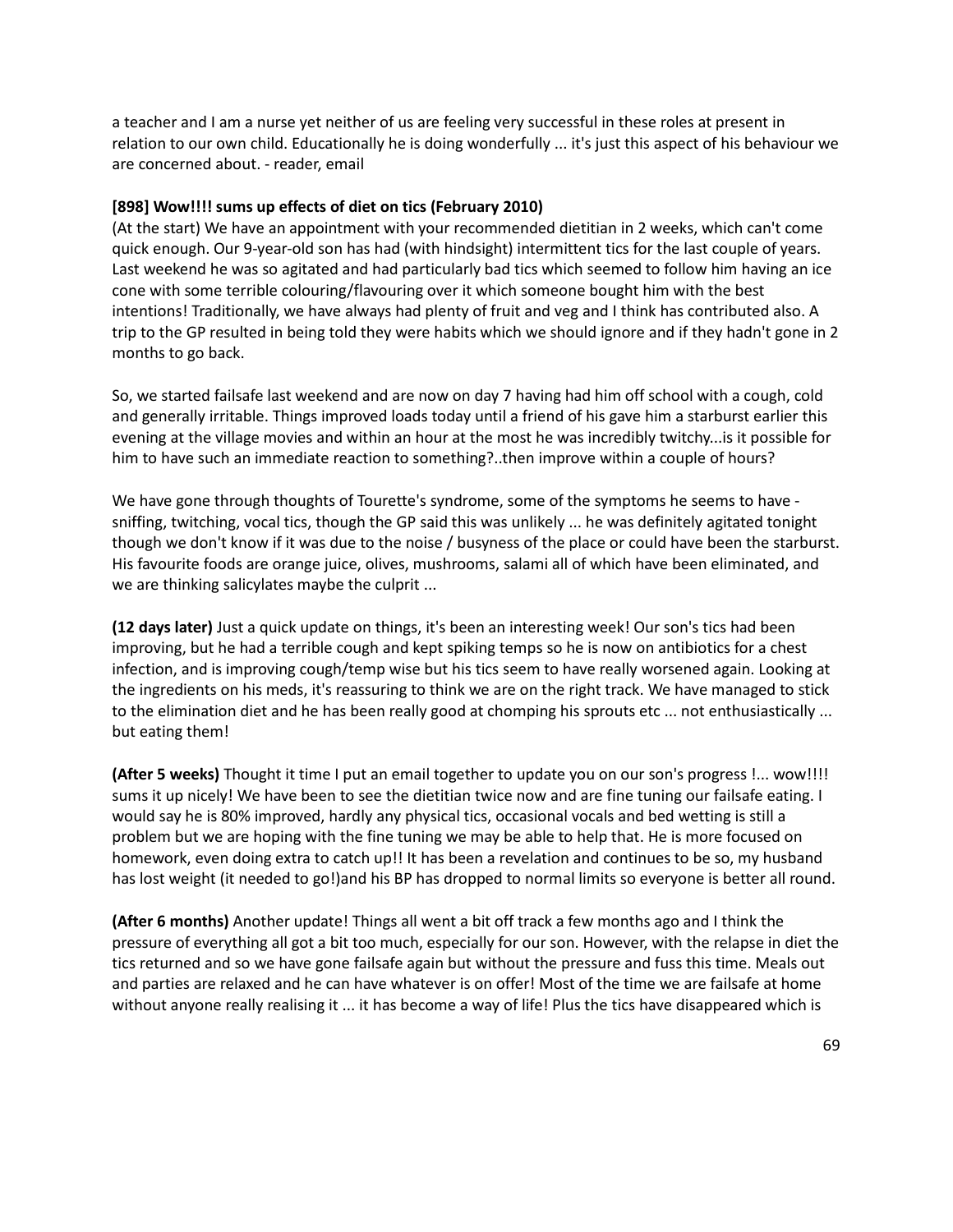reassuring to know that we are doing the right thing. Another trigger we are almost 100% sure of is scented candles, we had one of these in the lounge around the time of the return of the tics!

I cannot thank you enough for all the info you and Sue have put together, your books and Friendly Food have to be the most well thumbed books in our house! – Amanda, by email.

### **[576] Vocal tics related to non-failsafe 'treats' (September 2007)**

My husband said he was supportive of our boys' [RPAH elimination] diet though I suspected secretly skeptical. Last weekend he indulged the boys in various 'treats' including non-failsafe lemonades, popcorn, etc. This morning I had the first meltdown in a couple of months from our son who has Asperger's. He was back to headbanging, crying, not wanting to eat, refusing to go to school, hand flapping, vocal tics, etc. It was full on. I talked to him about it (after he'd had a calcium tablet and calmed a little) and he said he would give up all those foods he loves if it meant he was able to be calm again. by email, Sydney

# **[150] Insomnia a major issue (April 2002)**

I have been an insomniac since I was 16. From my mid 20s it has been a major issue in my life. I have lived on approximately four hours sleep a day. I have spent thousands of dollars in trying to find the answer. I have seen naturopaths, homeopaths, medical doctors, Chinese herbalists, acupuncturists. I have been to a sleep centre where they tried to teach me to sleep. I have tried every imaginable trick to try to sleep. For three years, I stopped drinking or eating anything with caffeine. I would drink warm milk before bed. I would take a run before bed. I would read a book before bed. Have a bath before bed. You name it, I have probably tried it. By the time I turned 30, I decided that I had to learn to accept my insomnia - 'this is as good as it gets' sort of thing. In the worst scenario I would read till all hours of the morning. Having said that, I had to also accept the fact that I was tired most of the time.

I had my son at the age of 31. He was a colicky baby, a terrible sleeper. He also had heartburn at night, which his ped attributed to the fact that my son still breast fed at night, up to the age of 25 months. I never understood the relationship between breastfeeding at night and heartburn, so continued doing it. My main resource and my inability to accept my ped's advise was due to my own travels to primitive cultures, where I saw babies and toddlers breastfeeding constantly; 24/7 days a week and these babies were NOT colicky, did not suffer heartburn. In fact, they seemed very happy, content, and rarely cried. When they did cry, it was more of a whimper rather than the cries I hear in western society.

Being a 30 something Mum, I also was fully aware of what sort of Mum I wanted to be. I had clear visions of being a compassionate Mum; this entailed no spanking, no yelling, but rather validating feelings, finding alternatives whereby both of us would be happy, and in the worst scenario just accepting that my child and I would not always agree, but I would still respect this difference rather than fight it. My son' s temperament, however, tested me to the core and I failed often in living my maternal visions. Yes, I have yelled at my son, yes I have spanked him (to date, three times - he is 2.5 years old and each time I think about it, I do cringe with disappointment with the evidence of my weaknesses). My son, from an early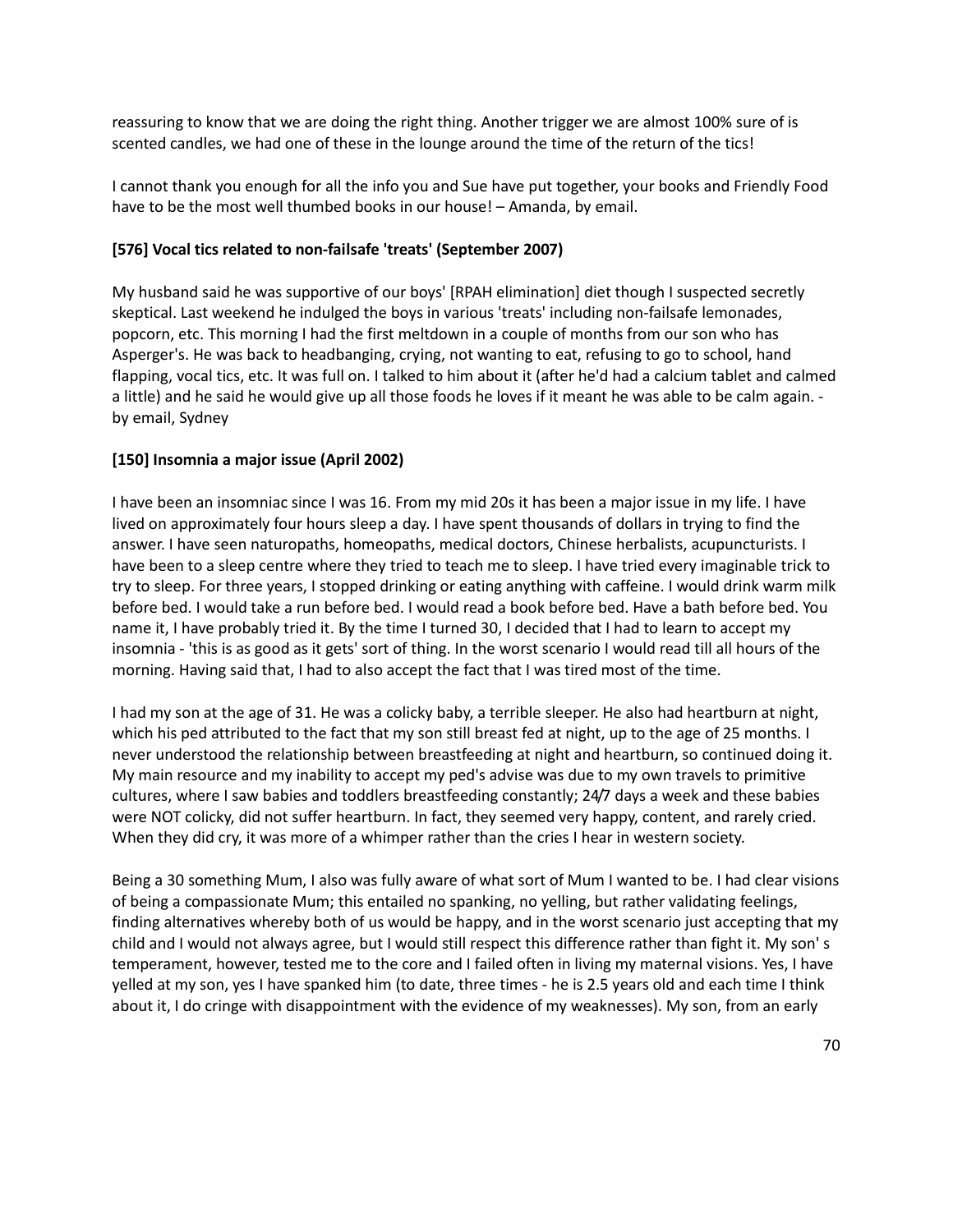age was high need and wanted full on hands on care, was constantly on the breast, slow to unwind, wanted in-your-face attention, constantly in my arms. In a nutshell I found him draining, and highly strung. I remember when he was only five months old, having this real desire just to throw him across the room and the reality of my feelings shocked me to my core. I am by nature sensitive to other peoples feelings, gentle, gracious, etc. I took him to a sleep centre, where the staff tried to teach me to help my son to fall asleep on his own and all I kept thinking about was "seen this movie before". I thought I was going insane; my son took two hours to unwind before he would fall asleep and when he did, he would sleep only for one hour, waking up and then would demand the breast to go to sleep again. After the sleep centre experience with my son, I decided to go by my instincts; one thing I was sure about was that I would never let my son cry it out, no matter what. Part of my reasoning stemmed from 'what if he has the same problems as me? Maybe its genetics?' another real reason for me was 'he must be waking up for some reason?'...to my mind, it may be hard to fall asleep, but once asleep, a person wakes up for a reason...so I decided that if my son woke up every hour, I would just learn to live with that too and together we would get through it. I put up with it literally till my son was 25 months old and by that stage, I am sure the night nursing was more a habit rather than a real need, ie, whatever was causing the night waking as an infant/baby, no longer existed by the time he was a toddler.

He was a very active little boy, who seemed too busy to sit for any period of time. His thoughts also were busy, talking constantly without taking a breathe. As a result, he always looked like he was misbehaving because he seemed to have no physical self control, although he was very gentle, loving and extremely aware of the needs of others. But then, he would all of a sudden display vocal aggression, and physical aggression, seeming to get pleasure in hurting. I could not understand this Jekyll and Hyde personality.

Most people that I turned to, either suggested more discipline, in the forms of spanking or severe punishment. Others suggested that I was giving him too many sweets. Others suggested that I train him at home, for instance sitting with him for ten minutes today, then fifteen minutes tomorrow. Others suggested that my son and I were too attached and he was playing on my weaknesses. Others implied that I was not a consistent mother regarding discipline. But I saw my son for the person he was. I had these real glimpses of his real personality. I thought about taking him to a naturopath or a homeopath. I resisted though because my real fear was that his behaviour would become an issue in our life like my sleeping disorder became an issue in my life. Again, I turned to my own common sense here and decided that I preferred to accept the package rather than fight it all the time. Then I stumbled on your book at a health shop and bought it.

I have only read probably one quarter of your book. But the next day I eliminated wheat, dairy and all preservatives/additives. Within two days, the son that I only had glimpses of suddenly emerged for a period of five consecutive days ... and I suddenly found myself able to fall asleep in ten minutes. My son would still wake up, and I would still respond in the same manner, but again, I would be able to fall asleep without any problems. Day six was the day that I cried. I have spent the better part of my adult life wanting to sleep and feeling tired. I have wasted years of my youth thinking about sleep. I am at times angry and at times relieved to just get out of the woods. I just can not believe that I no longer have to describe myself as an insomniac. My son now sleeps much better, but I have realized only today that I think he is also salicylate sensitive and probably so am I. Both of us, I realize now, demonstrate aggression for unknown reasons. I can control that side of me because I am an adult, but my son is more